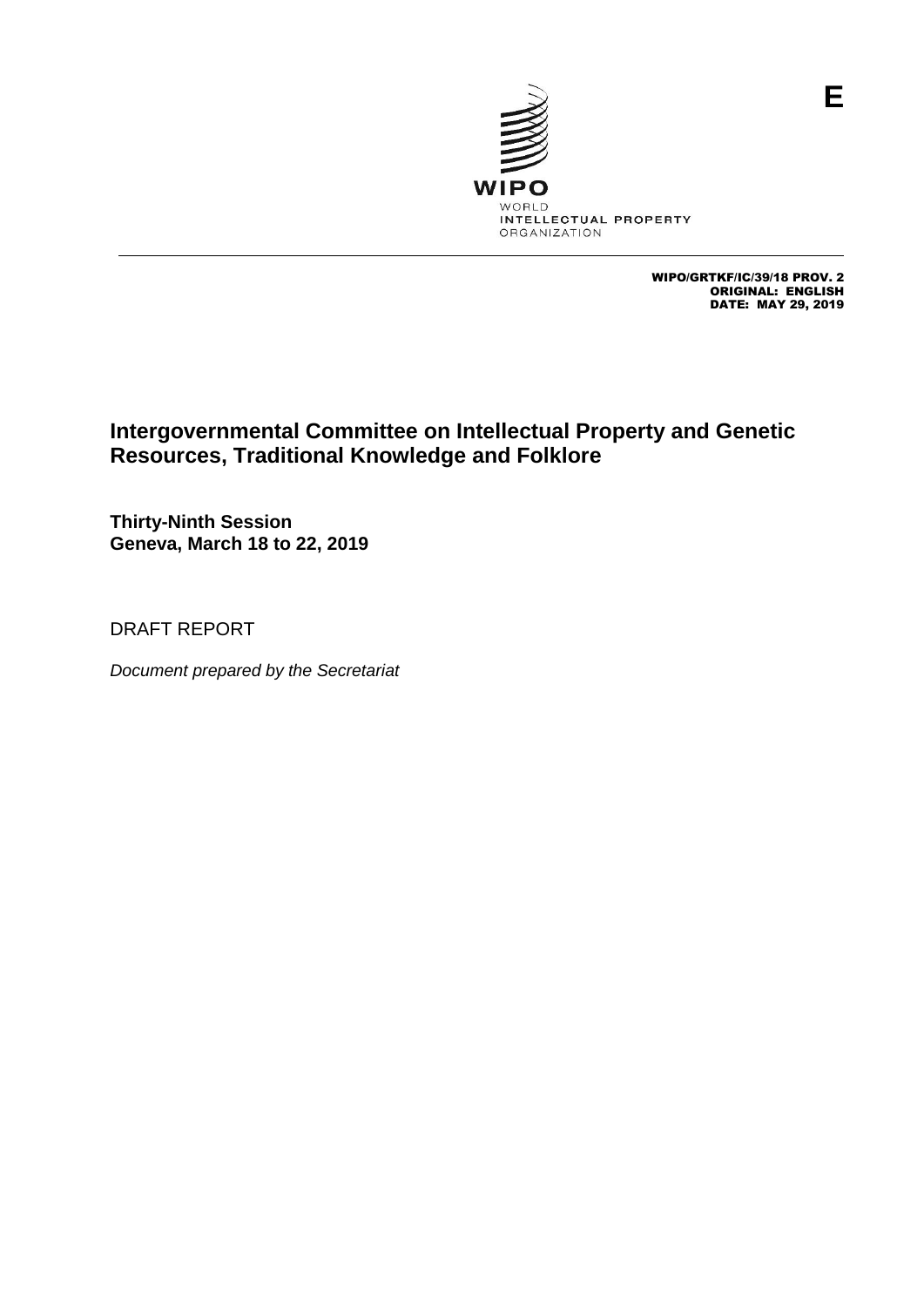1. Convened by the Director General of the World Intellectual Property Organization ("WIPO"), the Intergovernmental Committee on Intellectual Property and Genetic Resources, Traditional Knowledge and Folklore ("the Committee" or "the IGC") held its Thirty-Ninth Session ("IGC 39") in Geneva, from March 18 to 22, 2019.

2. The following States were represented: Albania, Algeria, Angola, Argentina, Australia, Austria, Azerbaijan, Bahamas, Barbados, Bhutan, Bolivia (Plurinational State of), Brazil, Brunei Darussalam, Canada, Chile, China, Colombia, Cook Islands, Costa Rica, Côte D'Ivoire, Croatia, Cuba, Czech Republic, Denmark, Djibouti, Dominican Republic, Egypt, El Salvador, Ecuador, Ethiopia, Finland, France, Gambia, Germany, Ghana, Guatemala, Guyana, Hungary, India, Indonesia, Iran (Islamic Republic of), Iraq, Ireland, Italy, Jamaica, Japan, Jordan, Kazakhstan, Kenya, Kyrgyzstan, Kuwait, Latvia, Lebanon, Lithuania, Malaysia, Malawi, Mexico, Morocco, Myanmar, Nicaragua, Niger, Nigeria, North Macedonia, Oman, Panama, Paraguay, Peru, Philippines, Poland, Portugal, Qatar, Republic of Korea, Romania, Russian Federation, Saudi Arabia, Senegal, Seychelles, South Africa, Spain, Sri Lanka, Switzerland, Thailand, Trinidad and Tobago, Tunisia, Turkey, Uganda, Ukraine, United Arab Emirates, United Kingdom, United States of America, Venezuela (Bolivarian Republic of), Yemen, Zambia and Zimbabwe (94). The European Union ("the EU") and its Member States were also represented as a member of the Committee.

3. The Permanent Observer Mission of Palestine participated in the meeting in an observer capacity.

4. The following intergovernmental organizations ("IGOs") took part as observers: African Union (AU); Secretariat of the Convention on Biological Diversity (SCBD); South Centre (SC); United Nations Conference on Trade and Development (UNCTAD); and United Nations Educational, Scientific and Cultural Organization (UNESCO) (5).

5. Representatives of the following non-governmental organizations ("NGOs") took part as observers: Agencia Internacional de Prensa Indígena (AIPIN); Assembly of First Nations; European Law Students' Association (ELSA International); Civil Society Coalition (CSC); Comisión Jurídica para el Autodesarrollo de los Pueblos Originarios Andinos (CAPAJ); CropLife International (CROPLIFE); Health and Environment Program (HEP); Incomindios Switzerland; Indian Council of South America (CISA); Indian Movement - Tupaj Amaru; Indigenous Peoples' Center for Documentation, Research and Information (DoCip); International Indian Treaty Council; International Trademark Association (INTA); MALOCA Internationale; Massai Experience; Motion Picture Association (MPA); Native American Rights Fund (NARF); Pacific Islands Forum Secretariat; Società Italiana per la Museografia e i Beni Demoetnoantropologici (SIMBDEA); Societé internationale d'éthnologie et de folklore (SIEF); Traditions for Tomorrow; and Tulalip Tribes of Washington Governmental Affairs Department (22).

6. The list of participants is annexed to this report.

7. Document WIPO/GRTKF/IC/39/INF/2 Rev. provided an overview of the documents distributed for IGC 39.

8. The Secretariat noted the interventions made, and the proceedings of the session were communicated and recorded on webcast. This report summarizes the discussions and provides the essence of interventions, without reflecting all the observations made in detail or necessarily following the chronological order of interventions.

9. Mr. Wend Wendland of WIPO was Secretary to IGC 39.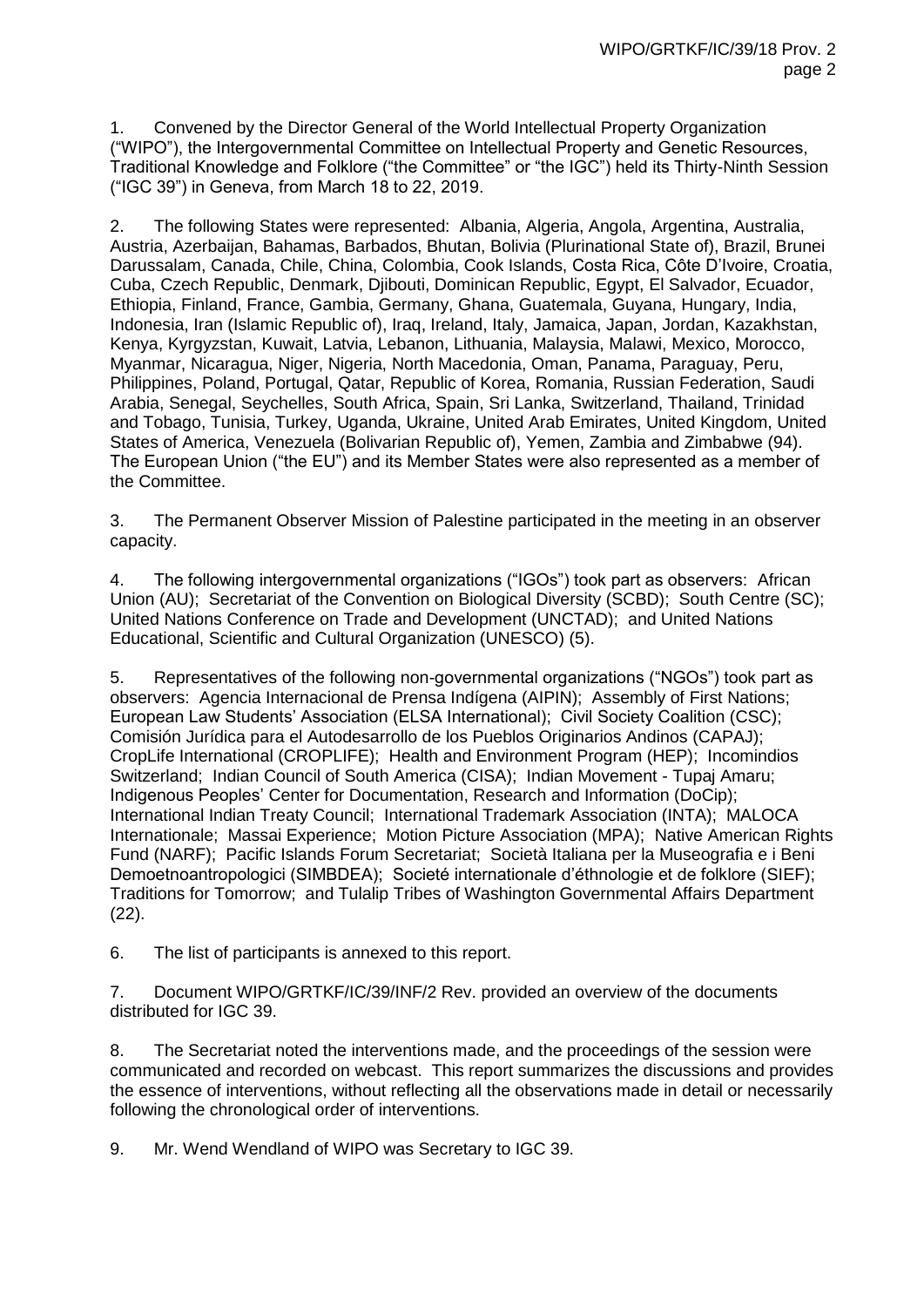## **AGENDA ITEM 1: OPENING OF THE SESSION**

10. The IGC Chair, Mr. Ian Goss, opened the session. He thanked the Vice-Chairs, Mr. Jukka Liedes and Mr. Faizal Chery Sidharta, for their valuable contributions and advice. They worked as a team and were often engaged between meetings. He had consulted with Regional Coordinators ("RCs") in advance of the session, and he thanked them for their support and constructive guidance. Despite some change in RCs, he was sure that meetings would continue in the excellent spirit and constructive working atmosphere as well as working method as before. He was very impressed with the RCs and the advice they gave to him. IGC 39, as previous sessions, was on live webcast on the WIPO website, which further improved its openness and inclusiveness. All participants were required to comply with the WIPO General Rules of Procedure. The meeting was to be conducted in the spirit of constructive debate, in which all participants were expected to take part with due respect for the order, fairness and decorum that governed the meeting. As the Chair, he reserved the right, where applicable, to call any participant to order based on the WIPO General Rules of Procedure and the usual rules of good conduct or whose statements were not specifically relevant to the issues. Under Agenda Item 2, opening statements of up to three minutes would be allowed by regional groups, the EU, the Like-Minded Countries ("the LMCs") and the Indigenous Caucus. Any other opening statements could be handed to the Secretariat in writing or sent by e-mail to grtkf@wipo.int. Those would be reflected in the report as in past sessions. Observer statements and proposals would be interspersed with Member State statements as in the past. Member States and observers were strongly encouraged to interact with each other informally, as that increased the chance that Member States would be aware of and perhaps support observers' proposals. He acknowledged the importance and value of the indigenous representatives as well as other key stakeholders, such as representatives of industry and civil society, with whom he intended to meet during the week. The IGC should reach an agreed decision on each agenda item as it went along. Each decision would be gaveled at the end of each agenda item. On Friday, March 22, the decisions as already agreed would be circulated or read out again for formal confirmation by the IGC. The report of the session would be prepared after the session and circulated to all delegations for comments. It would be presented in all six languages for adoption at IGC 40.

## **AGENDA ITEM 2: ADOPTION OF THE AGENDA**

*Decision on Agenda Item 2:*

*11. The Chair submitted the draft agenda circulated as WIPO/GRTKF/IC/39/1 Prov. 2 for adoption and it was adopted.* 

12. The Chair opened the floor for opening statements. [Note from the Secretariat: Many delegations which took the floor for the first time congratulated and thanked the Chair, the Vice-Chairs and the Secretariat and expressed their gratitude for the preparation of the session.]

13. The Delegation of Indonesia, speaking on behalf of the Asia and the Pacific Group ("APG"), supported the working method and the work program proposed by the Chair. It conveyed its appreciation for the Chair's Information Note. With regard to the Draft Articles, it preferred the discussion on the core issues in order to arrive at common landing zones on the issues of objectives, beneficiaries, subject matter, scope of protection and exceptions and limitations. How to define traditional knowledge ("TK") and traditional cultural expressions ("TCEs") would lay down the foundation of the IGC's work. Most of the members of APG believed that the definitions of TK and TCEs should be inclusive and capture their unique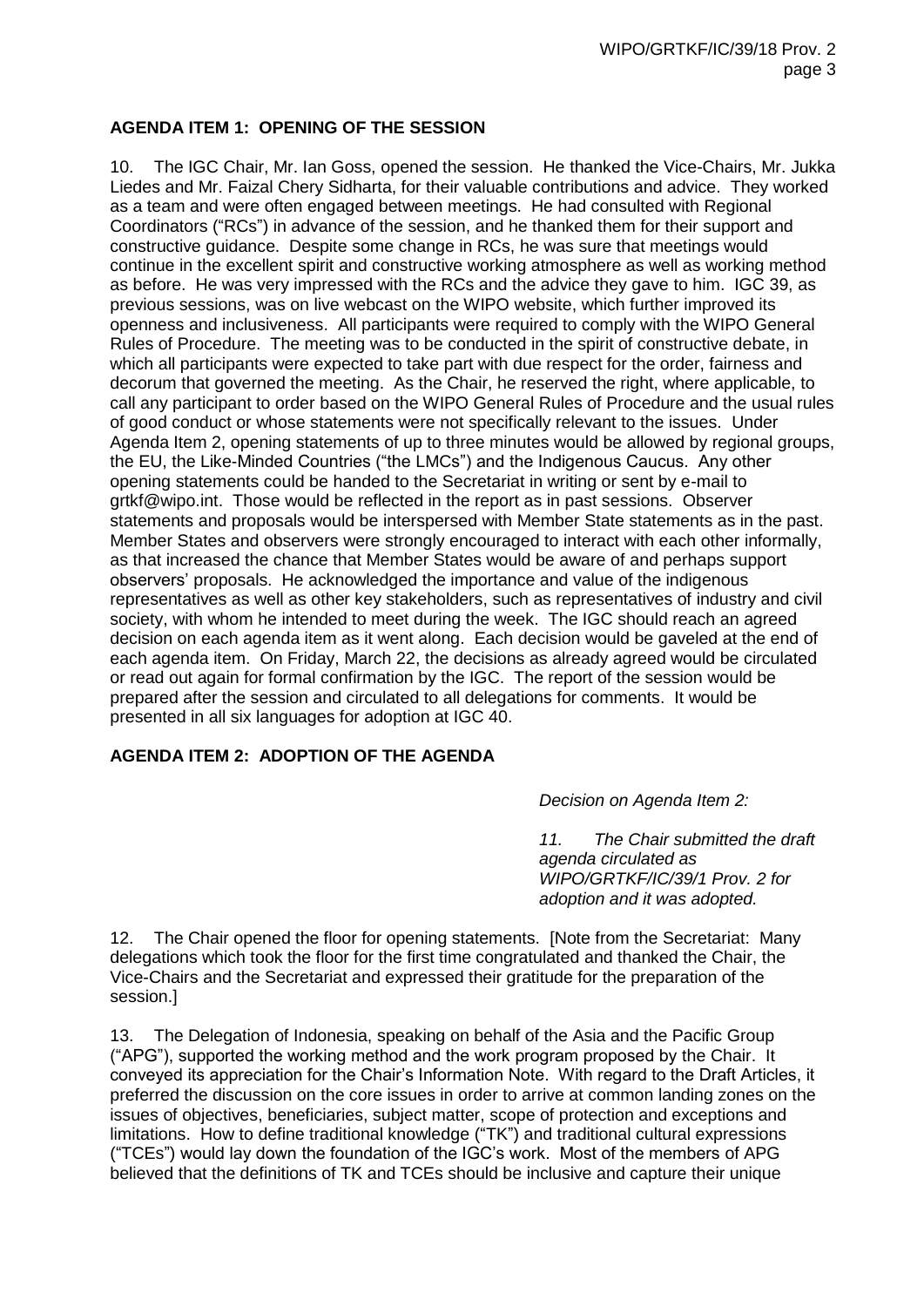characteristics. Furthermore, there should be a comprehensive definition that did not require separate eligibility criteria. Most of the members were also in favor of a differential level of protection for TK and TCEs and believed that such an approach offered an opportunity to reflect the balance referred to in the IGC's mandate and the relationship with the public domain as well as balancing the rights and interests of owners, users and the wider public interest. However, some members were in a different position. Establishing the level of rights based on the characteristics of TK or TCEs could be a way forward towards narrowing the existing gaps with the objective of reaching agreement on international instruments that would ensure the balanced and effective protection of TK and TCEs in addition to the protection of TK associated with genetic resources ("GRs"). The main beneficiaries of the instrument were indigenous peoples and local communities ("IPLCs"). Some members of the APG had a different position, however, most of the members were of the view that it was pertinent to address the role of other beneficiaries in accordance with national law, as there were certain circumstances in which TK or TCEs could not be specifically attributable to a particular IPLC. On the issue of scope of protection, most of the members were in favor of providing maximal possible protection, depending on the nature or characteristics. On exceptions and limitations, it was of fundamental importance, given differing national circumstances, to have flexibility for Member States to decide on appropriate limitations and exceptions. Though some members of the APG had different positions, most of the members reiterated the need for a legally binding instrument(s) providing effective protection to TK and TCEs. It welcomed the 2018 General Assembly ("GA") decision that called upon members to reaffirm their commitment to the IGC's mandate and to expedite its work in the achievement of its objective as laid out in the mandate. It looked forward to a fruitful session in a positive direction for all. It assured the Chair of its full support and cooperation in rendering that session a success. It was hopeful that the discussion would lead to visible progress in the work of the IGC.

14. The Delegation of Uganda, speaking on behalf the African Group, hoped that a balanced and flexible international intellectual property ("IP") framework was in everyone's interest. An international instrument(s) on TK and TCEs would promote equity, as TK and TCEs generated value that was not compensated by the IP system, and prevent appropriation of TK and TCEs by unauthorized parties. The launch of the IGC process and the biennial renewal of the IGC mandate since 2001 was recognition by WIPO Member States of the difficulties of mediating the relationship between IP rights and TK systems. Those difficulties had further been proven by incontrovertible evidence contained in the updated Gap Analyses on TK and TCEs and numerous core materials on TK and TCEs prepared by the WIPO Secretariat. In line with traditional norms of international IP rule-making, the IGC should only lay out a legally binding international framework or principles and minimum standards with well-defined policy objectives, addressing the characteristics and diversity of TK systems. While helping to harmonize existing national IP roles and providing a framework for future national IP rule-making where there were no rules in place, the instruments should leave enough flexibility for national law to elaborate. The instrument should only bind signatories and ratifying parties. While it had been difficult to reach agreement on those complex issues, it was encouraged by the significant progress made in recent sessions as evidenced, for example, by a much-improved GRs text and more aligned TK and TCEs texts. It was possible to reach the finish line in the very near future. It underlined the importance of strict compliance with the current mandate. The IGC out to avoid open-ended exploratory studies that could drift its focus from text-based negotiations. Whereas it gave for respect to rights of Member States to submit proposals for other studies, such as on national frameworks, nothing prevented the search for an international framework on TK and TCEs at that stage. History suggested that it was entirely possible to start with an international framework to provide a basis to develop national laws. For example, the Rome Convention for the Protection of Performers, Producers of Phonograms and Broadcasting Organizations (1961) had established new international norms in an area that was still virgin territory for most national laws. Similarly, the Washington Treaty on Intellectual Property in Respect of Integrated Circuits (1989) had been inspired by legislation that only the United States of America ("USA"), the EU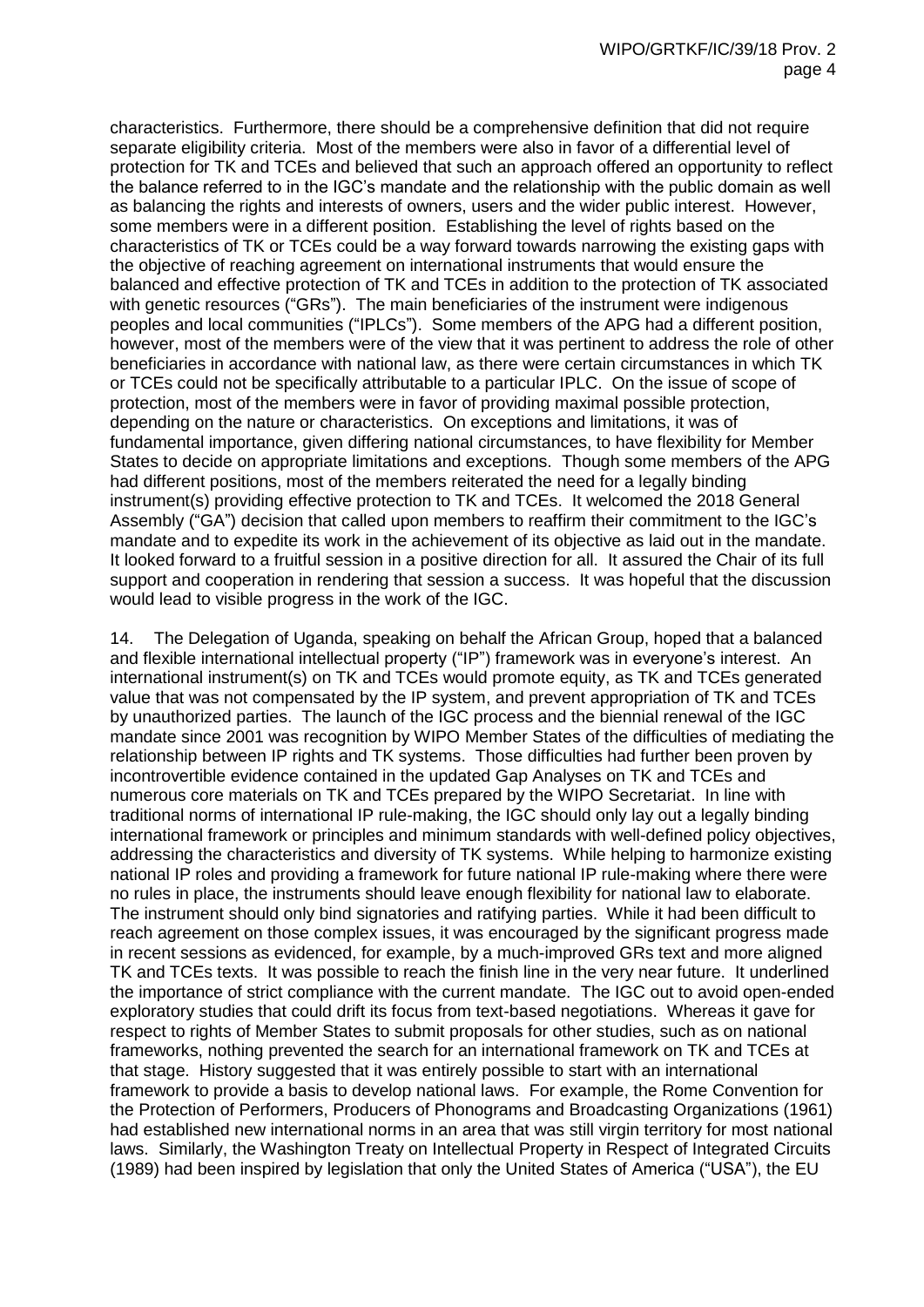and Japan had adopted at the time. The Group continued to approach IGC sessions with immense flexibility and constructive engagement. It urged all members to be of the same flexibility to achieve positive results.

15. The Delegation of Guatemala, speaking on behalf of the Group of Latin American and Caribbean Countries ("GRULAC"), thanked the experts of the *Ad Hoc* Expert Group for their work. It looked forward to the report, which would make valuable contributions to the discussions. The IGC's mandate stated that the IGC would expedite its work to reach agreement on one or various international legal instruments. From that point of view, discussions should concentrate on cross-cutting issues that remained unresolved in respect of TK and TCEs, such as objectives, subject matter, scope, and exceptions and limitations. At IGC 38, there had been a very positive exchange of views among delegations, which had helped to clear up the concepts behind the positions. On that basis, it hoped to be able to build a compromised option that would accommodate the main concerns and interests. That would enable moving towards a more concrete result to achieve the IGC's mandate. It expressed its trust in the work of the Facilitators and expressed its appreciation for the efforts and work. It highlighted the importance of the participation of IPLCs and their contribution to the work of the IGC. It appealed to Member States to make contributions to the Voluntary Fund. It urged other delegations to remain open minded to adopt pragmatic positions so as to achieve results on all those issues.

16. The Delegation of China was pleased to participate in IGC 39. It had been supporting the work of the IGC and hoped to make substantial progress in the protection of GRs, TK and TCEs as soon as possible so as to form an international binding instrument(s). It supported the proposed working methodology, because it had played a positive role in improving efficiency in discussions at previous sessions. It would participate in the discussions of many unresolved and specific issues on TK and TCEs in an active and pragmatic manner and appealed to all parties to work together, demonstrate flexibility, remain focused and bridge differences. Under the leadership of the Chair and with the participation of all parties, the IGC would make positive progress.

17. The Delegation of Canada, speaking on behalf of Group B, acknowledged the progress made by the IGC during the current mandate on GRs, TK and TCEs. More work needed to be done to narrow existing gaps, with a view to reaching a common understanding on core issues. It was hopeful that further progress could be made in resolving outstanding issues related to TK and TCEs during the week. It reiterated its firm belief whereby the protection relating to GRs, TK and TCEs should be designed in a manner that both supported innovation and creativity, and recognized the unique nature and importance of those three subjects. In that process and to that end, it was critical that the IGC continue its work consistent with its mandate and made meaningful advancements, being guided by using sound working methods, supported by an evidence-based and inclusive approach that took into account the contributions of all Member States. Negotiations should include discussion of the broader context and of the practical application and implications of proposed protection for GRs, TK and TCEs, including Member States' experiences. In that regard, it thanked the *Ad Hoc* Expert Group for its work and it looked forward to the report of the co-chairs under Agenda Item 6. While it was up to the Member States to decide on how to use the outcomes, the report would remain a useful source of information on the issues under discussion. It looked forward to the active participation of IPLCs as well as other stakeholders. It acknowledged their valuable and essential contribution to the work of the IGC. It remained deeply concerned that the WIPO Voluntary Fund remained empty. It was hopeful that the Voluntary Fund would be replenished soon. It remained committed to contributing constructively toward achieving a mutually acceptable outcome.

18. The Delegation of Croatia, speaking on behalf of the Central European and Baltic States Group ("CEBS Group"), expressed its appreciation for the meeting of the *Ad Hoc* Expert Group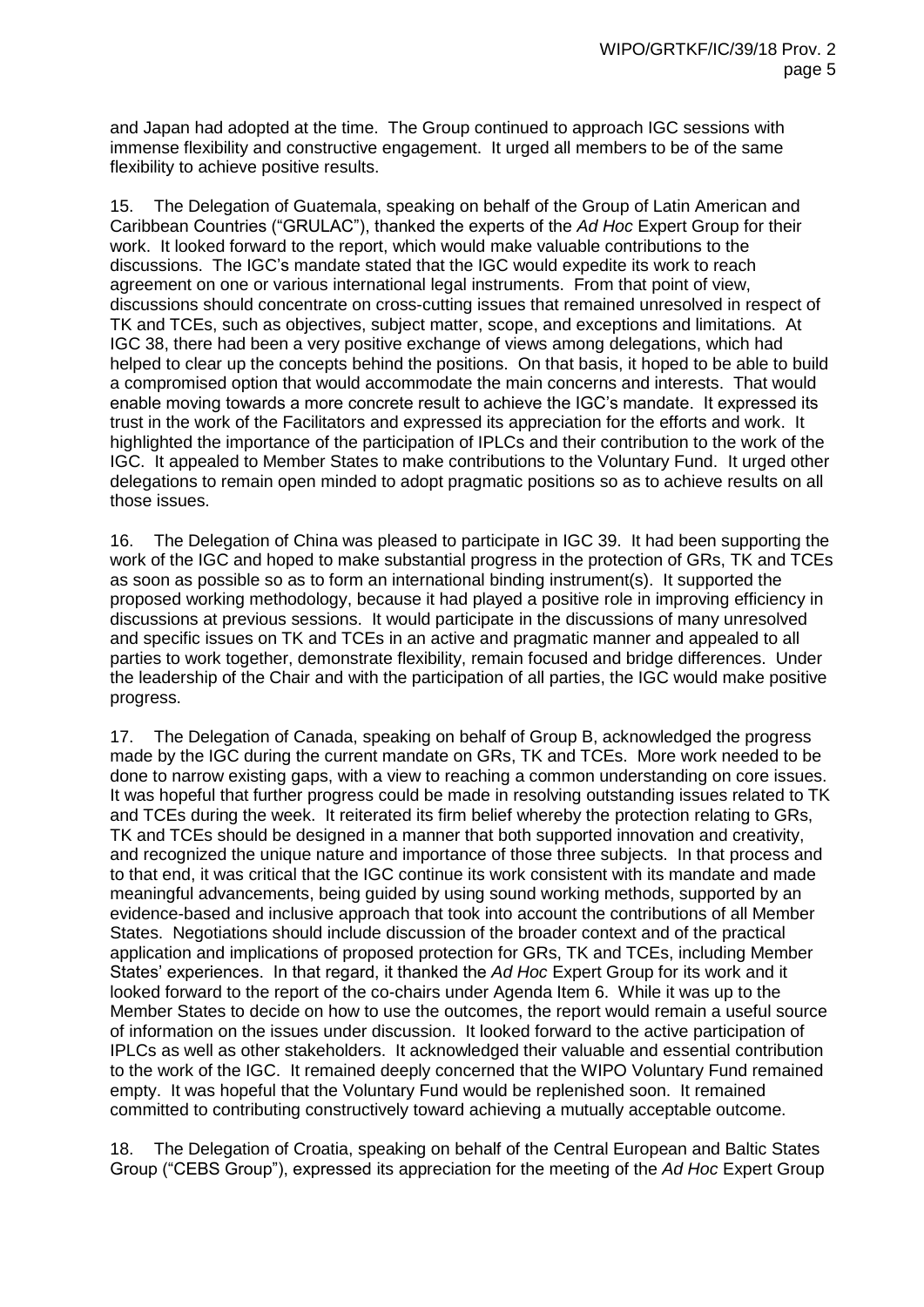at which the CEBS Group had been represented by its four members. It was convinced that fruitful discussions had been held on cross-cutting issues of TK and TCEs, and looked forward to hearing the report. It appreciated the hard work of the Facilitators who had prepared the Rev. 2 documents based on the discussions at IGC 38. Being aware that there was only one meeting ahead under the current mandate, it wished to be able to narrow gaps. It encouraged Member States to be as flexible and pragmatic as possible in future discussions. Some progress had been achieved on the uses of terms, subject matters and scope of protection but it was fully aware of the remaining divergent positions among Member States. It thanked the Chair for his Information Note as well as for the preparatory briefing which guided Member States to further focus on addressing unresolved and cross-cutting issues and considering options for a draft legal instrument(s). It could not neglect the various proposals by the Delegations of Canada, Japan, the Republic of Korea, Norway, the Russian Federation and the USA, who were willing to share their experience and views on how some thorny issues might be overcome. It supported an evidence-based approach and was convinced that the experience of others might be useful in discussions within national legislative contexts. It also supported the proposals by the Delegation of the EU, on behalf of the EU and its Member States, to undertake studies which would enrich future discussions. It thanked the Secretariat for updating the Gap Analyses on TK and TCEs and for the reports on the compilation of materials on databases as well as on disclosure regimes relating to GRs and TK. It deplored the fact that the Voluntary Fund was depleted and encouraged future financial contributions to help the crucial participation of IPLCs. It was convinced that the Chair would lead a transparent and inclusive process and looked forward to a constructive dialogue.

19. The Delegation of the EU, speaking on behalf of the EU and Member States stated that, in accordance with the decision adopted at IGC 38, it had nominated two experts to participate in their personal capacity in the *Ad Hoc* Expert Group. They had actively contributed to discussions. It looked forward to hearing the report of the co-chairs. IGC 38 had been the second of four consecutive IGC sessions to discuss TK/TCEs under the current mandate. It focused on addressing unresolved and cross-cutting issues and considering options for a draft legal instrument(s). Such instrument(s) should be non-binding. While divergent positions remained, some progress had been made on issues concerning use of terms, subject matter and scope of protection as reflected in the Rev. 2 documents prepared by the Facilitators. It thanked the Chair for his helpful Information Note. Regarding the methodology, transparency and inclusiveness remained a necessity. It welcomed that the current mandate placed the evidence-based approach at the heart of its methodology. It looked forward to using the various possibilities provided for in the mandate in that context. In particular, it had previously submitted two proposals (contained unchanged in documents WIPO/GRTKF/IC/39/16 and WIPO/GRTKF/IC/39/17) for the IGC to consider. It thanked the Secretariat for updating the Gap Analyses on TK and TCEs and for re-issuing them for IGC 39. It was crucial to have mutual understanding about how the IP system could, or could not, assist in serving the interest of the holders of TK and TCEs. It thanked the Secretariat for updating and re-issuing the reports on the compilation of materials on databases relating to GRs and associated TK, as well as on disclosure regimes relating GRs and associated TK. It looked forward to participating constructively in discussions on TK and TCEs at IGC 39.

20. The Delegation of Indonesia, speaking on behalf of the LMCs, assured of its full support and cooperation in rendering IGC 39 a success. TK and TCEs were products of human minds and ideas that interacted with culture and society that deserved protection. It was in line with WIPO's mission to create a fair and balanced global IP system for everyone, including IPLCs, as well as national culture and expressions that were unique and close to the character and identity of a nation. Unfortunately, TK and TCEs had sometimes been used without authorization or benefit-sharing. It was time for the IGC to make progress and finalize the two texts. It recalled the objective of the session to undertake negotiations on TK and TCEs with a focus on addressing unresolved issues and considering options for a draft legal instrument(s).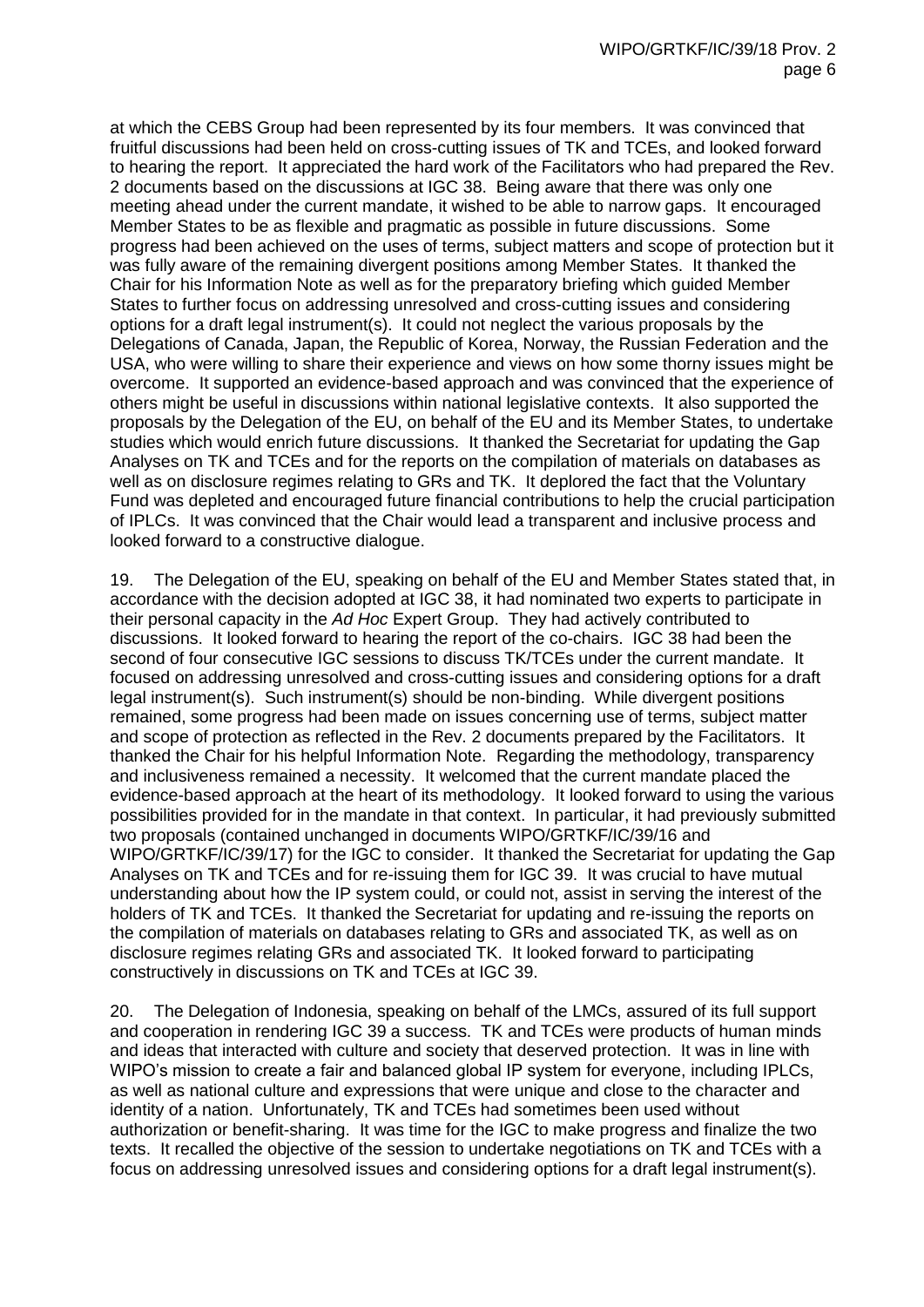With that objective, the IGC needed to minimize distractions and use the valuable time efficiently by not prolonging discussions on issues where positions had already been well laid out and understood by all IGC members. It looked forward to discussing the cross-cutting issues on subject matter, scope of protection, as well as exceptions and limitations. The issues discussed at the IGC were important, not only for all Member States but also for IPLCs everywhere that had developed and generated tradition-based knowledge and innovation long before the modern IP system had first been established. All communities had the right to maintain, control, protect and develop IP over their culture. The IGC needed to push for a greater recognition of both economic and moral rights over traditional and cultural heritage, including GRs, TK and TCEs. Substantial progress had been made within the IGC, notably regarding GRs and associated TK at IGCs 35 and 36, as well as regarding TK and TCEs at IGCs 37 and 38. It recalled the 2018 GA decision that called upon members to reaffirm their commitment to the IGC's mandate and to expedite its work. The current and future sessions would yield progress towards achievement of the IGC's objectives. Noting the importance of effective protection of GRs, TK and TCEs, the IGC should move towards taking the next step for the convening of a diplomatic conference with a view to adopting a legally binding instrument(s). At the conclusion of IGC 39, the IGC would have completed two-thirds of its work program approved under the mandate for biennium 2018/2019. With a constructive spirit and commitment to progress, it could soon reach the finish line. It expressed its confidence to the Chair and Vice-Chairs in guiding the discussion to make progress in that important IGC session.

21. The representative of the International Indian Treaty Council, speaking on behalf of the Indigenous Caucus, was grateful for the opportunity to address the IGC members on issues of critical importance to indigenous peoples across the world. She thanked the Secretariat for supporting their participation and for the hard work in organizing and compiling the materials to support the work of the IGC. The temporal requirements that had been proposed by some Member States in the text continued to be a problem and would serve as a barrier for the protection of TK and TCEs. Establishing a particular number of years was a nonstarter. It reflected a misunderstanding of the nature of TK, which was an ongoing, dynamic process within an indigenous framework, which could include TK being given to indigenous people by the spirit world. Requiring 50 years, for example, before TK and TCEs could be protected would result in a lack of protection during that period. Anyone who wanted to exploit or use TK or TCEs should be required to use due diligence to discover potential owners and engage in free, prior and informed consent ("FPIC") to determine whether they could legally access and use the TK and TCEs. Any definition of TK included in the text had to reflect indigenous peoples' views. Any definition had to take into account the collective ownership of such knowledge, even where TK was rightfully held by an individual or a group of individuals. Indigenous laws determined how TK was held and transmitted to future generations. Any definition of TK had to take into account the political, cultural, spiritual, ceremonial and other aspects of indigenous peoples' social norms. She remained concerned of the public domain in the proposed legal instruments. TK and TCEs were not part of the public domain and all references to the public domain should be eliminated from the texts. What required protection were the TK and TCEs of indigenous peoples. The Updated Gap Analyses demonstrated that the existing IP regime did not adequately protect TK and TCEs of indigenous peoples. The new instruments had to support indigenous nation's jurisdiction over cultural heritage. It was essential that that they be developed quickly to provide indigenous peoples with effective protection. She was concerned about the positive introduction of balancing language in those discussions, as self-determination rights of indigenous peoples could not be balanced against other stakeholders. TK and TCEs were integral to their life and should not be seen as raw materials for innovators, businesses or society as a whole against their FPIC. Indigenous peoples had to be fully involved in all decisions on access to their TK and TCEs. Their laws, traditions and jurisdiction had to be fully recognized and respected. Conflicts could not be resolved by States. She stressed the importance of the participation of indigenous peoples in the IGC negotiations. Unfortunately, none of the indigenous representatives were funded. She called upon Member States to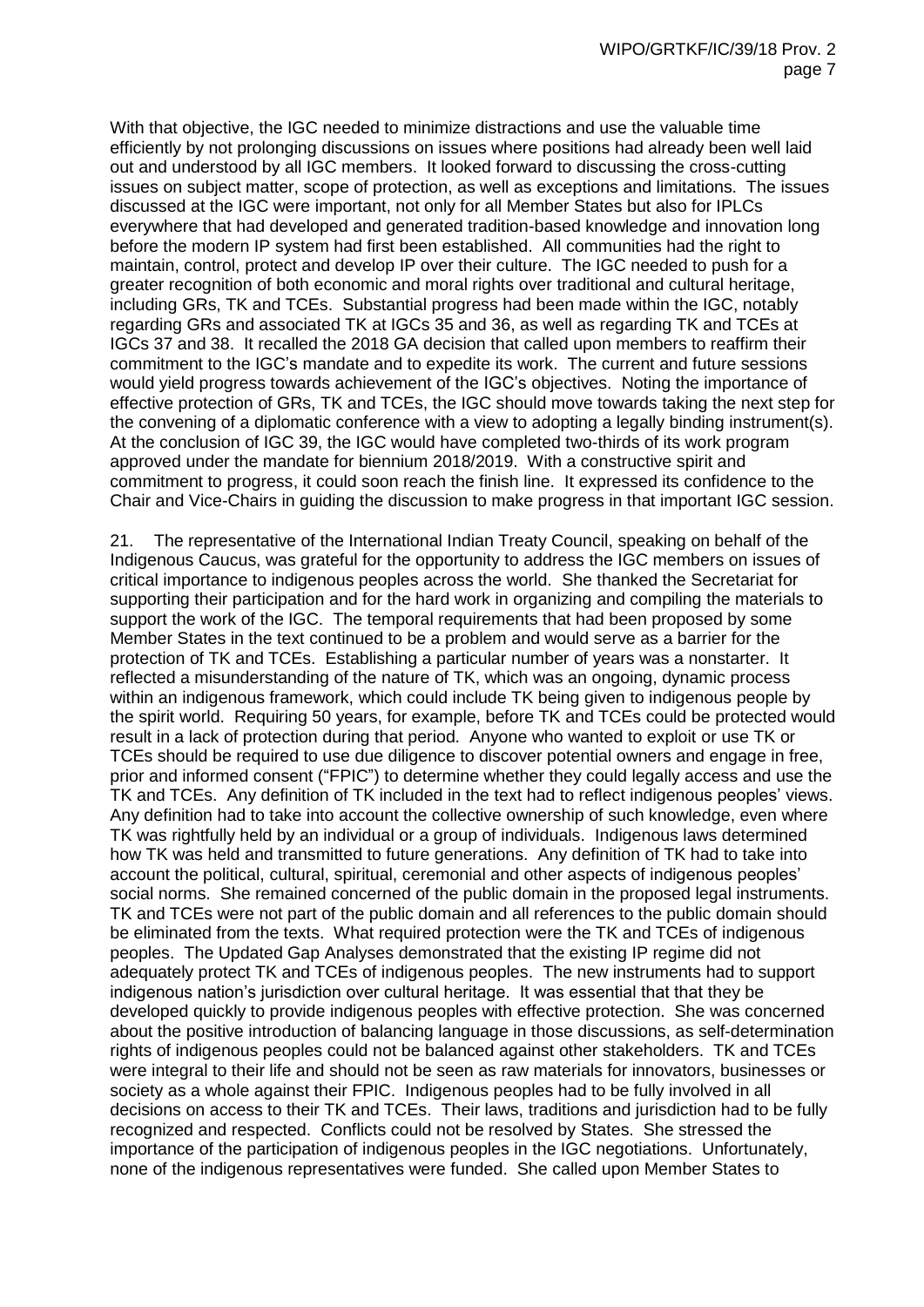support the Voluntary Fund through financial contributions or directly funding indigenous peoples from their countries to participate. She acknowledged and thanked those Member States who had made contributions in the past. As the IGC discussed the IP rights of indigenous peoples, it was essential that their participation be secured to ensure the international regime was relevant and responsive to their unique circumstances. She thanked the delegations that had made statements on their support. She looked forward to constructive dialogue with Members States on the proposals made by the indigenous representatives, including those related to the rights of indigenous peoples and application of standards contained in the UN Declaration on the Rights of Indigenous Peoples ("UNDRIP") and their fundamental respect for nature. She asked Member States to engage with indigenous peoples to gain a better understanding of those fundamental issues and how they could develop strong protection of TK and TCEs.

22. [Note from the Secretariat: the following opening statements were submitted to the Secretariat in writing only.] The Delegation of Japan expressed its sincere appreciation for the preparatory work conducted by the Chair and the Secretariat. The Chair would properly guide the IGC to a better understanding of the current situation and the future steps that needed to be taken. It commended the Facilitators for their continued dedication. The IGC had made good progress thus far under the current work program. Nevertheless, even after many years of discussion, it had not been able to find a common understanding on the fundamental issues, namely, objectives, beneficiaries, subject matter, and scope of protection. In addition, many gaps still remained in terms of the Member States' understanding on those issues. Sharing domestic experiences and practices was useful for everyone to gain a better understanding on those issues. In fact, the IGC had been able to have valuable discussions at IGC 38 based on interventions given by some Member States. Therefore, it was critical for the IGC to hold discussions using sound working methods, supported by an evidence-based and inclusive approach that took into account the contributions of all Member States. According to the Substantive Background Note prepared for the *Ad Hoc* Expert Group (document WIPO/EXP/IPTK/GE/19/2) and the Chair's Information Note, both the subject matter and the scope of protection would be two of the main topics for discussion at IGC 39. Core elements such as subject matter and scope of protection should be clearly defined in the TK and TCEs texts. Unfortunately, the Member States still had different opinions on that point. Based on this, the Delegation wished to advance discussions to close the gaps among the Member States and reach a common understanding on such issues. Regarding TK, it suggested that, at IGC 39, the IGC should focus on finding the importance of preventing the erroneous granting of patents. That could be done by establishing and utilizing databases stored with non-secret TK. In that context, the Delegation, together with the Delegations of Canada, the Republic of Korea and the USA, resubmitted the document entitled "Joint Recommendation on the Use of Databases for the Defensive Protection of Genetic Resources and Traditional Knowledge Associated with Genetic Resources". The discussion on that recommendation could complement and even facilitate the text-based negotiations. The IGC needed to reach a common understanding on the definitions of TK and TCEs first, before starting negotiating the text. To reach that goal, it was crucial to gather concrete examples of relevant national laws as well as to know the ways and effect of implementing them and the actual impact that they would have on each TK. It co-sponsored document WIPO/GRTKF/IC/39/12, and supported the proposal made by the Delegation of the USA in document WIPO/GRTKF/IC/39/11. It stood ready to engage in work with a constructive spirit.

23. The Delegation of Nigeria aligned itself with the statement delivered by the Delegation of Uganda, on behalf of the African Group. It was committed to working together with all stakeholders to ensure that the IGC build upon the progress made in the textual work of the past three sessions. As IGC 39 was the third session on TK and TCEs in the biennium, it was an opportunity to further bridge the gaps on those conceptual issues that had posed immense difficulties in the course of the negotiations. It was critical that flexible and pragmatic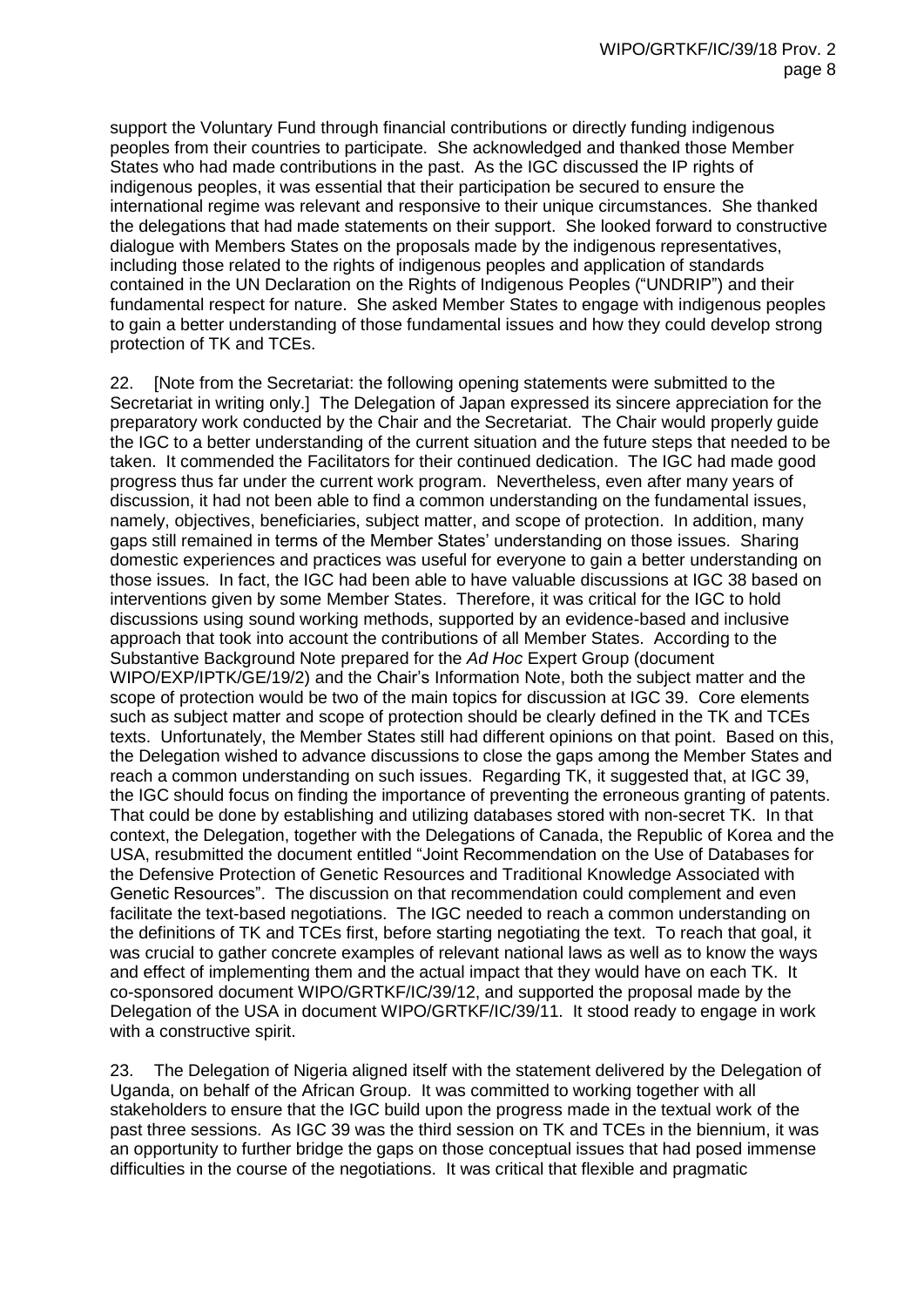approaches, including a willingness to explore the scope of protection as envisioned in the concept of tiered and differentiated option, was considered in an open-minded manner, with a view to filling any gaps that might be identified. It also recognized the importance of reaching a better understanding of the subject matter of protection – TK and TCEs. It would be helpful to appreciate the unique nature of those issues. It also considered it important to explore how the framework for the protection of TK and TCEs related to the imperative for a *sui generis* approach in the work of the IGC. An international legal instrument that would protect TK and TCEs was a matter of great importance. Such an agreement would enhance the contributions of the holders of such knowledge, protect and preserve their knowledge systems, as well as advance fair and equitable sharing of benefits. It wanted to see a greater emphasis on closing existing gaps. It encouraged all parties to be flexible and to negotiate in a manner that would enable the IGC to reach a much-anticipated consensus on its mandate. The premise for the IGC's mandate was the paucity of conventional IP to accommodate TK/TCEs hence the need for a *sui generis* instrument. Pursuant to the IGC's operative mandate, that instrument had to "relate to intellectual property" but did not have to be constrained by the IP system, recognizing that there were aspects of conventional IP that provided some degree of protection to TK/TCEs. It urged caution with regard to arbitrary placing of limit on TK/TCEs. That would be insensitive to IPLCs and the nature of their TK/TCEs. Similarly, it encouraged the IGC to be prudently guided in the negotiations over how the public domain was implicated and deployed. The notion of public domain or its parallel among IPLCs might not correlate with the use of that expression under the conventional IP system. The role of public domain in the context of TK/TCEs needed to be critically interrogated before acceptable language could be reached if the IGC agreed that reference to the public domain was necessary, possibly as part of the preamble. The public domain argument had been used to undermine TK/TCEs and there was a need to save TK/TCEs from the public domain. It saw merit in the work done by the *Ad Hoc* Expert Group towards the progress of negotiations in the IGC as a methodological strategy. It appreciated the contributions of the *Ad Hoc* Expert Group towards the session, and looked forward to the report to assist in reaching common understanding and achieving progress in the negotiations. It was pleased to note that in the past, the *Ad Hoc* Expert Groups had proven helpful in narrowing gaps and building trust among delegates. It emphasized the importance of the session and the opportunity it presented to the delegates to produce concrete and meaningful outcomes from collective deliberations under the 2018/2019 biennium. It hoped that at the end of IGC 39, the IGC would have recorded sufficient progress on TK and TCEs, as done in the GRs text. Such an outcome would enable the IGC to ensure that IGC 40 truly became the stock-taking session that it was scheduled to be. It would also provide a robust basis for the IGC to make meaningful recommendation(s) to the GA on its mandate for the next biennium and create a pathway to a diplomatic conference.

# **AGENDA ITEM 3: ADOPTION OF THE REPORT OF THE THIRTY-EIGHTH SESSION**

24. The Chair referred to the draft report of IGC 38 and recalled that it was not a verbatim report, and it summarized the discussion without reflecting all the observations in detail. Any intervention under this item had to be solely related to submissions made at and the report of IGC 38.

*Decision on Agenda Item 3:*

*25. The Chair submitted the draft report of the Thirty-Eighth Session of the Committee (WIPO/GRTKF/IC/38/16 Prov. 2) for adoption and it was adopted.*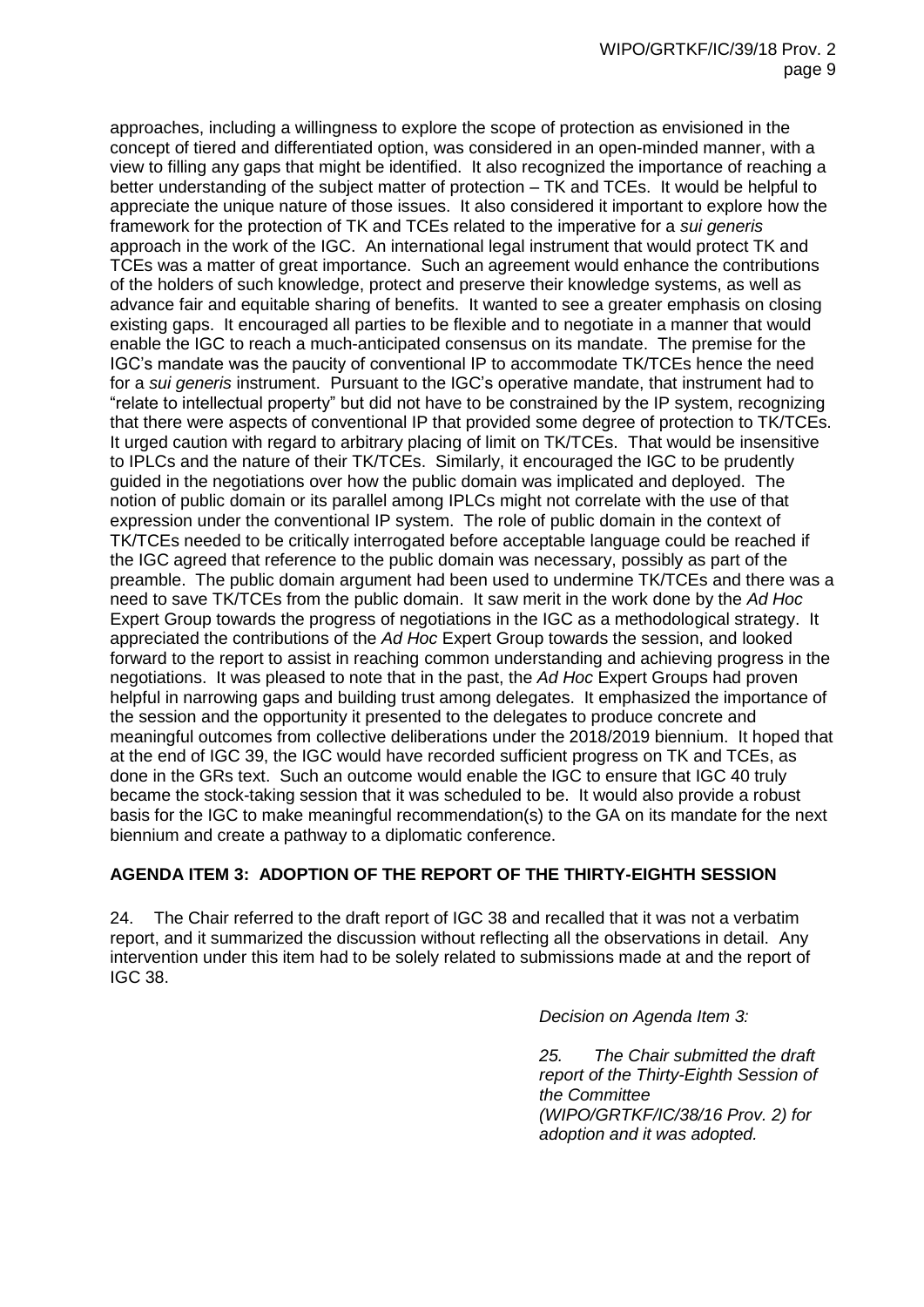## **AGENDA ITEM 4: ACCREDITATION OF CERTAIN ORGANIZATIONS**

*Decision on Agenda Item 4:*

*26. The Committee unanimously approved the accreditation of Te Rūnanga o Toa Rangatira Inc. as an*  ad hoc *observer.*

#### **AGENDA ITEM 5: PARTICIPATION OF INDIGENOUS AND LOCAL COMMUNITIES**

27. The Chair referred to the statement by the Indigenous Caucus that no members nominated to be supported by the Voluntary Fund were present, said it was a strong indicator of a significant issue. The Chair recalled that the Voluntary Fund was depleted and recalled the decision of the 2018 GA, representing the importance of the participation of IPLCs in the work of the IGC and encouraging Member States to consider contributing to the Voluntary Fund and to consider other alternative funding arrangements. He called upon delegates to consult internally and contribute to the Voluntary Fund. The importance of the Voluntary Fund went to the credibility of the IGC, which had committed itself to supporting indigenous participation. The decision of the 2018 GA indicated that the IGC could potentially look at other mechanisms to contribute to the Voluntary Fund. He drew attention to document WIPO/GRTKF/IC/39/INF/4, which provided information on the current state of contributions and applications for support, and document WIPO/GRTKF/IC/39/3, which concerned the appointment of members of the Advisory Board. He requested the Vice-Chair, Mr. Chery Faizal Sidharta, to take the responsibility of chairing the Advisory Board. The outcomes of the Advisory Board's deliberations would be reported in document WIPO/GRTKF/IC/39/INF/6.

28. [Note from the Secretariat]: The Indigenous Panel at IGC 39 addressed the following topic: "Draft Articles on Intellectual Property and Traditional Knowledge/Traditional Cultural Expressions: Indigenous Peoples' and Local Communities' Perspectives on Subject Matter and Scope of Protection". The three panelists were: Ms. Jennifer Tauli Corpuz, Coordinator, Tebtebba Indigenous Peoples' International Center for Policy Research and Education, Philippines; Ms. Edith Bastidas, Lawyer, *Resguardo Indígena Ipiales*, Colombia; and Mr. Áslat Holmberg, Vice President of the Saami Council, Finland. The Chair of the Panel was Mr. Stuart Wuttke, General Counsel, Assembly of First Nations. The presentations were made according to the program (WIPO/GRTKF/IC/39/INF/5) and are available on the TK website as received. The Chair of the Panel submitted a written report on the Panel to the WIPO Secretariat which is reproduced, as summarized, below:

"Ms. Jennifer Corpuz gave a presentation on TK and TCEs relating to concepts currently under discussion in the IGC. She noted there was a conceptual divide regarding the objectives among Members States. Some preferred the framework to establish minimum international standards, while others sought for a fully elaborated international instrument. She provided two examples of TK and TCEs from the Philippines and highlighted the impracticality of applying a temporal timeframe for the protection of these two examples. If one were to apply the 50 year temporal requirement, the Philippines would be prevented from providing IP protections to their indigenous peoples during the 50 year period. Ms. Corpuz also reflected on the tiered approach. In the Philippines, there were certain types of TK that were meant to be shared, while others were to remain secret and sacred. Regardless of their status, the moral, economic and other rights required protection. Ms. Corpuz believed that rights-based and measures-based approaches were not mutually exclusive, and there must be means to return or repatriate the TK which had been diffused against the intent of indigenous peoples.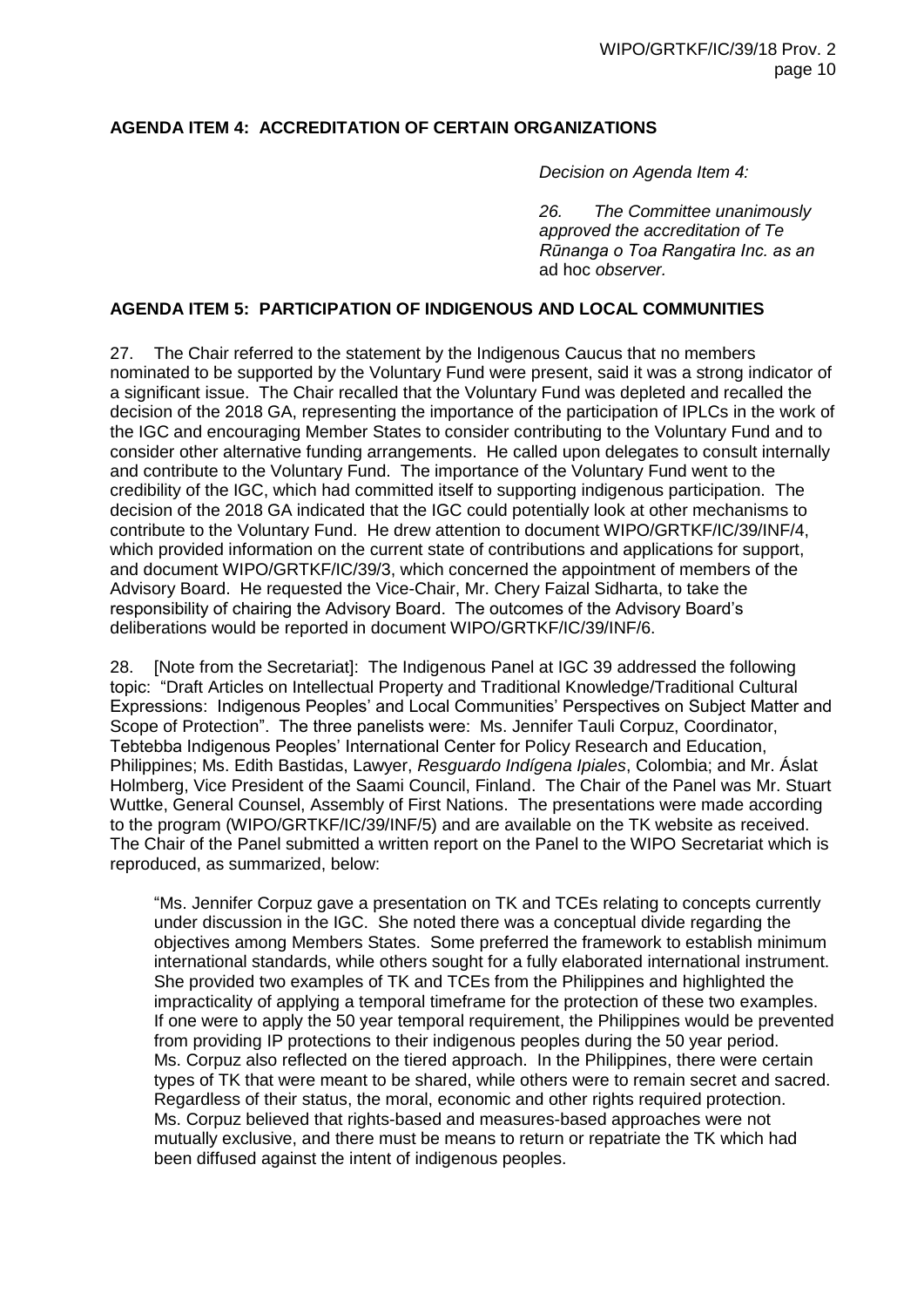Ms. Edith Bastidas stated that the TK and TCEs of the indigenous peoples of Colombia had a strong linkage to culture, traditions, territory, sustainable use of biodiversity, collective memory and the spirit world. She urged the IGC to adopt similar protection contained in other international instruments such as the Convention on Biological Diversity ("CBD") and the UNDRIP. The international IP regime must incorporate standards established by indigenous peoples. Regarding objectives contained in document WIPO/GRTKF/IC/39/4, Ms. Bastidas advised that Alternative 1 was the most appropriate as it requested to prevent misappropriation, the unauthorized use of TK and employed elements of legal access, prior informed consent ("PIC"), and mutually agreed terms ("MATs"). She asserted that the inclusion of the public domain into the objectives of the proposed instruments was problematic. The public domain offered no protection for indigenous peoples. Regarding the scope of protection, she believed that Alternative 2 offered more appropriate terms for IPLCs, which were the need to protect the collective rights of indigenous peoples. The text could be further enhanced to support the customary laws of indigenous peoples and cover oral transmission of TK.

Mr. Áslat Holmberg provided two examples of misappropriation of Sami TCEs. The first example demonstrated how Sami culture, music, clothing and other characteristics were reproduced in a film without permission. The second example was that the name of their nation, "Samer" (the Sami People), was registered by a jewelry company as a trademark in Demark and how their designs were being reproduced without permission. In both cases, the Sami people were not receiving any benefits. He highlighted that the Sami need to collectively decide whether TK should become publicly available, or how that knowledge was used in governance. He emphasized the need to require FPIC, MATs and benefit-sharing with indigenous peoples, including processes for enforcement. In accessing TK and TCEs, third parties, researchers, corporations and others should be required to obtain the FPIC of Indigenous people prior to the accessing of TK or TCEs. He concluded that an international IP regime was needed to provide protection to those indigenous peoples who resided in more than one country.

A brief question and answer period followed the panelists' presentations."

29. [Note from the Secretariat: This part of the session took place on March 20, 2019.] The Delegation of Canada acknowledged the presence of the representatives from the Assembly of First Nations in Canada. It recognized the important work of the IGC to establish one or more international instruments for the protection of GRs, TK and TCEs held by IPLCs. That work closely aligns with the Government of Canada's commitment to advancing reconciliation and renewing the relationship with indigenous peoples in Canada, based on recognition of rights, respect, cooperation and partnership. It also closely aligns with the implementation of UNDRIP. Reconciliation is a Canadian imperative for the well-being and economic health of the country. Advancing that journey takes a whole government approach involving partners at all levels. It continues the work of reconciliation in partnership with First Nations, Inuit and Métis, as well as provinces and territories and stakeholders to support healthier and more prosperous indigenous communities. The Government of Canada understands that advancing reconciliation includes ensuring the preservation and protection of indigenous knowledge and cultural expressions. In further answer of that objective, in April 2018, as part of its IP strategy, which helped Canadian entrepreneurs better understand and protect IP, the Government of Canada committed to supporting indigenous participation in national and international discussions about the IP system and the protection of indigenous knowledge and cultural expressions. In implementing those initiatives, the Government of Canada was working with and providing financial support to organizations that represented indigenous peoples in Canada, to build their capacity, engage with their communities and participate in the IGC meetings. Any international framework developed at WIPO has to be informed by the views of and involve the active participation of representatives of IPLCs from around the world, as the holders of such knowledge and cultural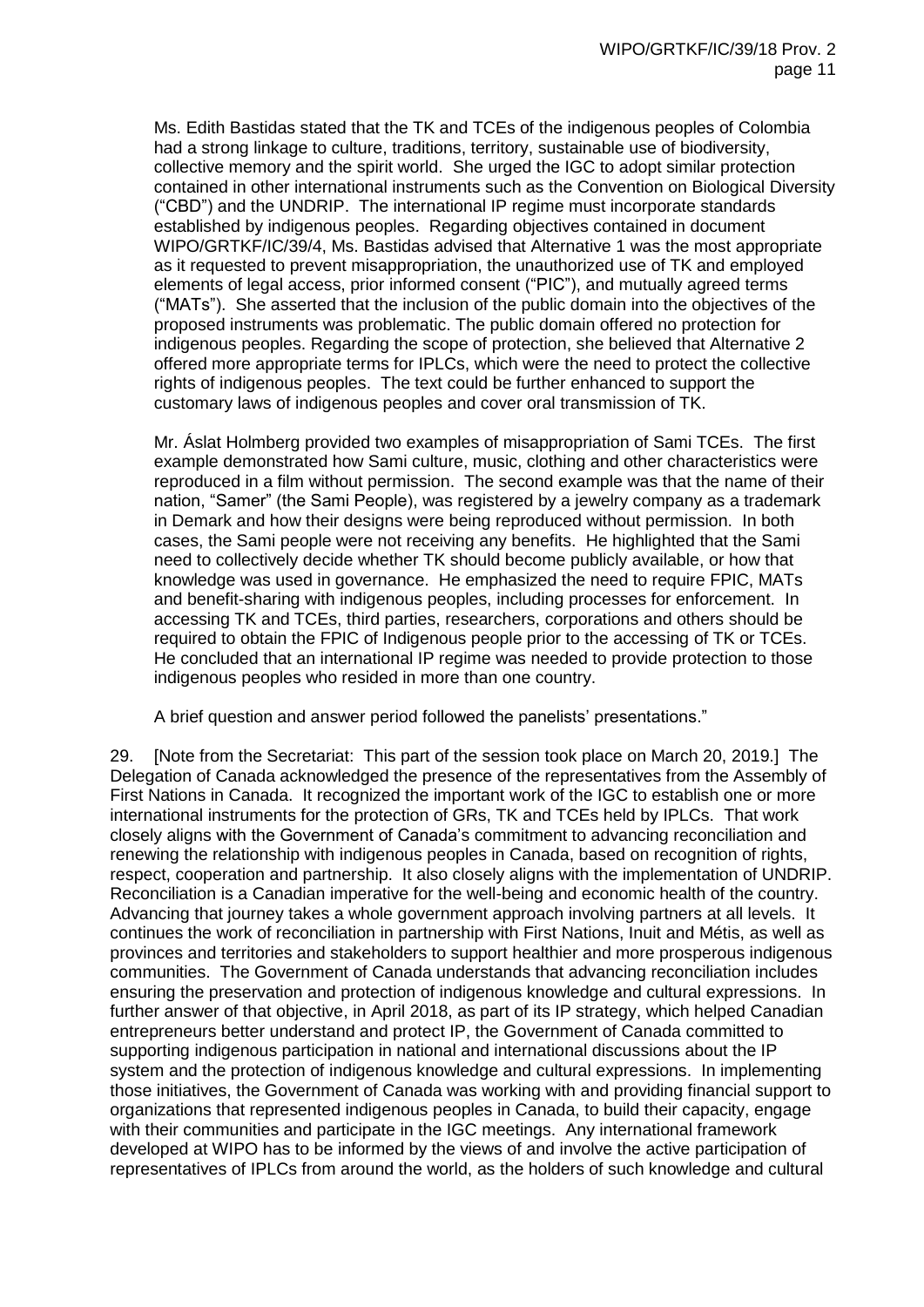expressions. Since its establishment in 2005, the WIPO Voluntary Fund had been instrumental in facilitating such participation. The Voluntary Fund could not continue to support that important work without the help from countries and organizations around the world. It announced with great pleasure that the Government of Canada was contributing 25,000 Canadian dollars to the Voluntary Fund to help support the participation of representatives of IPLCs in those important negotiations. It looked forward to continuing to work with other Member States and observers, including representatives of IPLCs over the course of IGC 39 to fulfill the objectives of the IGC.

30. The representative of the Saami Council, speaking on behalf of the Indigenous Caucus, welcomed the announcement from the Delegation of Canada, and said that it would have a huge impact on the result of the negotiations. The TK of indigenous peoples encompassed knowledge, know-how, skills, innovations and practices. TK also encompassed TCEs, including dances, songs, handicrafts, designs, ceremonies, tales or other artistic or cultural expressions. Within the current system of western law, the Saami handicraft tradition was generally unprotected from misuse. The tradition was exploited and products manufactured in other countries and cheap imports were sold as genuine Saami handicrafts. The dress was also misused in many ways. Products resembling the Saami dress were sold as souvenirs. Misappropriation of cultural heritage by the tourism industry disregarded the rights of IPLCs over their cultural property and had damaging effects on their identity and self-image, which especially affected the youth. IP mechanisms had great potential to protect the TCEs of the Saami against misappropriation and to enable communities to control and benefit collectively from commercial exploitation. Existing national and international mechanisms to protect IP of the Saami were insufficient and lacked the necessary cultural sensitivities and understandings of the traditional protection of material cultural heritage. The Saami and other indigenous peoples should have, and states should support, the right to maintain, control, protect and develop their cultural heritage, as Article 31 of UNDRIP stated. She was appreciative of the possibilities of indigenous peoples to participate in the IGC, the chance to give an opening statement, to participate in the *Ad Hoc* Expert Groups, informals and contact groups, and the possibility to share with the IGC the experiences and views of indigenous peoples through the Indigenous Panel. However, indigenous peoples had to be even more involved. They were the creators and holders of TK and TCEs, and their views were of critical importance for the hopefully soon-to-be-reached agreement on protective instruments of TK and TCEs. Indigenous participation was crucial for the IGC process. The results of the discussions at the IGC would particularly affect the cultures and lives of indigenous peoples. The IGC should not only take into consideration the indigenous views, but respect and generally listen to the opinions, and understand indigenous views. The views of indigenous peoples should be the foundations of the future instruments. Indigenous participation was a key element, not only for the substance of the IGC's work but also for the credibility of the IGC process. She emphasized the importance and meaning of the work of the IGC for indigenous peoples, including for the Saami people. She wished to see results of reaching international protection for their TK and TCEs soon.

31. The Chair thanked the Government of Canada for the timely and very welcome contribution.

32. [Note from the Secretariat]: The Advisory Board of the WIPO Voluntary Fund met on March 20, 2019 to select and nominate a number of participants representing indigenous and local communities to receive funding for their participation at the next session of the IGC. The Board's recommendations were reported in document WIPO/GRTKF/IC/39/INF/6 which was issued before the end of the session.

33. The Chair thanked again the Government of Canada for the contribution. He called upon other delegates to consult internally and contribute to the Voluntary Fund.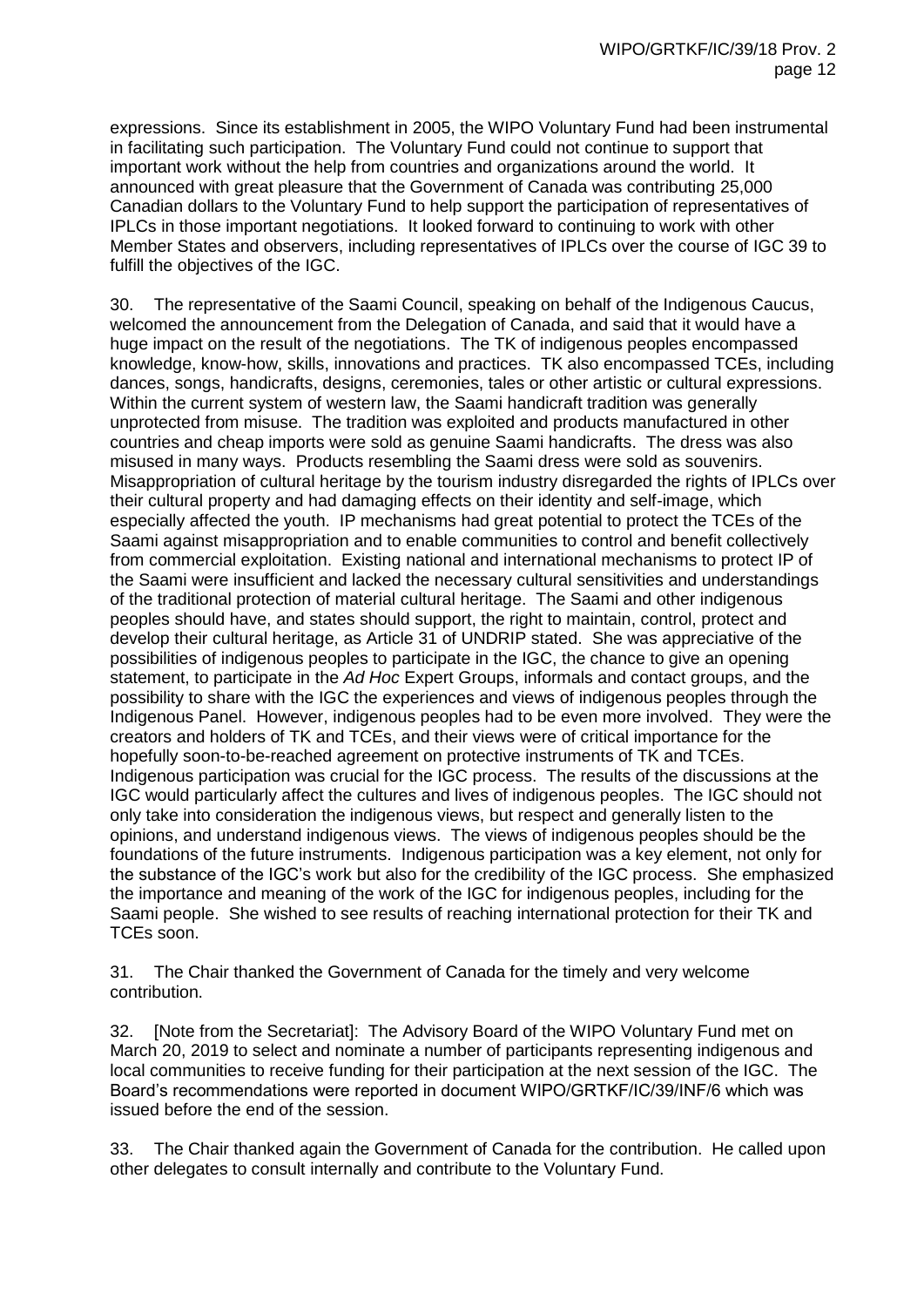*Decisions on Agenda Item 5:*

*34. The Committee took note of documents WIPO/GRTKF/IC/39/3, WIPO/GRTKF/IC/39/INF/4 and WIPO/GRTKF/IC/39/INF/6.*

*35. The Committee welcomed an announcement by the Government of Canada that it would be contributing 25,000 Canadian dollars to the WIPO Voluntary Fund for Accredited Indigenous and Local Communities and strongly encouraged and called upon other members of the Committee and all interested public and private entities to contribute to the Fund.* 

*36. Recalling the Decisions of the Fiftieth Session of the WIPO General Assembly, the Committee also encouraged members of the Committee to consider other alternative funding arrangements.* 

*37. The Chair proposed, and the Committee elected by acclamation, the following eight members of the Advisory Board to serve in an individual capacity: Mr. Martín Correa, Counsellor, Permanent Mission of Chile; Mr. Alexander Da Costa, Minister Counsellor and Deputy Permanent Representative, Embassy of the Gambia to Switzerland and Permanent Mission of the Gambia; Ms. Jessica Forero, Representative,*  Comisión Jurídica para el Autodesarrollo de los Pueblos Originarios Andinos *(CAPAJ); Mr. Jeremy Kolodziej, Representative, Assembly of First Nations; Ms. Geise Perrelet, Representative, Indian Council of South America (CISA); Ms. Shelley Rowe, Senior Project Leader, Innovation, Science and Economic Development Canada (ISED), Canada; Mr. Gaziz Seitzhanov, Third Secretary, Permanent Mission of Kazakhstan; and Ms. Navarat Tankamalas, Minister Counsellor, Permanent Mission of Thailand.*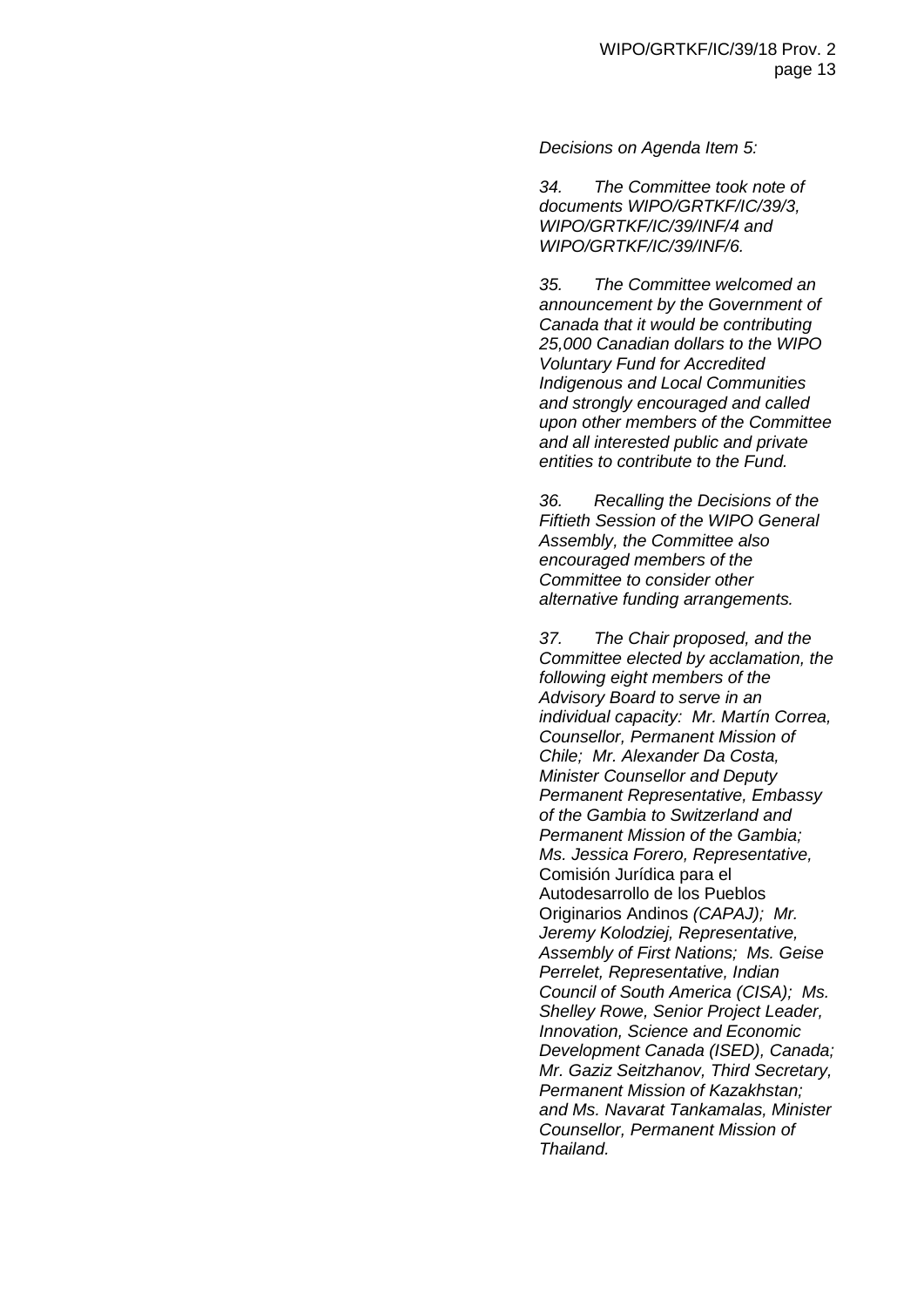*38. The Chair of the Committee nominated Mr. Faizal Chery Sidharta, Vice-Chair of the Committee, to serve as Chair of the Advisory Board.*

#### **AGENDA ITEM 6: REPORTING ON THE AD HOC** *EXPERT GROUP ON TRADITIONAL KNOWLEDGE AND TRADITIONAL CULTURAL EXPRESSIONS*

39. The Chair said that, as agreed at IGC 38, an *Ad Hoc* Expert Group had met on March 17, 2019. He thanked Ms. Sharon Le Gall and Mr. Chidi Oguamanam for acting as Co-Chairs of the *Ad Hoc* Expert Group. In their capacities as Co-Chairs, they would report on the outcomes and results of the experts' work, and that report would be included in the report of IGC 39. They would report the factual outcomes as they saw them from the meeting, after which any of the experts could make comments on what had been reported. The IGC would not make a decision on the merits of the different outcomes of those discussions, but they were available for Member States to consider in their deliberations. The contact groups (to be established) would consider some of the key areas discussed in the *Ad Hoc* Expert Group. He invited Ms. Le Gall and Mr. Oguamanam to take the floor.

40. Ms. Le Gall and Mr. Oguamanam reported as below:

"1. The *Ad hoc* Expert Group on Traditional Knowledge and Traditional Cultural Expressions met at the World Intellectual Property Organization Headquarters (WIPO), Geneva, on March 17th, 2019. The overall objective of the *Ad Hoc* Expert Group, as indicated in the mandate of the Intergovernmental Committee on Intellectual Property and Genetic Resources, Traditional Knowledge and Folklore ("the IGC") and the Decisions of the Thirty-Seventh Session of the IGC ("IGC 37") and the Thirty-Eighth Session of the IGC ("IGC 38"), was to address specific legal, policy or technical issues. The results of this meeting are contained in this report to the Plenary Session of Thirty-Ninth Session of the IGC ("IGC 39").

2. The Co-Chairs of the meeting were Mr. Chidi Oguamanam (Professor of Law, University of Ottawa, Canada) and Ms. Sharon Le Gall (Senior Lecturer, University of the West Indies, Trinidad and Tobago), nominated by the IGC Chair, Mr. Ian Goss (Australia), pursuant to the Decisions of IGCs 37 and 38. Mr. Oguamanam is one of the experts nominated by the African Group and Ms. Le Gall is one of the experts nominated by the WIPO Secretariat.

3. The *Ad Hoc* Expert Group was about building consensus on principles and approaches that would inform the negotiations and drafting that will take place in the IGC. The experts participated in their personal capacities and were invited to discuss the following issues in relation to traditional knowledge ("TK") and traditional cultural expressions ("TCEs"):

- Subject matter, including related definitions
- Scope of protection including
	- o Further consideration of a possible "tiered approach" (differentiated protection)
	- o Criteria for eligibility for protection
	- o Related definitions

4. In relation to "Subject Matter of Protection", which was the first issue to be discussed, the participants were invited to share their views and perspectives based on the following questions posed to them: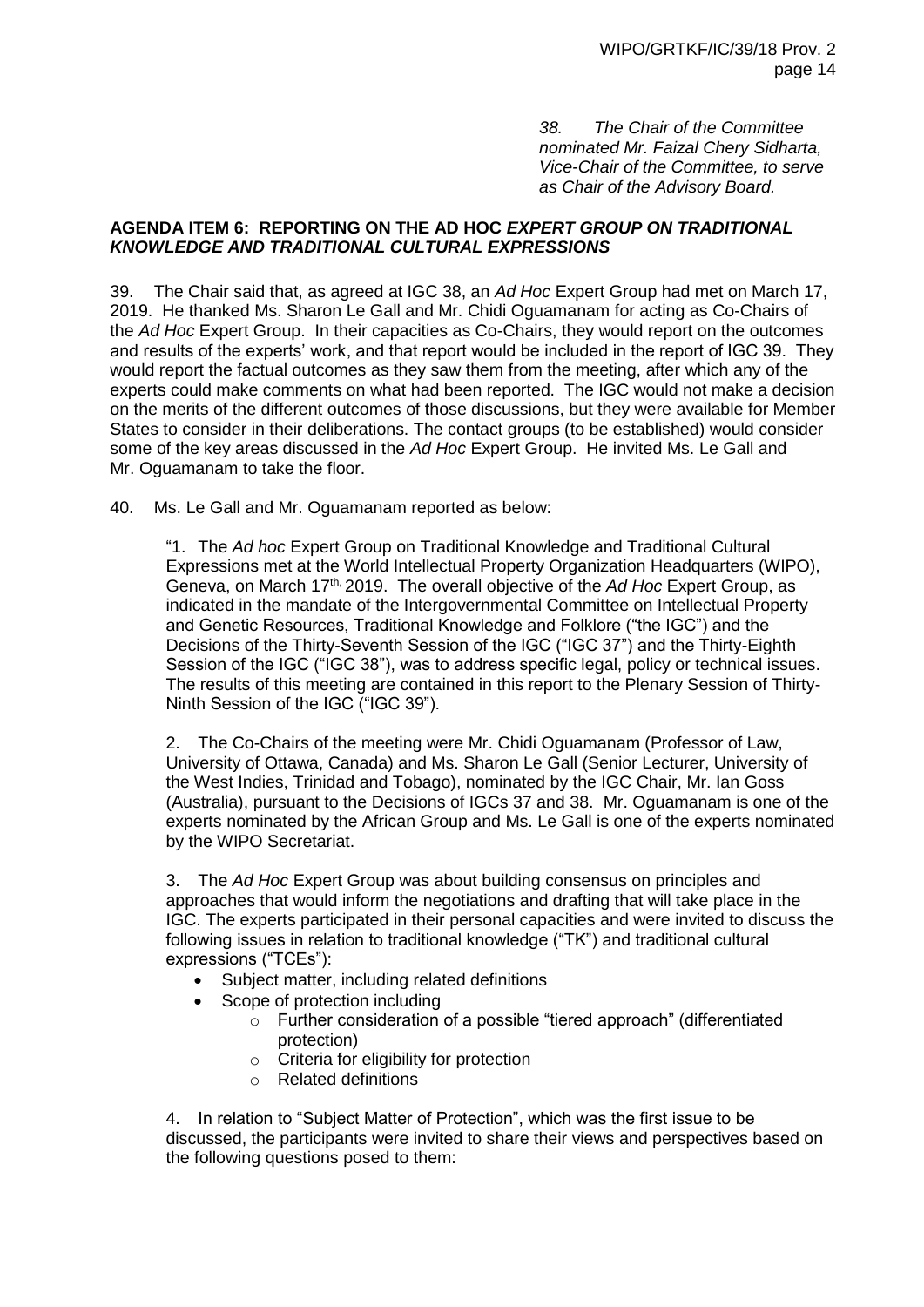- As a matter of form, should there be definitions for TCEs and TK in the respective Draft Articles?
- If there should be a definition, should the definition of TCEs and the definition of TK be in the "Use of Terms" section or in stand-alone substantive articles concerning subject matter of protection?
- As a matter of substance, what are the important qualifiers which define the subject matter in relation to TCEs on the one hand and TK on the other?
	- $\circ$  For example, some qualifiers concern how the TCEs and TK came into existence/or exist, namely they are "created, generated, expressed, developed and maintained";
	- o Other qualifiers concern the connection between the beneficiaries/source community and the TCEs or TK, namely linked with, directly linked with, integral to the social/cultural identity;
	- o Other qualifiers concern the transmission of the TCEs and TK, that is the TCEs or TK is passed between or from generation to generation;
	- o Other qualifiers concern the nature of the TCEs or TK, in that they are dynamic and evolving;
	- o Should there be a temporal qualifier? Should there be a time after which subject matter can be considered either "TCEs" or "TK"?
- Are those qualifiers the same for defining TCEs and TK or are there any differences?
- What are the key qualifiers to describe TCEs and TK and should they be included in the Draft Articles?
	- o In relation to TCEs, they can consist of artistic and literary expressions, tangible or intangible or a combination of these, for example, actions, materials, music, sound;
	- o In relation to TK, it may take the form of know-how, skills, innovations, practices, teachings or learnings.
- Should there be references to "protected TCEs" and "protected TK" given that once the TCEs and/or TK meets the eligibility criteria it is "protected"?
- Should there be a definition of "traditional"?

5. There was a very engaging discussion in response to the questions posed in a spirit of collegiality and inquiry, with consensus on some issues and very good interventions for inclusion of additional language to existing draft texts. Specifically, the following are some of the outcomes in relation to the discussion on subject matter:

- There was very broad consensus that there should be broad definitions of TK and TCEs in the draft articles. There was a view that such definitions should be broad and not restrictive, and allow a level of flexibility at the national level. How much flexibility to leave to the national level was discussed.
- Key eligibility criteria are needed to set minimum standards which relate to the scope of protection.
- While most experts believed the instruments should provide minimum standards (a "floor"), some preferred maximum standards (a "ceiling").
- Participants seemed to be flexible in terms of whether there should be standalone definitions in the substantive provisions of the draft instruments or whether the definitions should be contained in the "Use of Terms" section (or a definition section). There was perhaps general support for deletion of the stand-alone articles 3 in the TK and TCEs texts, and for the definitions to be in the "Use of Terms" sections.
- There were very insightful interventions for the inclusion of qualifiers relating to how TK and TCEs come into existence and it was felt that the existing qualifiers in the draft texts did not capture the diverse ways in which these may occur. It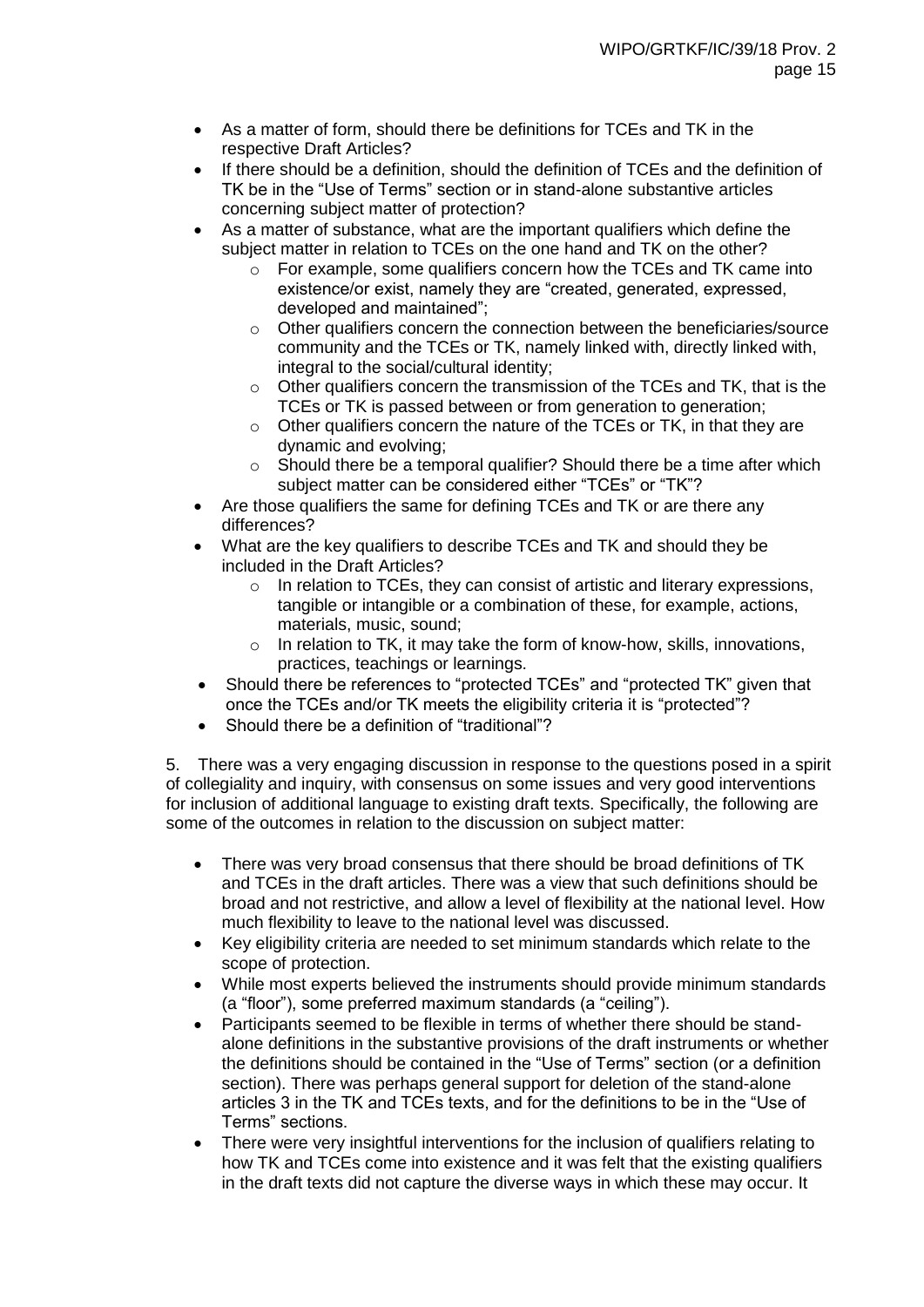was suggested that the following qualifiers, namely "held" and "received" (and what they mean) be considered by the IGC for possible incorporation into the current draft articles.

- Some participants emphasized the point that TCEs and TK were maintained in accordance with customary laws and practices and stressed the importance of the linkage between TCEs and TK with the social/cultural identity of the beneficiaries.
- Another key qualifier was the transmission of TCEs and TK between or from generation to generation, taking into account unfortunate breaks in such transmissions for reasons beyond the control of the beneficiaries.
- There was broad support for dispensing with any temporal qualifier or criterion in relation to subject matter and the point was made by the indigenous experts and others that the more important element was the linkage between the TCEs/TK and the beneficiaries. However, some participants were of the view that a temporal qualifier was necessary.
- There was a discussion about whether TCEs and TK shared similar qualifiers, however there was a recognition that with reference to the specific qualifier, namely, "expressed", that was more suitable in relation to TCEs rather than TK. However, it was recognized that there was complementarity between TCEs and TK and in some instances TK can be or is expressed. Generally, alignment as far as possible between the TK and TCE texts was widely supported.
- There was a discussion about the relevance of other international conventions that defined related subject matter, and how they could provide guidance for the IGC, for example, the experience with the implementation of the 2003 Convention for the Safeguarding of the Intangible Cultural Heritage could be useful.
- There was clarification that the IGC is working on creating a *sui generis* instrument(s) which attempts to fill the gaps in the conventional IP system (as discussed in the Gap Analyses provided by the Secretariat) by creating an IPsimilar system which could complement the conventional IP system. It was noted that performances of TCEs are already protected by two WIPO instruments, the WPPT, 1996 and the Beijing Treaty, 2012.
- There was emerging consensus that a stand-alone definition of "traditional" was not needed or useful.
- There was emerging understanding that the inclusion of "protected traditional knowledge"/"protected traditional cultural expressions" was redundant; however, a few experts were inclined to have the terms retained.

6. In relation to "scope of protection", which was the second issue to be discussed, the participants were invited to share their views and perspectives based on the following questions posed to them:

- Should there be a rights-based approach to protecting TCEs and TK?
	- o A rights-based approach affords beneficiaries rights to their TCEs and TK which they can enforce themselves or through the relevant competent authority.
- Should there be a measures-based approach to protecting TCEs and TK?
	- o A measures-based approach requires States to provide measures for the protection of TCEs and TK which could include a wide range of legal and practical civil, administrative or criminal measures.
- Should there be a combination of both approaches?

7. Participants were also invited to consider the tiered or differentiated approach to protecting TCEs and TK (which could include whether the TCEs/TK is secret, the level of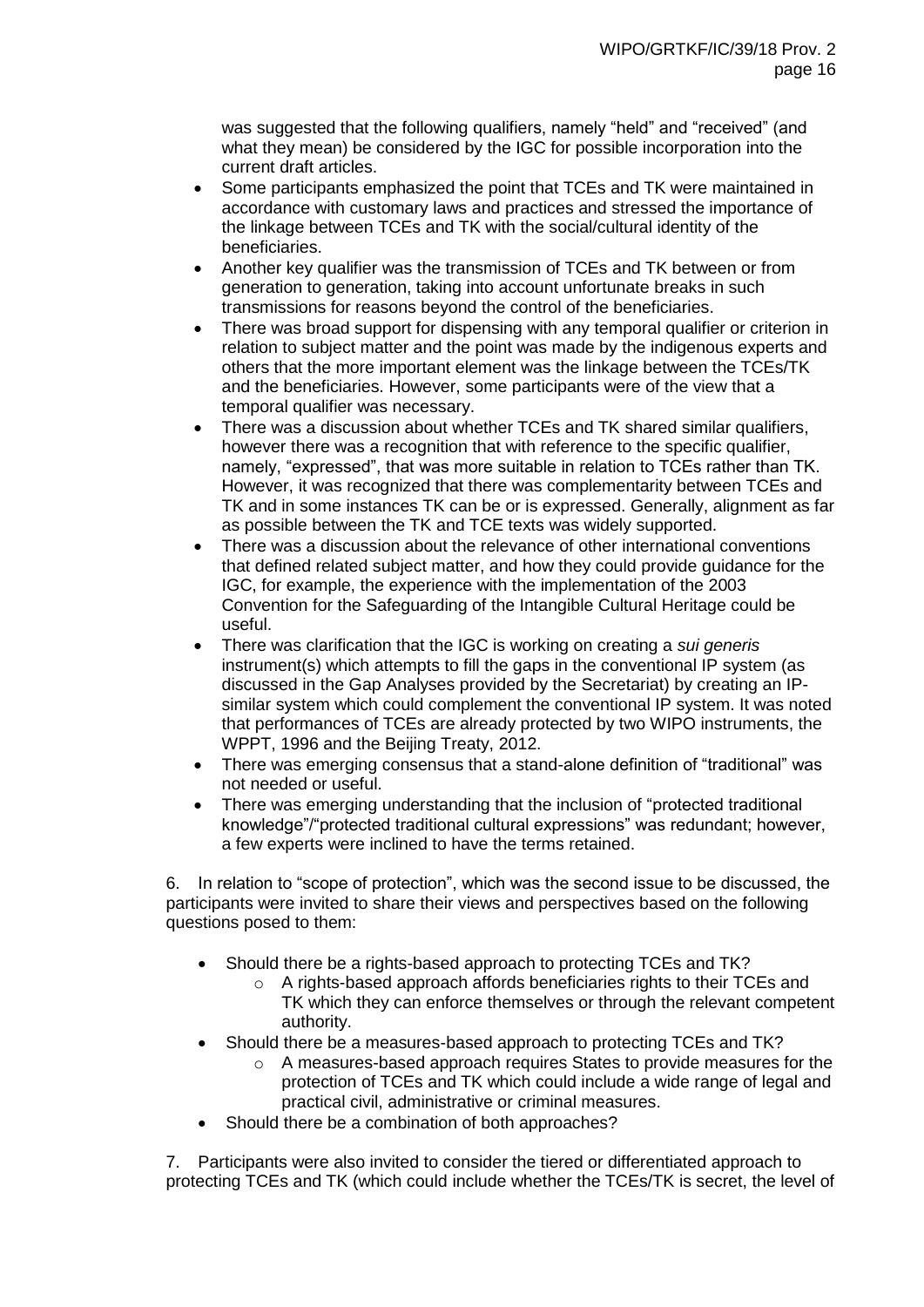control retained by the beneficiaries, the degree of diffusion, and the circumstances of diffusion (particularly whether diffusion occurred with or without the consent of the beneficiaries). The draft and initial matrix below was used simply as a starting point to stimulate and facilitate the discussion:

| Rights/measures    | Moral and<br>related<br>rights | Economic<br>rights | Other<br>compensation<br>options | <b>Measures</b> |
|--------------------|--------------------------------|--------------------|----------------------------------|-----------------|
| Kinds of TK/TCEs   |                                |                    |                                  |                 |
| Secret (including  |                                |                    |                                  |                 |
| sacred)            |                                |                    |                                  |                 |
| Narrowly diffused  |                                |                    |                                  |                 |
| (including sacred) |                                |                    |                                  |                 |
| Widely diffused    |                                |                    |                                  |                 |
| (including sacred) |                                |                    |                                  |                 |

8. The following are some of the outcomes in relation to the discussion on "scope of protection":

- There was emerging consensus that the rights-based and measures-based approaches are not mutually exclusive and in fact complementary and that future deliberations should continue with this in mind.
- It was also noted that the measures-based approach afforded greater flexibility at the national level.
- One expert remarked that from the perspective of indigenous peoples and local communities, for example, a rights-based approach may be preferable with corresponding obligations on the part of users of TCEs and TK. From the perspective of governments, the relevant bodies would be responsible for implementing the necessary measures for protection of TCEs and TK.
- There was broad consensus on the merit in having a tiered approach and experts saw the merit in moving it forward, for example, revisiting the tiers and expanding the nature of the rights and accommodating the contexts for diffusion (taking into consideration the internal understandings of diffusion (from the perspective of the indigenous peoples and local communities) and the external understanding of that concept). Further development of the tiered approach should also recognize that "measures" are also relevant, in addition to "rights", in a tiered approach.
- Several experts proposed removal of the word "safeguard" from the texts.
- There was a recognition of the evolution of the tiered approach and some delegates pointed out that the tiers as expressed would require further elaboration.
- For example, there was a shared observation that while moral rights are relevant to TK/TCEs, it does not fully capture the interests of Indigenous and Local Communities hence the need to accommodate for "moral and related rights", which should take priority over other forms of economic rights.

9. The deliberations ended at approximately 4:40pm with the overall sense that some progress was made and broad agreement in some areas was achieved."

41. The Chair thanked the Co-Chair. He invited the experts who had attended the *Ad Hoc* Expert Group to add any comments.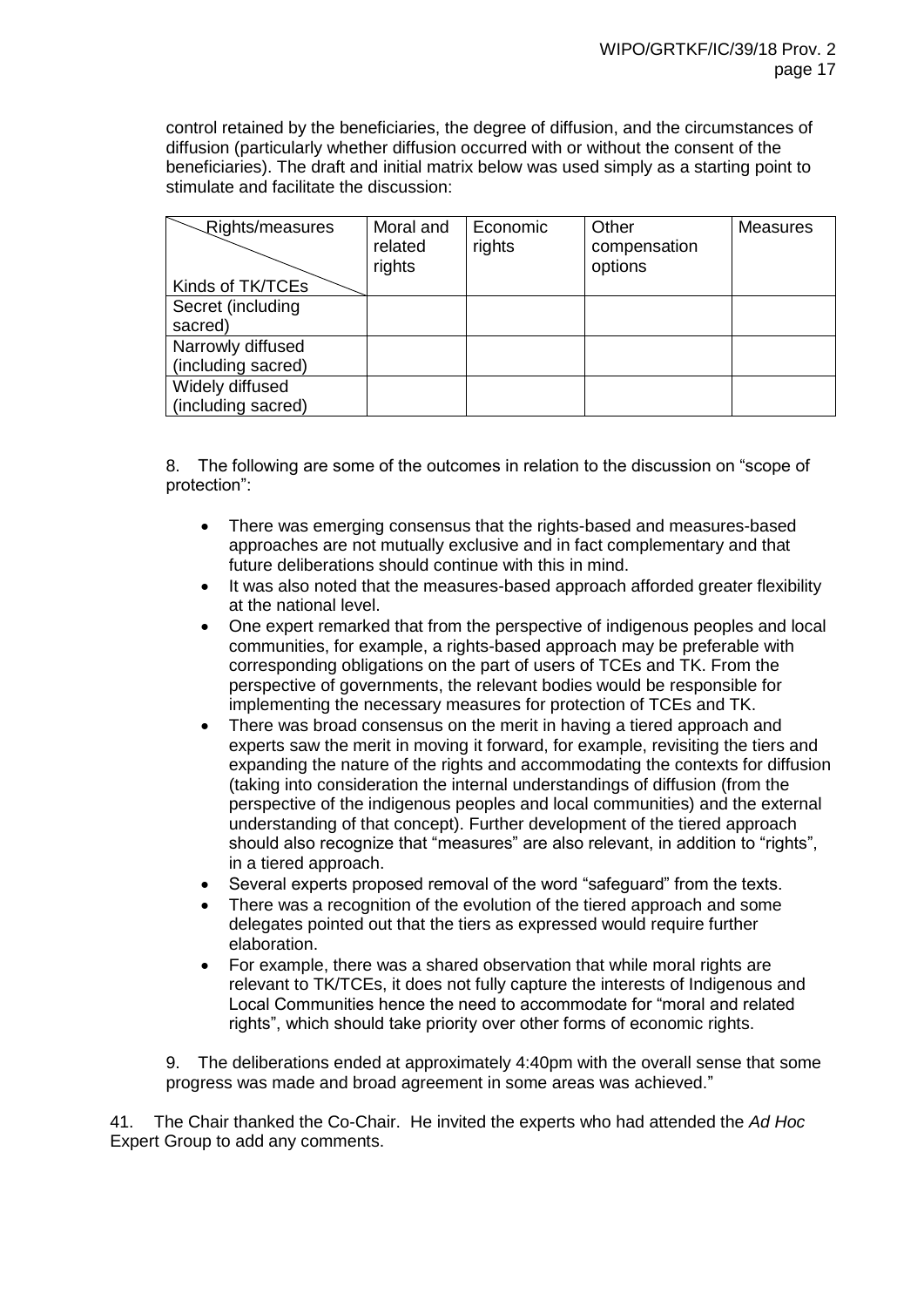42. The Delegation of the Islamic Republic of Iran thanked the Co-Chairs of the *Ad Hoc* Expert Group for their very good job in delivering a balanced and complete report. It said that concepts should not be repeated over and over in the document. The text should be streamlined to avoid repetition across the articles. Instead of having a definition in one article and the criteria in another, the IGC should focus on the content of a particular article. The article on subject matter would need to clearly state what the document was going to do with the TK. Simply stating that the document was related to TK or describing TK as appeared in the definition was not good enough. The text had to state that the document was related to TK on what subject or what area, either in the utilization of TK or the protection of TK. With regard to the different tiers, although sacred or secret TK was important, the protection should also apply to other forms of TK, including diffused TK. The level or type of protection could be different. On the temporal issue, there was no consensus. TK should not be identified by a number of years or generations. The text should clearly state that it would not apply retroactively.

43. The Chair opened the floor for comments by Member States that were not present at the *Ad Hoc* Expert Group. There were none.

*Decision on Agenda Item 6:*

*44. The Committee took note of the oral report from the Co-Chairs of the*  ad hoc expert group on traditional knowledge and traditional cultural expressions*, Ms. Sharon Le Gall (Senior Lecturer, Faculty of Law, University of the West Indies, St. Augustine, Trinidad and Tobago) and Mr. Chidi Oguamanam (Professor of Law, University of Ottawa, Canada).*

## **AGENDA ITEM 7: TRADITIONAL KNOWLEDGE/TRADITIONIAL CULTURAL EXPRESSIONS**

45. The Chair said that he had consulted with the RCs regarding the methodology and program for IGC 39, especially for Agenda Item 7. There were no comments. He presented the methodology and program, recalling the decision of the 2018 GA. The same methodology used at IGC 38 would be followed at IGC 39. The methodology and program would be flexible and dynamic, based on the progress made. IGC 39 should undertake negotiations on TK and TCEs pursuant to the mandate. The cross-cutting issues to be focused on were objectives, subject matter, scope of protection, and exceptions and limitations. If time allowed, other issues would be addressed. At the end of IGC 39, he would assess the progress made and make suggestions to the issues, whether cross-cutting issues or issues unique and specific to TK or TCEs, respectively, to be addressed at IGC 40, noting that IGC 40 also included a stock-taking session where the IGC would review the progress made and consider recommendations to the 2019 GA. Regarding the results of IGC 39, they would be the revised versions of document WIPO/GRTKF/IC/39/4 and document WIPO/GRTKF/IC/39/5. A similar methodology to that used in previous sessions would be followed. IGC 35, 36 and 38 had shown that small *ad hoc* contact groups were useful. He intended to establish one or more contact groups. The mandate of the contact groups was to reduce the number of options and alternatives and to narrow gaps. Each regional group might nominate no more than two delegates per contact group. The EU, the LMCs and the Indigenous Caucus might each nominate one delegate per contact group. He would appoint one of the Vice-Chairs or Facilitators to coordinate the discussions in such contact groups and to report to the plenary. Those contact groups had a short-term mandate within the current session and would need to report back to the plenary. He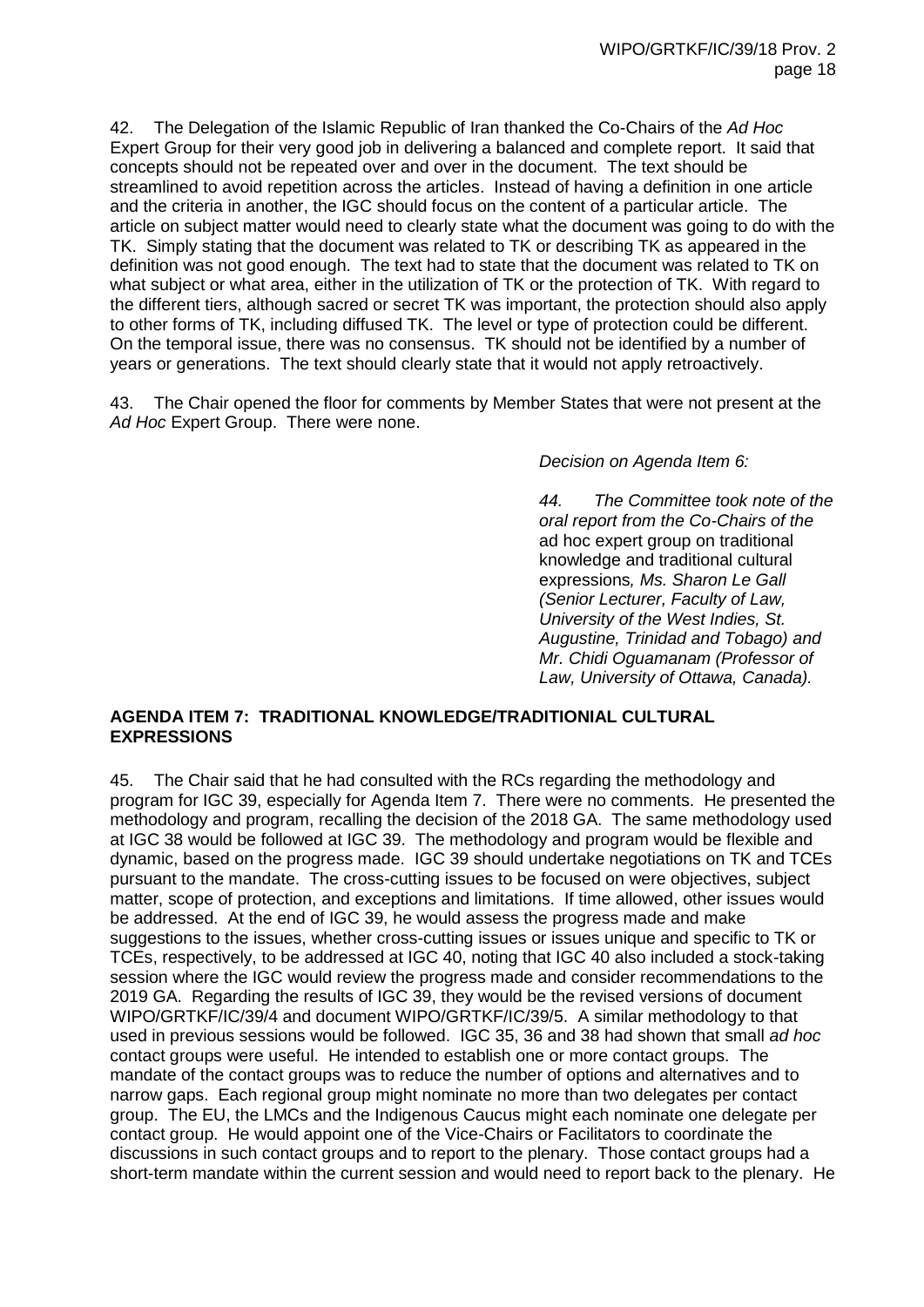intended that the plenary meet at least once a day to hear reports from the contact groups; that would allow the plenary to comment thereon. That would also enable the Facilitators to receive and keep track of positions, views and any proposals emanating from the contact groups in plenary so as to produce Rev. 1s and Rev. 2s. The plenary remained the decision-making body and its discussions would be reported on as usual. He proposed that Mr. Paul Kuruk from Ghana and Ms. Lilyclaire Bellamy be the Facilitators. They would assist the plenary and informals by following the discussions closely and keeping track of views and proposals, including drafting proposals. They might take the floor to make proposals and review all the proposals. He further stated that IGC 39 was the last meeting under the current mandate at which the IGC would be able to focus solely on TK and TCEs, noting IGC 40 included a stock-taking session and consideration of recommendations to the GA. He did not intend to open the discussion on the issue of beneficiaries, unless there was an opportunity to narrow the gaps. The IGC had much work to do to arrive at a common understanding of objectives, subject matter (including related definitions), scope of protection (including eligibility criteria for protection), and limitations and exceptions. He believed that there were several key barriers affecting the IGC's ability to achieve an outcome. The IGC was hindered by Member States' different policy perspective and focus, in particular between protecting interests of the users and the holders of TK and TCEs. If it was to make progress, the IGC needed to recognize those were not competing or mutually-exclusive interests. As stated in the mandate, the IGC's task was to develop instruments that would ensure the balanced and effective protection of TK and TCEs, though where that balance lied was another question. The IGC was requested to consider the protection of TK and TCEs within the IP system. He did not suggest that that balance was equally distributed, but it was up to Member States to work out what the fair distribution was, other than to recognize there was a need for balance. Within the IP system, the norm was to balance the interests of the holders, providers, beneficiaries or creators, and the users or parties who wished to utilize TK and TCEs, such as industry, and the public interest. To that end, delegations needed to move outside their comfort zones and recognize the legitimate interests of all Member States and stakeholders. There was a fundamental conceptual and legal divide in relation to how indigenous peoples' belief systems and customary laws and practices interacted with IP policy, laws and practices. From an indigenous peoples' perspective, the very concept of ownership in the conventional IP system was incompatible with notions of responsibility and custodianship under customary laws and practices. The divide was also captured in the Updated Draft Gap Analyses on TK and TCEs. Those materials highlighted a number of key concerns of IPLCs regarding the protection of the interests and rights within the IP system, such as the originality requirement, derivative works, ownership within a collective context, terms of protection, and limitations and exceptions. However, at the same time, it needed to be recognized that notwithstanding those gaps in existing IP regimes, it was also necessary to protect the fundamental role that the IP system played in promoting and supporting innovation and creativity, transfer and dissemination of knowledge and economic development for the benefit of all. In that respect, ensuring legal certainty within the IP system and supporting an accessible public domain were key elements in preserving the integrity of the IP system. In some cases, there were competing policy interests and the IGC needed to bridge the gap in those competing interests. That was the greatest challenge. Indigenous peoples well recognized that they lived in two worlds. It was maybe not their choice, but their reality. That was a sentiment strongly expressed in the Uluru Statement from the Heart issued by Aboriginal and Torres Strait Islander delegates to a constitutional reform referendum convention in 2017 in Australia. He quoted one paragraph: "We seek constitutional reforms to empower our people and to take a rightful place in our own country, when we have power over our destiny, our children would flourish, they would walk in two worlds, and their culture would be a gift to their country." That sentiment from Australian indigenous peoples reflected that they lived in two worlds. If they could recognize that truth, Member States could also recognize that truth. If the life and experience of IPLCs were imbedded in the copyright or patent system, it would require some leap of faith and some understanding and engagement. That was a challenge. That also suggested that simply adapting existing IP systems such as copyright was also a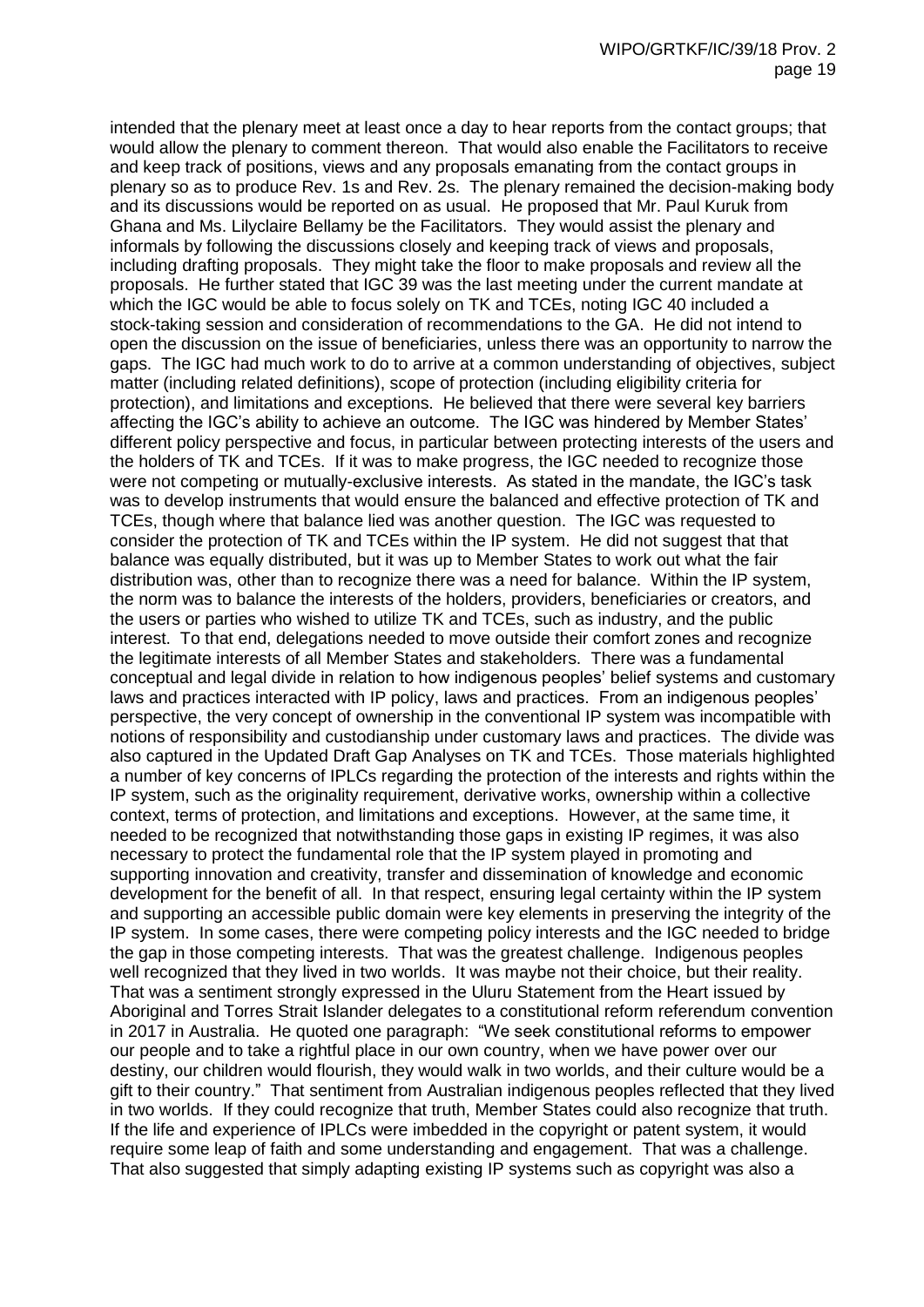challenge, as policy interests were not always compatible. Perhaps a new or *sui generis* approach within the IP system would be needed. The discussions relating to the definitions of TK and TCEs, in particular, the temporal aspect, highlighted that situation, as indigenous peoples did not have the same western view of time. They believed that TCEs, even if produced the day before, were an expression directly linked to their unique culture and social identity. It was also important to recognize the widely divergent environments in which indigenous peoples operated across the world, including the different legal frameworks and approaches to protecting the rights of indigenous peoples. Some countries had treaties or specific laws relating to the protection of indigenous peoples, such as Australia, while others had no legal frameworks. Some indigenous peoples were not restricted to one country and in some countries, there were more than one indigenous peoples with different languages and cultures. For example, in Australia there were 200 nations and 200 different languages. The land was different, the environment was different and their understandings, though they linked through some ways, were not the same. In essence, a one-size-fits-all approach was unworkable. That reinforced that the IGC's approach, similar to other IP instruments, should be able to establish, at the international level, framework instruments or principles and standards, minimum and/or maximum or a combination of both. The IGC needed to work those through and analyze them. There should also be flexibility for implementation at the national level. There had been a tendency in the negotiations to discuss the types of mechanisms that might be able to protect TK and TCEs, before establishing the framework. It should be noted that many of those mechanisms would be determined at the national level, based on the unique circumstances and legal frameworks. As the IGC progressed its work, it developed alternative frameworks of how it approached the core issues. That was particularly relevant to the linkage between subject matter, eligibility criteria and scope of protection, which were fundamental issues. The IGC needed to work hard to address that, if it was to move forward. Lastly, he recalled that most Member States were signatories to UNDRIP, noting some members had included reservations as part of their agreement. UNDRIP, in particular Articles 31 and 25, provided high-level guidance to the IGC's work. The Chair recalled one of his observations relating to GRs that there was a significant growth of domestic and regional regimes in the area of GRs and associated TK. The same was occurring domestically and regionally with the protection of TK and TCEs. For example, New Zealand was completing its review of the Waitangi Tribunal's recommendations, which include IP. Australia had a parliamentary report on fake art, which was a significant problem. There were a number of recommendations that had come out of that report, including that the IP Office in Australia had consultation papers around domestic work that would need to occur in relation to the protection of TK and TCEs. In Africa, South Africa had done significant work, just like many other countries. Unless the IGC came up with standards, the world would end up with disjointed and fragmented domestic regimes, which, from a user perspective, were not desirable, as it increased legal uncertainty, costs and regulatory burdens for those who wished to operate across multiple jurisdictions. As stated at the 2018 GA, the IGC needed to expedite its work.

46. The Chair proposed to establish contact groups and presented the methodology for the contact groups as follows:

"The mandate of the contact groups is to reduce the number of options/alternatives and narrow gaps.

The contact groups are requested to focus on the specific questions set out in the annex.

Each group would be chaired (see below) and each group should elect a rapporteur from among the delegates present.

The groups will meet from 10am to 1pm and from 3pm to 4pm on Tuesday, March 19, 2019.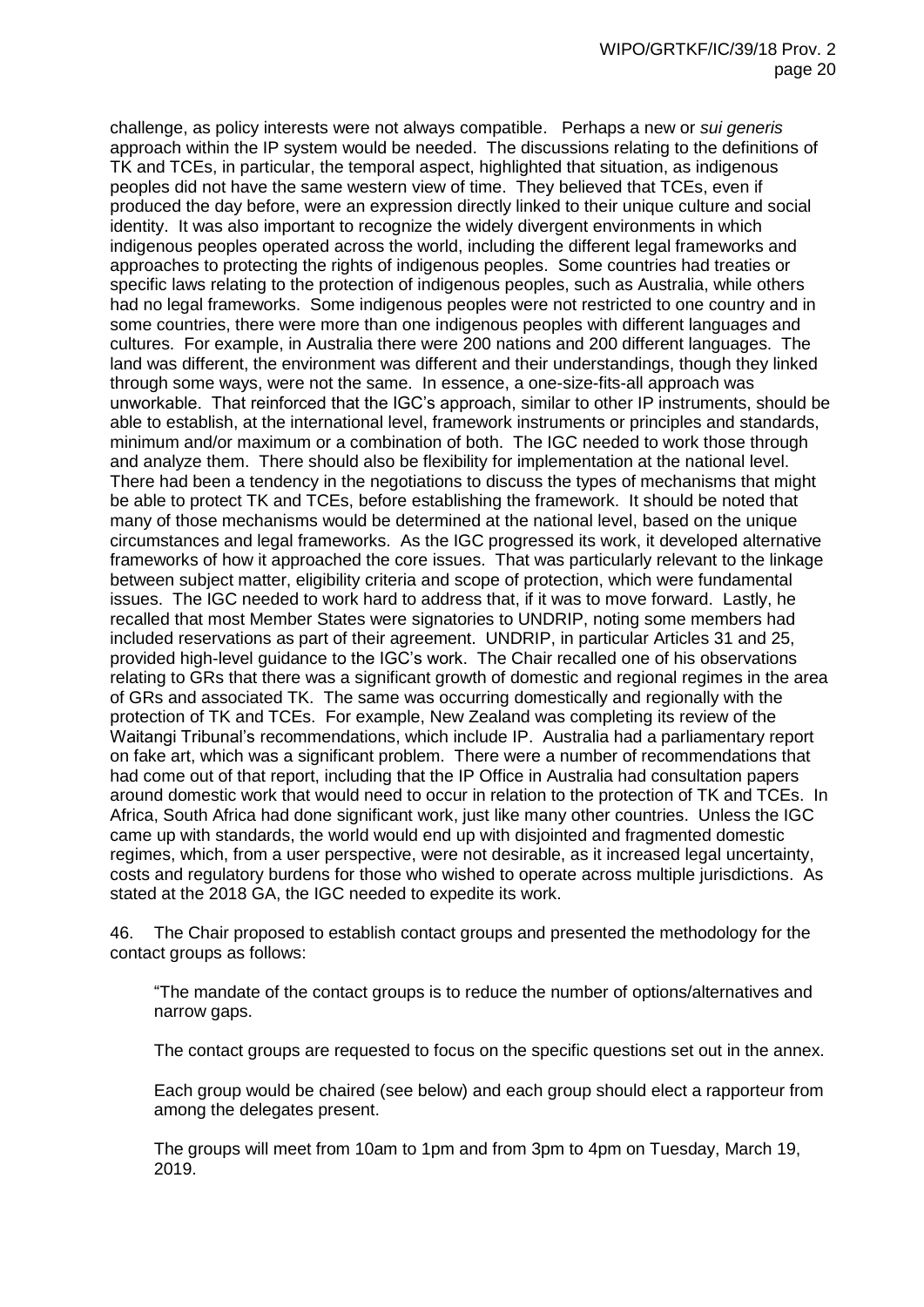There will be two contact groups:

- 1. Objectives, chaired by Jukka Liedes, a Vice-Chair, meeting in the Red Room; and
- 2. Subject matter, chaired by Paul Kuruk, a Facilitator, meeting in the Bilger Room.

Each Regional Group may each nominate no more than two delegates per contact group. The EU, the LMCs and the Indigenous Caucus may each nominate one delegate per contact group. The Chair of each group should check implementation of this at the beginning of each group's meeting. The members of the contact groups should ideally and as far as possible be subject-matter experts who attended the *ad hoc* expert group on traditional knowledge and traditional cultural expressions that met on March 17, 2019.

The rapporteurs will report back to the plenary at 4pm, on Tuesday, March 19, 2019. The plenary will listen to the reports of the rapporteurs, and the Facilitators will take note of them for purposes of Rev. 1. The plenary should be completed by 6pm on Tuesday.

The contact groups will work in English only, because interpretation facilities are not available for them.

The specific questions for each contact group are in the annex.

#### **Annex**

## **OBJECTIVE(S)**

This contact group is invited to review the articles on objectives within the TK and TCEs texts and develop:

- a consensus text on the objective(s) for the protection of TK; and
- a consensus text on the objective(s) for the protection of TCEs.

In developing these texts, and with reference to the report of the Co-Chairs of the *ad hoc* Expert Group that met on March 17, 2019, the contact group should:

- attempt to achieve complementarity between the two texts;
- attempt to strike an appropriate balance between the different interests of the holders and users; and
- remove any material which is not germane to the goal of the work of the IGC (which is to reach "an agreement on an international legal instrument(s), without prejudging the nature of outcome(s), relating to intellectual property which will ensure the balanced and effective protection" of TK and TCEs), by, in particular, removal of broad concepts or notions which are best reflected in the preamble and of objectives which are not related to the subject matter or able to be operationalized within the substantive articles.

#### **SUBJECT MATTER**

With reference to the report of the Co-Chairs of the *ad hoc* Expert Group that met on March 17, 2019, this contact group is invited to identify the:

 key descriptors that should be used to describe TK and TCEs in general terms; and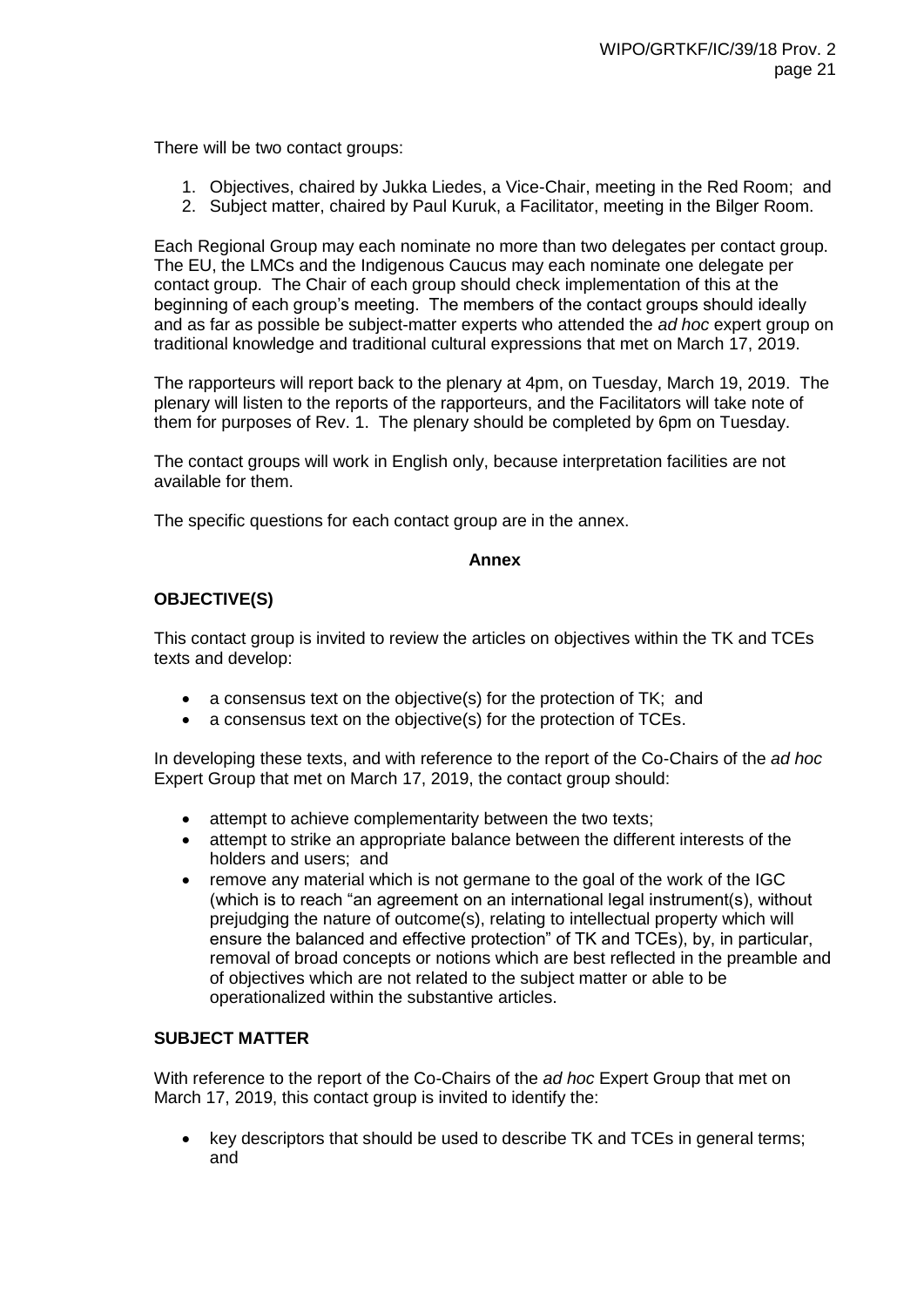• key qualifiers (or "eligibility criteria") that should be used to identify which TK and TCEs should be protected.

Based on these descriptors and eligibility criteria, the contact group is invited to develop a simple definition for each of TK and TCEs respectively. As far as possible, the structure/architecture of the definitions of TK and TCEs should be the same (without implying that their content would necessarily be the same).

In developing these definitions, the contact group should consider the complementary of TK and TCEs, and identify whether the definitions may diverge or not, and, if so, how.

The contact group also needs to consider what framework would be needed to link subject matter, eligibility criteria and scope of protection."

47. The Delegation of South Africa said that the Chair had been quite thorough and robust in his guidelines to the contact groups. On the issue of the subject matter, it was concerned that the IGC would focus on the form and structure but not the content.

48. The Chair answered that the discussion on subject matter would start with agreeing on the elements of key eligibility criteria, and then construct a draft definition and see if the IGC could get consensus. The contact group would be looking at content, structure and form.

49. [Note from the Secretariat: Two contact groups were established as the Chair announced above, and they met from 5 p.m. to 6 p.m. on March 18, 2019, and from 10 a.m. to 1 p.m. and from 3 p.m. to 4 p.m. on March 19, 2019. This part of the session took place on March 19, 2019 after the meeting of the contact groups.] The Chair invited the rapporteurs from each contact group to present their report.

50. Mr. Jukka Liedes, one Vice-Chair and the Chair of the contact group on objectives, said that the group had met for four hours. The group had been capable of handling complex issues in a short time. There was active participation from all representatives. The whole spirit was friendly and constructive. Many kinds of proposals were made and seriously considered. The result did not fully follow the Chair's instruction, which was to arrive at a single consensual text, yet the result represented significant steps forward and simplified the basis on which the negotiations would take place in the future if that simple model could be maintained. The group also looked at the preamble because the preamble and the objectives were normally not part of the text, and there were similarities and overlap. The group had to be able to consider what should be moved to the preamble, what should be maintained in the preamble and not repeated in the objectives. The group considered in parallel both texts on TK and TCEs. There was a discussion on the meaning of alignment of both texts and the conclusion was that it was possible to align elements in the texts. The group decided to delete paragraphs 3 and 4 in the TK text, and paragraph 3 in the TCEs text. The group then read Alt 2 and Alt 1, in that order, element by element. A proposal was made that a new article be drafted and presented to the plenary. He warmly thanked all the members of the group.

51. Ms. Margo Bagley from the African Union, speaking as the Rapporteur of the contact group on objectives, said that there was a good spirit of cooperation in the group with very helpful, enlightening discussions on positions. The primary goal was to make the objectives consistent between the two texts as far as possible, to reduce the number of alternatives within each of the texts and to streamline the language within the alternatives. The discussion began with many delegations expressing support for Alt 2 and, as the discussions continued, it was clear that brackets would need to remain around certain terms and that the group was limited in the changes that it could make to that alternative. There was also quite a bit of support for Alt 1, though the specific supported elements differed by delegation. There was not much support for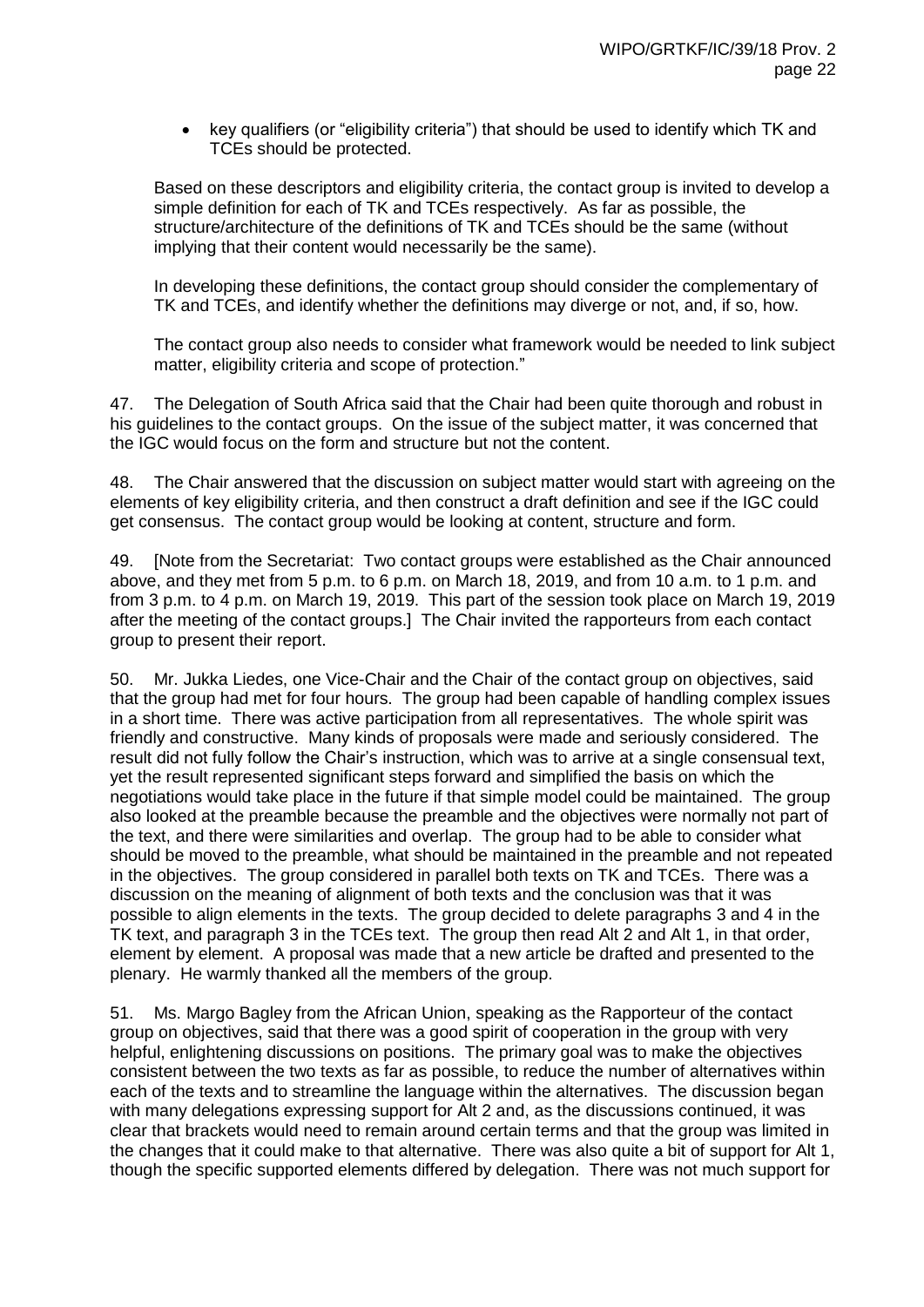Alt 3 and Alt 4 in the TK text, since they appeared to be largely redundant with Alt 1. The group went through and read all the alternatives. It recognized that Alts 1, 2 and 3 in the TCEs text were almost identical to Alts 1, 2 and 4 in the TK text, therefore, it eliminated Alts 3 and 4 in the TK text and Alt 3 in the TCEs text. As it eliminated Alts 3 and 4, it noted all elements were reflected either in Alt 1 or Alt 2 or in the preamble or could be added to Alt 1 which was what it had ultimately done. Alts 1 and 2 represented two distinct approaches, with Alt 1 being more prescriptive, specifying particular elements, and Alt 2 being a more positive, general formulation of the objective. That was positive in the sense that it talked about ensuring or supporting the appropriate use and protection of TCEs or TK while Alt 1 spoke of preventing misappropriation. When it had first been introduced, it was as a more positive formulation. In looking at Alt 2, it noticed that the chapeau was more concrete than what was originally present in Alt 1. It streamlined the chapeaus in Alt 1 of the TK and TCEs texts to be more concrete and clearer by replacing "should provide beneficiaries with the means to" with "the objectives of this instrument are to". By removing "beneficiaries", it also needed to delete "their" before TCEs or TK in paragraphs (a) and (d) of Alt 1. To make sure that information or ideas that were in Alt 3 or 4 were captured and reflected, a delegation requested adding "while respecting the public domain" to paragraph (b) of Alt 1. There was quite a bit of discussion on that because that concept was certainly included in the preamble. Nevertheless, there were strong requests to insert it in paragraph (b). There was also a good discussion about whether paragraph (b) itself should be included. It thought that it should remain for the time being, and delegations might want to revisit that. In paragraph 3 of Alt 1, a delegation asked for the addition of "acquisition in bad faith by third parties". It read: "prevent the erroneous grant, acquisition or assertion of intellectual property rights over traditional cultural expressions." A number of delegations thought that was an idea that could be explored further, and that it could be included. One delegation suggested including the phrase "making the most out of the intellectual property systems." There was also a suggestion to include "prevent the unauthorized use of traditional cultural expressions" or "traditional knowledge". There was no agreement to include that wording and there was quite a bit of discussion about that. Agreement was reached instead to suggest inclusion of a new article entitled "Continued Application of Existing Laws". It would be developed and made clear that existing IP regimes would still be available for use of the subject matter of the instruments where applicable. That delegation reserved the possibility of returning to that issue and language at a later point. It was important to recognize that while Alt 2 contained more brackets than Alt 1. That did not indicate a greater level of agreement within the contact group regarding Alt 1. Rather, there was more of a focus on Alt 1 in trying to include elements from Alt 3 and Alt 4 that might have been missed as well as addressing elements from a new proposal made by a delegation and trying to make the TK and TCEs versions consistent and streamlined. There was bracketed text in the TCEs text that was not in the TK text. Making that consistent, some brackets had been removed, but it did not mean that there was agreement on the use of terms. There was still disagreement on concepts in each of paragraphs (a), (b), (c) and (d) of Alt 1. Alt 1 and Alt 2 presented different approaches that delegations could consider in formulating the objectives.

52. The Chair invited the contact group on subject matter to present its report.

53. Mr. Paul Kuruk, the Facilitator and the Chair of the contact group on subject matter, said that the discussions were conducted in a collegial manner. The representatives provided recent arguments for their respective positions. The group strove to understand differing perspectives and worked hard to narrow differences. As part of the mandate, the contact group had been invited to identify the key descriptors that should be used to describe TK and TCEs in general, and the key qualifiers or eligibility criteria that should be used to identify which TK or TCEs should be protected. Based on the descriptors and eligibility criteria, it had been invited to develop a simple definition for each of the subject matters, TK and TCEs, respectively. It used as key resources the draft texts of TK and TCEs supplemented by the report of the *Ad Hoc* Expert Group. At the outset, it determined that it would not be possible to have one simple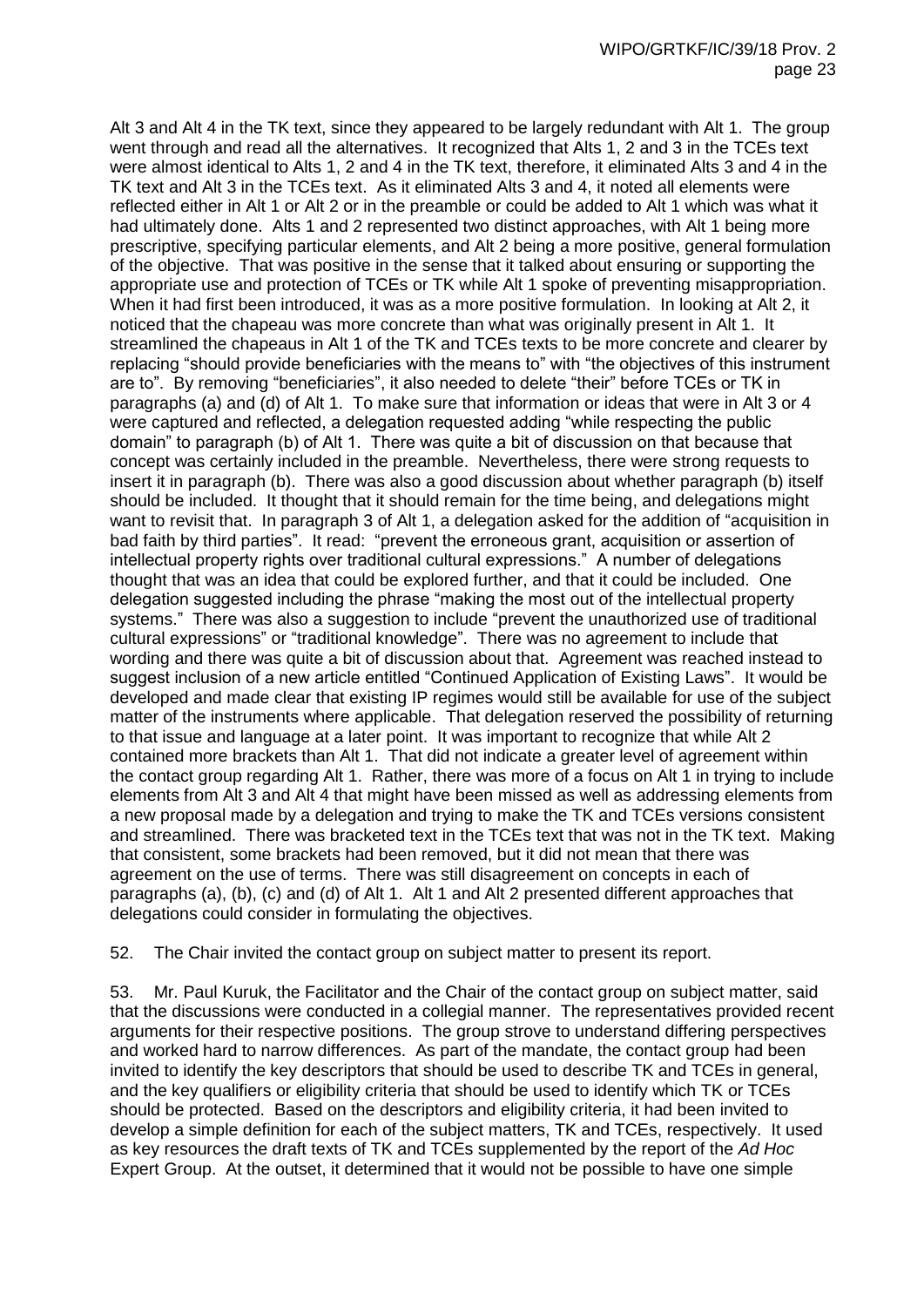definition that could include the key descriptors as well as the qualifiers or eligibility criteria in a satisfactory manner. It agreed on a framework that would comprise two separate provisions, the first of which would deal with the descriptors while the second would emphasize the protection criteria. It sought to differentiate the two positions of articles by not duplicating in one provision information or terms that were found in the other. There was an understanding that some of the eligibility criteria could be used as well in descriptors of the definitions in the first provision, but for reasons of clarity and functionality, it determined that it was expedient to place the eligibility criteria only in Article 3. The goal of the discussions was, in respect to Article 1, to develop a working definition that was very broad, universal or global in outlook and which would not leave out any matter that could cause issues with what was being protected under the instrument. It recognized that it was not the intention that protection be extended by any means to every matter that could possibly be under the definition. The goal in crafting the definition was simply to create a big tent or umbrella that would include all matters currently within the contemplation of all Member States. However, Article 3 on eligibility criteria would seek to identify, therefore narrow what would be protected under the instrument. In drafting eligibility criteria, it was not only concerned about not replicating provisions in Articles 1 and 3, it certainly sought to identify the respective criteria and came up with four basic criteria. The three matters on which there was common agreement were subparagraph (a), which focused on the matter of creating, receiving, generating TK or TCEs; subparagraph (b), which linked the TK and TCEs with the cultural and social identity of IPLCs; and paragraph (c), which focused on the manner of transmission from generation to generation. Those were three areas in which all contact group members agreed. The fourth, where there was no such agreement, dealt with the temporal aspects. The need was expressed by some Member States to limit protection for TK or TCEs to have been in place for some period of time before it would be protected under the instrument. There were specific terms proposed, such as 50 years, 30 years, five generations, etc. As a way of introducing flexibility, it carved out a separate subparagraph to take care of that. The group removed some references to a criterion found in the draft texts on TCEs and TK dealing with TK or TCEs being dynamic and evolving. That could not possibly fit in as a condition of protection but was better seen as a descriptor. It moved that to the definitions. That was an important deletion in the texts on TK and TCEs. The group, in the good faith effort, tried to work out a single provision for eligibility criteria but despite good faith efforts there was an insistence that the idea about temporal aspects be included. There were strong objections by many delegations, who said that time dimensions were not an intrinsic part of TK or TCEs. Therefore, the group came up with two alternative provisions.

54. Mr. Martin Devlin from Australia, speaking as the Rapporteur for the contact group on subject matter, said that the contact group had started by looking at the existing definitions for TK and TCEs. It was agreed that in the definitions there were descriptive and qualifying or eligibility criteria elements. It was noted that some of those elements were also repeated in Article 3. There was consensus that the definition should be clear and broad, but that it should also leave space for national settings. There was agreement that the eligibility criteria should be distinct from the definition so that Article 3 itself had a strong purpose. As such, efforts should be made to avoid duplication between the two articles. New language on Articles 1 and 3 was a reconsideration of existing textual proposals and that tried to streamline the text. The objective was to come up with two clear provisions describing the subject matter and the other article on eligibility criteria. There was a clear understanding that the definition would not seek to protect everything therein. The eligibility criteria would seek to narrow and guide what was protected. Within the contact group, there was a broad agreement. However, there was a difference in opinion on whether to incorporate some elements of Article 3 into the definition in Article 1. Some delegations, for example, preferred subparagraphs (a) or (c) to be brought up into the definition from Article 3. However, all group members appreciated the efforts to have a broad definition. There was also a discussion on how to address knowledge within the definition of TCEs. Some delegations added brackets or terms, exampled by the brackets around "peoples", "customary laws and protocols" and "beneficiary". They were not discussed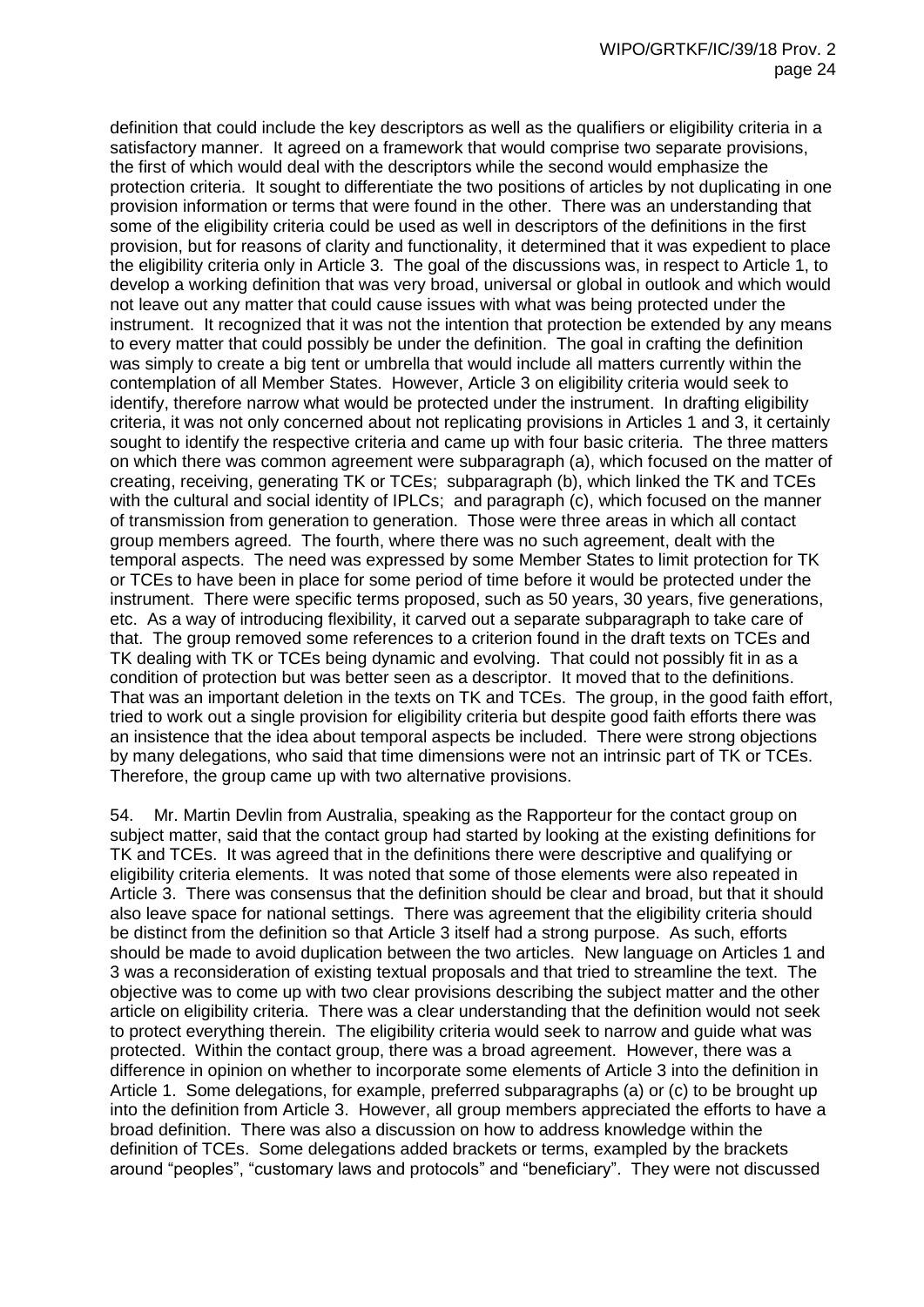deeply as they were subject to a different set of discussions. Terms such as "received", "revealed" and "held" were added to the criteria in paragraph (a) in Article 3. The qualifier there was also modified to reflect how TK and TCEs were created and collectively maintained. A delegation expected a potential gap in eligibility criteria and how it related to secret and sacred under the tiered approach considered under Article 5. The temporal qualifier aspect was discussed; however, no agreement could be reached. The Group also discussed how the temporal aspects might relate to how TK and TCEs arose. Arguments were made on both sides and the discussion was held in good spirit. Ultimately, it was decided that the best way to progress was to create two alternatives. The language was very similar with the temporal aspect added to subparagraph (c). Many considerations for TCEs were the same for TK. That was the framework which emerged from the contact group, noting that reservations were mentioned and evidenced in the brackets or alternatives.

55. The Chair invited the members of the contact group on objectives to make comments.

56. [Note from the Secretariat: all delegations that took the floor thanked the Chairs, Rapporteurs and members of the contact groups.] The Delegation of Japan said it had participated in the contact group on objectives. It appreciated all participants' efforts to move the discussion forward. However, participants could not reach consensus on some points. It was disappointed that Alt 3 and Alt 4 in the TK text and Alt 3 in the TCEs text had been deleted without the consensus of the participants. Although it had presented a proposal combining some alternatives to fill the gap among the Member States, its proposal had not been considered carefully and deleting alternatives was the only choice made in the contact group. Recognizing the value of the public domain, it was highly important to strike an appropriate balance between the different interests of holders and users. Knowledge that was widely known or used for a certain period outside IPLCs could be considered as examples of knowledge in the public domain. If such knowledge in the public domain became limited, it might cause confusion. It noted that Recommendations 16 and 20 of the WIPO Development Agenda indicated the importance of safeguarding the public domain. Therefore, the sentence "protecting, preserving and enhancing the public domain" should be kept in both texts. Preventing the misappropriation, misuse and unauthorized use of TK and TCEs should be ensured with making the most of existing IP systems. Regarding making the most of existing IP systems, continuous consideration was needed. Regarding the value of the public domain, it should be retained in Rev. 1s. It looked forward to discussing the text further.

57. The Delegation of Niger said that the discussions in the group on objectives were very useful. It had concerns regarding the public domain, which was not an objective, in its view. No existing IP treaty had the objective of respecting or protecting the public domain. It had expressed that concern in the contact group and it continued to have concerns about it. Looking at current realities, TK and TCEs were not challenging the public domain. In the field of IP, new fields, such as databases, were eroding the public domain in the conventional IP system, while TCEs or TK were not.

58. The Delegation of the Plurinational State of Bolivia said that the fact that a binding treaty was designed to protect TK was vital for indigenous peoples. Alt 3 had been eliminated on the basis of consensus of all of the members of the contact group and new Alt 1 was kept for the various delegations that wanted to retain Alt 3. The reference to the public domain had been discussed at length and was not supported by all. The IGC needed to move forward with a sincere and frank dialogue.

59. The Chair opened the floor for comments by the experts in the contact group on subject matter. There were none. He opened the floor for discussion on the reports of the contact groups.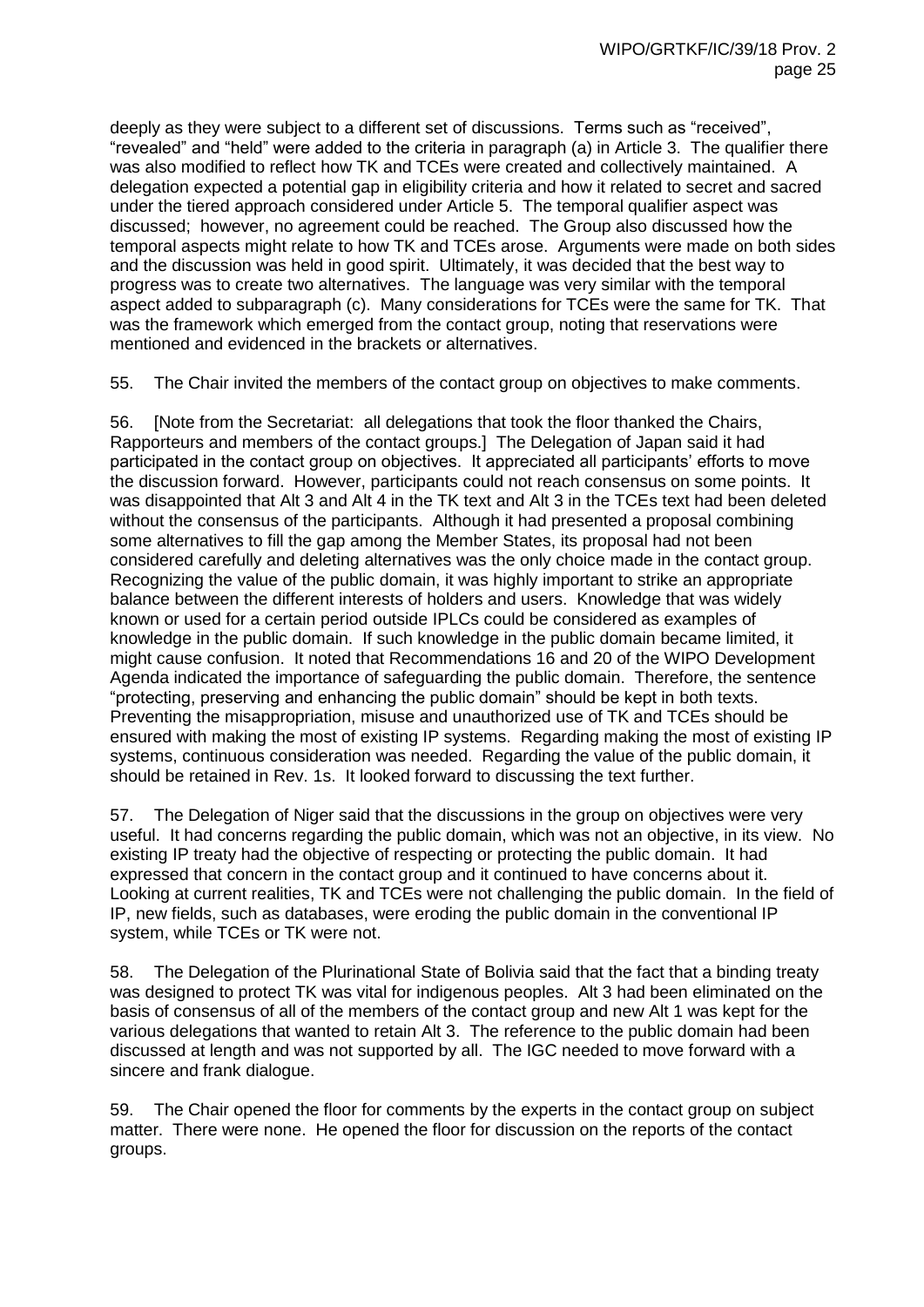60. The Delegation of the USA said it had not participated in that contact group. In hearing the report, it noted that the original Alt 3 had not been included in the results of the contact group. Like the Delegation of Japan, it was disappointed with that particular outcome, as there were elements in that alternative that it considered valuable, such as the protection of innovation and the transfer and dissemination of knowledge. It was prepared to propose a new alternative that would capture some of those elements and improve the text by combining some of the elements of Alt 3 with Alt 2. The new alternative read as follows: "The objective of this instrument is to support the appropriate use of traditional knowledge within the patent system, in accordance with national law, respecting the values of traditional knowledge holders by: (a) contributing toward the protection of innovation and to the transfer and dissemination of knowledge, to the mutual advantage of holders and users of protected traditional knowledge and in a manner conducive to social and economic welfare into a balance of rights and obligations; (b) recognizing the value of a vibrant public domain, the body of knowledge that is available for all to use and which is essential for creativity and innovation, and the need to protect, preserve, enhance the public domain; (c) preventing the erroneous grant of patent rights over non-secret traditional knowledge." From the perspective of TCEs, the Delegation had listened carefully and found value in the report of the contact group. It was disappointed to find that Alt 3 had been deleted and looked forward to studying more carefully the streamlining of the chapeau. It would take all of those under consideration. For the moment, however, it continued to find value in elements from both Alt 2 and Alt 3 in the TCEs text and as a result it proposed a new Alt 4, which had a new element. Over the course of the sessions, one of the underlying objectives was to protect and promote TCEs so they could be a basis for community-based development, where so desired by IPLCs. The new Alt 4 read as follows: "The objective of this instrument is to support the appropriate use and protection of traditional cultural expressions within the intellectual property system, in accordance with national law, respecting the interests of Indigenous peoples and local communities to (a) prevent the misappropriation, misuse and unauthorized use of their traditional cultural expressions; (b) encourage and protect creation and innovation, whether or not commercialized, recognizing the value of the public domain and the need to protect, preserve and enhance the public domain; (c) prevent the erroneous grant or assertion of intellectual property rights over traditional cultural expressions; and (d) promote the appropriate use of traditional cultural expressions for sustainable, community-based development, where so desired by indigenous peoples and local communities."

61. The Chair was concerned because while the IGC was supposed to narrow gaps, it was instead moving to an Alt 5 and Alt 4. However, Member States were entitled to make any interventions they wanted. He had spent a lot of time as a policy officer dealing with objectives, and had reviewed most of the IP objectives which were referred to. An objective should be a clear, succinct statement for the purpose of the instrument, which had to be actionable and relevant. He asked all members to carefully consider their interventions.

62. The Delegation of Argentina said, having read and listened very carefully to the results of the contact group on objectives, that it seemed that one way that would be worth exploring in order to reduce the options further might be to merge the two alternatives proposed by the contact group. It requested the Secretariat to put up on the screen those two alternatives. It would submit the proposal to the Facilitators.

63. The Delegation of Switzerland said that it had participated in the contact group on objective. It had listened to the interventions and sought clarification as to the methodology. Its understanding was that the IGC worked in contact groups, which then presented their work in plenary for the Facilitators to take up, as appropriate, and produce Rev. 1s. It was confused that some delegations were proposing additional alternatives, which were actually the work that the contact group had done.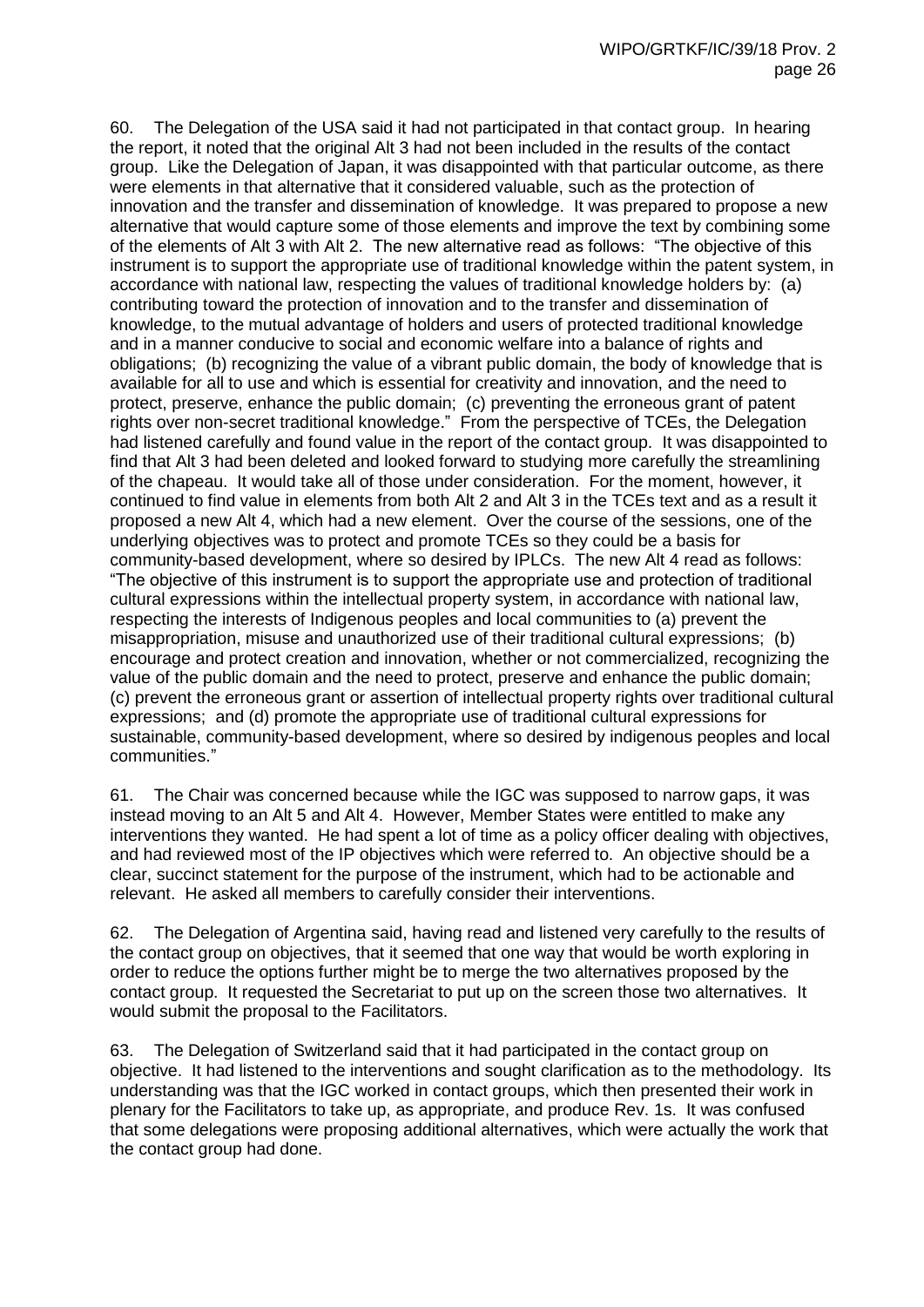64. The Chair clarified that Member States were allowed to put forward a proposal. The Facilitators would take into consideration all suggestions and proposals, and produced Rev. 1s which would not be a verbatim revision of all proposals.

65. The Delegation of Nigeria said that it had not participated in the contact group on objectives. The interventions by the Delegations of the USA and Japan could not have been necessary. It called the attention of the Facilitators to paragraphs 11 and 12 of the preamble, which they should take into consideration. A distinction had to be made between rehashing objectives and principles in the preamble. Clearly, paragraphs 11 and 12 of the preamble seemed to deal with what had been heard so far. The mandate was to try and streamline the texts. A situation of two steps forward and three steps backward was not going to take the IGC anywhere.

66. The Delegation of the Plurinational State of Bolivia proposed not to get into the negotiation of new alternatives, because the contact groups had already done work on that.

67. The Delegation of Indonesia stated that the work of the contact groups and of the IGC was to reduce the number of alternatives and to streamline the language. The objective of the TK and TCEs texts should be to protect TK and TCEs from misappropriation and unauthorized use. New alternatives were constantly brought into the text, which then had to be merged to find a middle ground. After that, new alternatives were brought in again and again. It suggested letting the alternatives there and focusing on streamlining language of the different alternatives.

68. The Delegation of South Africa was concerned about the new proposals and alternatives. The IGC needed equity and fair play. Otherwise, all the work done in the contact group was futile. It asked the Chair for his support in making sure that the procedures that he had outlined were followed.

69. The Delegation of the EU, speaking on behalf of the EU and its Member States, said it had participated in the contact group. It echoed the comments made by the Delegation of Switzerland and others that shared their concerns as to the methodology. It had made some substantive points as a participant. When it came to the elimination of Alt 3 and Alt 4, it had considered for a while how to reduce the number of the alternatives. Alt 1 was to encapsulate all of the elements that had been previously in Alt 1, Alt 3 and Alt 4 in one single alternative. That was the consensus in the contact group. There was indeed a proposal made aiming at merging Alt 2. It had considered and discussed that proposal, and the majority view was that there was a significant conceptual divide between Alt 2 and Alts 1, 3 and 4. The majority was in favor of keeping that conceptual divide.

70. The Delegation of Egypt said it had prepared drafts for all three instruments under consideration. However, it had respected the fact that the IGC had agreed upon bridging the gaps. Therefore, it did not propose additional alternatives. It had already worked together with Mr. Paul Kuruk in the contact group on subject matter and it did not want to present and submit its drafts.

71. The Delegation of the Islamic Republic of Iran said that the Chair had given the contact group a clear mandate to produce compromise and agreeable language. Member States were not coming to the IGC just to stick to their preferences, but to narrow the gaps. It shared the concern with regard to the procedure. What had been done in the contact group to reduce the number of alternatives and to avoid redundancies was a good approach. It expected the Facilitators to follow the same approach in the preparation of Rev.1s. With regard to contact group on subject matter, it had a very specific question with regard to the new wording: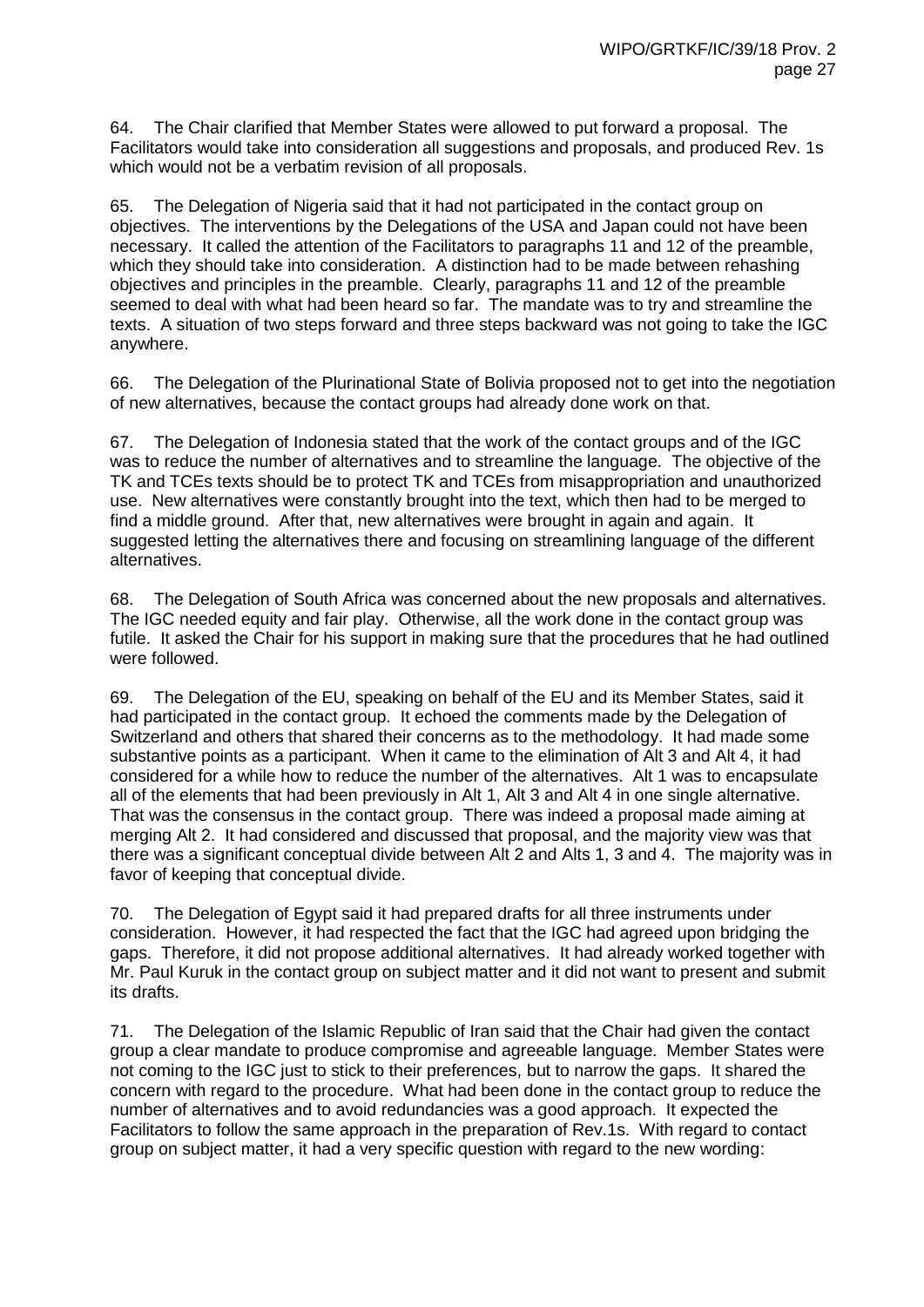"received" and "reviewed". That new concept required more clarification as to who would receive and review. It asked for clarification on those two terms.

72. The Delegation of Niger said the contact group on objectives had tried, in line with the mandate given by the Chair, to reduce differences of views. Regrettably, the Delegation of the USA continued to increase the differences. For the sake of equity, it requested the Facilitators to delete "while respecting the public domain" in Alt 1, should the alternative be adopted.

73. The Delegation of Thailand said it had joined the contact group on subject matter and appreciated the spirit of frank discussions and the hard work. However, it shared the concern expressed by the Delegations of Switzerland, Indonesia and others about some Member States proposing alternatives in plenary. The methodology note, particularly paragraph 13, provided clear guidance.

74. The representative of Tupaj Amaru said that after 20 years, the process of negotiation with the aim of drafting three international instruments had failed. The objectives were becoming longer and more complicated. The eligibility criteria had been introduced. He asked who would decide that the cultural heritage or TCEs would be eligible or not. Regarding definitions, after 20 years, the IGC could not get into new discussions and think up new definitions. The objective of the legally binding instrument was quite clear, which was to prevent the misappropriation of TK and TCEs in all their forms, whether tangible or intangible. The new proposals could not be accepted at that stage. He requested the IGC to negotiate in the plenary with the participation of indigenous representatives.

75. The Chair emphasized that indigenous representatives had participated in all contact groups.

76. The Delegation of the USA recognized that the IGC was a member-driven process and Member States' output was an important element of the process. It recognized the importance of the contact group process, which it supported. Regarding the results of the contact group on subject matter, it had participated in that contact group, and there had been no agreement or consensus on the matter of temporal limitations. The contact group had not had the opportunity to discuss the placement of criteria for eligibility within a broader context. It would reflect on those issues, especially the placement of the eligibility criteria.

77. The Chair said it was the job of the Facilitators to produce Rev.1s, taking into consideration, in particular, the work of the contact groups and the interventions in plenary. The Facilitators' job was to narrow gaps. They had a degree of flexibility to draft the text. He asked Member States to carefully consider their position, particularly on objectives. The IGC had made progress in the area of subject matter and that was very good, as indicated by the Delegation of the USA. He emphasized that objectives should be short, concise and actionable. He asked members to look at the objectives of the Berne Convention for the Protection of Literary and Artistic Works ("Berne Convention"), the Paris Convention for the Protection of Industry Property ("Paris Convention"), the CBD and the Nagoya Protocol on Access to Genetic Resources and the Fair and Equitable Sharing of Benefits Arising from their Utilization to the Convention on Biological Diversity ("Nagoya Protocol").

78. [Note from the Secretariat: This part of the session took place on the following day, March 20, 2019.] The Chair made a few comments reflecting on the discussions of the day before. The IGC existed because of the concerns of IPLCs regarding their interests and rights as reflected in UNDRIP in relation to adequately protecting TK and TCEs within the IP system. WIPO had produced two Updated Draft Gap Analyses that identified a significant number of gaps. The IGC was to look at whether or not the current IP system adequately protected the interests of IPLCs, particularly in respect to TK and TCEs. He mentioned a case study taken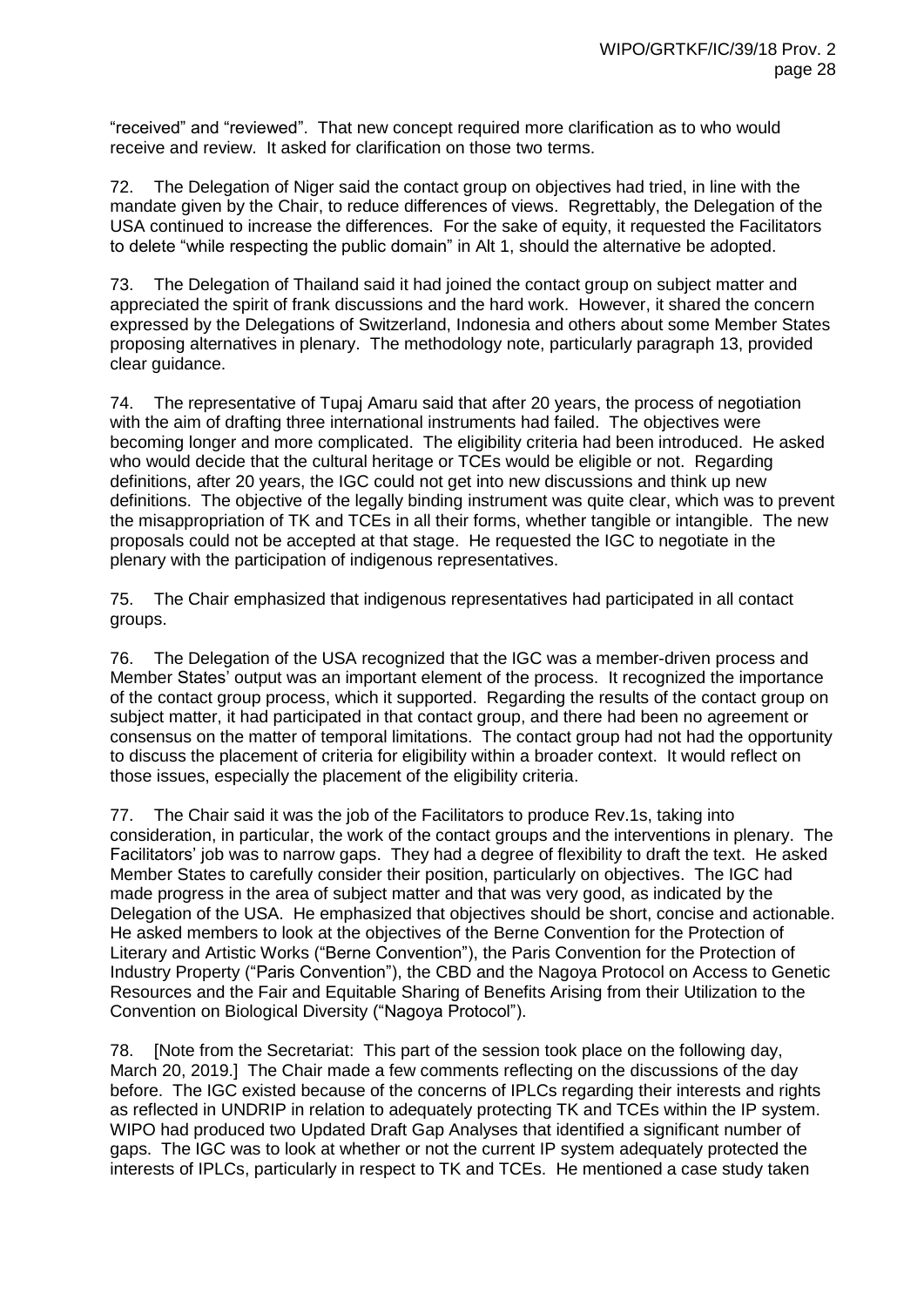from the media, which highlighted some concerns of indigenous peoples. There had been a report of cultural misappropriation relating to the highly popular Netflix series "After Life". That Netflix series had been seen by millions of people. The main character frequently sat in his living room in front of what appeared to be an Australian aboriginal dot-painting from the Papunya in remote central Australia. After social media figured out who the artist was, it emerged that it was fake and produced by an English female painter in the 1990s. A spokeswoman from the Papunya revealed it as belonging to the Papunya style and depicting men's business, and should not have been painted by a female artist. In her words: "I was shocked when I looked at it… It shouldn't be copied… This is stealing… They don't understand… They just see it as something that goes on display, but we don't see it that way. We see it as that's our history, that's our connection to who we are. This is our connection to our land, our country, our people. It's amazing. This knowledge has been passed on for generations." The Chair said that the positive side to that story was that the artist had sincerely apologized and truly regretted for causing offense, and she said that she would never paint such a work. However, the producers of "After Life" and Netflix provided no response when inquired about that issue. It would be interesting to see if the painting was still displayed in later series of "After Life". The Chair emphasized the role of contact groups, which had proven successful in the past. They were designed to allow a small group of experts to work in a spirit of cooperation in a trusting and open environment to develop consensus positions, or at least allow positions which had not gotten full consensus to be brought forward to be considered by all Member States. It was about gaining a shared understanding and working in a spirit of compromise. In essence, to make progress, Member States needed open minds to challenge themselves and be open to new ideas. After all, the IGC was part of a system focusing on innovation and creativity. The IGC was creating the future, and that should be its focus. As reflected in the "After Life" incident, it was not some intellectual activity occurring within a vacuum. It was real world problems and harms inflicted on real peoples, who were struggling with cultural survival and who did not have the resources to defend or protect their legal rights. Every Member State had a right to put its positions forward and the IGC needed to find an appropriate balance. In relation to objectives, his goal was to try to see if Member States could finally challenge themselves and look outside the box. He might work with the Facilitators to look at a single objective and come forward with one option to balance all interests, picking up from the idea from the Delegation of Argentina.

79. [Note from the Secretariat: The Vice-Chair, Mr. Jukka Liedes from Finland, was chairing the session at this point.] The Vice-Chair invited the Member States who had submitted documents to make presentations on their proposals for working papers or recommendations. He invited the Delegation of the USA to introduce documents WIPO/GRTKF/IC/39/10, WIPO/GRTKF/IC/39/11 and WIPO/GRTKF/IC/39/12.

80. The Delegation of the USA introduced document WIPO/GRTKF/IC/39/10 entitled "The Economic Impact of Patent Delays and Uncertainty: U.S. Concerns about Proposals for New Patent Disclosure Requirements." That document was relevant to disclosure requirements and the IGC's mandate to use an evidence-based approach in its consideration of national experiences with IP and TK. That document had first been introduced in IGC 36. Following the release of the report on the economic impact of disclosure requirements and patent applications for GR-based innovation, commissioned by IFPMA and Croplife International at a side-event at IGC 36, it had updated the document to incorporate findings of its report. The paper analyzed the impact that disclosure requirements would have on research and development in the field of biotechnology and pharmaceuticals due to the uncertainties that they would introduce into the patent system. It was based on recent peer-reviewed economic studies. The paper considered the effect of patent review delays on business growth, including employment and sales growth for start-ups. Among its findings were that, each year, patent review delays would reduce employment growth for a start-up by an average of 19.3 percent and sales growth by an average of 28.4 percent over five years following the first action decision on the patent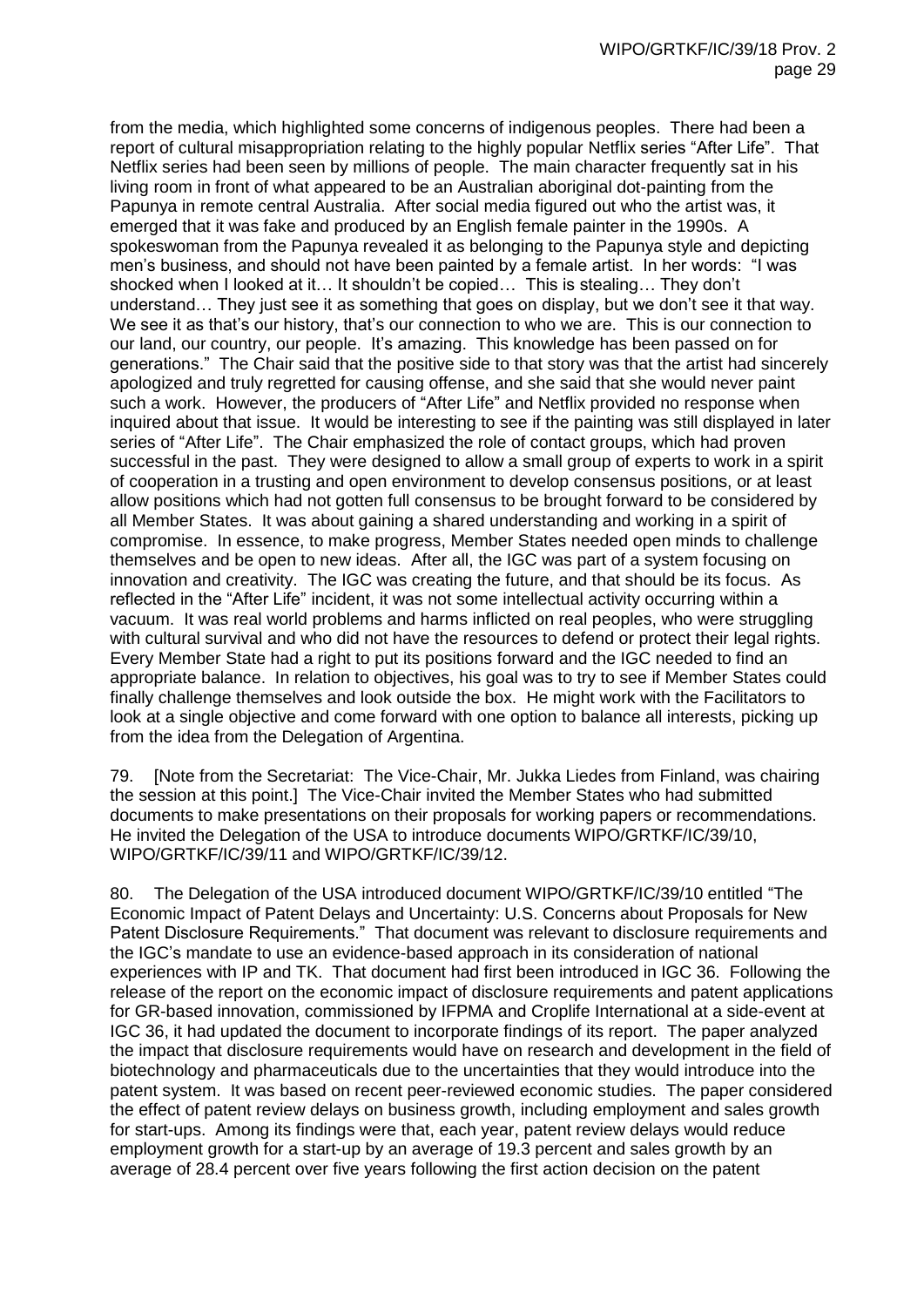application. The paper considered legal uncertainty which might encourage companies to forgo patent protection in favor of weaker or non-disclosed forms of protection such as trade secrets, or worse yet, companies might decide to innovate less and instead rely on research done by others. A new disclosure requirement could lead to legal uncertainty in granted patents which could affect a firm's overall market competitiveness, including negative effects on licensing, research and development, investment, and litigation. The Delegation had significant economic-based concerns about proposals for new disclosure requirements that were under consideration by the IGC and urged Member States to exercise caution when exploring those proposals. It invited the IGC to give careful consideration to that revised paper. The Delegation was also pleased to introduce document WIPO/GRTKF/IC/39/11 entitled "Identifying Examples of Traditional Knowledge to Stimulate a Discussion of What should be Protectable Subject Matter and what is not Intended to be Protected." It had re-tabled that document based on discussions in the past IGC sessions, when some delegations had expressed interest in that document. Its objective was to inform the IGC on what TK should be protected and what was not intended to be protected. One of the examples described in the paper explained how pre Columbian Aztecs and other indigenous groups used plants before modern antibiotics had been created. It was known that ancient Egyptians used moldy bread before penicillin had been created. That would be protectable subject matter by identifying some of the many well-known products and activities based on TK. Such an understanding would help the IGC move forward in its work on TK. It wished to continue the discussion on that paper, because it was a valuable tool that used an evidence-based approach, as mandated by the GA. The Delegation was also pleased to introduce a proposal made by the Delegations of Japan and the USA for a "Study by the WIPO Secretariat on Existing *Sui Generis* Systems for the Protection of Traditional Knowledge in WIPO Member States" as contained in document WIPO/GRTKF/IC/39/12. After it had introduced that document during IGC 37, a number of Member States had expressed their interest in the study. The proposal contained in that document was intended to provide a valuable contribution to the IGC's work on reaching agreement on an international legal instrument(s) for the effective protection of TK. The IGC's work included updating and conducting studies that included domestic legislation. It understood that the tasks facing the IGC involved balancing a complex set of issues that included responding to the concerns of indigenous peoples over the use of TK, especially in a commercial context, while allowing active exploitation of TK by the originating community itself, and also safeguarding the interests of other stakeholders such as industry, museums, archives and libraries. Over the past 20 years, a number of WIPO Member States had introduced in their national laws provisions to protect TK. For example, according to the WIPO website, Kenya and Zambia had passed laws on TK and TCEs in 2016. It wanted to learn more about those and other regulations related to the protection of TK. The IGC would benefit from a better understanding of the scope of those laws, the nature and the effectiveness of their implementation and their overall impact. The proposed study aimed to build upon the body of work developed in the IGC and gather further information that would provide the IGC with a better understanding of *sui generis* systems for protecting TK. The proposal included questions relating to the nature of existing TK systems, the extent to which countries had implemented and enforced such laws and regulations, and examples of how such laws and regulations had been applied, whether or not those laws could apply to subject matter, use by the public, and any exceptions and limitations that might apply. The study was different from other studies, and was the next step which would build upon existing studies. The IGC was there to develop an instrument that worked in practice with clear parameters that could be used by IPLCs and governments. It would look beyond the language of the laws and agreements covered in existing studies and other referenced material, and consider how those laws and agreements worked in practice, how they were implemented and how they affected those involved. The proposed study would not delay progress or establish any preconditions for the negotiations, rather it reflected a good faith effort to gather more specific and relevant information than envisioned under previous studies and to capture updates from those Member States that had recently passed new TK laws. Thus, the study was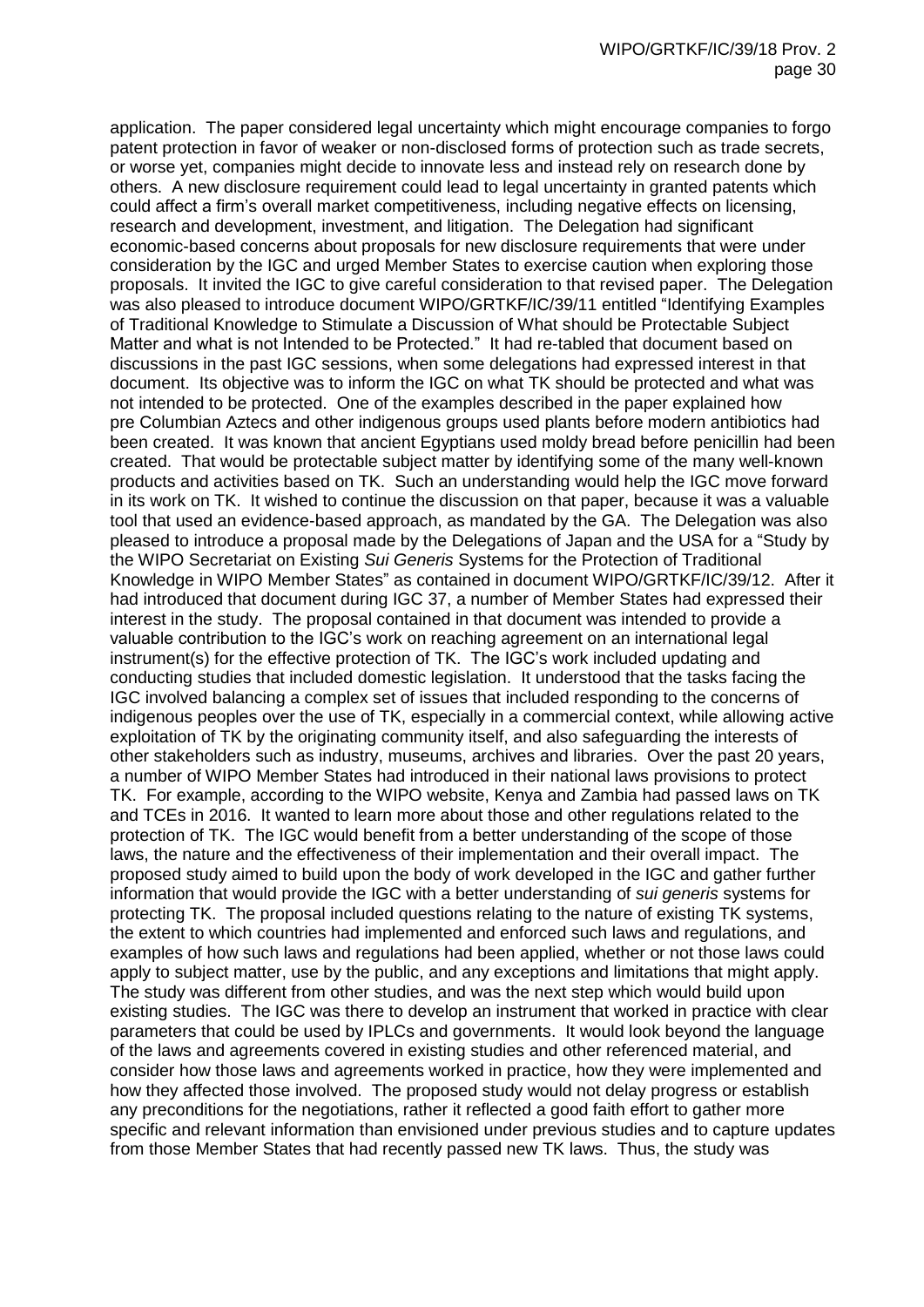intended to generate important information to inform the IGC and support its work. The Delegation invited other members to support that proposal.

81. The Vice-Chair opened the floor for comments.

82. The Delegation of Egypt did not want to comment on the studies and recommendations made by other countries, because it had already done so in previous sessions. In brief, after 20 years, the IGC did not need any further documents. Time was short and there was a need to concentrate on the draft texts. It did not want to get into discussing philosophical issues.

83. The Delegation of Japan expressed its appreciation to the Delegation of the USA for providing document WIPO/GRTKF/IC/39/10. As indicated in the document, including the mandatory disclosure requirement would result in delaying the current patent-granting process and create uncertainty for patent applicants. In addition, the mandatory disclosure requirement might hinder the healthy growth of industries utilizing GRs in emerging and developing countries, both now and in the future. It shared a common, grave concern about the mandatory disclosure requirement. The analysis based on objective data shown in that document was highly useful to advance the work of the IGC, using an evidence-based approach. For example, taking into account the fact that the terms of patent rights were limited (basically 20 years from the filing date), both panel A and panel B shown in figure 4 in the document were very persuasive. In addition, the document shed light on the effect of the disclosure requirement on start-up companies. Since supporting start-up companies was critical for emerging, developing and developed countries, the document also afforded all Member States valuable insight for that highly important aspect. It remained committed to contributing to constructive discussions in the IGC in an evidence-based manner, based upon the various lessons obtained from the detailed information shown in the document. It also expressed its appreciation to the Delegation of the USA for providing document WIPO/GRTKF/IC/39/11. There were lots of things to be considered before initiating the discussion of scope of protection. That document listed many well-known products and activities that might possibly be related to TK and that was a good starting point for the discussions. For example, regarding tea, it invited comments from Member States as to whether tea should be protected as TK, even though tea was enjoyed everywhere in the world. If any Member States responded yes, it would like to ask additional questions, such as why and based on what criteria. It would ask who should own the rights to tea, who the beneficiaries would be, and what the exact scope of protection would be for tea. Before those questions could be answered, one needed to first determine specific criteria and reach a universal understanding about the subject matter, tea. Furthermore, it thanked the Delegation of the USA for presenting document WIPO/GRTKF/IC/39/12. The IGC was to follow an evidence-based approach as stipulated in paragraph (c) of the mandate, in particular to paragraph (d) of the mandate, which established the evidence-based approach as the approach for conducting or updating studies covering *inter alia* examples of national experiences that included the respective Member States' domestic laws. As a cosponsor of that proposal, it proposed that the WIPO Secretariat invite those WIPO Member States that had a *sui generis* national law for protecting TK to respond to the questions contained in the annex to that document. Compiling the responses obtained by conducting that study would undoubtedly lead to effective discussions in the IGC.

84. The Delegation of the Republic of Korea supported document WIPO/GRTKF/IC/39/10, as presented by the Delegation of the USA. It shared the concern that the new disclosure requirement could cause delays in the patent application process and put a burden on inventors or applicants, eventually hindering the development of GRs based inventions. It had had a meeting with GR users and stakeholders and had a chance to hear their opinions on the possible impact of introducing disclosure requirements in the patent system. The participants had expressed their concerns that patent filing dates could be significantly delayed when attempting to meet the disclosure requirement for each GR used in an invention. It supported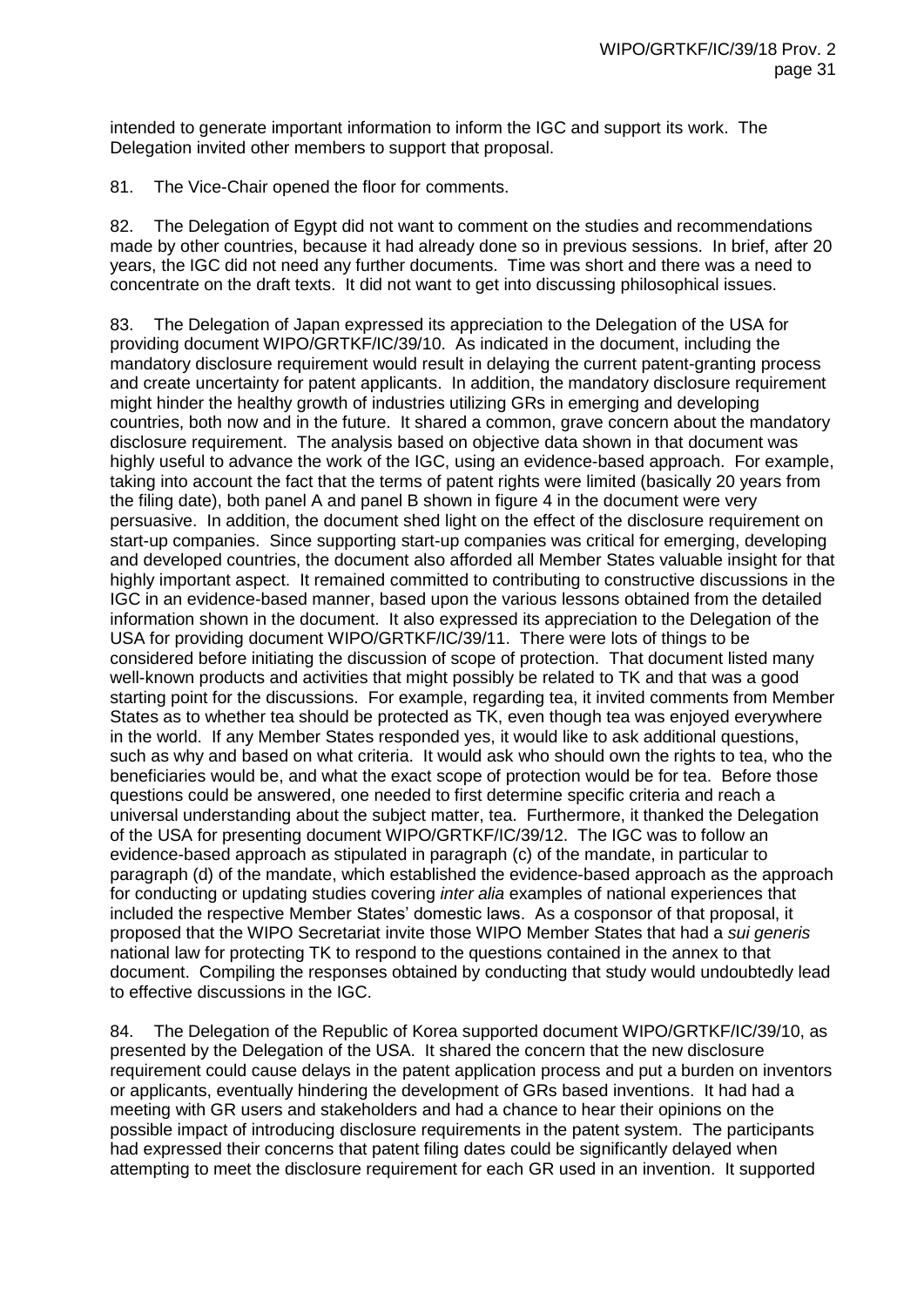document WIPO/GRTKF/IC/39/11 because the paper would contribute towards a common understanding by identifying some of the many well-known products and activities based on TK and therefore, facilitate a discussion on which TK should be protected and what should be available for all to make and use without restrictions. With regard to document WIPO/GRTKF/IC/39/12, it supported the study proposal as it could provide a useful basis for Member States to discuss the TK issues in a more balanced way. It stood ready to constructively discuss those documents.

85. The representative of Tupaj Amaru said he had participated from the beginning of the IGC. He was perplexed and did not understand why after 19 years, new documents continued to come in. It supported the statement by the Delegation of Egypt. To be able to say what knowledge could be protected and what knowledge did not need to be protected, the IGC had to ask indigenous peoples. There was sacred and spiritual knowledge that could not be the subject of negotiations. He requested Member States to support the three draft texts he proposed in 2012. He requested the Chair not to accept any new documents and stressed that there was no time to discuss those new documents.

86. The representative of the Tulalip Tribes said that there were many meanings of "balance". There was the balance contained in the Paris Convention, the Berne Convention and the WTO Agreement on Trade-Related Aspects of Intellectual Property Rights (the "TRIPS Agreement"). There was also the idea of equitable or just balance. When talking about balance, there was a need for a full balance. When doing a cost-benefit analysis, one should try to bring in all the relevant perspectives and issues, all the costs and the benefits and all the negatives and all the opportunities. He saw a very unbalanced presentation. For example, in the GRs text, there were two options: disclosure of origin and databases. He had never seen a study proposed on the impacts of databases on IPLCs. There was a study produced by the Croplife International, which seemed to have vested interest on the potential costs. The IGC really had to look into assumptions on those potential costs to the pharmaceutical, agricultural or other industries. No study said what would the failure of disclosure of origin have on indigenous peoples or what were the harms or the benefits to indigenous peoples of disclosure of origin. "Evidence-based" was fine, but there had to be full accounting. Member States had to look at the social, economic, human rights and cultural impacts on identity and spiritual value. On the issue of complete understanding, he agreed with the suggestion to have a universal understanding of tea, but it would not have it in time to produce a meaningful set of instruments in the IGC. The IGC was moving towards a framework approach, so he asked to get the framework in place, and get the experience to generate that evidence base. An evidence base could not be generated without having a regime in place to create the evidence, to evaluate the impacts on both industry and IPLCs. There was no need for studies, which were just a delaying tactic. He asked for studies on impacts on IPLCs as well as to have their opinions inserted into the process and for evidence from their point of view.

87. The Delegation of Nigeria said that there was nothing wrong with an evidence-based approach. The African Group was not afraid of evidence-based studies. However, there were so many new things constantly happening on that subject. It wondered if the IGC would perpetually remain talking about new developments. It wanted to believe that the Member States that were tabling those studies were doing so in good faith. It was important to recognize that the IGC would not freeze time. Referring to *sui generis* examples, the countries mentioned had not practiced that for up to five years. The question was how one could get a credible experience. The making of international law was like making a framework document, taking insights from national experiences and global experiences. That was why the IGC was doing a framework document. To point to African countries and others that had developed *sui generis* regimes for the protection of TK would pull back and wait for them to develop experiences. It referred to the statement made by the representative of the Tulalip Tribe regarding fairness and balance. One should not be partisan in selectively using the studies that one wanted to present.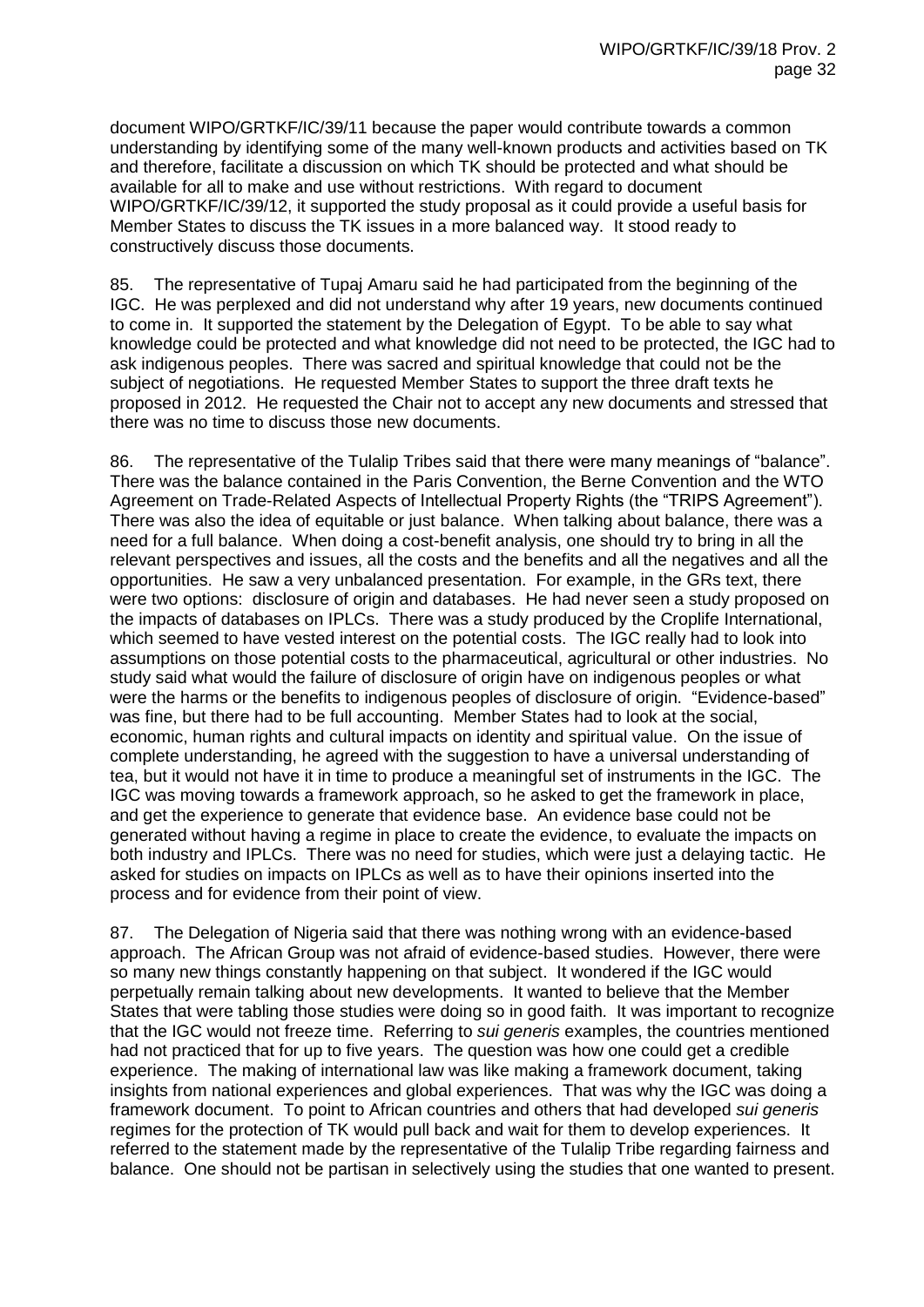Nobody seemed to care about the cultural impact and the harms of biopiracy, or the abuse of the patent system against IPLCs. The IGC was struggling to bring in indigenous representatives, and yet it was supposed to be protecting their information. The IGC could not be there in perpetuity involved in studies without balance.

88. The Vice-Chair invited the Delegation of the Republic of Korea to introduce document WIPO/GRTKF/IC/39/13.

89. The Delegation of the Republic of Korea introduced document WIPO/GRTKF/IC/39/13, entitled "Joint Recommendation on Genetic Resources and Associated Traditional Knowledge", cosponsored with the Delegations of Canada, Japan, Norway and the USA. The joint recommendation had been previously introduced in IGCs 36, 37 and 38. That recommendation could take forward the IGC on issues concerning GRs and associated TK. The proposal would promote the use of opposition systems to allow third-parties to dispute the validity of a patent, the development and use of voluntary codes of conduct and the exchange of access to databases, among other things, in order to prevent the erroneous granting of patents for inventions based on GRs and associated TK. The Delegation could not overstress the importance of protecting GRs and associated TK. It wanted to continue the discussion on the proposed joint recommendation because it captured key objectives and facilitated the establishment of effective mechanisms for the protection of GRs and associated TK. It invited other delegations to express their support for that proposal and recommend any further discussion.

90. The Vice-Chair opened the floor for comments.

91. The Delegation of Japan, as a cosponsor, supported the joint recommendation contained in document WIPO/GRTKF/IC/39/13, which was a good basis for the discussion on the issues regarding IP and GRs and associated TK, especially on preventing the erroneous granting of patents. It looked forward to continuing discussions on that joint recommendation.

92. The Delegation of the USA supported the proposed joint recommendation introduced by the Delegation of the Republic of Korea. That document could be used as a confidence-building measure to help the IGC move forward on key issues concerning GRs and associated TK. The proposal would promote the use of opposition systems to allow third parties to dispute the validity of a patent, the development and the use of voluntary codes of conduct and the exchange of access to databases, among other things, in order to prevent the erroneous grant of patents for inventions based on GRs and associated TK. It gave a few examples. With respect to opposition systems, US patent law provided a mechanism for third parties to submit printed publications of potential relevance to the examination of a patent application with concise descriptions of the asserted relevance of each document submitted. That provision had been introduced in 2012 under the America Invents Act. Such submissions had to be made prior to the date of the notice of allowance. Third-party submissions did not delay or otherwise interfered with the examination of patent applications because they merely provided additional information to patent examiners without creating procedural requirements. Almost half of the third-party submissions were filed in technology centers that examined biotechnological, pharmaceutical and chemical inventions as well as those related to food and chemical engineering. With respect to voluntary codes of conduct, a number of pharmaceutic and biotechnology inventions, including life-saving medicines, biofuels and agricultural products, utilized compounds and processes that existed in nature and some of those included associated TK. Many companies had established guidelines and rules for proper bioprospecting. It wished to continue the discussion on that proposed joint recommendation because it captured key objectives and facilitated the establishment of effective mechanisms for the protection of TK associated with GRs. It invited other delegations to express their support for that proposal and welcomed additional cosponsors. It looked forward to continued discussions on that proposal.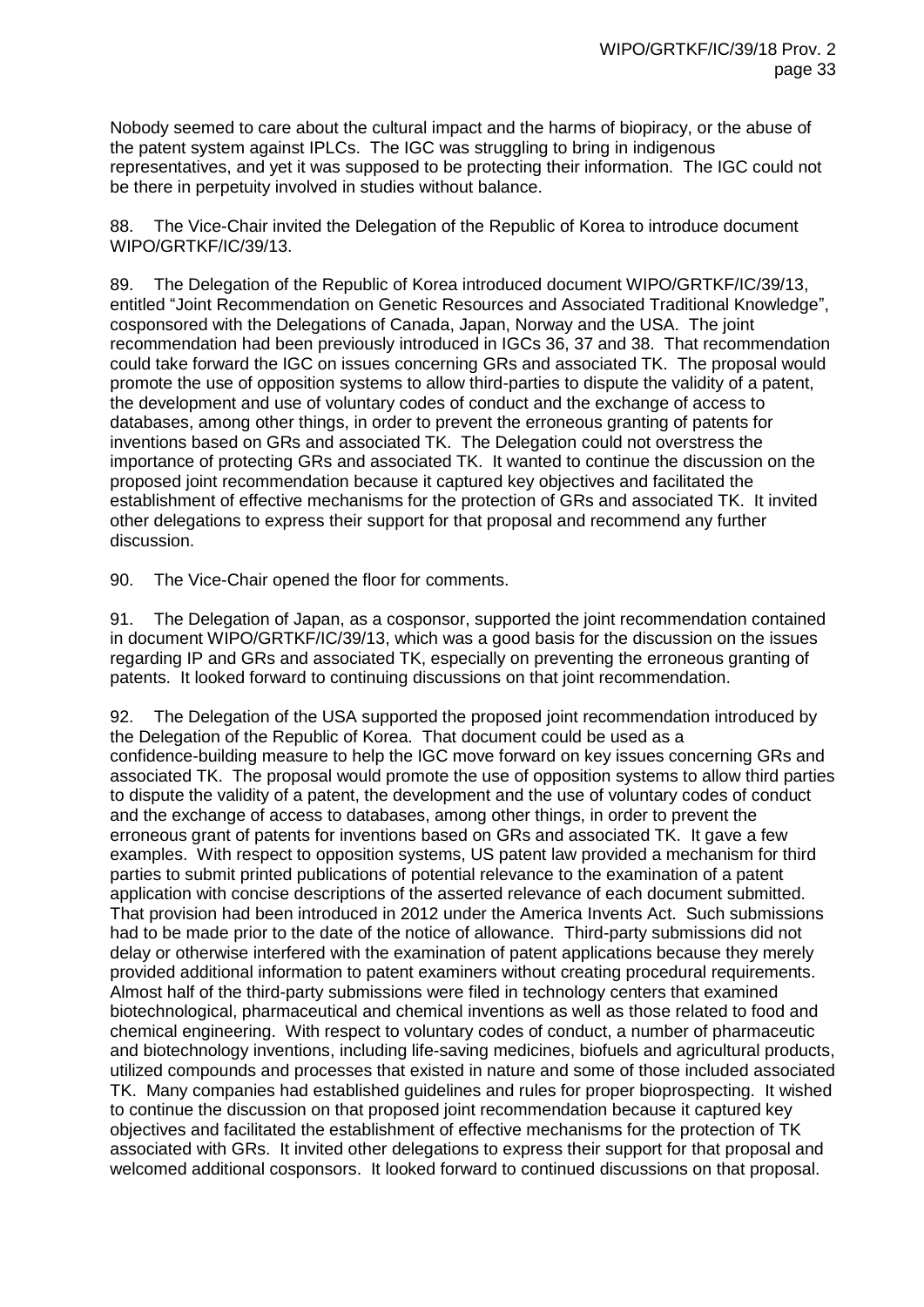93. The Delegation of Egypt said that the joint recommendations reflected the interests of those who presented them. Documents WIPO/GRTKF/IC/39/10, WIPO/GRTKF/IC/39/11, WIPO/GRTKF/IC/39/12, WIPO/GRTKF/IC/39/13, WIPO/GRTKF/IC/39/14, WIPO/GRTKF/IC/39/15, WIPO/GRTKF/IC/39/16 and WIPO/GRTKF/IC/39/17 were futile. There was only one more session to go. It was best to go back to the texts in order to undertake a constructive discussion.

94. The Delegation of the Russian Federation agreed with the recommendations contained in document WIPO/GRTKF/IC/39/13, which contained those definitions and the additional measures concerning the development of a guide to protect GRs using an evidence-based approach, which should be taken into account by patent offices. It needed additional information to ensure a high-quality assessment and to prevent any erroneous granting of patents. That was a good proposal and a good foundation for the work of the IGC, and might be accepted by the IGC.

95. The Delegation of South Africa aligned itself with the comments made by the Delegation of Egypt. It did not see the relevance of the discussion as the IGC had been talking about the same thing over and over again. There was definitely no regard for IPLCs who were the ultimate holders of that knowledge. It wanted to continue with the texts under discussion.

96. The Vice-Chair invited the proponents to introduce documents WIPO/GRTKF/IC/39/14 and WIPO/GRTKF/IC/39/15.

97. The Delegation of Japan introduced the "Joint Recommendation on the Use of Databases for the Defensive Protection of Genetic Resources and Traditional Knowledge Associated with Genetic Resources", contained in document WIPO/GRTKF/IC/39/14. Paragraph 18 laid out several key issues, including the contents to be stored in databases and the allowable format for the content. Those were important aspects in terms of understanding the function and the benefit of the databases. Paragraph 19 referred to the necessity of the WIPO Secretariat conducting feasibility studies. Particularly, a prototype of the proposed WIPO portal site would greatly help see all aspects of those databases and define future steps. Most of the Member States shared a common recognition in terms of the importance of establishing databases as a defensive measure to prevent the erroneous granting of patents for inventions dealing with TK and associated GRs. Based on that recognition, it had been contributing to the discussions at the IGC and other fora. It would be more appropriate to establish databases that provided information required by examiners to conduct prior art searches and judge novelty and inventive steps in patent claims, rather than introducing a mandatory disclosure requirement. The use of the proposed databases during the patent examination process would improve the quality of patent examination in the area of TK and ensure the appropriate protection of TK. It looked forward to continuing discussion on the joint recommendation with Member States.

98. The Delegation of Canada introduced the "Proposal for the Terms of Reference for the Study by the WIPO Secretariat on Measures Related to the Avoidance of the Erroneous Grant of Patents and Compliance with Existing Access and Benefit-Sharing Systems", contained in document WIPO/GRTKF/IC/39/15. It was cosponsored together with the Delegations of Japan, Norway, the Republic of Korea, the Russian Federation and the USA. The proposed study would provide up-to-date information on existing national laws and their implementation, as well as concrete information on practices and experiences of all parties impacted by patent disclosure regimes. That would be consistent with and support the IGC's mandate, which called for an evidence-based approach, reaching a common understanding on core issues, and conducting and updating studies. It welcomed the Secretariat's continued invaluable work in compiling and making available information on existing disclosure laws and measures, such as the 2004 Technical Study on Disclosure Requirements in Patent Systems Relating to Genetic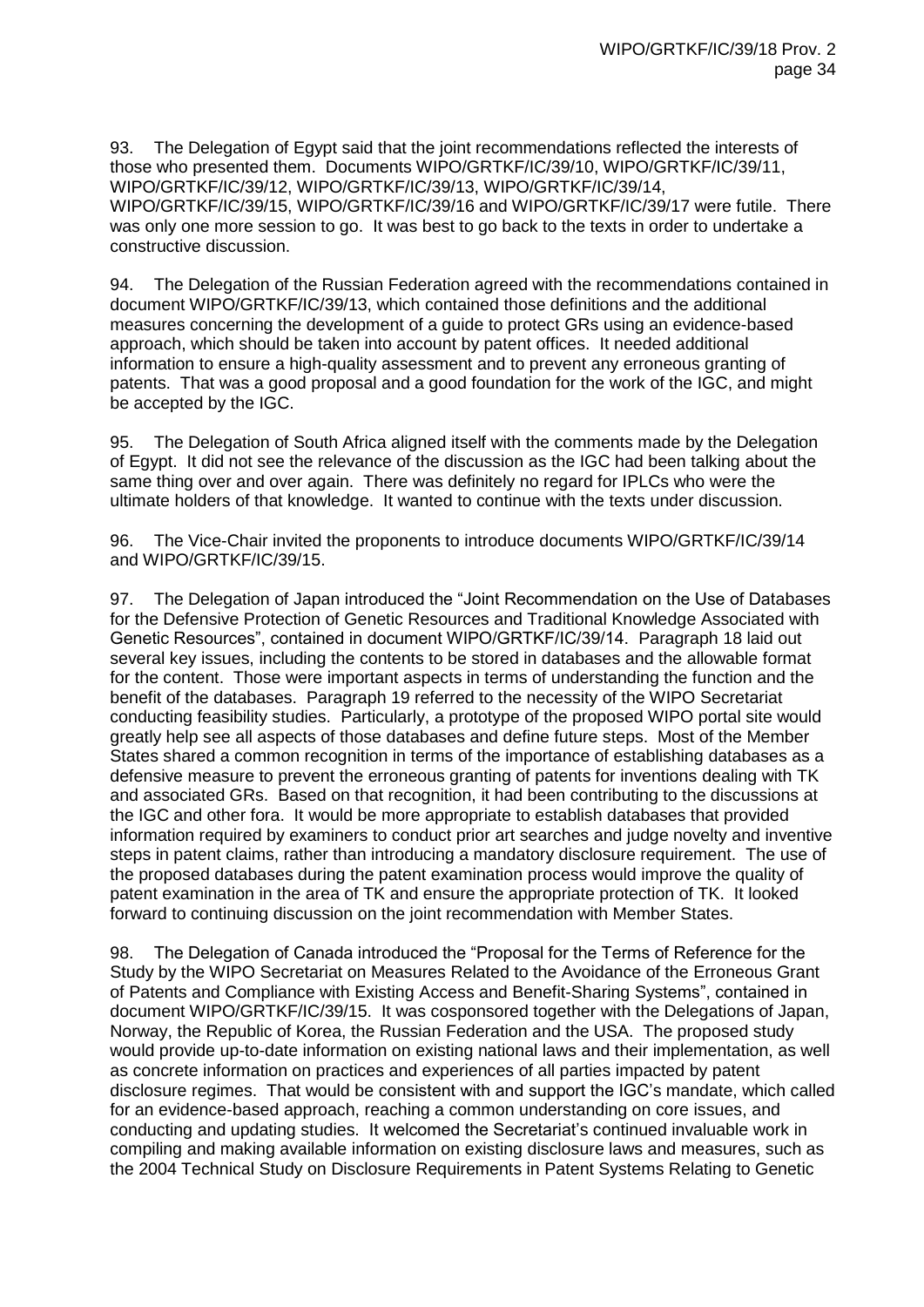Resources and Traditional Knowledge and the 2017 Report on Key Questions on Patent Disclosure Requirements for Genetic Resources and Traditional Knowledge. However, those reports did not provide a comprehensive, comparative overview and analysis on how those laws and measures operated in practice. Some important questions remained unaddressed, such as how the provisions were applied and interpreted by users and administrative and judicial bodies, and what had been the impacts of patent disclosure laws and measures on IPLCs, users (including academia and industry) and the public in general. Despite increased adoption of patent disclosure requirements by Member States, approaches and experiences differed significantly, as did the impacts. The IGC would, therefore, benefit from detailed information on concrete Member State practice and experience with patent disclosure requirements on GRs and associated TK and could draw on what could be learned from such study to help identify the most appropriate way forward. The proposal was complemented by other proposals for studies on TK and TCEs. Such studies, which could be undertaken in parallel to the IGC meetings, and therefore not impact the text-based work, would inform and enrich the text-based work and enhance the chances of reaching a common understanding on the operation and impacts of patent disclosure requirements, which was the foundation to and a pre-requisite to reaching a consensus on any instrument regarding GRs, TK and TCEs. It invited other Member States to seriously consider the merits and value that such studies could bring to an understanding of the issues being negotiated and to be open to contributing to and supporting such proposals. It welcomed and encouraged a further discussion of that proposal, whether formally in plenary or informally.

99. The Vice-Chair opened the floor for comments.

100. The Delegation of the Republic of Korea, as a cosponsor, supported the joint recommendation in document WIPO/GRTKF/IC/39/14. It was aware that well-developed databases were a very practical and feasible method for reducing the number of erroneously granted patents in each Member State and for promoting the protection of GRs and associated TK. Developing an integrated database system and WIPO portal system would effectively and efficiently enhance the protection of GRs and associated TK. As a cosponsor, it supported the proposal for the terms of reference for study by the WIPO Secretariat. Currently, it did not fully comprehend the impact of disclosure requirements on the patent system. The proposed study would provide fact and evidence-based information on current national experiences, through that study one could hear diverse opinions or experiences, not only from GR providers, but from patent examiners and patent users who would be directly influenced by the introduction of a disclosure requirement. That study would help reflect the views from various stakeholders in a balanced manner, contribute to assessing the possible impact of a disclosure requirement in the patent system and understand core issues in the IGC better.

101. The Delegation of the USA supported the comments made by the Delegation of Japan regarding document WIPO/GRTKF/IC/39/14. As a cosponsor, it viewed that proposal as a valuable contribution to the work of the IGC to develop an international legal instrument(s) for the effective protection of TK. In particular, the proposal helped to address concerns raised in the IGC relating to the erroneous granting of patents. Moreover, it was essential that the IGC further engage on that proposal, in order to address questions and concerns raised about the use of databases in past discussions. It looked forward to discussing the WIPO portal proposal. It invited other delegations to express their support for that proposal and welcomed any suggestions for improving that proposal. It supported the proposal made by the Delegation of Canada regarding document WIPO/GRTKF/IC/39/15. It recalled the IGC mandate and its reference to studies. In past sessions, the IGC had had constructive discussions about national laws, and how disclosure requirements and access and benefit-sharing ("ABS") systems functioned. Those discussions had helped inform the text-based negotiations. Questions in the study explored issues such as the impact that national disclosure requirements had had in securing compliance with ABS systems and the penalty associated with non-compliance. For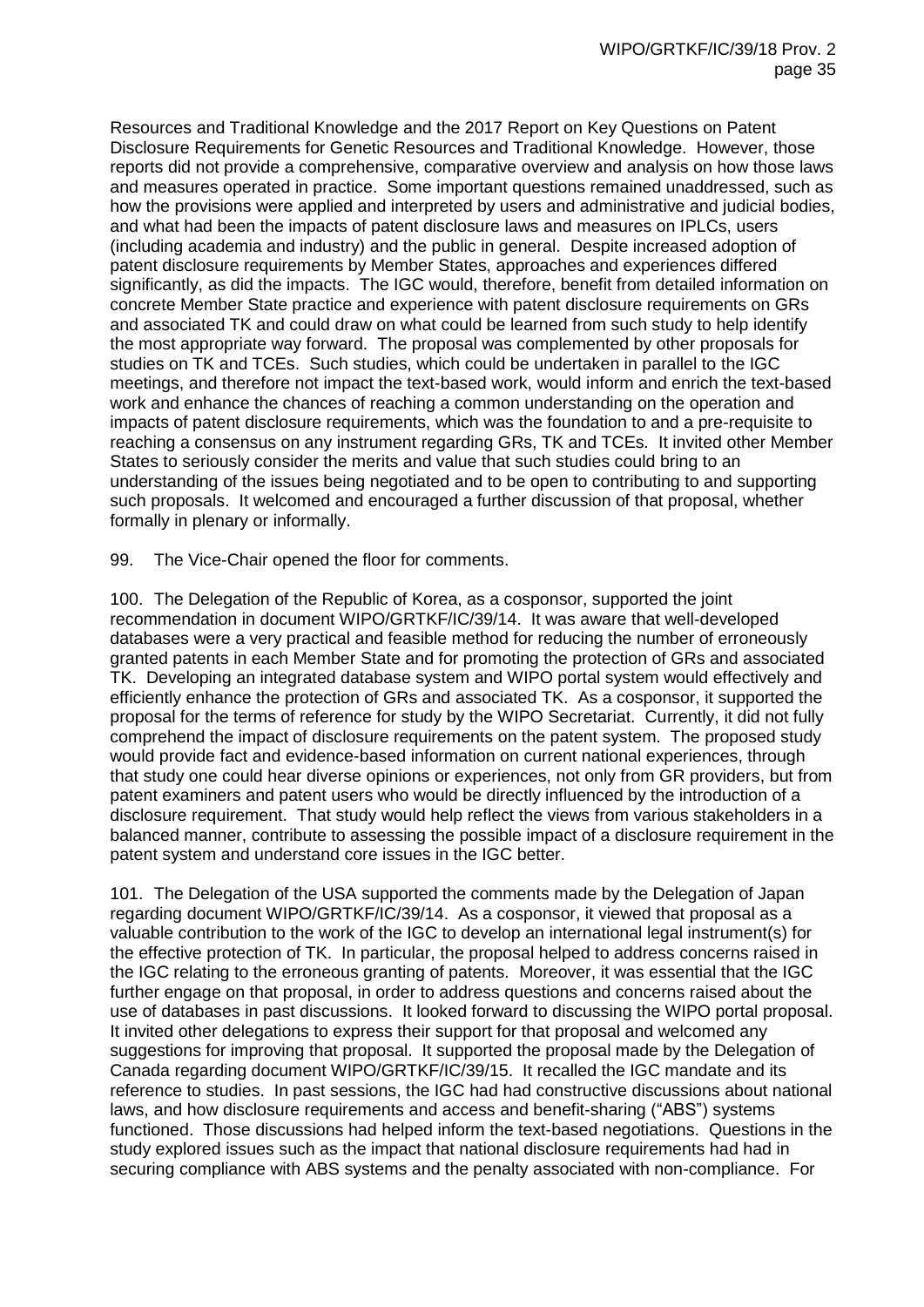example, there was a new provision in the Industrial Property Act of Uganda of 2014 that provided a mandatory disclosure requirement. It wanted to learn more about how that law was being implemented and used. The study was intended to generate important information to support the IGC's work. It invited other delegations to express their support for that proposal, and welcomed any additional questions or suggestions for improving the proposed study that other Member States might have.

102. The Delegation of Egypt said that documents WIPO/GRTKF/IC/39/13 and WIPO/GRTKF/IC/39/14 reflected only the interests of their cosponsors. Those Member States could always express their viewpoint when it came to databases and those views might be accepted or not. As to document WIPO/GRTKF/IC/39/15, the IGC was not an academic or cultural forum to conduct studies. The IGC had to solve the problems that indigenous peoples and developing countries faced, because of biopiracy, which affected and impacted TCEs and TK. Those proposals would not lead to any progress.

103. The Delegation of Japan, as a cosponsor, supported the proposal contained in document WIPO/GRTKF/IC/39/15. The importance of an evidence-based approach had been recognized by many Member States. That proposed study was an effective and productive way to foster a common understanding on core issues on TK associated with GRs without delaying text-based negotiations.

104. The Delegation of the Russian Federation recalled that one of the goals in establishing the TK databases was to prevent the erroneous granting of patents and nobody could dispute that. It supported the proposal contained in document WIPO/GRTKF/IC/39/14 concerning a comprehensive database system through the WIPO portal so that the patent examiners could carry out more comprehensive searches and have better information, particularly regarding GRs, so as to prevent the erroneous granting of patents. As to document WIPO/GRTKF/IC/39/15, it supported the issues relating to the avoidance of the erroneous grant of patents and it was interested in further consideration of that matter, particularly regarding disclosure requirements.

105. The representative of Tupaj Amaru agreed with the position expressed by the Delegations of Nigeria and Egypt that new proposals obstructed and paralyzed the IGC's mandate. He wondered why the cosponsors of those proposals did not contribute to improving the existing texts. The IGC should complete its mandate of drafting binding instruments and those new proposals could undermine the work. The major problem was biopiracy. Through Internet, there had been an increase in the plundering of the TK of IPLCs.

106. The Vice-Chair invited the EU, on behalf of the EU and its Member States, to introduce documents WIPO/GRTKF/IC/39/16 and WIPO/GRTKF/IC/39/17.

107. The Delegation of the EU, speaking on behalf of the EU and its Member States, took note of the Updated Gap Analyses relating to the protection of TK and TCEs, respectively. It said that the practical perspective of using existing IP frameworks to protect TK/TCEs could offer some advantages. It was crucial to have a common understanding about how the IP system could or could not assist in serving the interests of the holders of TK/TCEs. Further technical discussions would benefit from building up the national experiences accumulated in addressing issues relating to perceived gaps. It advocated for solely evidence-based discussion that considered real-world implications and feasibility in social, economic and legal terms. Some terms, including the public domain, should be thoroughly examined. It recalled its two proposals for studies contained in documents WIPO/GRTKF/IC/39/16 and WIPO/GRTKF/IC/39/17. Its proposal for a study relating to TK had first been issued in document WIPO/GRTKF/IC/32/9, and its proposal for a study relating to TCEs had first been circulated in document WIPO/GRTKF/IC/33/6. The proposals had been re-tabled for IGC 37 as documents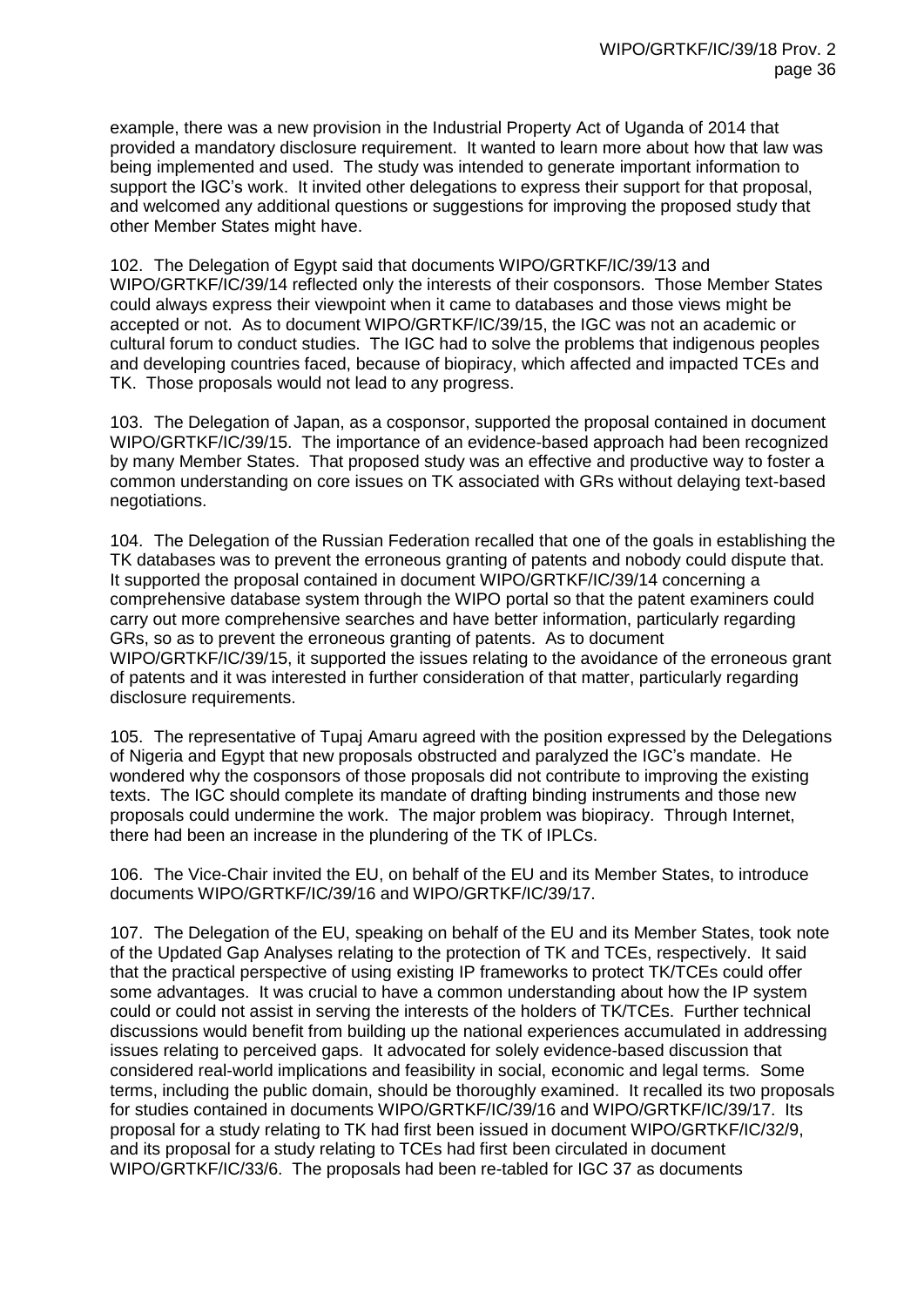WIPO/GRTKF/IC/37/10 and WIPO/GRTKF/IC/37/11, with some adjustments made in consideration of the current IGC's mandate. It proposed that the Secretariat should undertake studies of national experiences and domestic legislation in relation to TK and TCEs, respectively. To inform discussions at the IGC, the studies should analyze domestic legislation and concrete examples of protectable subject matter, and subject matter that was not intended to be protected and take into account the variety of measures that could be taken, some of which could be measured-based while others could be rights-based.

108. The Vice-Chair opened the floor for comments.

109. The Delegation of Japan thanked the Delegation of the EU, on behalf of the EU and its Member States, for the proposals contained in documents WIPO/GRTKF/IC/39/16 and WIPO/GRTKF/IC/39/17, which suggested the necessity to conduct a study of national experiences, domestic legislation and initiatives in relation to the protection of TK and TCEs. It supported the proposals because those were a good basis for the discussion on the issues regarding IP and TK/TCEs, especially from the evidence-based approach. It looked forward to continuing discussions on those proposals.

110. The Delegation of Egypt was relieved because the festival of proposals was finally over. The IGC had used an enormous amount of time to discuss those documents. It appealed for a stop and suggested immediately starting to discuss Rev. 1s.

111. The Delegation of Croatia, speaking on behalf of the CEBS Group, supported documents WIPO/GRTKF/IC/39/16 and WIPO/GRTKF/IC/39/17.

112. [Note from the Secretariat: This part of the session took place after the distribution of Rev. 1s dated March 20, 2019, prepared by the Facilitators. The Chair was chairing the session again at this point.] The Chair opened the discussion on Rev. 1s and recalled that they were work-in-progress. They had no status. The plenary was the decision-making body. If Member States had questions, it was best to talk to the Facilitators directly. It was important to listen carefully to the rationale behind the changes, rather than to jump to particular words.

113. Mr. Paul Kuruk, speaking on behalf of the Facilitators, said that the Facilitators had been called upon to review the draft texts on TK and TCEs and to propose text for Member States' consideration that were concise, narrowed gaps, eliminated repetitions, and preserved the integrity of the proposals of Member States. In line with that mandate, the Facilitators proposed new definitions for the terms TK and TCEs in Article 1, made some revisions to Article 2, and proposed a new set of provisions on Article 3. The revisions had taken into account the results of the work of the contact groups as well as the interventions made in plenary. It contained the text of the three articles that they had worked on, and not the texts of all articles of the two instruments. In Article 1, the Facilitators had deleted the definition of "traditional" and introduced definitions of TK and TCEs. The new definitions for TK and TCEs were essentially the same as those proposed by the contact group on subject matter. They reflected the effort of the contact group to provide general and global definitions with a clear understanding. The definitions also reflected a conscious effort to exclude the references to eligibility criteria found in the previous definitions and to place those instead in Article 3. Such placement had the advantage of eliminating the duplication found in previous Articles 1 and 3 with regard to the eligibility criteria. It also allowed for a clearer delineation of the different functions of Article 1. The new definition of TCEs was as follows: "Traditional Cultural Expressions comprise verbal, musical or tangible forms of expression, expressions by movement, or combinations thereof, which are expressed, appear or are manifested by indigenous [peoples], local communities and/or [other beneficiaries] in a traditional context." TK was defined as follows: "Traditional Knowledge refers to knowledge originating from indigenous [peoples], local communities and/or [other beneficiaries] that may be dynamic and evolving and is the result of intellectual activity,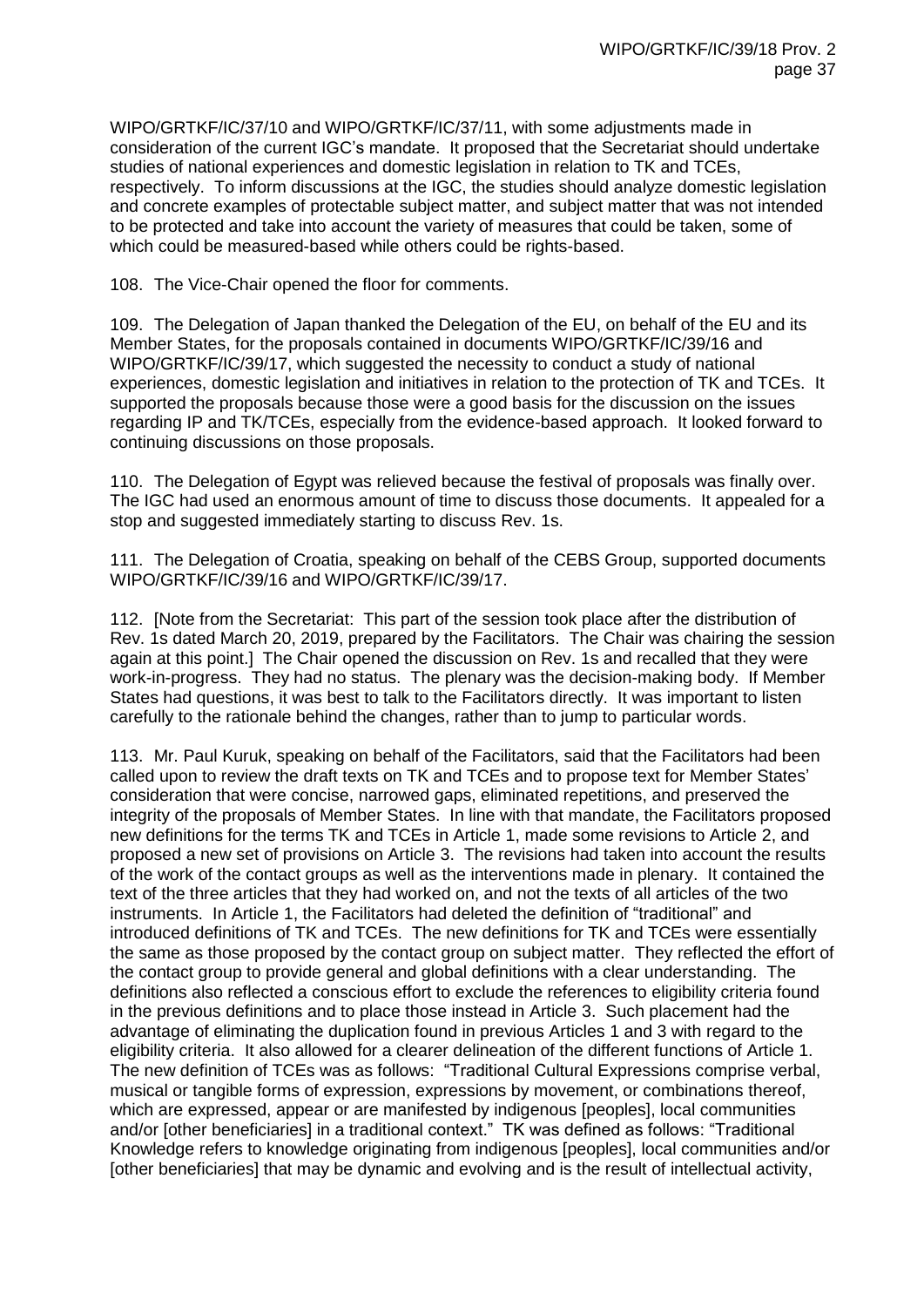experiences or insights in a traditional context, including know-how, skills, innovations, practices, teaching, or learning." That definition responded to some Member States that had highlighted the content of what would be protected under the instrument. The provisions of Article 3 in both draft texts had been adapted from the work of the contact group on subject matter with some minor changes. Article 3 comprised two alternatives. Alt 1 contained two subparagraphs: Article 3.1 and Article 3.2. Article 3.1 set forth three criteria that emphasized the manner of its creation, its link with the social identity and heritage of IPLCs, and the nature of its transmission. Article 3.2 focused on the temporal aspects, which some delegations had advocated as a criterion of protection. The new Alt 2 resembled Alt 1, except for the addition of the temporary reference in Article 3.1(c). It was determined that in certain time references as part of the eligibility criteria in Article 3.1(c) of Alt 1 would have affected the integrity of the provision, and for that reason, the new Alt 2 was found to be a more appropriate placement to accommodate the request of the Member States. An eligibility criterion found in the existing texts on TK and TCEs, which referred to their dynamic and evolving nature, was considered to be more descriptive rather than a condition of protection. For that reason, it had been removed from Article 3 and placed in Article 1. The Facilitators had deleted references to "safeguarding" in the title of Article 3. They had inserted it as a new title for Article 3 "Protection Criteria/Eligibility Criteria". The structure and content of Article 3 in the draft texts on TK and TCEs were the same. Alt 1 of the TCEs text read as follows: "3.1 Subject to Article 3.2, protection shall be extended under this instrument to traditional cultural expressions which are: (a) created, generated, received, or revealed, by indigenous [peoples], local communities and/or [other beneficiaries] and developed, held, used, and maintained collectively [in accordance with their customary laws and protocols]; (b) linked with, and are an integral part of, the cultural and social identity and traditional heritage of indigenous [peoples], local communities and/or [other beneficiaries]; and (c) transmitted between or from generation to generation, whether consecutively or not. 3.2 A Member State/Contracting Party may under its national law, condition protection on the prior existence of the traditional cultural expressions for a reasonable term as determined by the Member State/Contracting Party.]" Alt 2 was the same as Alt 1, except for the reference in Article 3.1(c) to a term of "not less than 50 years or five generations". An identical set of provisions on Article 3 was also provided in the TK text.

114. Ms. Lilyclaire Bellamy, speaking on behalf of the Facilitators, said that the Facilitators had sought to reduce the gaps in Article 2. They had considered the work done by the contact group and in plenary. There was a convergence of opinion. The objectives as presented were a reflection of the status as it related to the objectives. The changes made were not that significant. In Alt 1, in the TK text, the most significant modification was the amendment to the chapeau. They had tried to have some consistency between the TCEs and TK documents. In Alt 1(a), in the TK text, there had been square brackets around the words "misappropriation, misuse and unauthorized use". In the TCEs text, there had been no square brackets. For the sake of consistency, they had removed the square brackets in the TK text, bearing in mind that the whole alternative was in square brackets, and so was the entire article. Alt 1 in the TK text read: "The objectives of this instrument are to: (a) prevent the misappropriation, misuse, and unauthorized use of traditional knowledge." They had deleted the word "their" in front of TK to make it read better. Alt 1(b) read: "encourage and protect tradition-based creation and innovation, whether or not commercialized." There had been an insertion of "while respecting the public domain." The contact group on objectives had sought to reduce the number of alternatives to Alt 1 and Alt 2. To achieve that reduction, the Facilitators had taken text from Alt 3 and incorporated it in the provisions of Alt 1 and Alt 2. However, based on the interventions in plenary, and in an effort to retain the integrity of the individual alternatives, the Facilitators had taken out "while respecting the public domain". There were no changes to paragraph (c). In paragraph (d), they had deleted the word "their" before TK. In Alt 2, they had retained them in the main and just replaced "traditional knowledge holders and beneficiaries" with "indigenous peoples and local communities and/or beneficiaries". In the TCEs text, brackets were added for consistency with the TK text. In Alt 3, they had added two paragraphs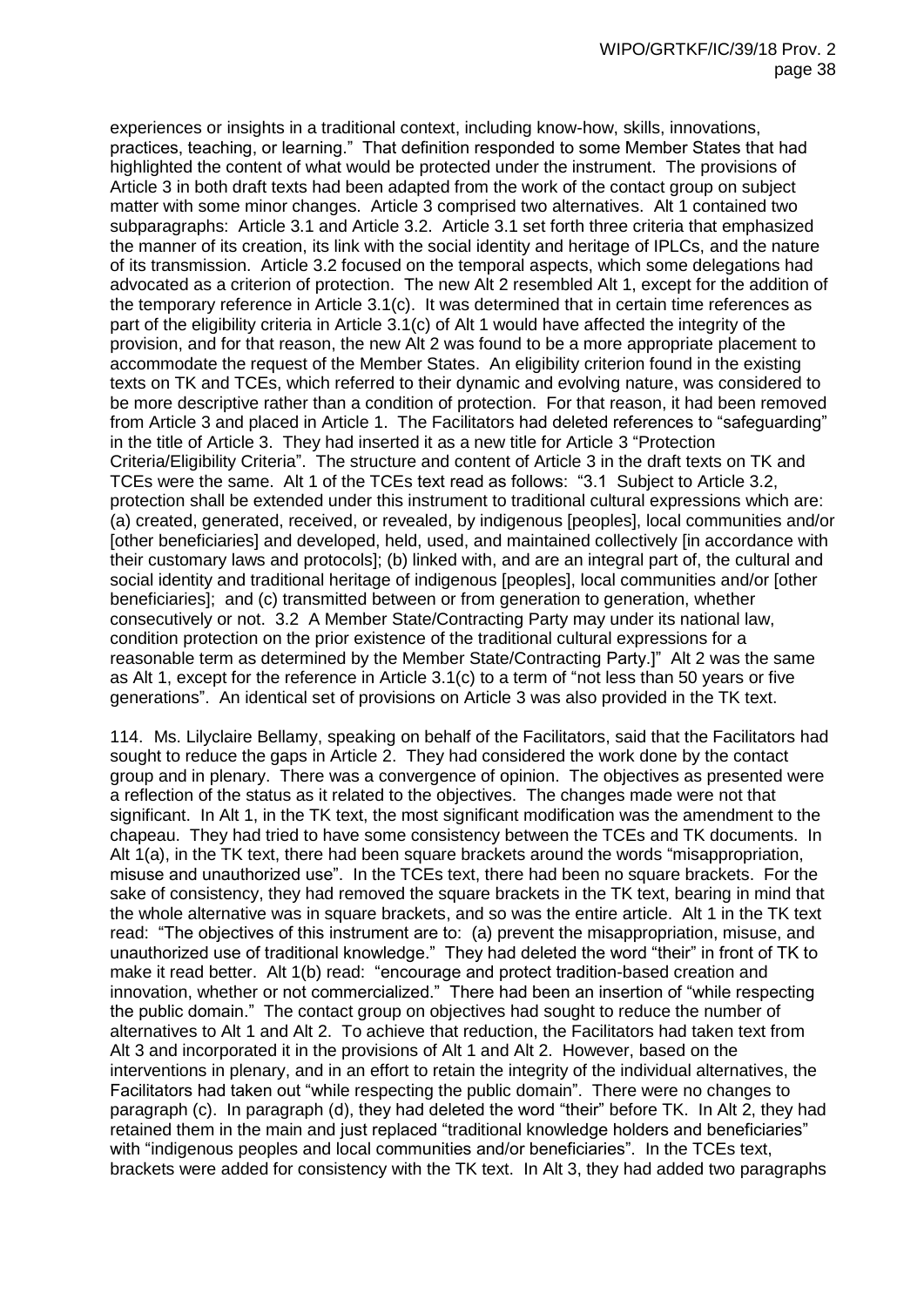(d) and (e) to reflect concepts identified by delegations in the contact group and in plenary. They were trying to retain the integrity of the original Alt 1, so they captured the specific insertions, now listed as paragraphs (d) and (e). Paragraph (d) read: "prevent the misappropriation, misuse, and unauthorized use of traditional knowledge while making the most of the existing intellectual property system;" and paragraph (e) read: "encourage and protect [tradition-based] creation and innovation, whether or not commercialized while protecting, promoting and enhancing the public domain.]]" They put back what they had taken when trying to merge the alternatives to reduce them. Concerning Alt 4 in the TK text, they had maintained the deletion by the contact group and had not reinserted Alt 4, which was largely redundant with Alt 1 and Alt 3. There was a lot more work to be done and they would try to craft a better objective before the end of the session.

115. [Note from the Secretariat: This part of the session took place after a short break when delegations reviewed Rev. 1s.] The Chair announced that he would take general comments from regional groups and others, followed by Member States providing specific comments on the material presented. He recalled that Rev. 1s were a work-in-progress. It had no status, and would have no status.

116. [Note from the Secretariat: All speakers thanked the Facilitators for their work.] The Delegation of Indonesia, speaking on behalf of the APG, recognized that it was not an easy task to try to streamline the text, making sure that all Member States' interventions in the plenary and the contact groups were taken into account, while at the same time respecting the integrity of Member States' positions. In general, both Rev. 1s were a good basis for further deliberations.

117. The Delegation of Uganda, speaking on behalf of the African Group, noted that it was not an easy task to compress and reflect interests of all Member States in a balanced manner. It had examined the two Rev. 1s. Some progress had been made in terms of streamlining both texts. However, different positions of Member States remained. Overall, Rev. 1s could be used as a basis for further discussions.

118. The Delegation of Guatemala, speaking on behalf of GRULAC, said it had familiarized itself with the documents in a preliminary way. They contained interesting elements for further discussion. While respecting the methodology adopted at that meeting, and following up on it, it proposed holding informals. Using that format, the IGC would have the possibility of introducing constructive proposals to help achieve the objectives of IGC 39.

119. The Delegation of the EU, speaking on behalf of the EU and its Member States, said that Rev. 1s were a good basis for further discussions at IGC 39. It would come back with more detailed, technical comments.

120. The Delegation of Indonesia, speaking on behalf of the LMCs, noted that there were some positive developments in Rev. 1s, as well as some elements on which it wished to make comments. However, the Rev. 1s were a good basis for further discussion. It would make more detailed comments later on.

121. The Delegation of Croatia, speaking on behalf of the CEBS Group, said that the Facilitators had a very demanding and challenging task to draft Rev. 1s on the basis of the inputs received from the contact groups and the plenary. Rev. 1s were more streamlined than before. It considered them still as work-in-progress. It looked forward to continuing the work.

122. The Delegation of China said that efforts still needed to be made to resolve difference and reduce alternatives. The objective should focus on the gaps of the current IP system in the protection for TK and TCEs. It emphasized the public domain contradicted with TK and TCEs.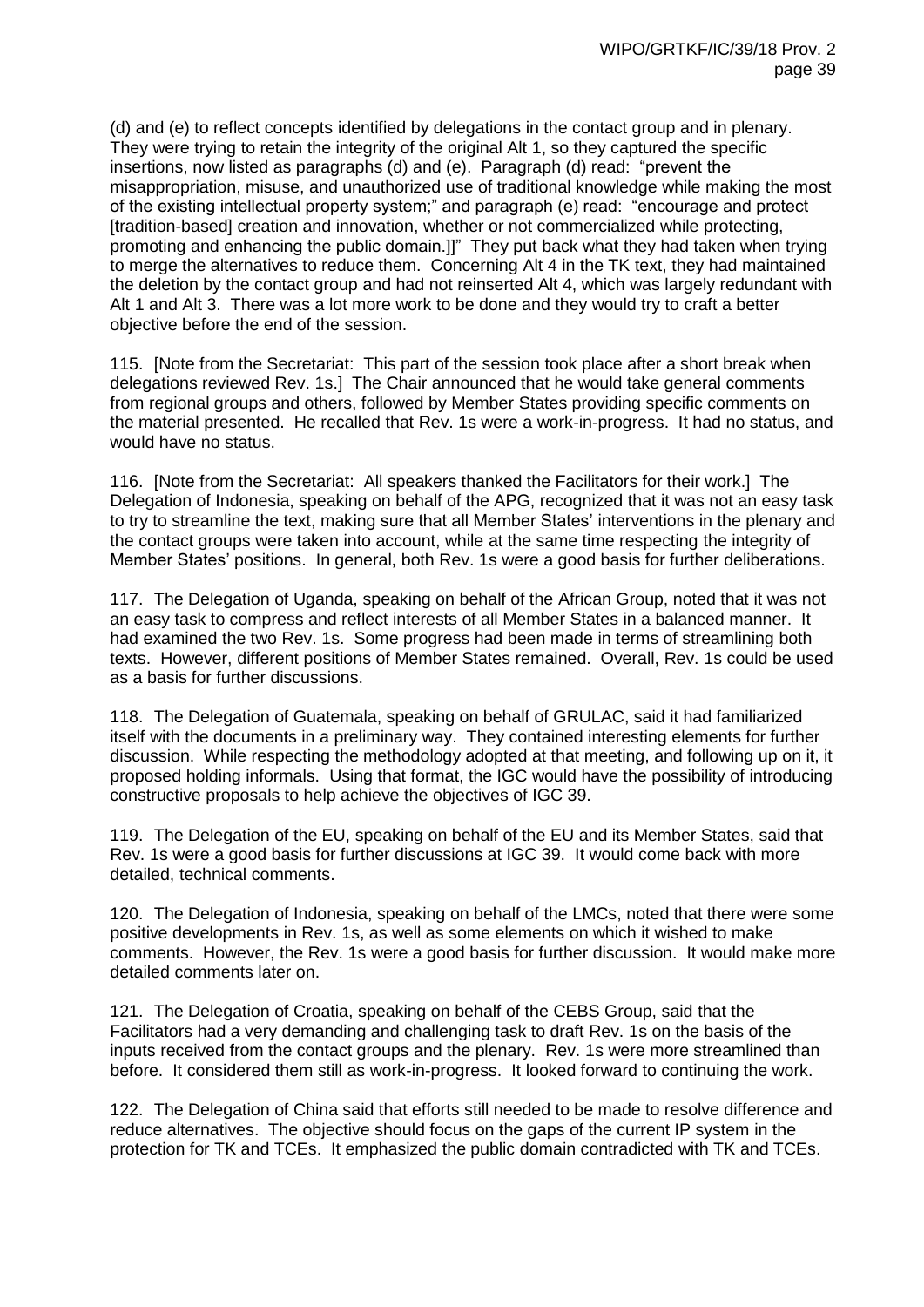The IGC should build a rational, fair and impartial legal framework for TK and TCEs. Rev. 1s could be the basis for further deliberations. It would make specific remarks at a later stage.

123. The representative of International Indian Treaty Council, speaking on behalf of the Indigenous Caucus, said that Rev. 1s were a good basis for further discussion. The focus of the instrument was to protect something that currently did not enjoy adequate protection, i.e. TK and TCEs, not the public domain. She would have more specific comments later.

124. The Delegation of Colombia said that Rev. 1s represented great strides towards consensus. It would make more specific comments on the definition of TCEs and would make contributions in the informals.

125. The representative of Tupaj Amaru noted that there had been no tangible progress. The Facilitators had not been able to consider the CBD, the Nagoya Protocol, and the UNESCO Convention for the Safeguarding of the Intangible Cultural Heritage. His proposal was very simple: "The present International instrument shall have the purpose of protecting the traditional cultural expressions and expressions of the folklore in all their tangible and intangible forms. This includes all forms of expressions and different places where they themselves express appear and/or are evident in the cultural heritage. They are transmitted from generation to generation in time and space." He urged the IGC to listen to indigenous peoples. He said he had contributed with examples of TK. TK was not tangible. The definition of TK read as follows: "For the present international instrument, TK is the cumulative process of ecological TK or traditional environmental knowledge closely linked to traditional life systems based on biological resources innovations, creative and practical language, spirituality, natural cycles, conservation, and sustainable use of biological diversity, as well as the very close relationship of indigenous peoples with land, cosmovision, the soil, the material aspects that were preserved by indigenous people and protected and had been since time immemorial, transmitted from generation to generation." He thanked the interpreters for interpreting his rather confused ideas.

126. The Chair asked whether any Member State supported the proposal. There were none.

127. The Chair opened the floor for comments article by article.

128. The Delegation of Indonesia, speaking on behalf of the LMCs, made some specific comments with regard to the definitions in Article 1 of both Rev. 1 texts. It underlined the importance of maintaining integrity in the process, particularly in view of some Member States' requests to move into informals. It was very important to maintain the integrity or sanctity of Member States' positions. With regard to Article 1 in the TCEs text, it preferred the outcome of the contact group. The definition of TCEs in Rev. 1 somehow took away the focus of the definition coming from the contact group. However, it could work on that definition as a basis for further discussion. Regarding TK, it welcomed the new definitions, and looked forward to further discussion. Either in contact group, informals or plenary, it was a Member State process, and everybody was entitled to their own opinions and position, but all had to respect and maintain the integrity or sanctity of Member States' positions. With respect, members could overcome any differences.

129. The representative of the Tulalip Tribes, speaking on behalf of the Indigenous Caucus, made a textual suggestion regarding the definition of TK. It would read: "Traditional knowledge refers to knowledge originating from indigenous peoples, local communities and/or other beneficiaries that may be dynamic and evolving, and is the result of intellectual activity, experiences, spiritual means, or insights in a traditional context, which may be connected to land and environment…". Those additions were important because "insights" did not capture the spiritual origin of TK from any indigenous peoples. He had added the text "which may be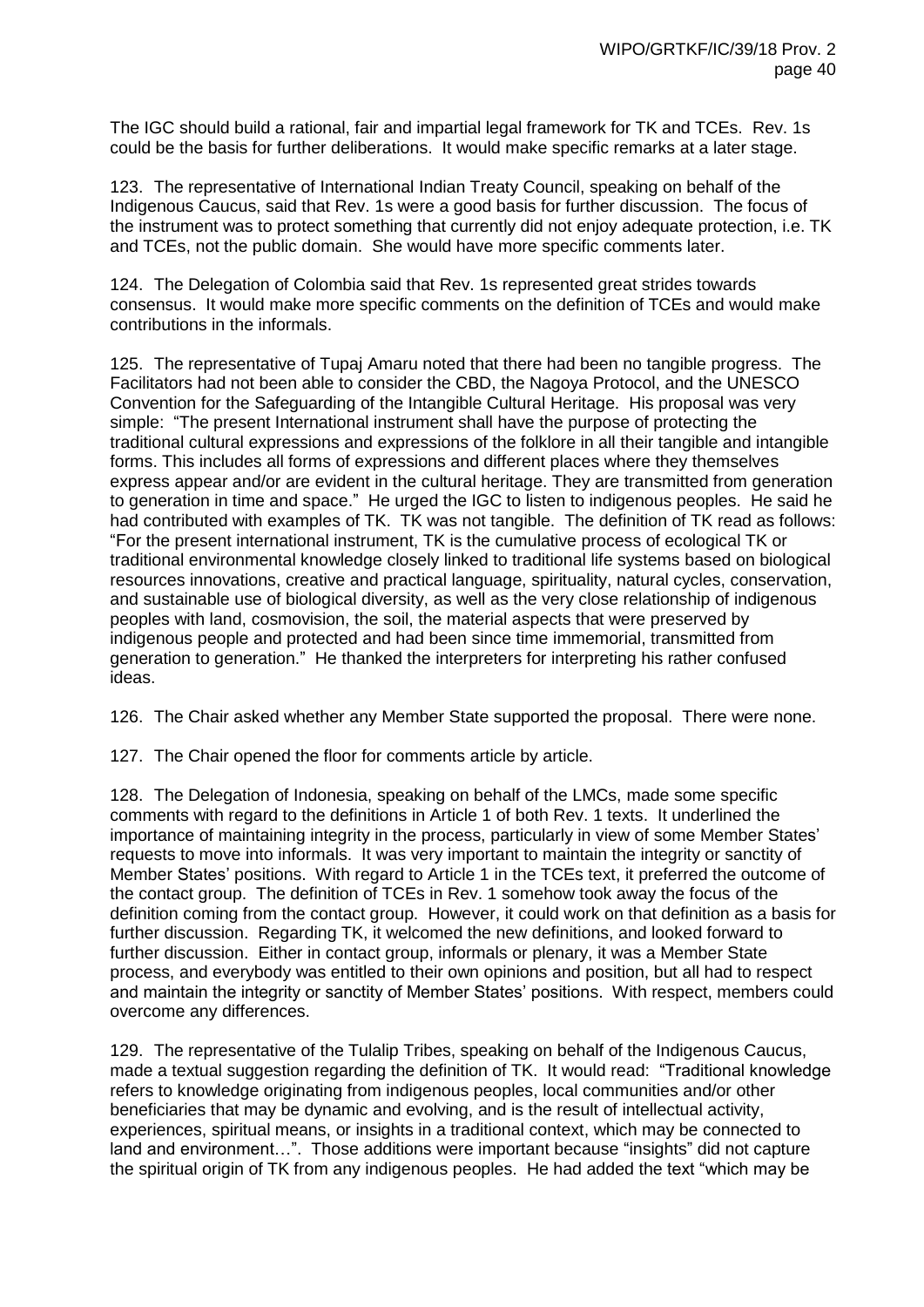connected to land and environment" because the connection of TK to land and environment was a very important dimension of many (not all) forms of TK.

130. The Delegation of South Africa supported both contributions made by the representative of the Tulalip Tribes, on behalf of the Indigenous Caucus.

131. The Delegation of Egypt said that anything that had to do with the public domain was not required, because the protection system was for TK and TCEs. The presence of the public domain meant that there was a protection system that had always been there, whereas the IGC was trying to create TK/TCEs protection for the first time. It supported the definitions of TK and TCEs, and supported the proposal made by the representative of the Tulalip Tribes, on behalf of the Indigenous Caucus.

132. The Delegation of the Islamic Republic of Iran welcomed the attempt to come up with compromise language in the definitions of TK and TCEs. Regarding TCEs, the contact group had managed to reach a compromise. Unfortunately, the definition of TCEs had changed during the production of Rev. 1. The Delegation was willing to work with the compromised language of the contact group as the agreed text. The IGC should revert back to that compromise language for the TCEs definition.

133. The Chair said that the language had changed for the sake of clarity but the substance had not changed.

134. The Delegation of the Russian Federation said that the definitions of TK and TCEs were shorter and clearer. However, one main feature had disappeared, i.e. transmission from generation to generation, and it was not clear why it had been deleted from the definition.

135. The Chair explained that that feature was part of the eligibility criteria in Article 3.

136. The Delegation of the EU, speaking on behalf of the EU and its Member States, said that Rev. 1s were going in the right direction. It appreciated the efforts to eliminate some overlaps, because it had repeatedly commented that it was not fortunate to have parallel elements in both places. It was appreciative of the Article 3, where its concerns had been considered. In Article 3, it had a preference for Alt 2. As to the definition, it wanted to make some further technical comments in the informals, because it could still be debated which element should be placed in the definition itself. In general, Rev. 1s had proceeded in positive ways.

137. The Delegation of Croatia, speaking on behalf of the CEBS Group, said that, on Article 3, there was an elimination of descriptions in Article 1 from qualifiers which appeared before in Article 3, and which explained in more detail what should be protected. It preferred, within Article 3, Alt 2, as it exactly provided qualifiers which explained what should be protected.

138. The Delegation of Indonesia, speaking on behalf of the LMCs, was not keen on discussing or even having eligibility criteria within the TK and TCEs texts. That represented an attempt to carve out protection for TK and TCEs and would compromise scope of protection. The discussion about eligibility criteria was not only within the definition but also scope of protection. The LMCs had been trying to build a middle ground with the tiered approach to make sure the long discussion on eligibility criteria could be diverted towards tiered rights. Should the LMCs engage on eligibility criteria, it would prefer Alt 1 over Alt 2. Article 3.2 in Alt 1 was a good drafting effort. The IGC might actually find middle-ground language to overcome the deadlock with regard to eligibility criteria and temporal issue with Article 3.2 in Alt 1.

139. The Delegation of Nigeria reinforced what had been said by the Delegation of Indonesia, on behalf of the LMCs, regarding Article 3. It took serious note of Article 3.2 as an attempt to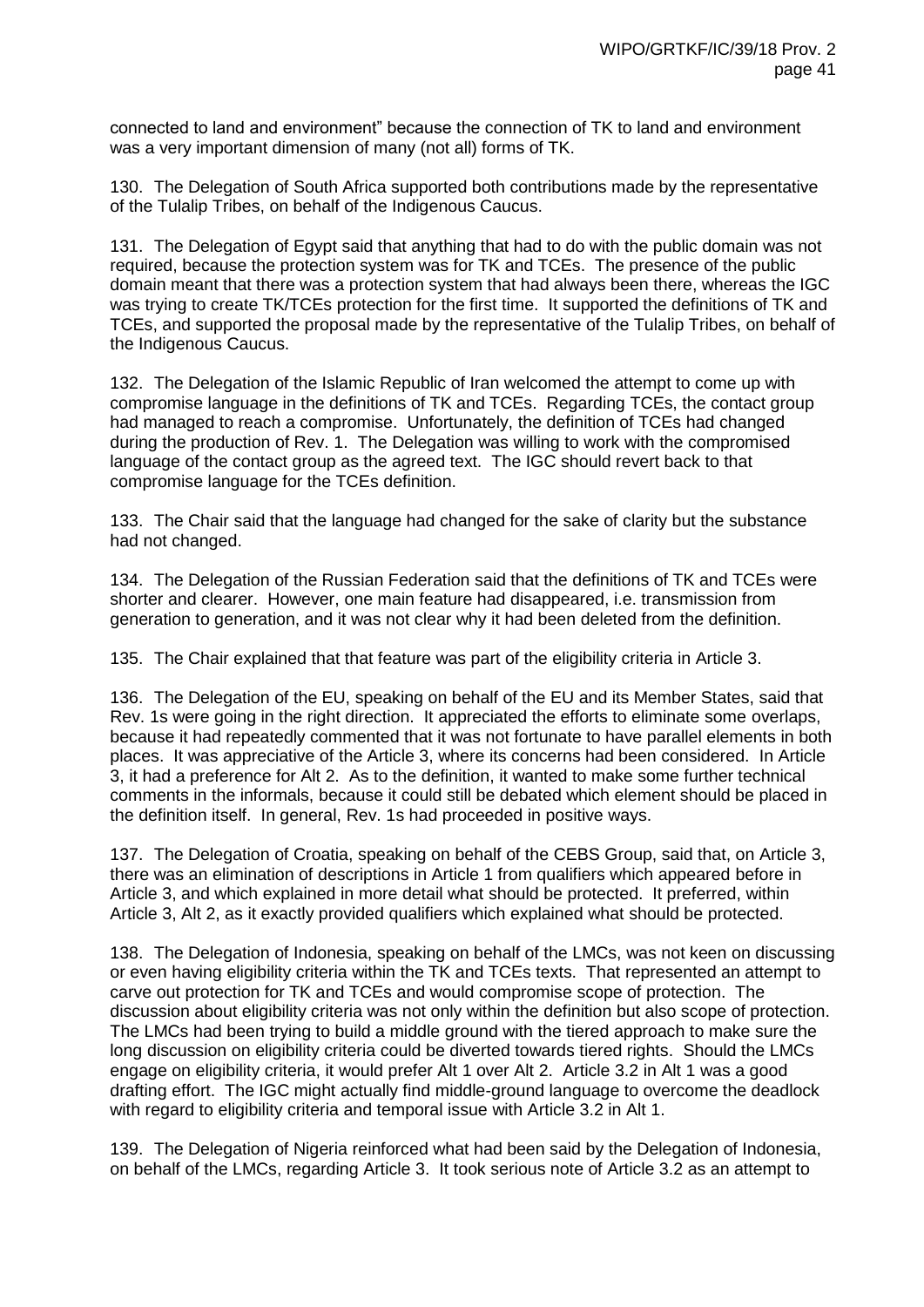reconcile the retention of 50 years or five generations, as the case may be, in Article 3.2 of Alt 2. In Article 3.1(c) of Alt 2, it wondered if it was possible to eliminate all of what was remaining in Alt 2 and consider Alt 1 as accommodating all sentiments. Regarding Article 3.2, it commended the Facilitators for their ingenuity in bringing a very strong point of reconciliation. That had been the most outstanding issue in relation to having a unified Alt 1.

140. The representative of the Tebtebba Foundation, speaking on behalf of the Indigenous Caucus, said that on Article 3, the Facilitators had rightly identified the link with the cultural identity of indigenous peoples. Article 3.2 of Alt 1 was very good compromise language. In the informals, she would be making comments related to the fact that the knowledge system, not the TK or TCE itself, should have had prior existence. She was very concerned with Alt 2 for many reasons, and she had provided many examples why that would not be appropriate for indigenous peoples. Specifying a temporal requirement limited what countries could do at the national level, and was not in accord with how indigenous peoples regarded their TK and TCEs.

141. The Delegation of the Islamic Republic of Iran welcomed the reduction of the alternative forms in Article 1. Article 1 should set the criteria just for the protection of TK or TCEs. Those characteristics which were inherent to TK or TCEs might not to be listed as criteria for protection. The idea of Article 3 was to say what type of TK could be protected under that instrument, or to make a distinction between protectable TK and non-protectable TK. Listing characteristics which were not related to that distinction would not be helpful. The number of criteria should be minimal. Article 3.2 was a good remedy for resolving the difficult issue of the temporal issue. It was a good attempt to resolve that, taking into account different circumstances and national situations. The temporal criterion of 50 years was not the answer for that problem, even though there were different alternatives that carried different forms of answers to that question. That should not be the way forward, as any knowledge or cultural expression was eligible for instant protection. It did not see why TK should wait for 50 years or so to be able to be eligible for protection. That sentiment was in line with the thoughts of those who believed that TK was mostly in the public domain. TK, just like any other knowledge, should be eligible for protection without having to wait 50 years.

142. The Delegation of Italy said that the definitions in Articles 1 and 3 had been modified. As a result, the first part of the definitions was a list of protected expressions that corresponded, in one way or another, to the Berne Convention, which contained the different elements protected by copyright. That meant that the IGC needed to assess the links between that legal instrument and the Berne Convention, because there were no doubts that verbal, musical or intangible expressions, which were contained in the definition of TCEs, were also protected by copyright. The problem was to see whether there was an overlap of protection or not, and to determine where protection began. Copyright applied immediately from the moment of creation. It asked if that created a link with the protection of TCEs. The IGC needed to find a solution that stated that the protection of TCEs began at the moment where the protection of copyright ended. That linked to the point of the generation-to-generation transmission or the temporal dimension of 50 years. That had to be reflected on to avoid double protection or an overlap which might give rise to conflicts. That was also related to the issue of the public domain, because the protection of TCEs posed a problem for the public domain.

143. The Delegation of the USA said that Rev. 1 of the TK text was an acceptable basis for the IGC's work. In Article 1, the term "misappropriation" had an open bracket but did not have a closed bracket. It suggested adding a closed bracket. It suggested that the individual alternatives for that definition be maintained in brackets to be consistent with the format used in Article 1, to imply that none of those options were agreed at that point in time. In Alt 3, after "access", it suggested inserting the word "to" to correct the grammar of that particular paragraph. As to the term "misuse", between "such" and "new," it suggested adding the word "as" to correct the grammar. In "protected traditional knowledge", it suggested adding the word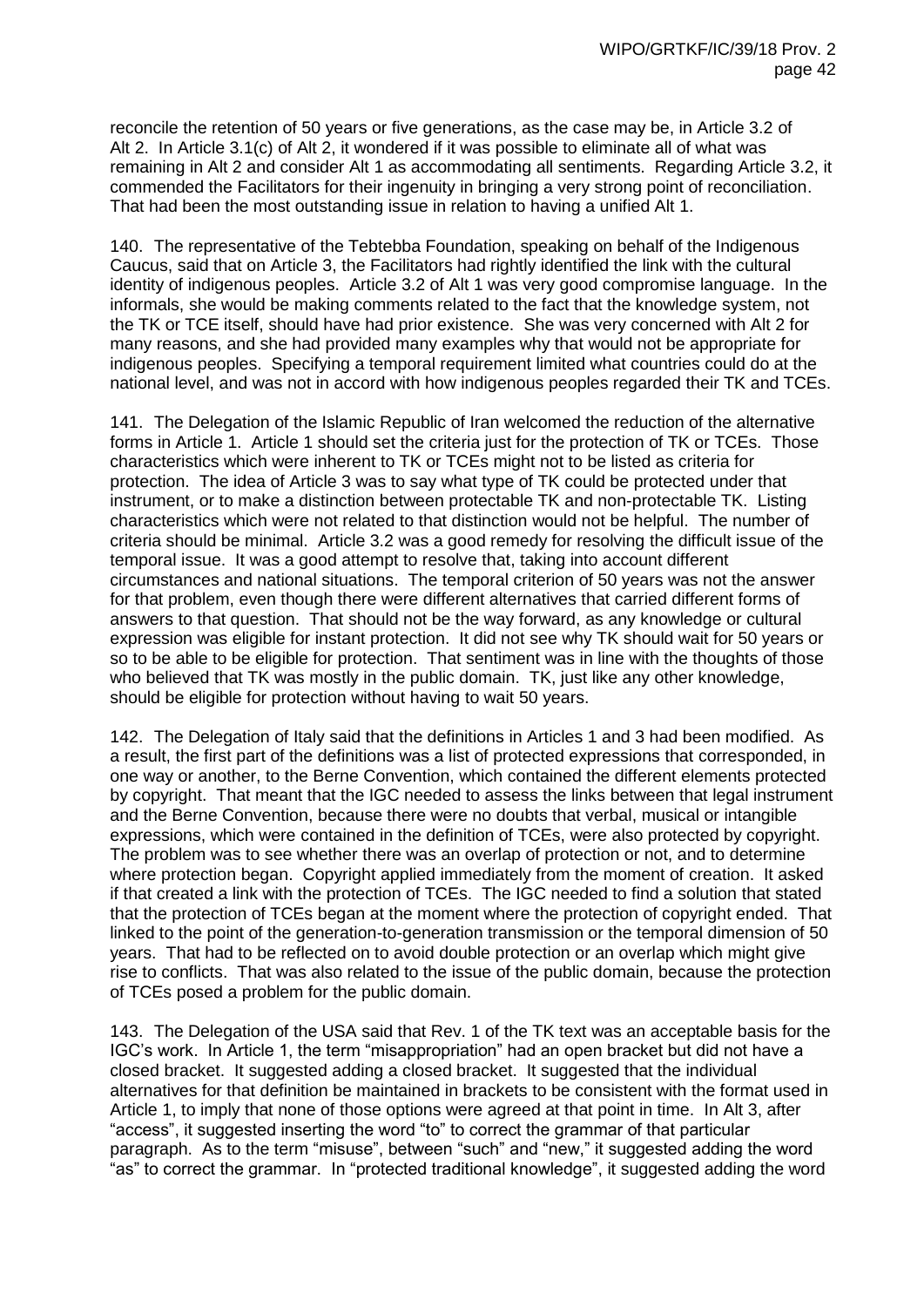"substantive" between the words "is" and "traditional knowledge" in both of the two alternatives, to distinguish protected TK from other TK, and it would continue to help to make that distinction. The numbering of the paragraphs had evolved. It suggested that the reference to Article 1 in the first of the two alternatives be a reference to Article 3, and the reference to Article 3 be a reference to Article 5. In the second alternative of "protected traditional knowledge", it suggested replacing "beneficiaries as defined in Article 4" with "indigenous peoples and local communities". With respect to the definition of public domain, it preferred to maintain that definition. It had heard that at least one other delegation did not support that definition, so it would be happy to maintain it in brackets. In Article 3, it had promised to revisit the placement of eligibility criteria, and it would be prepared to make a proposal on that later. It proposed to bracket the title and to reinsert the former title of "Subject Matter of the Instrument". It suggested creating a new Alt 3: "This instrument applies to patents and traditional knowledge." It also suggested to take the criteria for eligibility and to create a new Alt 5 of Article 5, since edits to Article 3 corresponded with edits to Article 5. New Alt 5 read as follows: "Where traditional knowledge is distinctively associated with the cultural heritage of indigenous peoples and local communities, and created, generated, developed, maintained, and shared collectively, as well as transmitted from generation to generation for a term as had been determined by each Member State, but not less than for 50 years or a period of five generations, traditional knowledge should be protected according to the scope and conditions defined below: 5.1 Where the protected traditional knowledge is secret, whether or not it is sacred, Member States should encourage that: Indigenous peoples and local communities that directly communicate traditional knowledge to users, have the possibility under national law to maintain, control, use, develop, authorize or prevent access to and use/utilization of their protected traditional knowledge; and receive a fair and equitable share of benefits arising from its use by said users. Users identify clearly discernible holders of said protected traditional knowledge and use the knowledge in a manner that respects the cultural norms and practices of the indigenous peoples and local communities. 5.2 Where the protected traditional knowledge is narrowly diffused, whether or not it is sacred, Member States should encourage as a best practice that: indigenous peoples and local communities that directly communicate protected traditional knowledge to users receive a fair and equitable share of benefits arising from its use by said users; and users identify clearly-discernable holders of the protected traditional knowledge when using said traditional knowledge, and use the knowledge in a manner that respects the cultural norms and practices of the indigenous peoples and local communities. 5.3 Member States should use best endeavors to archive and preserve traditional knowledge that is widely diffused." The purpose was to take the conditions contained in the criteria for eligibility and to create a new chapeau in Article 5 that would borrow from provisions contained within Alt 3 of Article 5.

144. The Chair was concerned that the Delegation of the USA had suddenly introduced a new material that actually touched on the framework itself. He said it would be very difficult for Member States to understand the interventions, as the proposed wording was on two different articles. He said he could take the intervention to have it on the record. However, he preferred to talk about the proposals in the informals, where delegations had an opportunity to consider them, engage with them, query them, question them, understand them, discuss them and think of them. The Delegation of the USA had to validate the rationale for its changes.

145. The Delegation of the USA said that since its proposal was made in plenary, it would provide it in writing to the Secretariat and circulate it to Member States. It would also repeat it in informals and would welcome any discussion on it. Its intention was not to withdraw its proposal. It looked forward to discussing it later that week and hoped to see it in any further revisions. Regarding the definition of TCEs, the Delegation said that the phrase, "expressions by movement" was used. Performances of TCEs were already extensively protected in the Beijing Treaty on Audiovisual Performances or the WIPO Performances and Phonograms Treaty ("WPPT"). The work of the IGC should build on the work of previous negotiators, and not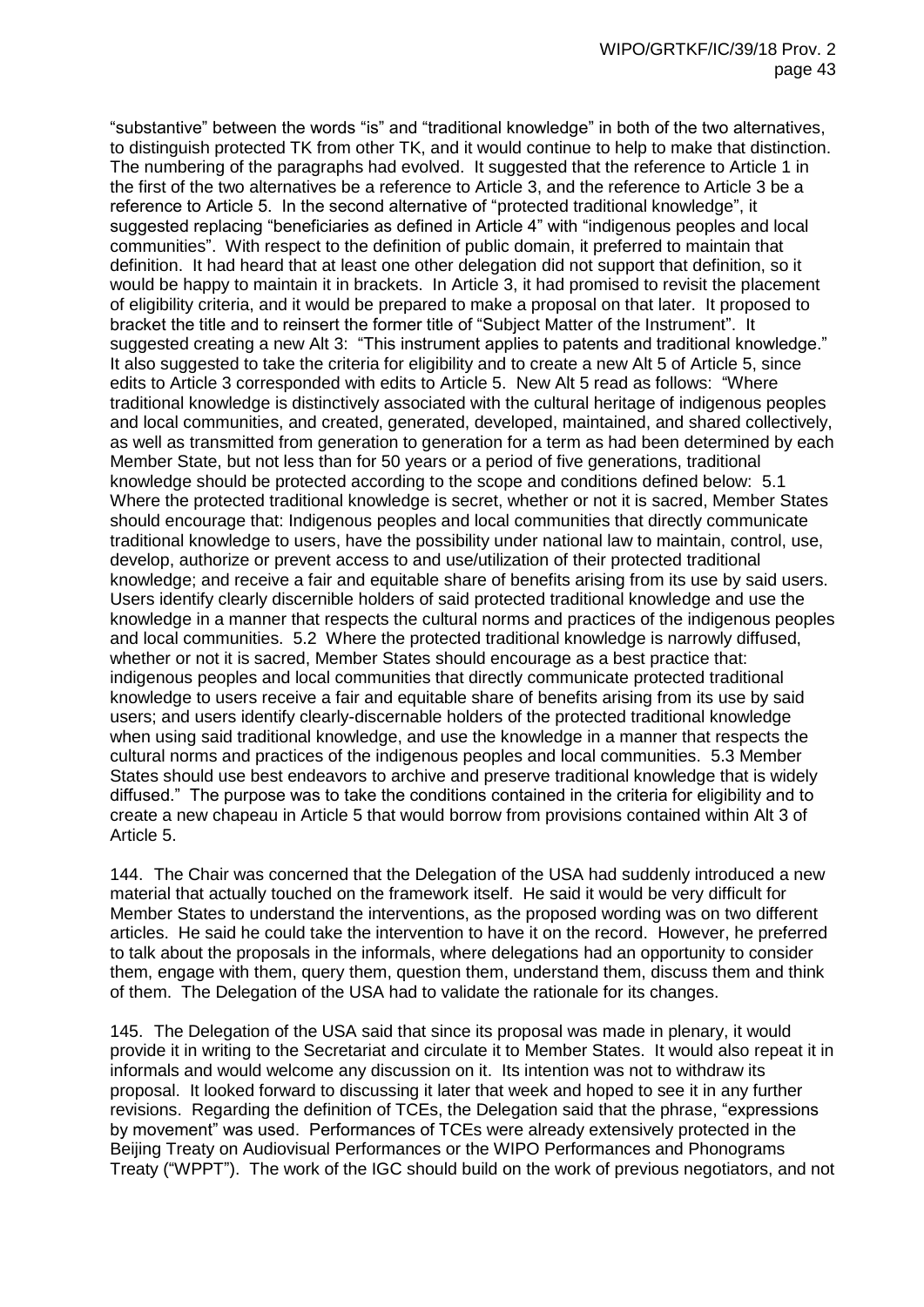muddy the waters. The phrase "expressions by movement" should thus be changed to "performances". In the phrase, "appear or are manifested", the word "appear" was grammatically incoherent. "Manifest" was a synonym for "express". It requested that the phrase "appear or are manifested" be deleted. Finally, after the bracketed word "beneficiaries", it had studied carefully the definition of TK, and found the value of the phrase, "the result of intellectual activity, experiences or insights". It requested that the phrase be inserted in the definition of TCEs, immediately before the phrase "in a traditional context". In Article 3, Alt 2, subparagraph (b), it proposed to change the opening to "linked with, an integral part of, and are distinctively associated with...". It requested that Article 3.2 be deleted, because it conflicted with the language of Article 3.1(c). That concept had already been taken into account in Article 3.2 of Alt 1. There would be a conforming change to Article 3.1, because Alt 2 would only have a single subparagraph. It would begin, without the phrase "Subject to Article 3.2," with the word "Protection". It asked to replace the word "shall" with "should". It was prepared to continue the discussion on the rationale in informals.

146. The Delegation of Thailand said that the integrity or sanctity of the text from the contact group had to be respected. On Article 3 of both the TK and TCEs texts, at the previous IGC meetings, it had opted for Alt 1 as it appeared in documents WIPO/GRTKF/IC/39/4 and WIPO/GRTKF/IC/39/5, because the use of terms already contained the descriptors and qualifiers of TK and TCEs. However, after the contact group meeting, and with clearly streamlined Articles 1 and 3 in Rev. 1s, it supported Alt 1 in Article 3 for both texts. Paragraph 3.2 should be a compromise in resolving the temporal issues.

147. The Delegation of Egypt said that, regarding Article 3 in both texts, Article 3.2 represented a normative solution to the problem of the temporal aspect. It supported Alt 1. The process of the contact groups was to enable reaching joint results, not to hamper or to slow down the work. The outcome of the contact group should be respected.

148. The Delegation of the Philippines expressed its concern over the use of any arbitrary timeframe to qualify what should or should not be considered as traditional because its own experience, insofar as indigenous peoples were concerned, showed the practical and conceptual difficulty of trying to put a date on TK and TCEs. In order to help better understand Article 3 as well as the new paragraphs, it requested clarification from the proponents of the temporal reference, in particular, about the actual experiences of indigenous peoples in the proponents' own countries that would support the 50-year threshold or any threshold for that matter. It would be happy to hear about that particular experience of indigenous peoples on the temporal reference.

149. The Delegation of Indonesia aligned itself with its statements made on behalf of the LMCs and the APG. Articles 1 and 3 were related to Article 2. There seemed to be a very wide gap in objectives. One would be to prevent misappropriation, misuse and unauthorized uses of TK and TCEs. The other was for the preservation of the public domain, which was a very different kind of objective. For reasons of clarity and better understanding, it proposed two things. First, it would really appreciate it if the Delegation of the USA could put its proposals in writing, so that it could study them before the discussion in informals. Second, given that the objectives were so different, it proposed separating them into two versions. The IGC could only narrow gaps if the extreme point of the gaps were known.

150. The Delegation of Japan appreciated all Member States' constructive discussions in the plenary. Enhanced clarity was necessary for the eligibility criteria of the instrument in order to ensure predictability and share minimum standards through the instrument. It proposed to set time elements as concise and objective criteria. It preferred Alt 2, because it included "not less than fifty years or five generations". It looked forward to discussions on the texts with all Member States in a constructive manner.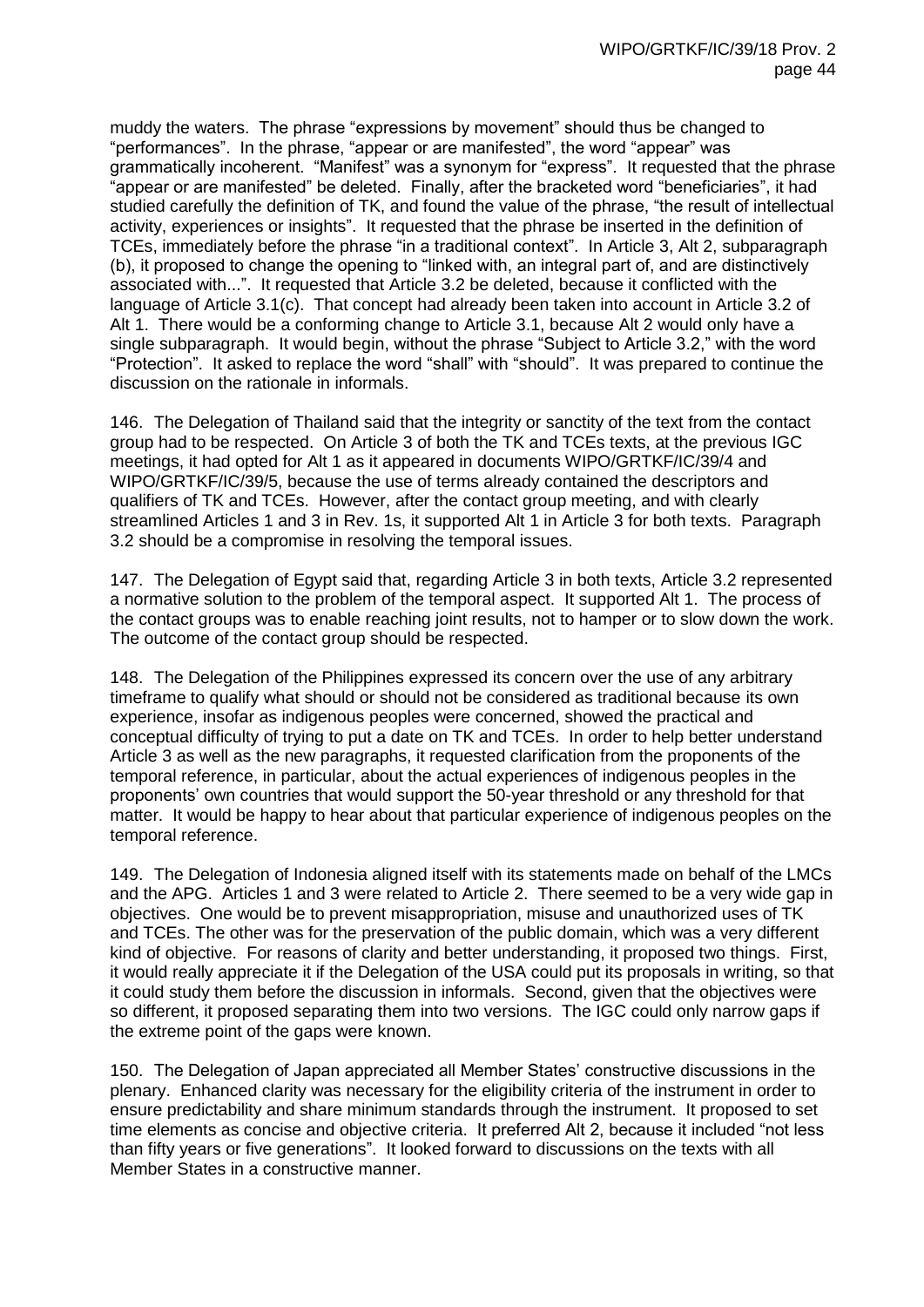151. The Delegation of Canada said that it would raise a few points about the text in informals, where there was an opportunity to exchange between participants. It raised a procedural point about contact groups. It had heard several interventions to the effect that the IGC should accept the outcomes of contact groups and retain the integrity and sanctity of those proposals. Contact groups were a small subset of the IGC. The Delegation of Canada, for example, had not been able to participate in those contact groups. Therefore, it had to be expected that Member States, particularly those that had not had an opportunity to comment in the contact groups, would want an opportunity to make comments or submit proposals. It accepted using the format of contact groups as a way to try to advance the texts, but Member States that had not participated might have comments and/or proposals to make.

152. The Delegation of Australia, looking at Articles 1 and 3 in combination, supported the framework put forward for the definition and the eligibility criteria. In Article 3, it recognized that TK was not static or frozen in time but instead evolving and dynamic. It appreciated the Facilitators' approach in Article 3.2 as a way to move forward, recognizing the different views on that issue. It was willing to engage in the wording to help find a middle ground to move forward.

153. The representative of the International Indian Treaty Council, speaking on behalf of the Indigenous Caucus, thanked the Delegation of the Philippines for asking for more clarification from the proponents for the temporal requirement. The Indigenous Caucus had tried to conduct consultations to find examples and she looked forward to hearing concrete examples of where that type of temporal requirement would actually assist and not harm indigenous peoples. In the USA, there had been at least two "listening sessions", in which the Delegation of the USA had met with representatives of over 235 Native Nations, the National Congress of American Indians and the International Indian Treaty Council. She looked forward to reading the actual text of the proposals by the Delegation of the USA, because none of those proposals sounded like any of the requests that had been made by the Native Nations in the USA. She wanted to see the text to see if any of those proposals matched any of the concerns that had been addressed at those listening sessions.

154. The representative of the African Union said that her intervention responded to the assertion made by a delegation that a specific term of years or temporal limitation was necessary for Article 3 of the TCEs text because TCEs protection needed to begin where copyright protection ended. The possibility of overlapping protection was not at all uncommon in the existing IP system. To take a well-known example, the iconic Coca-Cola bottle shape was eligible for protection under industrial design law, trademark law, and possibly copyright as well, as a work. Each regime had different terms of protection, different requirements for protection and different remedies for violation of rights. Creators could often cumulate protection under those differing regimes. There might be circumstances in which an individual in a current communal context might create a TCE but not be eligible, for reasons of customary law, to seek copyright protection because the origin of the creative content was held by the community. If one recognized TCEs as worthy of protection, limiting protection under a TCEs protection instrument to noncumulative scenarios was not justified.

155. The Delegation of Argentina thanked all delegations for their contributions. All delegations were entitled to make statements and explain their views. Taking into account the number of the delegations in the room, the working methodology proposed by the Chair was the most appropriate in order to achieve a result, if the IGC wanted to achieve a result. It had already put forward the idea to further reduce the number of options in Article 2. In Rev.1, Alt 1 and Alt 2 of Article 2 were two faces of the same coin and could be merged. It would not make a textual proposal in plenary because, based on consultations within GRULAC, it would do that in the informals. In Article 2, it did not want to have any mention of the public domain. The public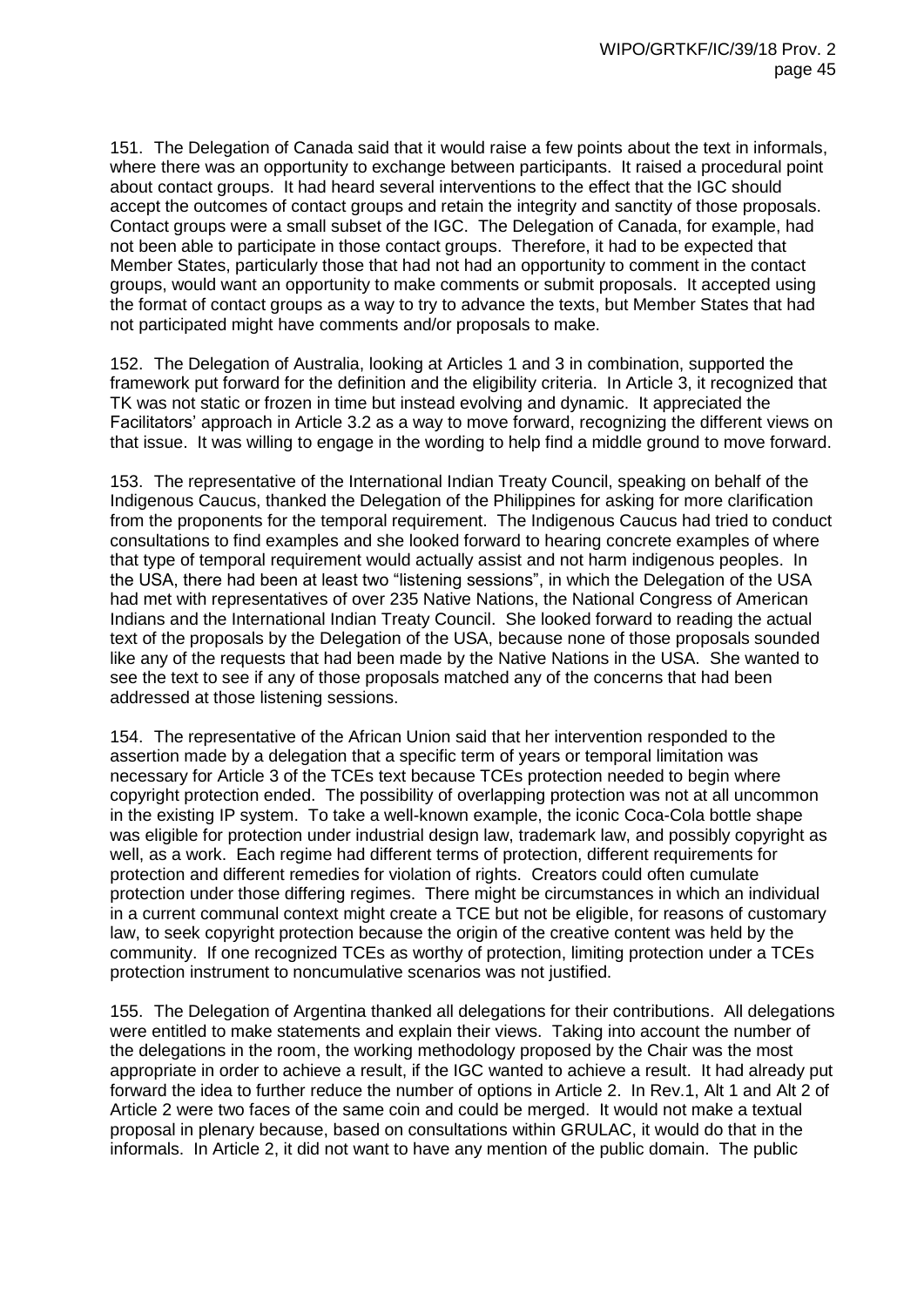domain could possibly be considered in the preamble, since that was the part of an instrument that provided the legal and interpretative framework.

156. The Delegation of Republic of Korea commended Rev. 1s, which had clarified the distinction between Articles 1 and 3. Regarding Article 2, the objective had to be precise and concise to avoid redundancy in relation with the preamble. In that respect, subsection (d) of Alt 1 was redundant, considering paragraph 9 of the preamble. In addition, more explanation was needed to clarify why TK and TCEs were regulated differently in Article 2, especially in Alt 3. Regarding Article 3, in order to understand the qualifiers more precisely, newly introduced qualifiers such as "receive" and "reveal" needed some explanations. Concerning the relationship between Articles 3.1 and 3.2, there remained several issues to be discussed. For example, where there was conflict between Articles 3.1(c) and 3.2 in Alt 2, it wanted to know which provision would prevail. For purposes of legal certainty, the temporal element was an important factor in Article 3.

157. The representative of Tupaj Amaru said that the Delegations of the USA, Canada and Japan were trying to obstruct progress, because they analyzed things in terms of profits and the market. For indigenous peoples, the concepts of TK and TCEs were the fruit of a collective intellectual and creative activity. In essence, they constituted the living memory of the indigenous peoples and belonged to future generations, since they were an intrinsic part of their cultural and historic identity. When states proposed the term of 50 years, he wondered if that meant that after 50 years, the indigenous peoples would no longer exist. He wondered what they were trying to achieve. Moreover, beneficiaries should mean collective ownership, by the creators, guardians and owners of TCEs and folklore, which were IPLCs. He requested to delete the square brackets around "indigenous peoples".

158. The Chair said that in relation to the initial intervention by the representative of Tupaj Amaru, all participants were required to comply with the WIPO General Rules of Procedure, and in particular, in relation to due respect for the order, fairness and decorum that governed the meeting. The initial comment was close to the wind in relation to not adhering to that. He reminded the representative of Tupaj Amaru to adhere to being appropriately respectful to the Member States within the IGC. The Chair said that he and the Facilitators would craft a revision of the objective and the delegations would be invited to review it in the informal.

159. [Note from the Secretariat: This part of the session took place after the distribution of Rev. 2s on March 22, 2019.] The Chair was pleased with the progress on objectives in the informals, though there were still alternatives, which could potentially be merged in the future. He noted the critical linkage between the eligibility criteria and scope of protection. At IGC 40, he intended to focus on those areas: scope of protection and exceptions and limitations. The Chair invited the Facilitators to introduce Rev. 2s for consideration by Member States.

160. Mr. Paul Kuruk, speaking on behalf of the Facilitators, said that the Facilitators had been called upon to review the draft texts on TK and TCEs and to propose text for consideration as Rev. 2s that were concise, narrowed gaps, eliminated repetition and redundancies, and preserved integrity of proposals of Member States. In line with that mandate, they had made revisions to the definitions of TK and TCEs in Article 1. They had also revised Article 2 and Article 3. The revisions took into account the discussions in the plenary and informals. They had not been able to accommodate the request of the Member State to revise Article 5, as that article was not open for discussions during IGC 39, but would be taken up in future meetings. In the TCEs text, in Article 1, they had acceded to the request of many Member States to revise the TCEs definition to conform to the definition originally proposed by the contact group on subject matter in the context of the references to categories of forms of expressions. They had reinserted the footnotes that provided examples of those forms of expressions. They had been unable to take onboard a request by a Member State to delete the term "expressions of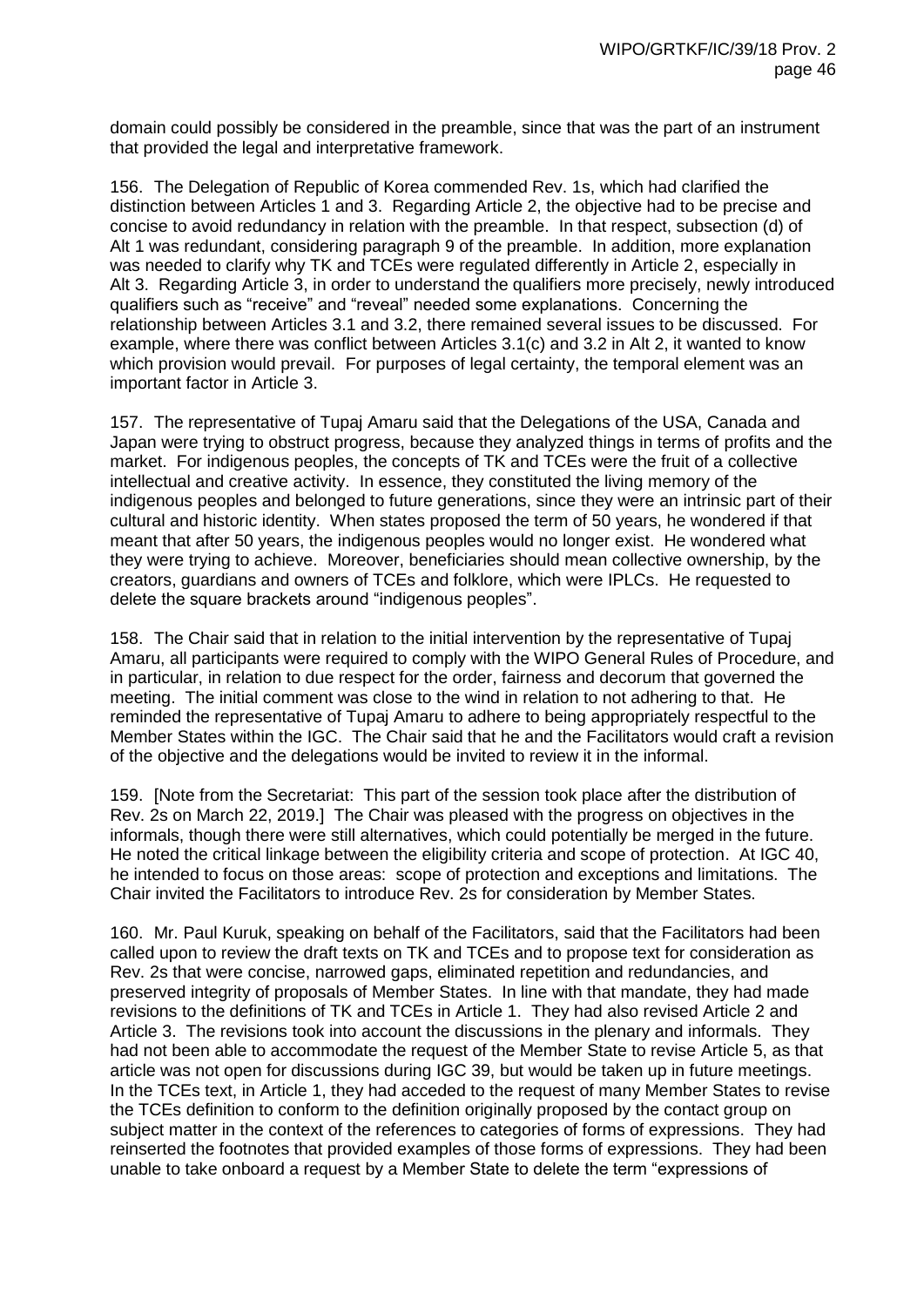movement" and to replace it with "performances". They had determined that the word "performances" was not as distinct a form of expression as the other categories, neither was it a synonym for movement, to the extent that there were performances that did not involve movement. The definition read as follows: "Traditional Cultural Expressions are any forms in which traditional culture and knowledge are expressed, [appear or are manifested] [the result of intellectual activity, experiences, or insights] by indigenous [peoples], local communities and/or [other beneficiaries] in or from a traditional context, and may be dynamic and evolving and comprise verbal forms<sup>1</sup>, musical forms<sup>2</sup>, expressions by movement<sup>3</sup>, tangible<sup>4</sup> or intangible forms of expression, or combinations thereof." In the definition of TK, the revised definition read as follows: "Traditional Knowledge refers to knowledge originating from indigenous [peoples], local communities and/or [other beneficiaries] that may be dynamic and evolving and is the result of intellectual activity, experiences, spiritual means, or insights in or from a traditional context, which may be connected to land and environment, including know-how, skills, innovations, practices, teaching, or learning." They had made some slight changes to other terms. In Article 3 of the TK text, in Alt 1, they had added the word "and" to Article 3.1(b). They had deleted Article 3.2 and the words "subject to Article 3.2" in Article 3.1 of Alt 2. They had deleted the word "or" in Alt 2 and added "and are distinctively associated with". They had reinserted a previous alternative provision that had been deleted from Rev. 1. That provision was considered to be conceptually different from the eligibility criteria which were the focus of Article 3. They had identified the provision as "Alternative Article 3" entitled "Subject Matter". They had revised Alternative Article 3 to reflect other changes requested by that Member State. In Article 3 of the TCEs text, they had revised Articles 3.1 and 3.2 of Alt 2 in the same manner as had been done in Alt 2 of Article 3 of the TK text. However, unlike the TK text, there was no reinsertion of an alternative provision from earlier documents.

161. Ms. Lilyclaire Bellamy, speaking on behalf of the Facilitators, stated that they had made a good-faith effort to develop text that would incorporate the interventions and suggestions expressed by delegations while endeavoring to maintain the integrity of the positions and narrow the gaps in the instrument. There were three alternative formulations of the objectives. Alt 1 was a new formulation based on the text introduced by the Chair, with several modifications introduced by various delegations in the informals. Alt 1 read: "The objective of this instrument is to provide effective, balanced and adequate protection relating to intellectual property against: (a) unauthorized<sup>5</sup> and/or uncompensated<sup>6</sup> uses of traditional knowledge; and (b) the grant of erroneous intellectual property rights over traditional knowledge, [*while supporting the appropriate use of traditional knowledge*].]. The last part was in italics because that was text introduced by the Facilitators. They had tried to capture the desire expressed by several delegations for the language to be more positive. Concerning the words "unauthorized" and "uncompensated", footnotes had been added. With the use of those terms, they had tried to make clear that acts of misappropriation, misuse and unlawful uses of TK were all unauthorized uses. "Unauthorized" was a very broad term that would cover not only scenarios where no authorization was ever given for a use, for example, misappropriation, but also situations where there was authorization but it did not extend to that type of use. There were also situations where authorization was not obtained from the appropriate entity entitled to give authorization. The footnote for "uncompensated" clarified that it included failure to provide not

 $\overline{a}$ 

<sup>1</sup> [Such as stories, epics, legends, popular stories, poetry, riddles and other narratives; words, signs, names and symbols.]

<sup>&</sup>lt;sup>2</sup> [Such as songs, rhythms, and instrumental music, the songs which are the expression of rituals.]

<sup>3</sup> [Such as dance, works of mas, plays, ceremonies, rituals, rituals in sacred places and peregrinations, games and traditional sports/sports and traditional games, puppet performances, and other performances, whether fixed or unfixed.]

<sup>4</sup> [Such as material expressions of art, handicrafts, ceremonial masks or dress, handmade carpets, architecture, and tangible spiritual forms, and sacred places.]

<sup>5</sup> Unauthorized uses comprise inter alia misappropriation, misuse and unlawful uses of traditional cultural expressions.

<sup>&</sup>lt;sup>6</sup> Uncompensated uses include the failure to provide monetary or non-monetary benefits.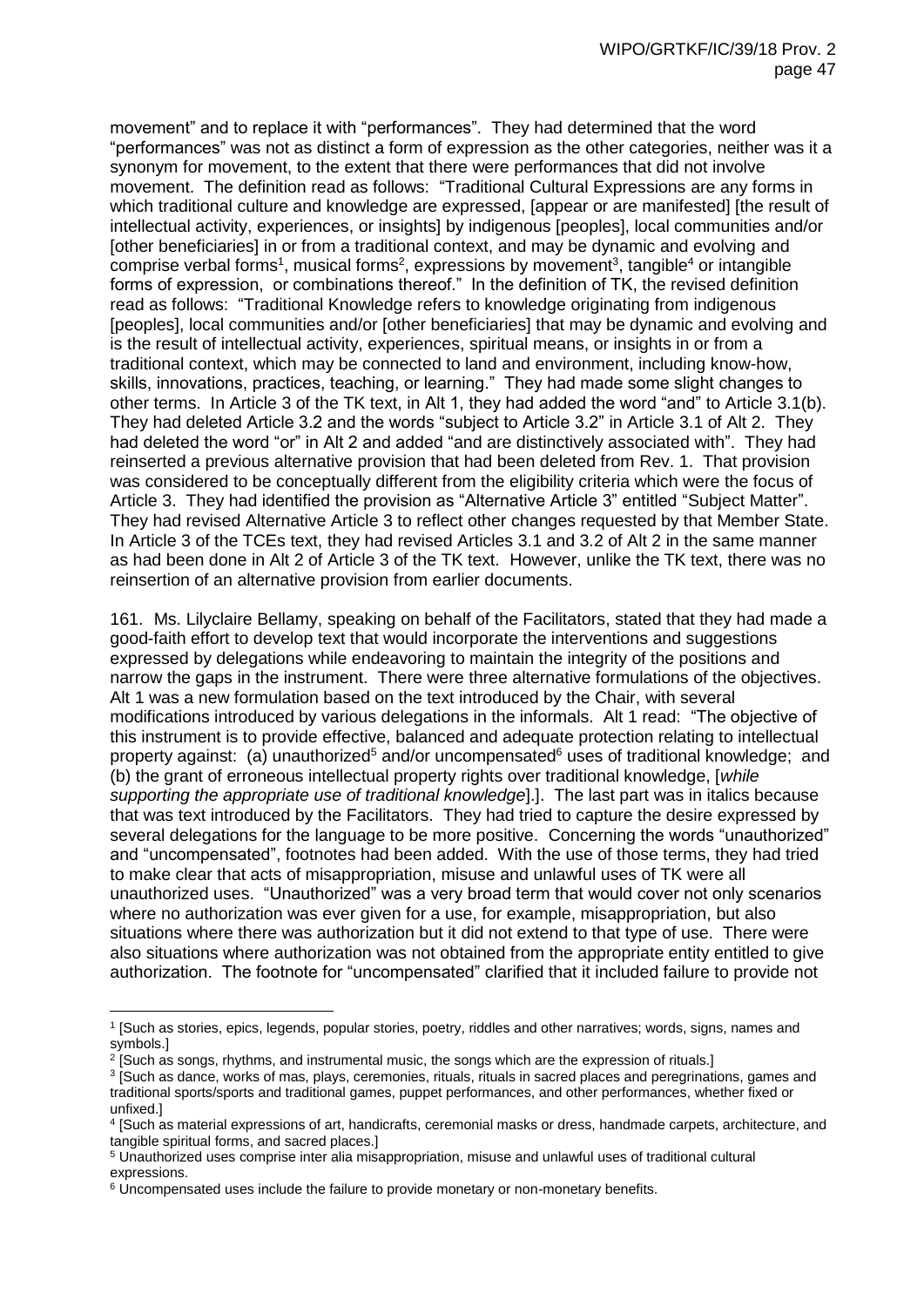only monetary benefits but also nonmonetary benefits. Alt 2 had been modified to better reflect language from the mandate as well as the approach which was not reflected in Alt 1 or Alt 3. Alt 2 read: "The objective of this instrument is to support the appropriate use and effective, balanced and adequate protection of traditional knowledge within the intellectual property system, in accordance with national law, recognizing the rights of indigenous [peoples], local communities and beneficiaries." Alt 3 replaced prior Alt 3 but was very similar in content. It read: "The objective of this instrument is to support the appropriate use of traditional knowledge within the patent system, in accordance with national law, respecting the values of traditional knowledge holders, by: (a) contributing toward the protection of innovation and to the transfer and dissemination of knowledge, to the mutual advantage of holders and users of protected traditional knowledge and in a manner conducive to social and economic welfare and to a balance of rights and obligations; (b) recognizing the value of a vibrant public domain, the body of knowledge that is available for all to use and which is essential for creativity and innovation, and the need to protect, preserve and enhance the public domain; and (c) preventing the erroneous grant of patent rights over non-secret traditional knowledge." Regarding the TCEs text, Alt 1 and Alt 2 were virtually identical to Alt 1 and Alt 2 of the TK text, with TCEs replacing TK. Alt 3 was a new alternative inserted by the same delegation that had proposed Alt 3 of the TK text.

162. [Note from the Secretariat: This part of the session took place after a short break when delegations reviewed Rev. 2s.] The Chair opened the floor for comments on Rev. 2s. Member States could make comments for the record. Any errors or omissions identified would be corrected.

163. [Note from the Secretariat: All speakers thanked the Facilitators for their work.] The Delegation of Guatemala, speaking on behalf of GRULAC, said that Rev. 2s were a basis for future work. However, it called upon delegations to make greater efforts to continue to work constructively in order to converge positions and make significant progress, as indicated in the mandate. After almost 20 years of negotiations, it was high time to reach tangible outcomes. It reiterated its commitment to participating constructively in that work because it wanted to achieve tangible outcomes.

164. The Delegation of Indonesia, speaking on behalf of the APG, thanked all Member States and regional groups for the very fruitful discussion. Rev. 2s could serve as a basis for future work.

165. The Delegation of Canada, speaking on behalf of Group B, supported to forward the texts to IGC 40 for further work. Individual members of Group B might wish to make their own comments.

166. The Delegation of the EU, speaking on behalf of the EU and its Member States, accepted to transmit the texts to IGC 40 to serve as the basis for further discussions. It considered those texts as work-in-progress and looked forward to making further comments at the next session. When looking at the Rev. 2s, it very much appreciated that Alt 2 of Article 2 retained, which was its preference, as strongly expressed during the informals. There was an editorial point which it had already discussed with the Facilitators. It was a minor misunderstanding and it considered that an editorial remark. Its preference was definitely to have brackets around, on the one hand "indigenous peoples, local communities" and on the other hand, "beneficiaries", and making it clear that those were alternatives, both square bracketed. Concerning Article 3, during the informals, it had made an intervention concerning both Alts 1 and 2. In Article 3.1(a), it had requested that some additional words be inserted, and that was an editorial omission. One of its Member States had discussed that the intention was to insert the words "by them" which were not reflected, after "and develop, use and maintain collectively". In Article 1, it would welcome some continued discussions on one element, which appeared in the TCEs text, where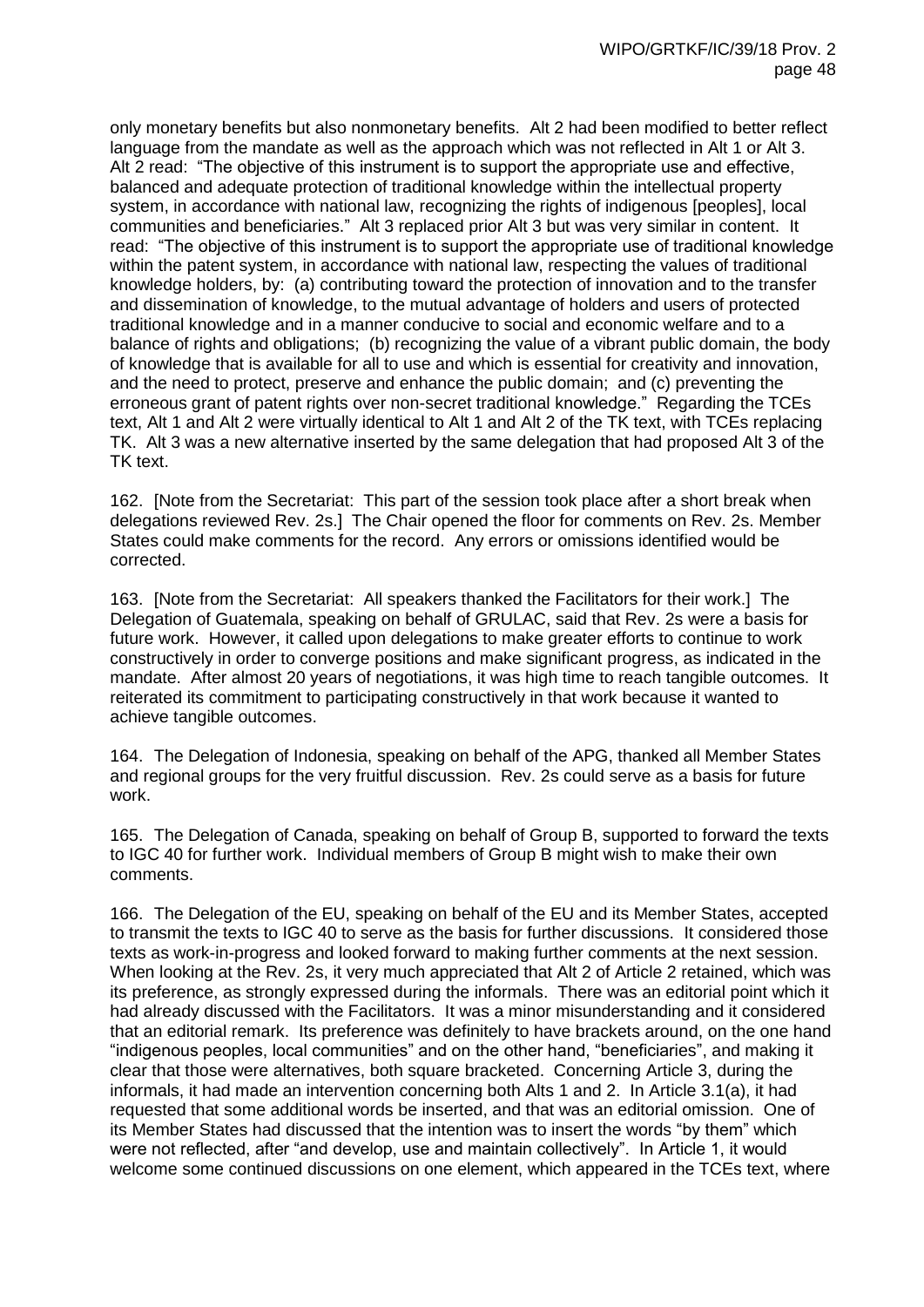the text read: "Traditional cultural expressions are any forms in which traditional culture and knowledge are expressed". "Culture and knowledge" was a part where it wanted to continue discussions and where it might have further comments.

167. The Delegation of Croatia, speaking on behalf of the CEBS Group, said that Rev. 2s were a work-in-progress but it could accept them for future work. It looked forward to constructive work at IGC 40, where a decision would be taken on recommendations to the GA.

168. The Delegation of Uganda, speaking on behalf of the African Group, said that Rev. 2s represented some progress and could be used as a basis for further discussions. The objective of protection was very clear and was uncut in the IGC's mandate. The texts were streamlined in terms of definitions, eligibility criteria, and most of the alternatives accommodated all the views of Member States and other stakeholders. For example, the insertion of the term "qualifier" in Alt 1 of Article 3 had been incorporated. The Delegation of South Africa had interceded to the proposal made by the Indigenous Caucus. Both texts were getting aligned and the articles were well drafted.

169. The Delegation of Indonesia, speaking on behalf of the LMCs, said it was not 100 percent happy with Rev. 2s, but they could serve as a basis of the work at IGC 40.

170. The representative of International Indian Treaty Council, speaking on behalf of the Indigenous Caucus, was grateful that most of their proposals were reflected. She was willing to use Rev. 2s as a basis for further negotiations. She preferred less alternatives for the next meeting, but was pleased and looked forward to continued work on refining those instruments.

171. The Delegation of China thanked the Chair and the Vice-Chairs for their outstanding leadership, the Secretariat and RCs for the hard working, and all delegations for their efforts in the contact groups and informals. Rev. 2s could be used as a basis for further discussion at IGC 40. Progress had been achieved, though it still was different from what it had expected. It fully understood the different views and concerns of the delegations. Regarding objectives, the focus should be TK and TCEs themselves, and there was no need to repeat the concepts in the existing IP systems, such as patents and public domain. The objective of the establishment of the IGC was to consider the gaps of using the existing IP systems for the protection of GRs, TK and TCEs. The TK and TCEs texts should effectively reflect the protection of TK and TCEs, not repeat the existing mechanism. That would make the IGC's work more effective so as to achieve tangible outcomes.

172. The Delegation of South Africa noted an omission in Article 3, Alt 1(e), on TK, of social identity. It should read as follows: "linked with and was an integral part of the cultural and social identity".

173. The Delegation of the Plurinational State of Bolivia was grateful for the efforts of a number of countries to try to reach an agreement. On the basis of the progress made, the methodology could always be improved, and it was important that all Member States acted in good faith and respected the rules. The Chair's role was very substantive in that process. The process needed to move forward. It was grateful for the reference to intangibility, which should be retained, as it was important to protect TK and TCEs. Setting eligibility criteria went against many of the preferences of indigenous peoples because of the nature of TK and TCEs. That should not be defined. For example, time frames should not be set. It noted that a number of major efforts had been made to try to respect the mandate and reach a consensus on the effective and balanced protection of TK and TCEs. However, even though progress had been made, there remained a lot of work to be done in recognizing the rights of indigenous peoples. It urged further commitment from all countries in order to make substantive progress.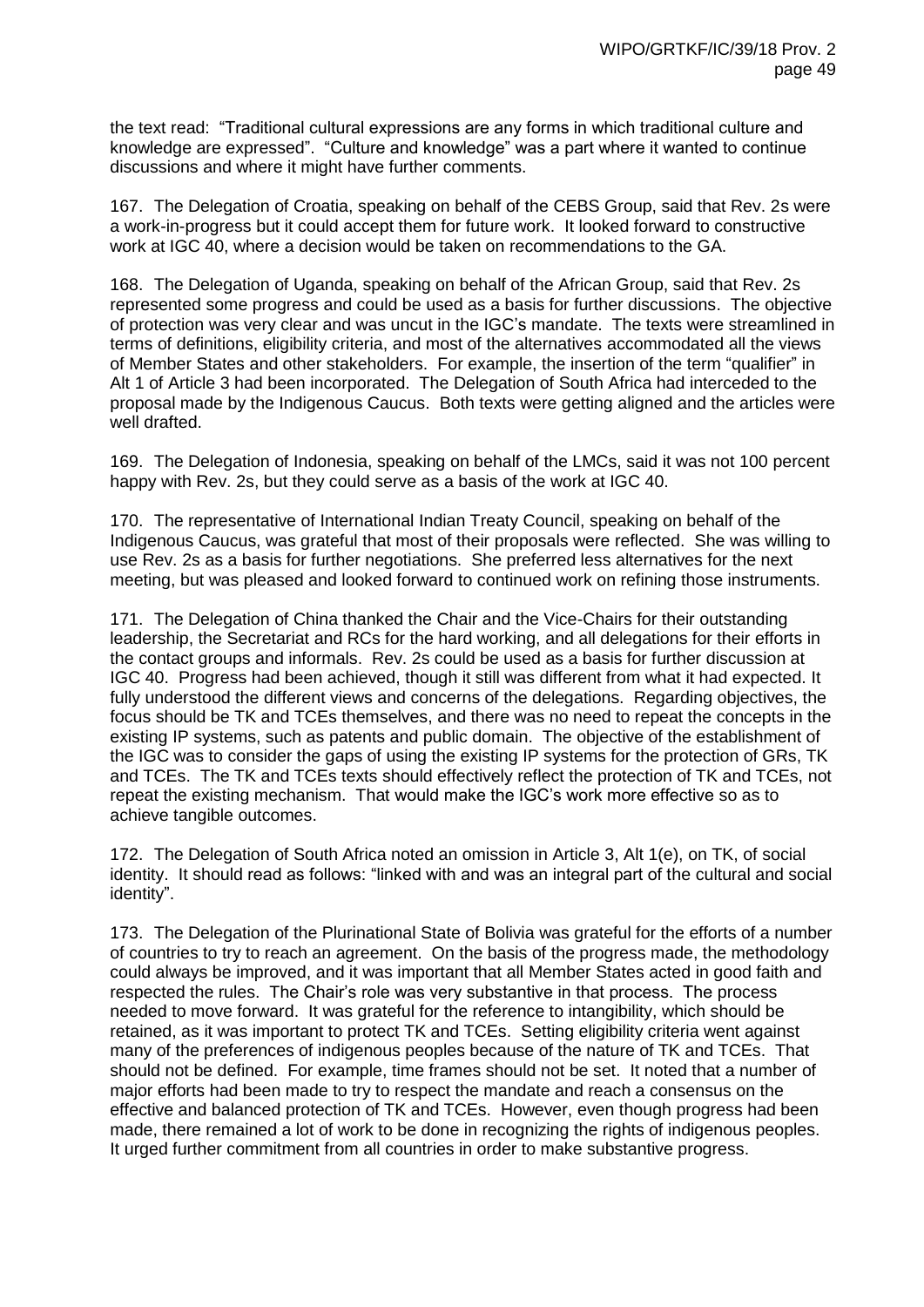174. The Delegation of the Russian Federation said that with regard to TK, the characteristic of transmission from generation to generation was not mentioned in Article 1. In Article 2, the alternatives contained the fundamental elements and had to provide a balanced IP protection. Perhaps a more general version would be adopted by the IGC, reflecting what was contained in national legislation. Regarding Article 3, it preferred Alt 2. More discussion was needed on the subject matter of the instrument.

175. The Delegation of Nigeria said that, in relation to Article 1 of the TCEs text, it was not clear whether it was a clerical omission or an informed decision to keep the text as it was, but where the text read "Traditional cultural expressions are any forms in which traditional culture...", it preferred "traditional cultural practices" instead of "traditional culture".

176. The Delegation of Canada said that Rev. 2s were a good basis for further constructive discussion at IGC 40. However, in the definition of TCEs, the concept of "knowledge" had been introduced for the first time. Culture was a broad concept that encompassed many elements including knowledge. It was not necessary to expressly include it in the definition of TCEs. In fact, it was redundant. For example, UNESCO referred to a commonly used definition of culture, namely: "[Culture] is that complex whole which includes knowledge, beliefs, arts, morals, laws, customs, and any other capabilities and habits acquired by [a human] as a member of society." While it appreciated that there was a link, the word knowledge in the TCEs definition would only lead to unwarranted confusion between the subject matter of the TCEs and TK texts. It suggested removing that word since, in essence, its removal would not deprive the definition of an essential element. On the contrary, removing it would ensure greater clarity. Furthermore, in the informals, it had suggested a modified version of the definition of TCEs that aligned more closely with the structure of the definition of TK, bearing in mind the intrinsic distinctions between TK and TCEs. As that was not reflected in Rev. 2 and taking into account new elements, it suggested the following definition, which brought clarity: "Traditional cultural expressions refer to any forms of verbal, musical, tangible or intangible forms of expressions, expressions by movement or combinations thereof, by IPLCs in or from a traditional context and that may be dynamic and evolving." In the text of Article 2, paragraph (b) referred to the "grant of erroneous intellectual property rights". That formulation had been previously raised and as retained in the previous version, it recommended for consistency that it be changed back to "the erroneous grant of intellectual property". That was consistent with the formulations in all texts, including the GRs text. "Erroneous" should qualify the grant.

177. The Delegation of Japan said that balanced discussions were conducted with respecting different opinions in the contact groups, informals and plenary. Rev. 2s included the results of discussions during the week. Regarding objectives, it supported the statement made by the Delegation of the EU, on behalf of the EU and its Member States. Although the phrase in Alt 2 "indigenous [peoples] and local communities/beneficiaries" for both TK and TCEs text had been changed, Member States could not reach consensus on that point, and therefore, it should be back as written in Rev. 1s. It looked forward to contributing to effective and constructive discussions at IGC 40.

178. The Delegation of the Philippines could work with Rev. 2s. It reminded delegations of the need to ensure that the discussions were evidence-based and fact-based. It reiterated the importance of continuing consultations with indigenous peoples, especially because the IGC was talking about an instrument that would have a direct impact on them. Regarding Article 3 and the temporal limitation, it reiterated its concern over arbitrary time frames.

179. The Delegation of the Republic of Korea said that Rev. 2s would be a good basis for further discussions at IGC 40. Going into the substance, the proposed structure of the document which clarified the relationship between Article 1 and Article 3 and would further promote clarity and soundness of the instrument. In regard of Article 3, it welcomed that the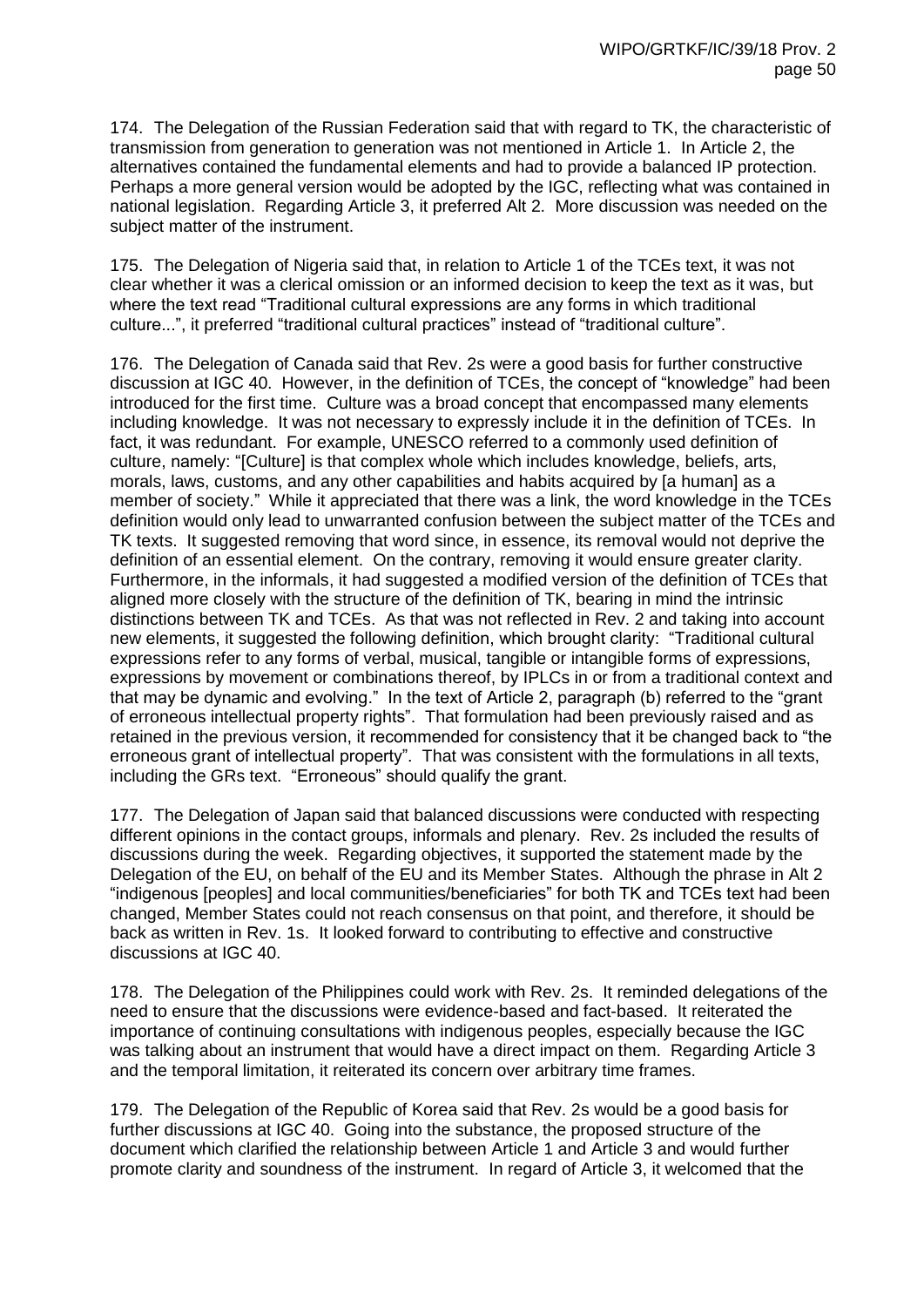proposal concerning the removal of the second paragraph of Alt 2 of Article 3 was reflected in that version. It reaffirmed its commitment to the work of the IGC. It would further engage in constructive and meaningful discussions.

180. The Delegation of Colombia entirely supported the statements made by the Delegation of Guatemala, on behalf of GRULAC. Rev. 2s incorporated changes that it could support and those could be the basis for greater progress in the future. However, there were still issues and the texts could be improved. There was a need for further discussion to reduce the gaps. It thanked the Facilitators for having reflected the issue of intangibility in the definition of TCEs, as a key aspect of that definition. It underscored the importance of following the methodology proposed for future sessions in order to make progress.

181. The Delegation of Indonesia, speaking on behalf of the LMCs, was not 100 percent happy but agreed to send the texts to IGC 40. The exercise of coming up with draft language on objectives and to discuss it in the informals proved very useful. It suggested the Chair considering facilitating the deliberations at IGC 40 on TK and TCEs through the same exercise, with reconciling efforts with breakthrough ideas, especially on scope of protection, exceptions and limitations and/or sanctions.

182. The Chair said that, concerning IGC 40, he intended on focusing on the areas that the IGC had not had a chance to move into, i.e., scope of protection and limitations and exceptions. It would also probably return to some of the issues discussed at IGC 39, particularly objectives and subject matter, because subject matter was linked to scope of protection. He noted the request from the Delegation of Indonesia, on behalf of the LMCs and would consider it. The IGC had made very good progress in some key areas and was starting to narrow gaps. There was more work to do though. It was very important that the IPLCs' views be reflected. In relation to objectives, he asked to reflect on the nature of what an objective was. The language of any objective had to be anchored in the mandate, because the mandate was the direction given to the IGC by the GA. Hopefully, the IGC could make even more progress at IGC 40.

*Decisions on Agenda Item 7:*

*183. The Committee developed, on the basis of document WIPO/GRTKF/IC/39/4, a further text, "The Protection of Traditional Knowledge: Draft Articles Rev. 2", and on the basis of document WIPO/GRTKF/IC/39/5, a further text, "The Protection of Traditional Cultural Expressions: Draft Articles Rev. 2". The Committee decided that these texts, as at the close of this agenda item on March 22, 2019, be transmitted to the Fortieth Session of the Committee, in accordance with the Committee's mandate for 2018-2019 and the work program for 2019, as contained in document WO/GA/49/21.*

*184. The Committee took note of and held discussions on documents WIPO/GRTKF/IC/39/6, WIPO/GRTKF/IC/39/7,*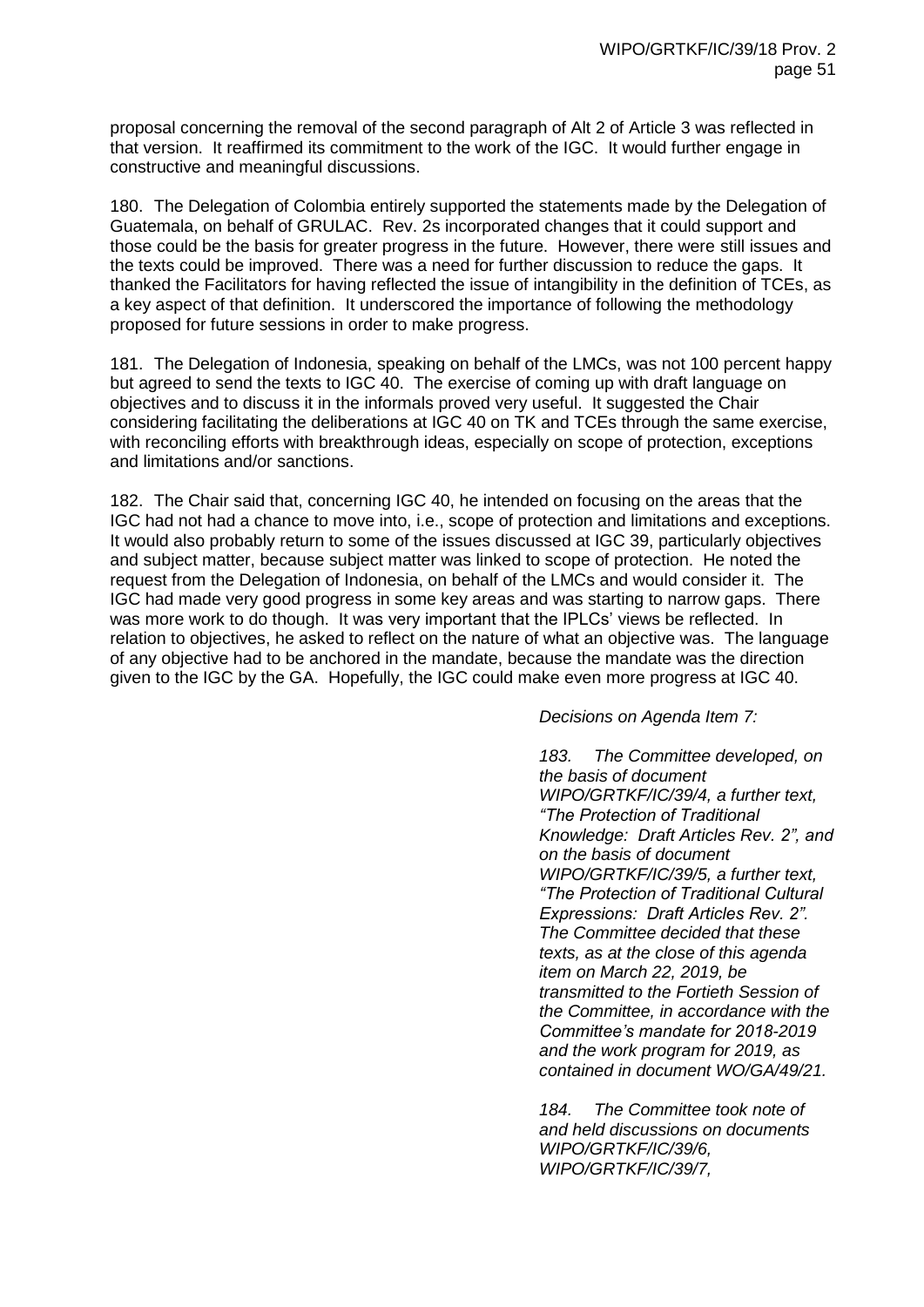*WIPO/GRTKF/IC/39/8, WIPO/GRTKF/IC/39/9, WIPO/GRTKF/IC/39/10, WIPO/GRTKF/IC/39/11, WIPO/GRTKF/IC/39/12, WIPO/GRTKF/IC/39/13, WIPO/GRTKF/IC/39/14, WIPO/GRTKF/IC/39/15, WIPO/GRTKF/IC/39/16, WIPO/GRTKF/IC/39/17 and WIPO/GRTKF/IC/39/INF/7.*

# **AGENDA ITEM 8: ANY OTHER BUSINESS**

*Decision on Agenda Item 8:* 

*185. There was no discussion under this item.* 

# **AGENDA ITEM 9: CLOSING OF THE SESSION**

186. The Chair thanked the Vice-Chairs, with whom he worked as a team, and with whom he was in regular contact between meetings. He thanked the Facilitators for their tireless work and valuable contribution to the progress. He thanked the Secretariat, working very much behind the scenes. Without their efforts and preparations, the meeting would actually not occur. He thanked the RCs, who played a critical role in ensuring that the meetings were managed in a respectful and friendly manner and that progress was made. The IGC could continue with that, reflecting IGC 40 was going to be a demanding meeting for everybody, in particular the RCs. He indicated his strong support for the Indigenous Caucus and the work they did. It was critical in contributing to the discussions, including in the contact groups and informals. He acknowledged the Government of Canada for the contribution to the Voluntary Fund. More funds would be needed going forward. In relation to indigenous representatives, he acknowledged the presence of the President of the Sámi Parliament in part of the meeting. He thanked civil society and industry. They were all key representatives and their interests had to be included in the discussions. He thanked Member States, because in the end, they were the ones that made the meeting successful. He was impressed by the productive and respectful ways and the good atmosphere. The meetings were held in a firm, fair and friendly manner. He thanked the interpreters, without whom the IGC participants could not do their job. IGC 40 was going to be a critical meeting. He asked Member States to prepare thoroughly in relation to TK and TCEs, but also regarding the mandate and recommendations to the GA.

187. The Delegation of Indonesia, speaking on behalf of both the APG and the LMCs, thanked the Secretariat for all the support for the meeting, including the conference services and the interpreters. It thanked the Chair, the Vice-Chairs and the Facilitators. It thanked the regional groups, the RCs, Member States, observers and the indigenous representatives. It commended the contribution of the Government of Canada to the Voluntary Fund, noting the importance of the participation of IPLCs in the work of the IGC. It urged other Member States to follow the exemplary contribution of the Government of Canada in supporting the participation of IPLCs in the IGC's work. It looked forward to IGC 40.

188. The Delegation of Guatemala, speaking on behalf of GRULAC, thanked the Chair and the Vice-Chairs for their professionalism, energy and work in leading the IGC. It thanked the Facilitators, the members of the contact groups and the *Ad Hoc* Expert Group for the dedication shown in moving the work forward. With regard to the methodology, the IGC had worked in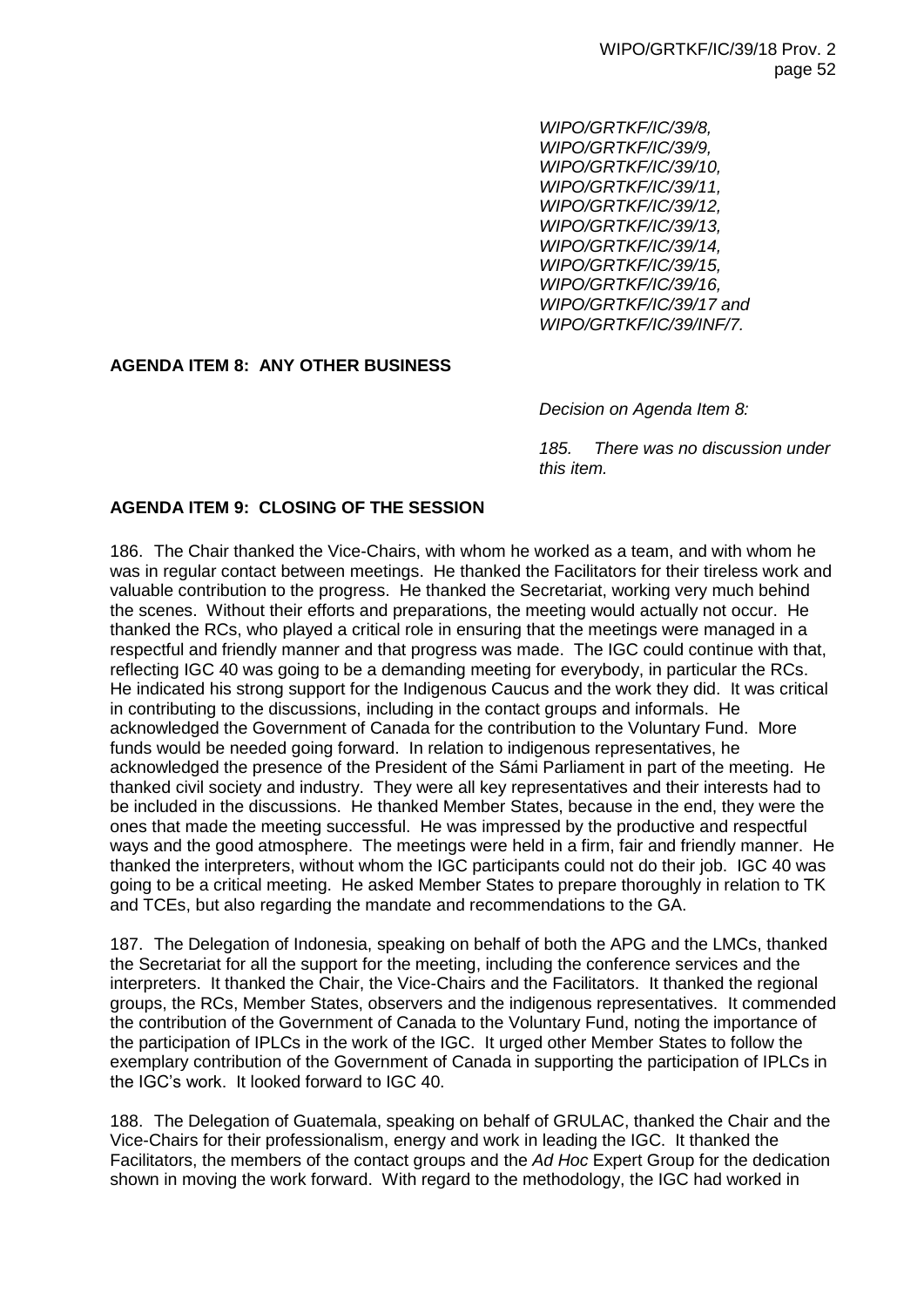various configurations: plenary, informals, *Ad Hoc* Expert Groups and contact groups, which had dynamized the discussions. It called on the IGC to stick to what had been adopted to enable substantive progress in following sessions. It thanked the Secretariat for preparing the meeting, for its support, and for drafting and providing all the materials. It thanked the conference services and the interpreters.

189. The Delegation of Croatia, speaking on behalf of the CEBS Group, said that an intensive week was behind, a week which under the Chair's able guidance had enabled comprehensive discussions among different Member States' positions. It thanked the Chair, the Vice-Chairs, the Facilitators, the contact group, as well as the *Ad Hoc* Expert Group for their valuable contributions. It thanked all governmental delegations, as well as the representatives of the IPLCs and other observers. It thanked the Secretariat, the interpreters as well as the conference services for their tireless support. It expressed its satisfaction with the fact that a solution for the replenishment of the Voluntary Fund had been found, and that participation of indigenous communities would be ensured. Its special thanks went to the generosity of the Government of Canada. It welcomed that after hard work, the new Rev. 2s had been accepted as the basis for future discussions. It assured the Chair that it was committed to constructive dialogue, having in mind that IGC 40 had to decide on what to recommend to the next GA concerning its own future.

190. The Delegation of Canada, speaking on behalf of Group B, thanked the Chair for his continued dedication to the IGC and for his guidance that week. It thanked the Vice-Chairs and the Facilitators as well as the Secretariat for their hard work prior to the session and during the week. It also thanked the interpreters and the conference section for their professionalism and availability. It acknowledged and thanked the Government of Canada for its contribution to the Voluntary Fund. The Voluntary Fund was important to the IGC and Group B was pleased to see it being able to once again fund indigenous representatives. The Chair could count on its full support and constructive spirit as work continued in the IGC.

191. The Delegation of Uganda, speaking on behalf of the African Group, thanked the Chair and Vice-Chairs for their skillful leadership of the IGC's work during the session. It appreciated the Facilitators for their enduring efforts. It appreciated all Member States and stakeholders engaging in those discussions with a constructive mind, pragmatism and with dedication to each outstanding issue. The IGC's primary focus had been to narrow existing gaps by reducing the number of alternatives within the international legal instruments, which would provide balanced and effective protection of GRs, TK and TCEs. Each day that went without reaching agreement was an indictment on the IGC, as had been the case before. It approached negotiations with great hope, good will, pragmatism, and was ready to reach out to all Member States and stakeholders to find consensus. Whereas significant progress had been made on the articles, different alternatives remained. If Member States continued with the positive spirit exhibited in IGC 39, the IGC would reach the finish line in the next few sessions. It looked forward with great optimism to the Chair's text on GRs and a very successful outcome at IGC 40. No doubt the momentum generated would catapult the IGC to an agreement on all outstanding issues and possibly recommend to the GA to convene a diplomatic conference to negotiate a treaty for the protection of TK, GRs and TCEs in 2020. It extended its appreciation to the Secretariat, interpreters and conference services for their excellent logistical support and to all the delegates attending IGC 39.

192. The Delegation of China thanked the Chair, Vice-Chairs and Facilitators. It thanked all the Member States, the participants, the Secretariat and the interpreters. It thanked them for their great deal of work during that week. It thanked all those who had participated in the informals, contact groups, and *Ad Hoc* Expert Group. Within the current mandate, there was only one session left, so the time was short. The IGC had to speed up to work further. It stood ready to work together with everybody to reach consensus on international binding instruments.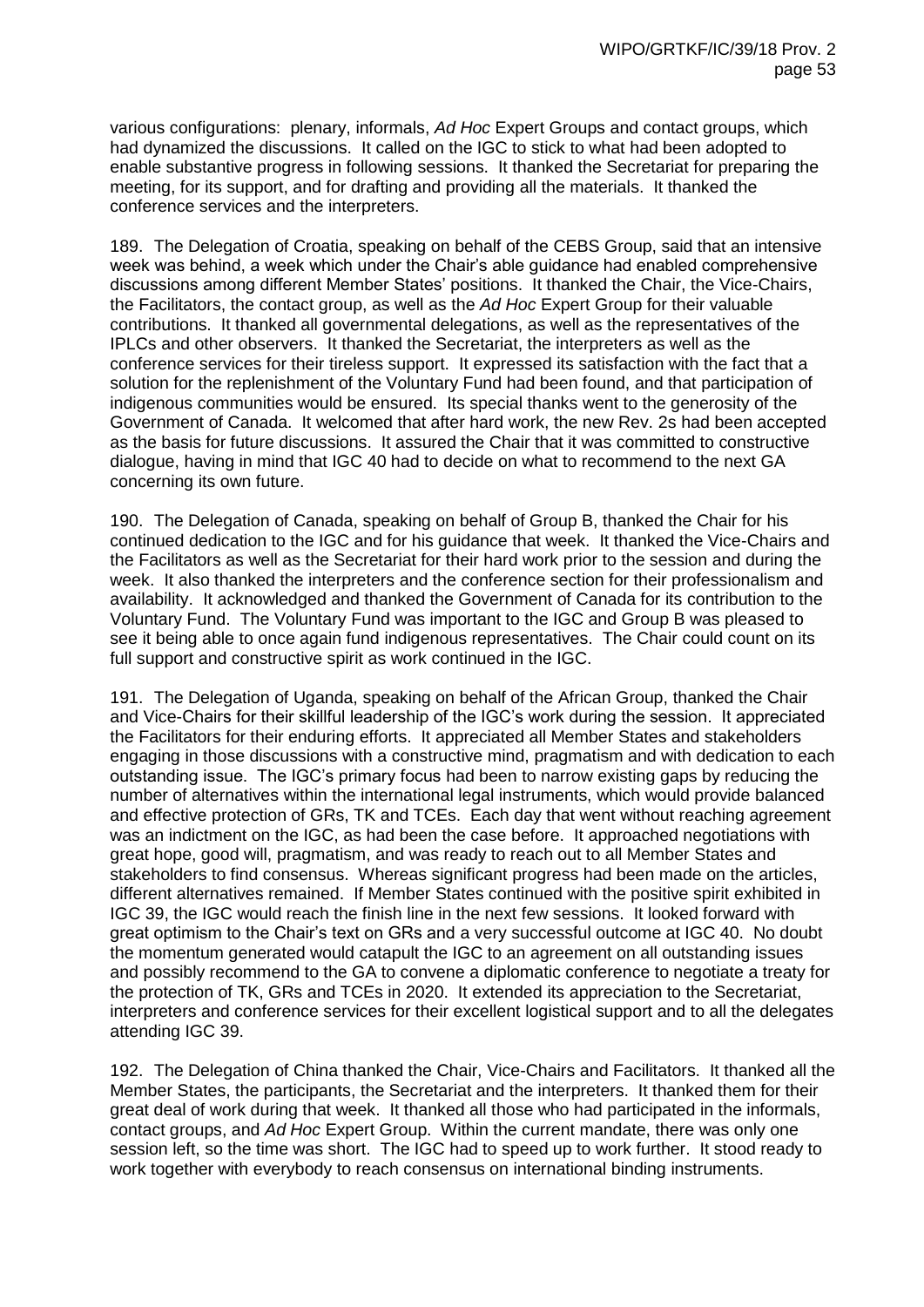193. The Delegation of South Africa supported the statement made by the Delegation of Uganda, on behalf of the African Group. The IGC was doing important work, which should be concluded. In order to do so, some actions had to be taken. The Chair had committed to produce Chair's text. It encouraged the Chair to facilitate the delivery of his paper, which it hoped could be a consensus paper that could capture the important agreements reached, which one could not afford to lose going into the future.

194. The Delegation of the Russian Federation thanked all participants, particularly those who had provided new proposals. It thanked the Secretariat for providing working documents. It thanked the Facilitators who had spent an entire week working without break. It thanked the interpreters. It thanked the Chair for his patience and for leading the meeting. The new documents contained new proposals and useful information. The analysis of those proposals would help move forward and make progress. It hoped that the knowledge accumulated over studying those draft documents on TK and TCEs would help in the IGC's future work. The IGC had already started the transmission of such knowledge from one generation to another.

195. The representative of the Assembly of First Nations, speaking on behalf of the Indigenous Caucus, thanked the Secretariat for supporting their participation at IGC 39, and those parties that had included them in the discussions. She thanked the states that had demonstrated flexibility and made compromises that indicated their willingness to move the negotiations forward. She thanked those states that had supported their proposals. There were a number of issues in need of progress. A number of states continued to insist on temporal requirements within the design of the instruments. Those requirements reflected a misunderstanding of the nature of indigenous knowledge, which was of itself an ongoing, dynamic process within an indigenous context, which could include knowledge acquired from the spirit world. Temporal requirements were unjustified and unworkable. Progress had been made reflecting the worldview of indigenous peoples in the definitions of TK and TCEs. The TK definition currently reflected their understanding of knowledge as acquired through spiritual means and their connection with Mother Earth. Those dimensions were deeply linked to the everyday lives of indigenous peoples. She would continue to seek states' support for incorporating those concepts throughout the documents. She remained concerned with proposals that promoted the public domain. All references to the public domain should be eliminated from the text. The IGC's mandate was to protect the TK and TCEs of indigenous peoples. The existing IP regime did not adequately protect the TK and TCEs of indigenous peoples. Thus, a new set of standards that reflected indigenous peoples' collective cultural and social rights was required. The new regime had to support indigenous peoples' authority over culture as well as over their spiritual, moral and economic rights. The concept of balance introduced in the revised mandate of the IGC had to conform to indigenous peoples' rights of self-determination, FPIC, and other rights contained in UNDRIP. Participation of indigenous peoples in the negotiations was critical. She thanked the Government of Canada for the contribution to the Voluntary Fund. Further resources were needed. She called upon Member States to support the Voluntary Fund and to directly fund indigenous peoples from their countries to participate in the IGC. Many Member States had requested further examples of TK and TCEs to enrich negotiations. That was only possible with more indigenous peoples' participation. She looked forward to future negotiations at the IGC. Those discussions did not end that day, but had to continue in each country with indigenous peoples at the table. Instruments could be designed and completed that worked for all parties. She called upon each Member State to take a progressive step forward in designing an IP regime that included indigenous peoples' worldviews and created strong protection of TK and TCEs.

196. The Delegation of the USA thank the Chair, the Vice-Chairs and the Facilitators for their dedication and persistent efforts during the week. It thanked the Secretariat for preparing the documents, and thanked other delegations and regional groups for their contributions to the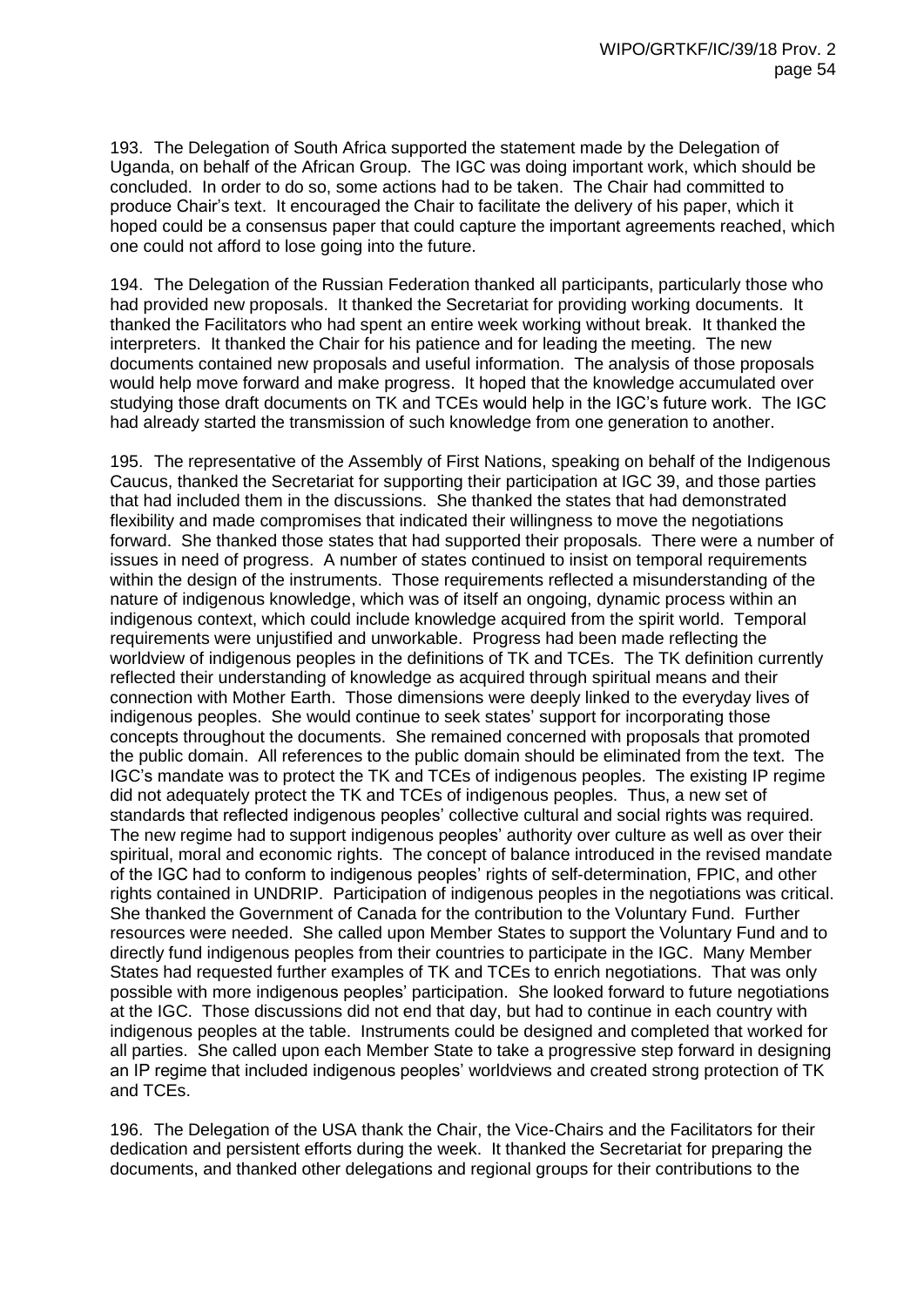process. It remained committed to the work of the IGC, under the current mandate, which included using all WIPO working documents and other contributions of Member States. Pursuant to that mandate, it had introduced or co-sponsored several proposals that week. One of those proposals was for a study by the WIPO Secretariat on existing *sui generis* systems for the protection of TK in WIPO Member States. The study would provide valuable evidence to support the IGC's future work. The mandate also required the IGC to consider examples of protectable subject matter, and subject matter that was not intended to be protected. It had introduced a paper that provided examples of well-known products based on TK. It hoped that paper would contribute to productive discussions under the mandate. It remained flexible about the format of text-based discussions, including *Ad Hoc* Expert Groups, contact groups, informals, and discussions in plenary. It remained open to considering new textual proposals by the Facilitators and the Chair. However, it underscored the importance of each Member State having direct input into all provisions in the text. Direct Member States' input helped to close conceptual gaps, while maintaining the inclusivity of the process. It valued the active participation of IPLCs and other stakeholders in the IGC's work. In particular, IPLCs were critical participants in the process. It recognized with great appreciation the announcement of the Government of Canada of its contribution to the Voluntary Fund. It thanked everyone for their collegiality and participation in that week's discussions.

197. The Delegation of Nigeria identified with the observations made by the Delegation of Indonesia, on behalf of the LMCs, and the Delegation of South Africa. IGC 40 presented a very crowded agenda. There was no luxury of methodological flexibility. It urged the Chair to leverage on the resources, with the Secretariat, to help with itemizing the issues left to talk about at IGC 40, such as the scope of protection, to take into consideration the progress made on the tiered or differentiated approach, and exceptions and limitations. Those issues were really important to reach a degree of consolidation around TK and TCEs. It was important to have a way to facilitate expedited conversations that would be very efficient at IGC 40, in which case it would be nice to consider a situation where the Chair would put something on the table as the menu before starting the deliberations, taking advantage of every of those resources and understanding on outstanding issues. The IGC would resume the deliberations and have something to start from. That simplified things and enabled moving toward expedited deliberations at IGC 40. It was thankful for a very productive session.

198. [Note from the Secretariat: the following closing statement was submitted to the Secretariat in writing only.] The Delegation of the Cook Islands thanked WIPO for making its attendance to the IGC possible, all the way from the vast ocean states of the Pacific. It thanked the Chair for his leadership in ensuring all voices were heard. That week's deliberations had provided a greater understanding of the diversity of views on TK and TCEs. There were those whose intents were purely to protect them, and those whose intents were not so pure. With that statement, it represented the Cook Islands and member countries of the Pacific. Pacific peoples were committed to protecting their TK and TCEs. It was their intent that their knowledge remained with them and that knowledge became the foundation upon which new knowledge would be built upon and developed now and into the future – for the sake of future generations, by future generations. Pacific peoples acknowledged they had limitations by way of current's technological advancements but they were rich in the use of their own resources using traditional technologies. TK was the connection between land and the environment. It was so valuable that to hold such knowledge was to have power within one's community. For Pacific communities and families, it was the heirloom or family treasure that was instilled in them and their children to empower and sustain their livelihoods. To take that away was to rob them of their knowledge bank, their economic and social stability platform. TK and TCEs having a time limit with its original creators, association with other forms of IP like patents, and reverting to the public domain should be abolished from that instrument. The public domain was counterproductive to the protection of TK and its expressions. In fact, it worked against the grain of their concept and understanding of protection and works in favor of those waiting for the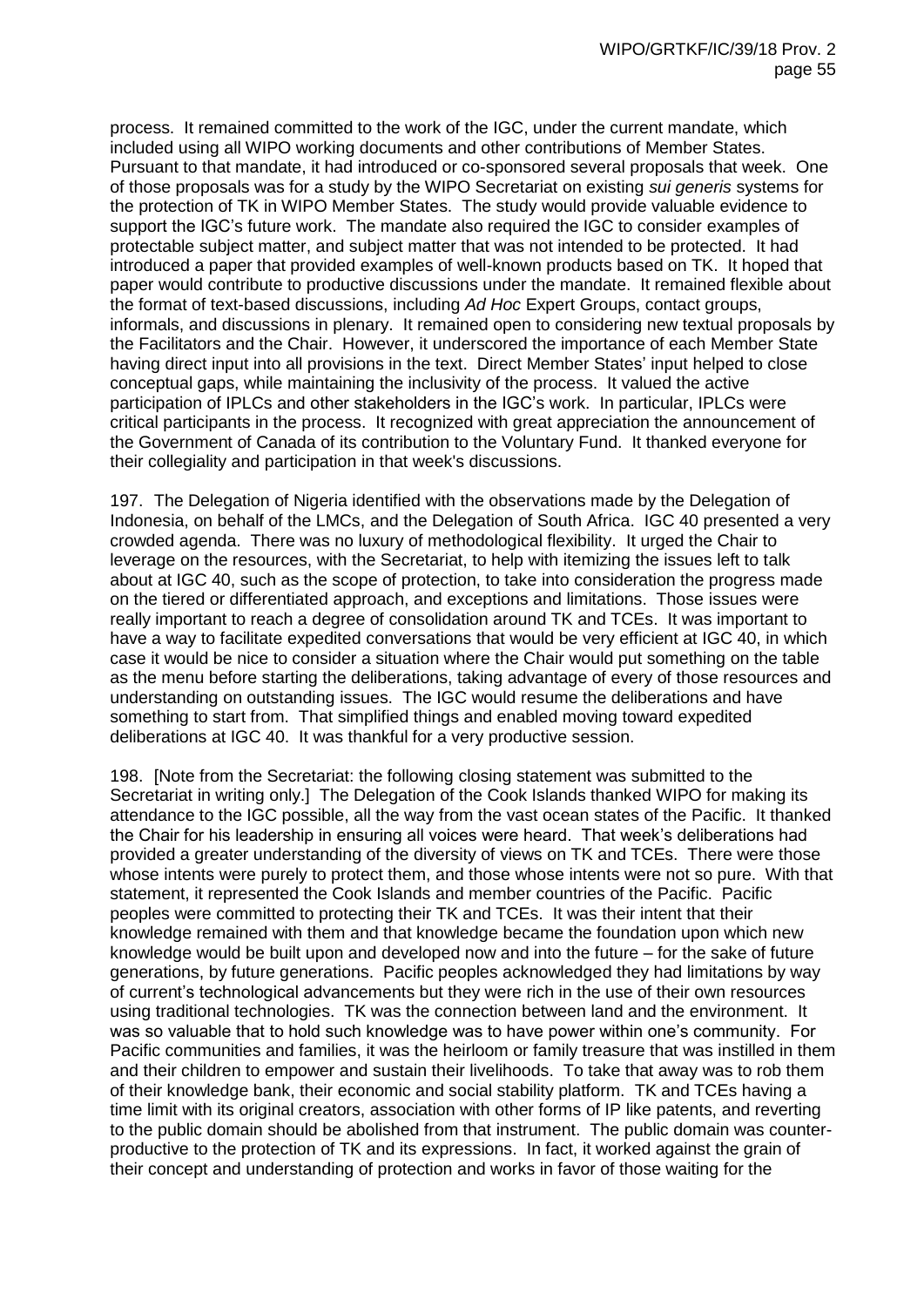opportunity to exploit them. Pacific peoples were not closing their doors to development and growth of TK; however, they encouraged development partners to respect their rights to those forms of knowledge and exercise the principles of access and benefit sharing as stipulated under the Nagoya Protocol. That way, the creators and holders of knowledge were not isolated or alienated from their use and development; instead, they became part of that development and exploitation under agreed shared terms and conditions. If one wanted their TK, one should ask them and together they could develop a shared agreement. It pled not to put it in the public domain where one would then exploit it without the knowledge holders' contribution and benefit. Those who advocated exploiting TK and its expressions that did not belong to them should do so in the most respectable way possible, knowing that it was someone else's inheritance. They should treat it as they would like others to treat them in accessing their inheritance.

199. The Chair closed the session.

*Decision on Agenda Item 10:*

*200. The Committee adopted its decisions on agenda items 2, 3, 4, 5, 6 and 7 on March 22, 2019. It agreed that a draft written report, containing the agreed text of these decisions and all interventions made to the Committee, would be prepared and circulated by May 17, 2019. Committee participants would be invited to submit written corrections to their interventions as included in the draft report before a final version of the draft report would then be circulated to Committee participants for adoption at the Fortieth Session of the Committee.*

[Annex follows]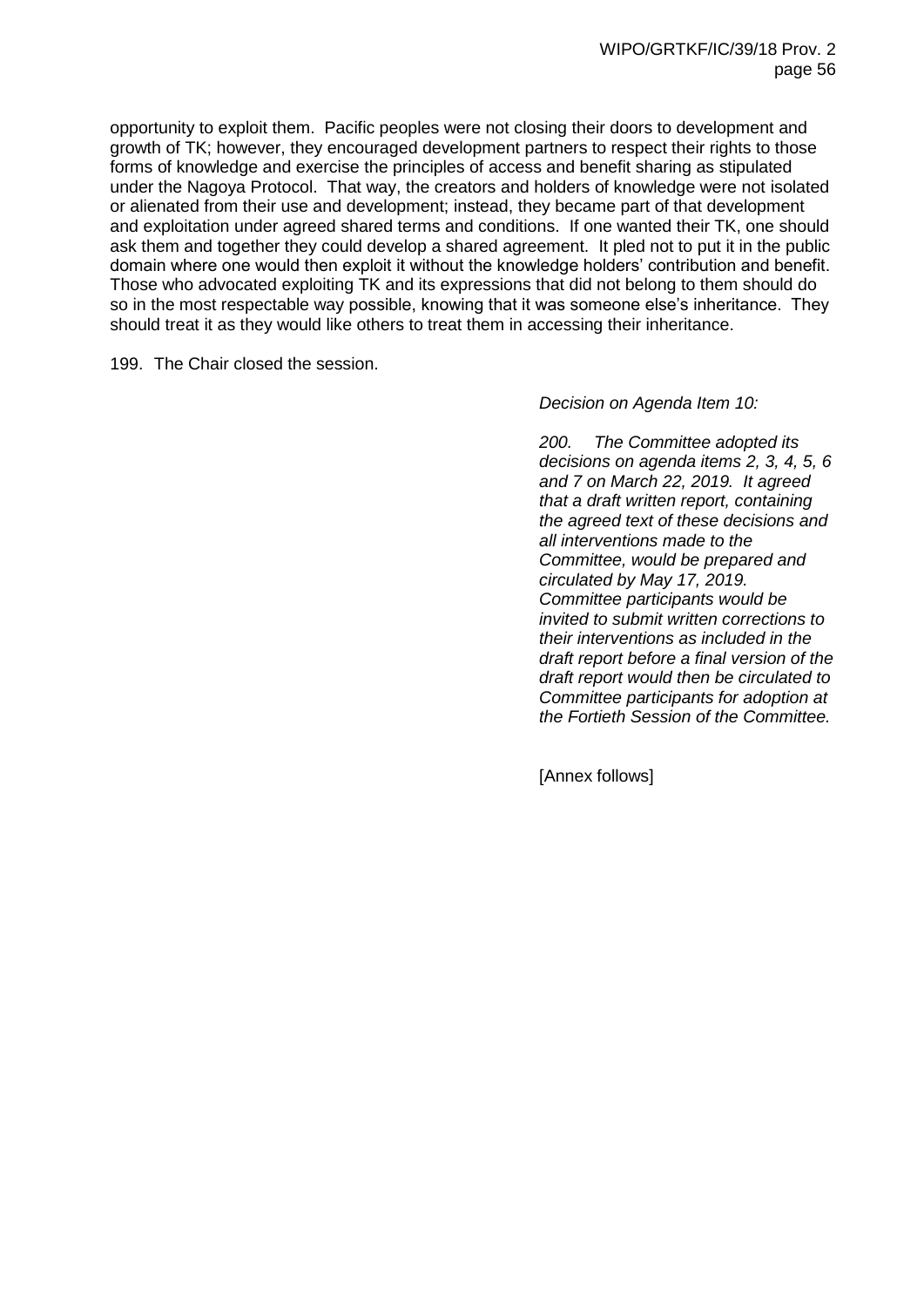### **LISTE DES PARTICIPANTS/ LIST OF PARTIPANTS**

# I. ÉTATS/STATES

(dans l'ordre alphabétique des noms français des États) (in the alphabetical order of the names in French of the States)

## AFRIQUE DU SUD/SOUTH AFRICA

Yonah Ngalaba SELETI (Mr.), Chief Director, Department of Science and Technology (DST), Ministry of Science and Technology, Pretoria

Phakamani MTHEMBU (Mr.), Director, Living Heritage, Department of Arts and Culture, Pretoria phakamanim@dac.gov.za

Shumikazi PANGO (Ms.), Deputy Director, Department of Science and Technology (DST), Ministry of Science and Technology, Pretoria

Cleon NOAH (Ms.), Deputy Director, Multilaterals, International Relations Department, Ministry of Arts and Culture, Pretoria

Margaretha HERFURTH (Ms.), Foreign Service Officer, Department of International Relations and Cooperation, Pretoria herfurthm@dirco.gov.za

# ALBANIE/ALBANIA

Maria SOLIS (Ms.), Head of Unit, Promotion and Training Sector, General Directorate of Industrial Property, Tirana maria.solis@dppm.gov.al

### ALGÉRIE/ALGERIA

Mohamed BAKIR (M.), premier secrétaire, Mission permanente, Genève bakir@mission-algeria.ch

### ALLEMAGNE/GERMANY

Christian SCHERNITZKY (Mr.), Deputy Head, Intellectual Property Unit, Federal Ministry of Justice and Consumer Protection, Berlin schernitzky-ch@bmjv.bund.de

Michael HEIMEN (Mr.), Judge, Patent Law Department, Federal Ministry of Justice and for Consumer Protection, Berlin

Jan POEPPEL (Mr.), Counsellor, Permanent Mission, Geneva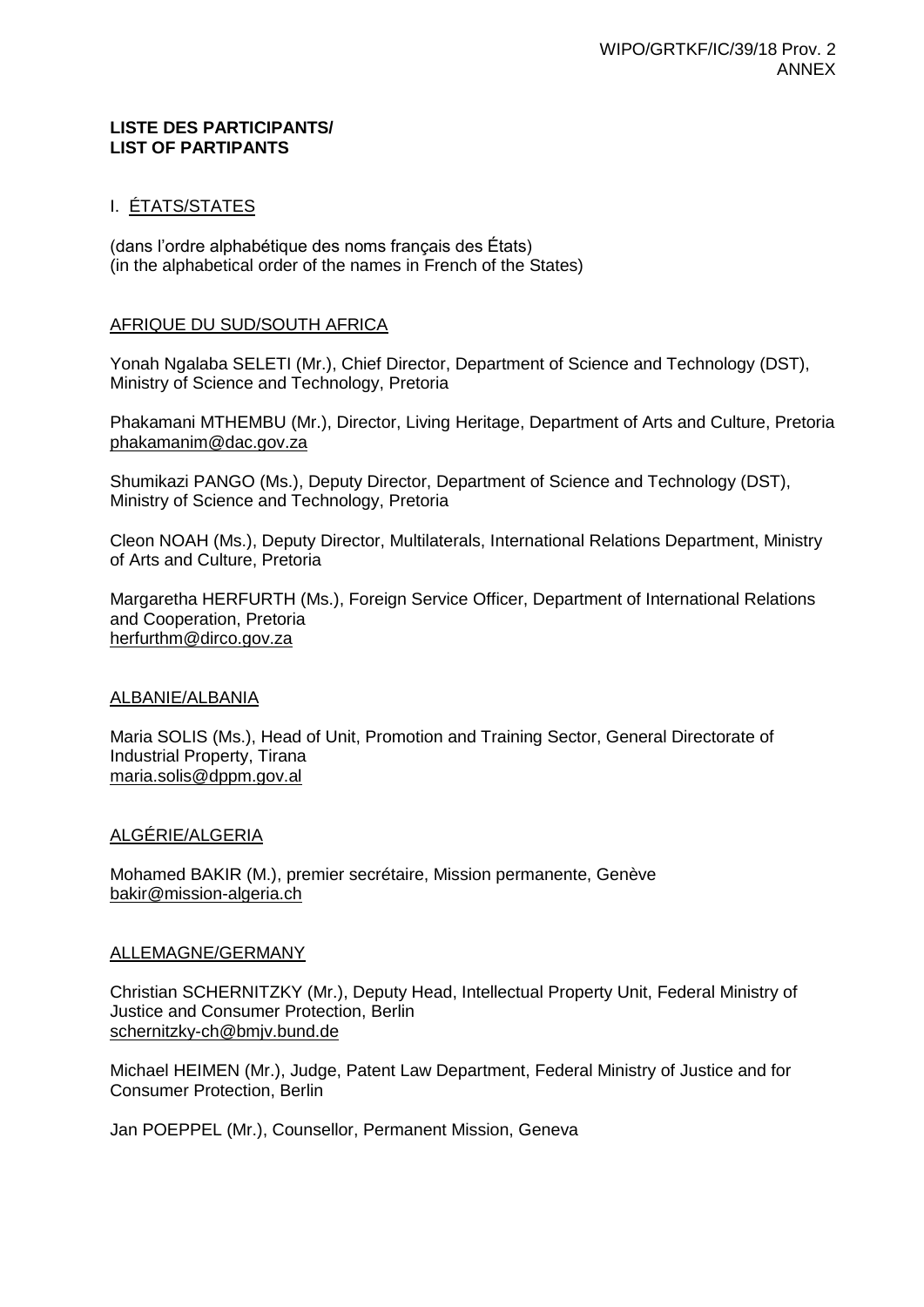# ANGOLA

Alberto GUIMARÃES (Mr.), Second Secretary, Permanent Mission, Geneva

## ARABIE SAOUDITE/SAUDI ARABIA

Ahmed ASIRI (Mr.), Member, Copyright Department, Saudi Authority for Intellectual Property (SAIP), Riyadh

## ARGENTINE/ARGENTINA

Germán Edmundo PROFFEN (Sr.), Ministro, Misión Permanente, Ginebra gep@mrecic.gov.ar

Francisco Fabián SAEZ (Sr.), Segundo Secretario, Misión Permanente, Ginebra fabian.saez@missionarg.ch

## AUSTRALIE/AUSTRALIA

Martin DEVLIN (Mr.), Assistant Director, International Policy and Cooperation, IP Australia, Melbourne martin.devlin@ipaustralia.gov.au

### AUTRICHE/AUSTRIA

Johannes WERNER (Mr.), Head, International Affairs Department, Austrian Patent Office, Vienna johannes.werner@patentamt.at

Carina ZEHETMAIER (Ms.), Attaché, Permanent Mission, Geneva carina.zehetmaier@bmeia.gv.at

# AZERBAÏDJAN/AZERBAIJAN

Nadira BADALBAYLI (Ms.), Head, Registration of Copyright Law Objects and Legal Expertise, Intellectual Property Agency of the Republic of Azerbaijan, Baku nbadalbayli@copat.gov.az

# BAHAMAS

Bernadette BUTLER (Ms.), Minister-Counsellor, Permanent Mission of the Commonwealth of the Bahamas, Geneva

### BARBADE/BARBADOS

Dwaine INNISS (Mr.), First Secretary, Permanent Mission, Geneva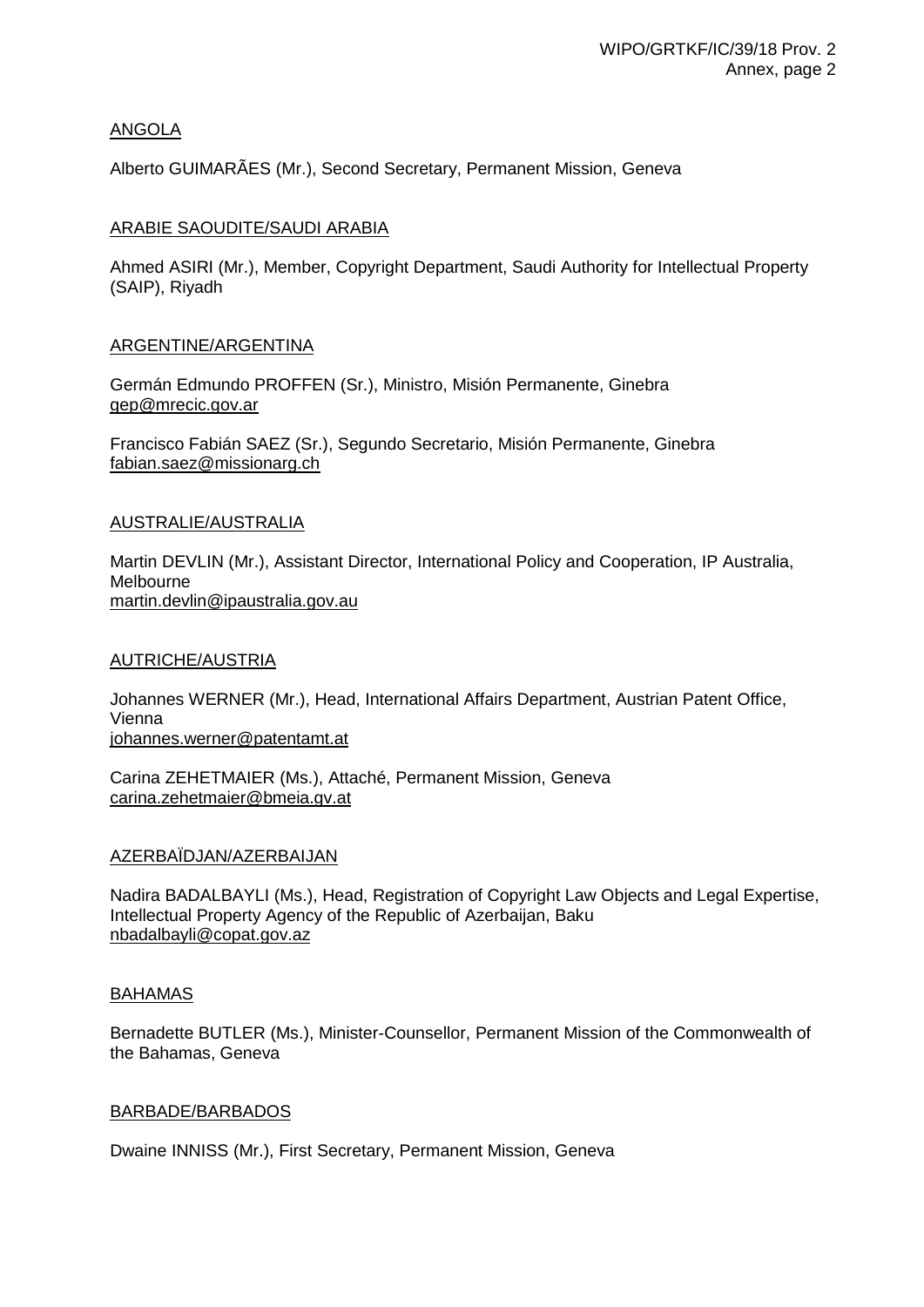# BHOUTAN/BHUTAN

Kinley WANGCHUK (Mr.), Director General, Department of Intellectual Property, Ministry of Economic Affairs, Thimphu ktwangchuk@moea.gov.bt

# BOLIVIE (ÉTAT PLURINATIONAL DE)/BOLIVIA (PLURINATIONAL STATE OF)

Ruddy J. FLORES MONTERREY (Sr.), Representante Permanente Alterno, Misión Permanente, Ginebra rflores.tcp@gmail.com

Fernando Bruno ESCOBAR PACHECO (Sr.), Primer Secretario, Misión Permanente, Ginebra fernandoescobarp@gmail.com

Mariana Yarmila NARVAEZ VARGAS (Sra.), Segunda Secretaria, Misión Permanente, Ginebra yarmila.nv@gmail.com

# BRÉSIL/BRAZIL

Cauê OLIVEIRA FANHA (Mr.), Secretary, Permanent Mission to the World Trade Organization (WTO), Geneva

## BRUNÉI DARUSSALAM/BRUNEI DARUSSALAM

Mohammad Yusri YAHYA (Mr.), Second Secretary, Permanent Mission, Geneva yusri.yahya@mfa.gov.bn

# CANADA

Sylvie LAROSE (Ms.), Deputy Director, Intellectual Property Trade Policy Division, Ottawa

Shelley ROWE (Ms.), Senior Project Leader, Innovation, Science and Economic Development Canada, Ottawa

Veronique BASTIEN (Ms.), Manager, Copyright Policy, Canadian Heritage Department, Ottawa

Nicolas LESIEUR (Mr.), First Secretary, Permanent Mission, Geneva

# CHILI/CHILE

Daniela ABARZÚA (Sra.), Asesora, Departamento de Pueblos Originarios, Ministerio de las Culturas, las Artes y el Patrimonio, Santiago daniela.abarzua@cultura.gob.cl

Martin CORREA (Sr.), Consejero, Misión Permanente ante la Organización Mundial del Comercio (OMC), Ginebra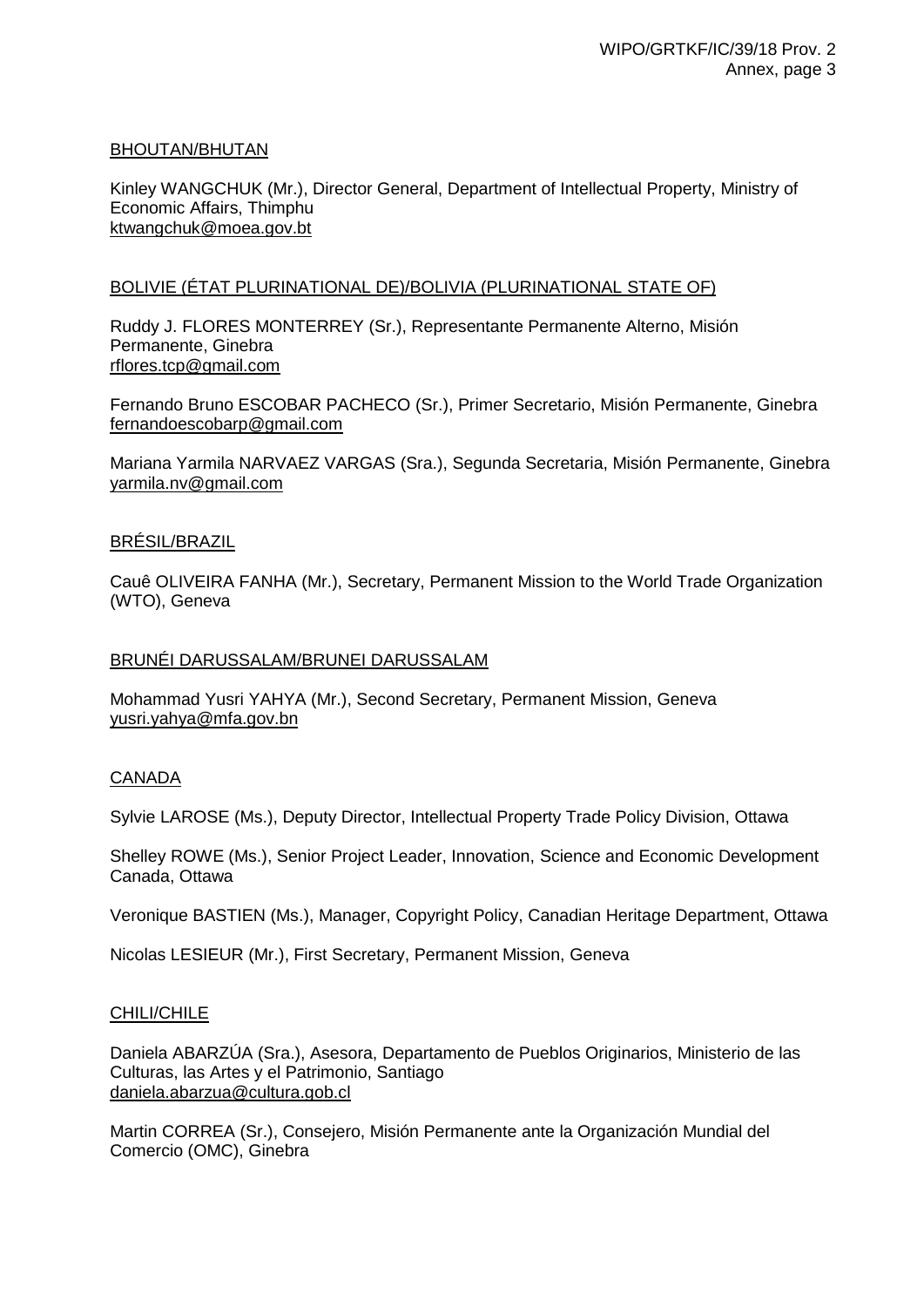# CHINE/CHINA

YAO Xin (Mr.), Deputy Consultant, Department of Law and Treaty, China National Intellectual Property Administration (CNIPA), Beijing

XIANG Feifan (Mr.), Deputy Consultant, National Copyright Administration of China (NCAC), Beijing

ZHANG Chan (Ms.), Program Official, International Cooperation Department, China National Intellectual Property Administration (CNIPA), Beijing

ZHENG Xu (Mr.), Second Secretary, Permanent Mission, Geneva

## COLOMBIE/COLOMBIA

Paola MORENO LATORRE (Sra.), Asesora Legal, Dirección de Asuntos Económicos, Sociales y Ambientales Multilaterales, Ministerio de Relaciones Exteriores, Bogotá D.C.

Yesid Andrés SERRANO (Sr.), Tercer Secretario, Misión Permanente, Ginebra

## COSTA RICA

Carla MURILLO SOLANO (Sra.), Asesora Legal, Comisión Nacional para la Gestión de la Biodiversidad (CONAGEBIO), Ministerio de Ambiente y Energía, Cartago carla\_murillosolano@hotmail.com

# CÔTE D'IVOIRE

Kumou MANKONGA (M.), premier secrétaire, Mission permanente, Genève

### CROATIE/CROATIA

Alida MATKOVIĆ (Ms.), Minister Counsellor, Permanent Mission, Geneva alida.matkovic@mvep.hr

Marija ŠIŠA HRLIĆ (Ms.), Head, Department of Copyright and Related Rights and Enforcement of Intellectual Property Rights, State Intellectual Property Office of the Republic of Croatia (SIPO), Zagreb

# CUBA

Gissell FLEITAS MONDEJAR (Sra.), Vicedirectora, Oficina Cubana de la Propiedad Industrial (OCPI), Ministerio de Ciencia Tecnología y Medio Ambiente, La Habana gissell@ocpi.cu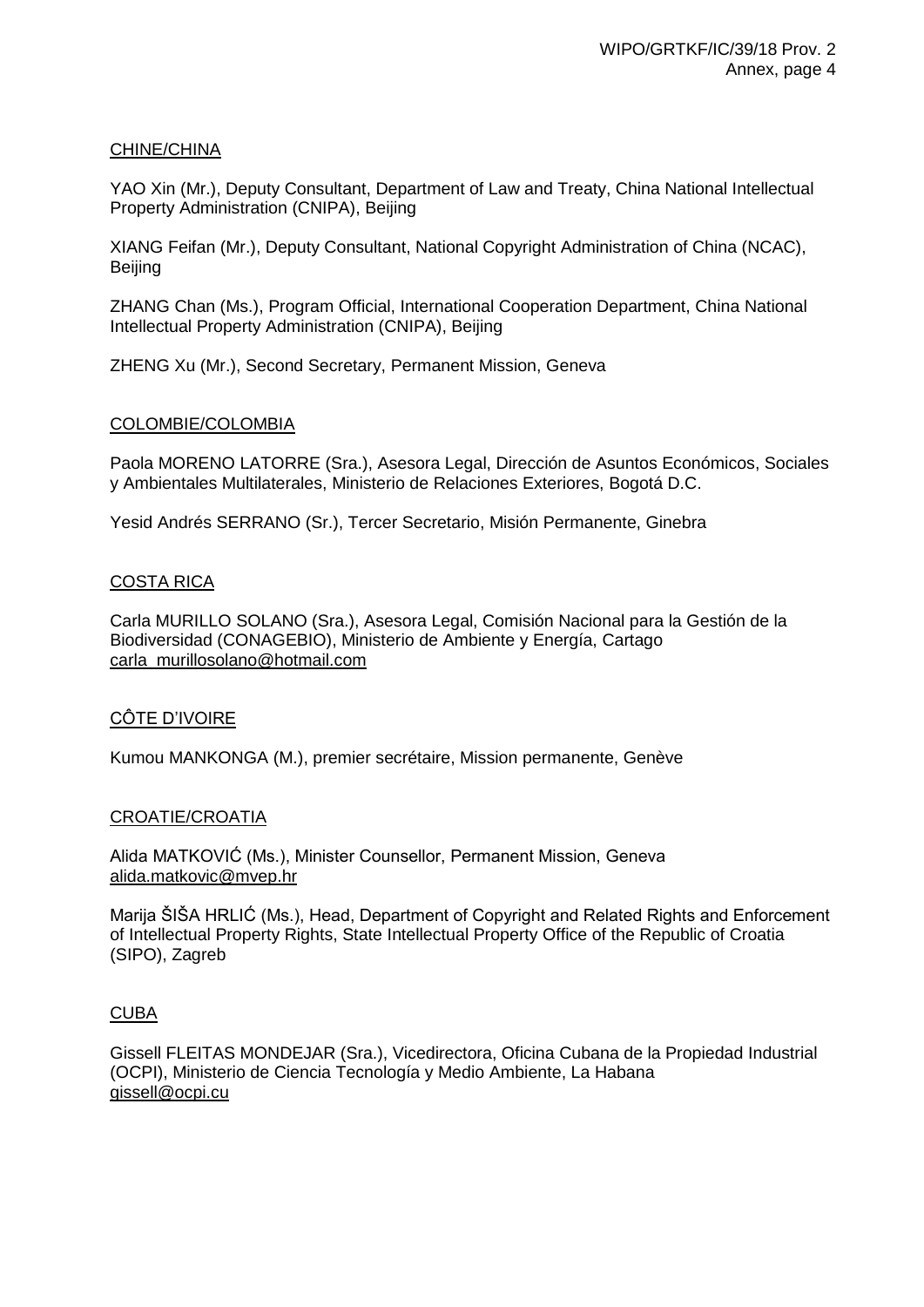## DANEMARK/DENMARK

Kim FOGTMANN (Mr.), Legal Adviser, Danish Patent and Trademark Office, Ministry of Industry, Business and Financial Affairs, Taastrup

### DJIBOUTI

Oubah MOUSSA AHMED (Mme), conseillère, Mission permanente, Genève moussa\_oubah@yahoo.fr

## ÉGYPTE/EGYPT

Hassan EL BADRAWY (Mr.), Vice-President, Court of Cassation, Cairo mission.egypt@bluewin.ch

Ahmed Ibrahim MOHAMED (Mr.), Second Secretary, Permanent Mission, Geneva mission.egypt@bluewin.ch

## EL SALVADOR

Diana HASBÚN (Sra.), Ministra Consejera, Misión Permanente ante la Organización Mundial del Comercio (OMC), Ginebra

## ÉMIRATS ARABES UNIS/UNITED ARAB EMIRATES

Shaima AL-AKEL (Ms.), International Organizations Executive, Office of the United Arab Emirates to the World Trade Organization, Geneva

# ÉQUATEUR/ECUADOR

Heidi VÁSCONES (Sra.), Tercera Secretaria, Misión Permanente ante la Organización Mundial del Comercio (OMC), Ginebra t-hvascones@cancilleria.gob.ec

### ESPAGNE/SPAIN

Inmaculada GALINDEZ LABRADOR (Sra.), Técnico Superior Examinador, Departamento de Patentes e Información Tecnológica, Oficina Española de Patentes y Marcas (OEPM), Ministerio de Industria, Comercio y Turismo, Madrid inmaculada.galindez@oepm.es

Juan José LUEIRO GARCÍA (Sr.), Consejero, Misión Permanente, Ginebra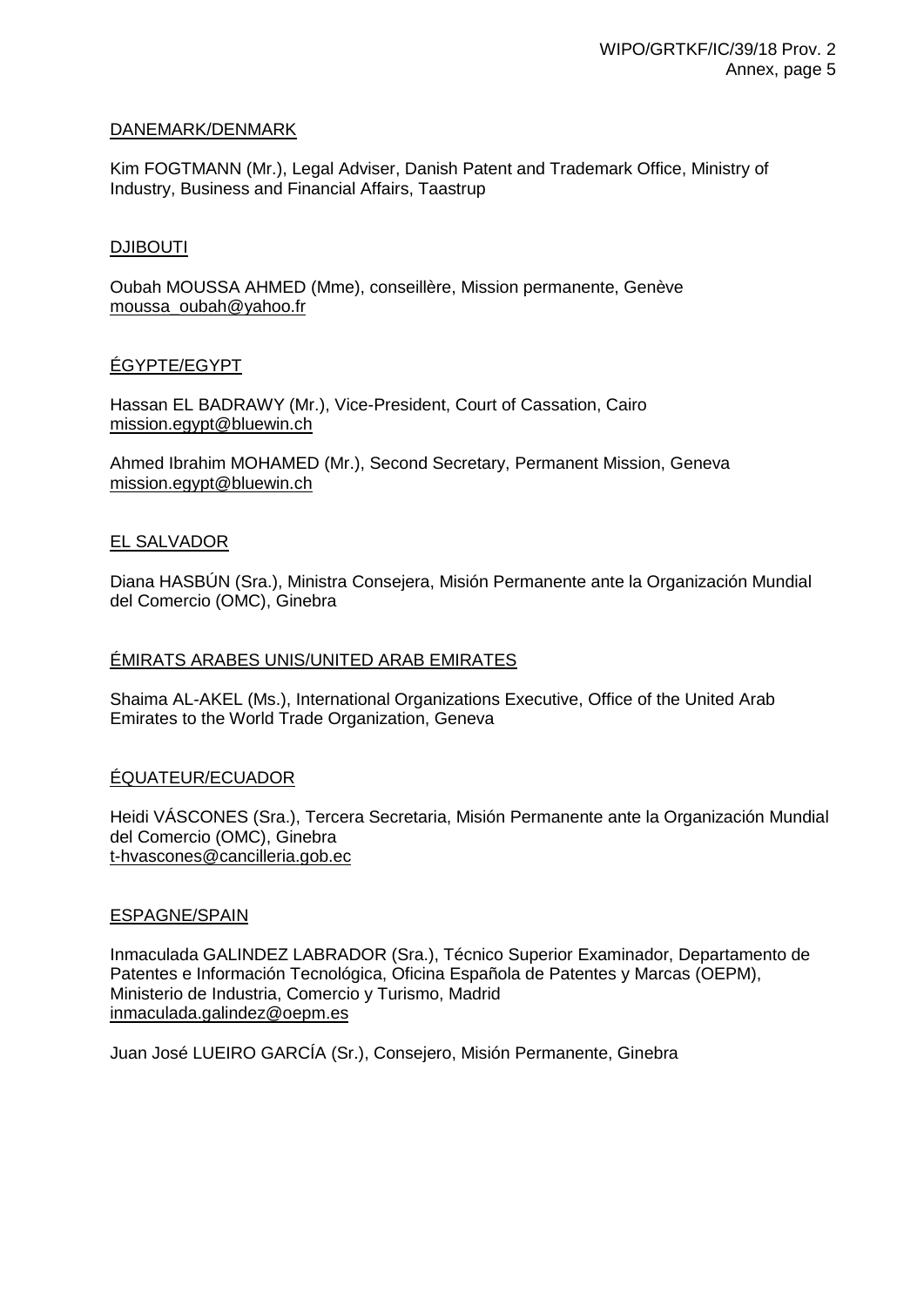# ÉTATS-UNIS D'AMÉRIQUE/UNITED STATES OF AMERICA

Dominic KEATING (Mr.), Director, Intellectual Property Attaché Program, Office of Policy and International Affairs, United States Patent and Trademark Office (USPTO), Alexandria dominic.keating@uspto.gov

Michael SHAPIRO (Mr.), Senior Counsel, Office of Policy and International Affairs, United States Patent and Trademark Office (USPTO), Alexandria

Marina LAMM (Ms.), Patent Attorney, Office of Policy and International Affairs, Department of Commerce, United States Patent and Trademark Office (USPTO), Alexandria

Aurelia SCHULTZ (Ms.), Counsel, Office of Policy and International Affairs, Copyright Office, Washington D.C.

Deborah LASHLEY-JOHNSON (Ms.), Intellectual Property Attaché, Permanent Mission to the World Trade Organization (WTO), Geneva

Kristine SCHLEGELMILCH (Ms.), Intellectual Property Attaché, Permanent Mission, Geneva

# ÉTHIOPIE/ETHIOPIA

Ermias YEMANEBIRHAN (Mr.), Director General, Ethiopian Intellectual Property Office (EIPO), Addis Ababa yermiasyemane@gmail.com

# FÉDÉRATION DE RUSSIE/RUSSIAN FEDERATION

Larisa SIMONOVA (Ms.), Researcher, Federal Institute of Industrial Property (FIPS), Federal Service for Intellectual Property (ROSPATENT), Moscow

Anna CHESTNYH (Ms.), Head, International Cooperation Sector, Federal Institute of Industrial Property, Moscow annypheron@gmail.com

### FINLANDE/FINLAND

Anna VUOPALA (Ms.), Government Counsellor, Copyright and Audiovisual Culture, Ministry of Education and Culture, Helsinki anna.vuopala@minedu.fi

Jukka LIEDES (Mr.), Special Adviser to the Government, Helsinki

Tiina SANILA-AIKIO (Ms.), President, Sámi Parliament, Inari tiina.sanila-aikio@samediggi.fi

Stiina LOYTOMAKI (Ms.), Expert, Ministry of Financial Affairs and Employment, Helsinki

Leena SAASTAMOINEN (Ms.), Senior Specialist, Legal Affairs, Ministry of Education and Culture, Helsinki leena.saastamoinen@minedu.fi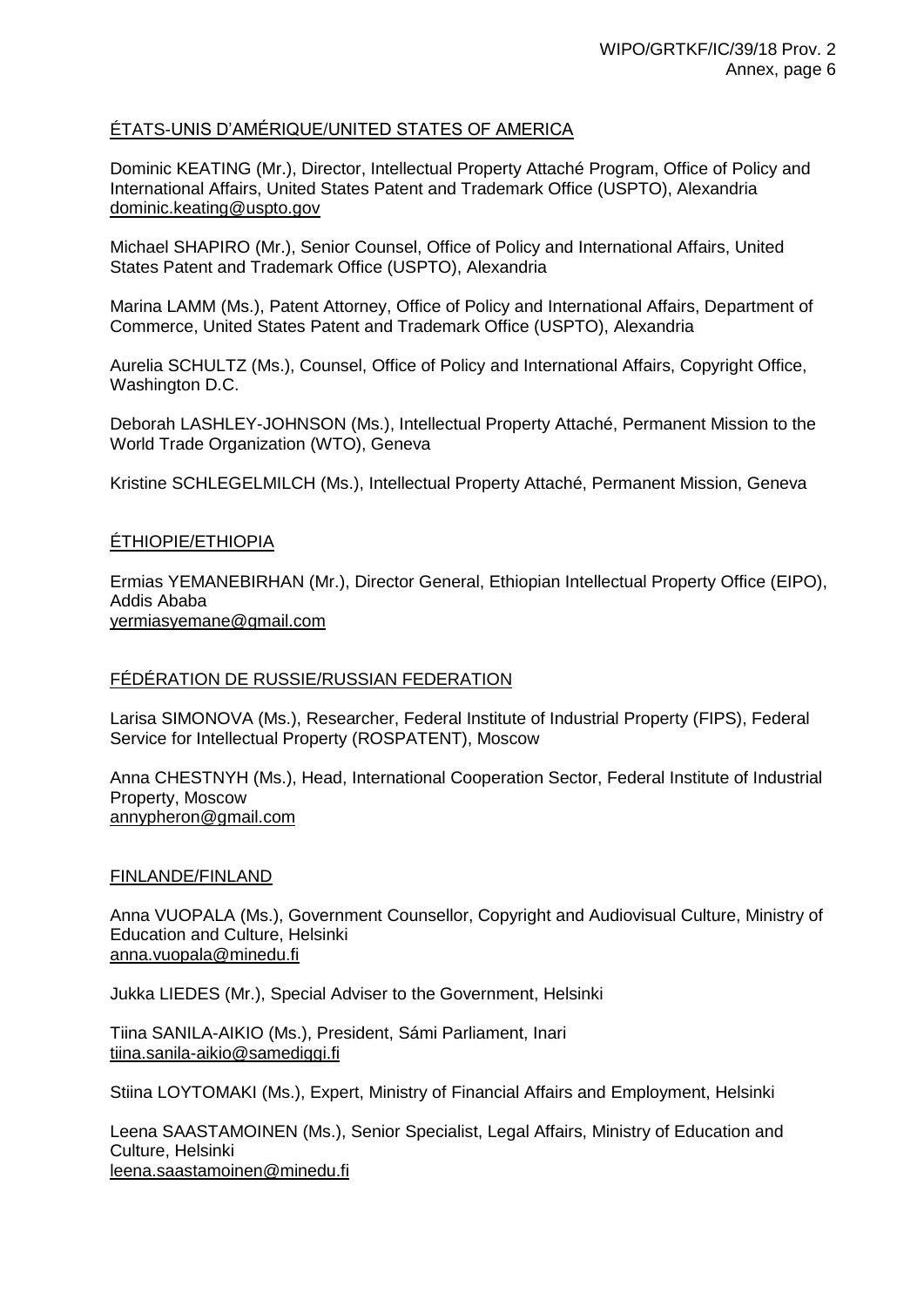Ilkka TOIKKANEN (Mr.), Counsellor, Permanent Mission, Geneva ilkka.toikkanen@formin.fi

# **FRANCE**

Francis GUÉNON (M.), conseiller, Mission permanente, Genève

## GAMBIE/GAMBIA

Alexander DA COSTA (Mr.), Minister Counsellor, Deputy Permanent Representative, Permanent Mission, Geneva

## GHANA

Cynthia ATTUQUAYEFIO (Ms.), Minister Counsellor, Permanent Mission, Geneva

Paul KURUK (Mr.), Vice-Chairman, Ghana International Trade Commission (GITC), Ministry of Trade and Industry, Accra

### GUATEMALA

Flor de María GARCÍA DÍAZ (Sra.), Consejera, Misión Permanente, Ginebra flor.garcia@wtoguatemala.ch

### GUYANA

Deep FORD (Mr.), Ambassador, Permanent Representative, Permanent Mission, Geneva pmog.gv@gmail.com

Bibi ALLY (Ms.), Minister Counsellor, Permanent Mission, Geneva lizaally2@gmail.com

### HONGRIE/HUNGARY

Peter MUNKACSI (Mr.), Senior Adviser, Department for Competition, Consumer Protection and Intellectual Property, Ministry of Justice, Budapest peter.munkacsi@im.gov.hu

Emese Reka SIMON (Ms.), Legal Officer, Industrial Property Law Section, Hungarian Intellectual Property Office, Budapest

### ÎLES COOK/COOK ISLANDS

Repeta PUNA (Ms.), Director of Governance, Ministry of Cultural Development, Rarotonga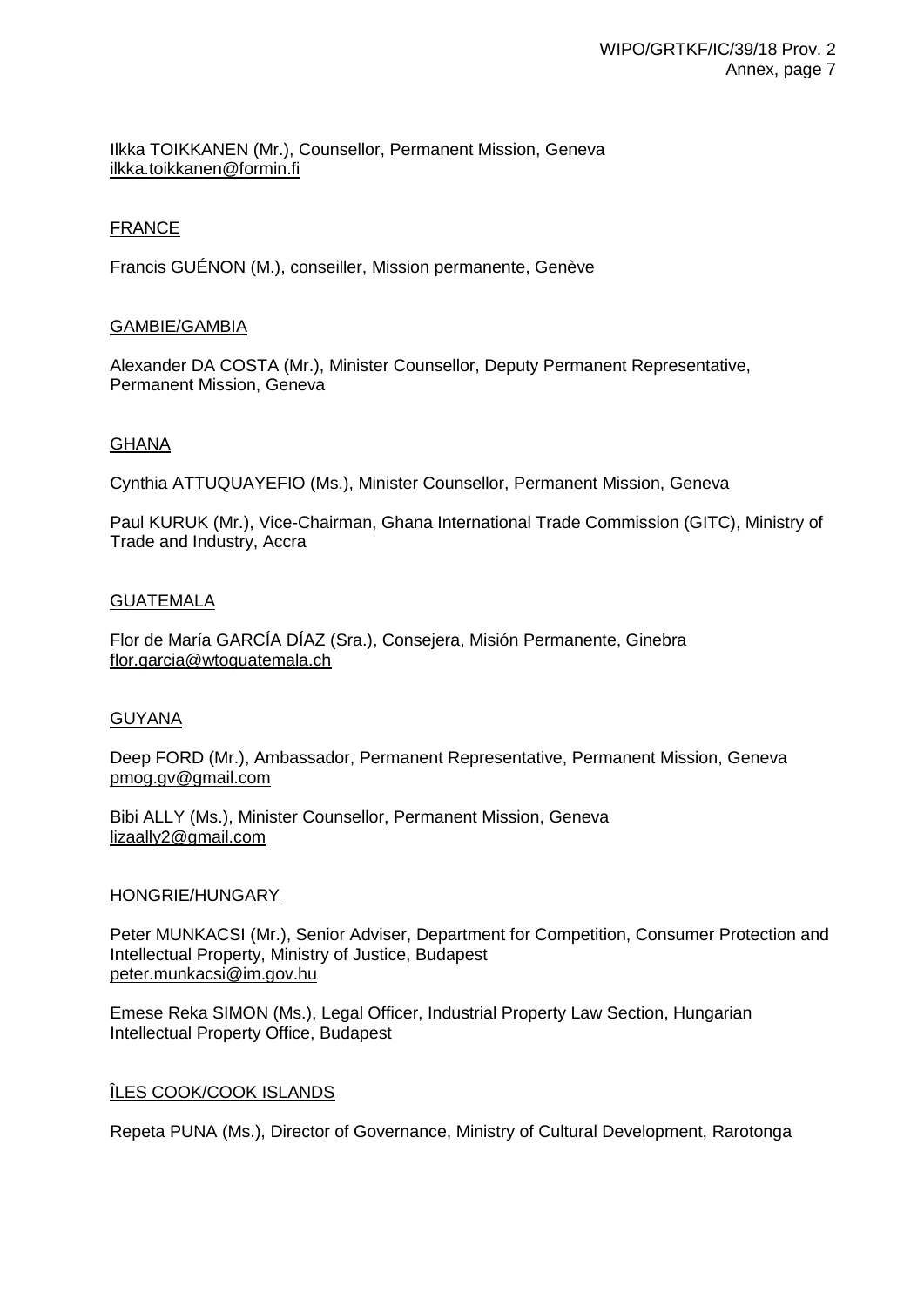# INDE/INDIA

Rohit RATHORE (Mr.), Assistant Controller of Patents and Designs, Department for Promotion of Industry and Internal Trade, Indian Patent Office, Ministry of Commerce and Industry, Kolkata rohitrathore.ipo@nic.in

Animesh CHOUDHURY (Mr.), First Secretary, Permanent Mission, Geneva

# INDONÉSIE/INDONESIA

Faizal Chery SIDHARTA (Mr.), Minister Counsellor, Permanent Mission, Geneva

Joannes Ekaprasetya TANDJUNG (Mr.), Head of Sub-Division, Directorate General of International Agreements and Legal Affairs, Ministry of Foreign Affairs, Jakarta

Basuki ANTARIKSA (Mr.), Researcher, Research in Policy Development, Ministry of Tourism, Jakarta

Fitria WIBOWO (Ms.), Staff, Directorate of Trade, Commodities, and Intellectual Property, Directorate General of Multilateral Affairs, Ministry of Foreign Affairs, Jakarta

Erry Wahyu PRASETYO (Mr.), Second Secretary, Permanent Mission, Geneva

# IRAN (RÉPUBLIQUE ISLAMIQUE D')/IRAN (ISLAMIC REPUBLIC OF)

Javad MOZAFARI (Mr.), Director General, Academic Relations and International Affairs, Agricultural Research, Education and Extension Organization (AREEO), Tehran

Reza DEHGHANI (Mr.), Counsellor, Permanent Mission, Geneva

# IRAQ

Jaber AL-JABERI (Mr.), Deputy Minister of Culture, Ministry of Culture, Baghdad henda84.com@gmail.com

Baqir RASHEED (Mr.), Second Secretary, Permanent Mission, Geneva

# IRLANDE/IRELAND

Michael GAFFEY (Mr.), Ambassador, Permanent Representative, Permanent Mission, Geneva

Mary KILLEEN (Ms.), Attaché, Permanent Mission, Geneva

# ITALIE/ITALY

Vittorio RAGONESI (Mr.), Expert, Copyright Department, Ministry of Culture, Rome vragonesi@libero.it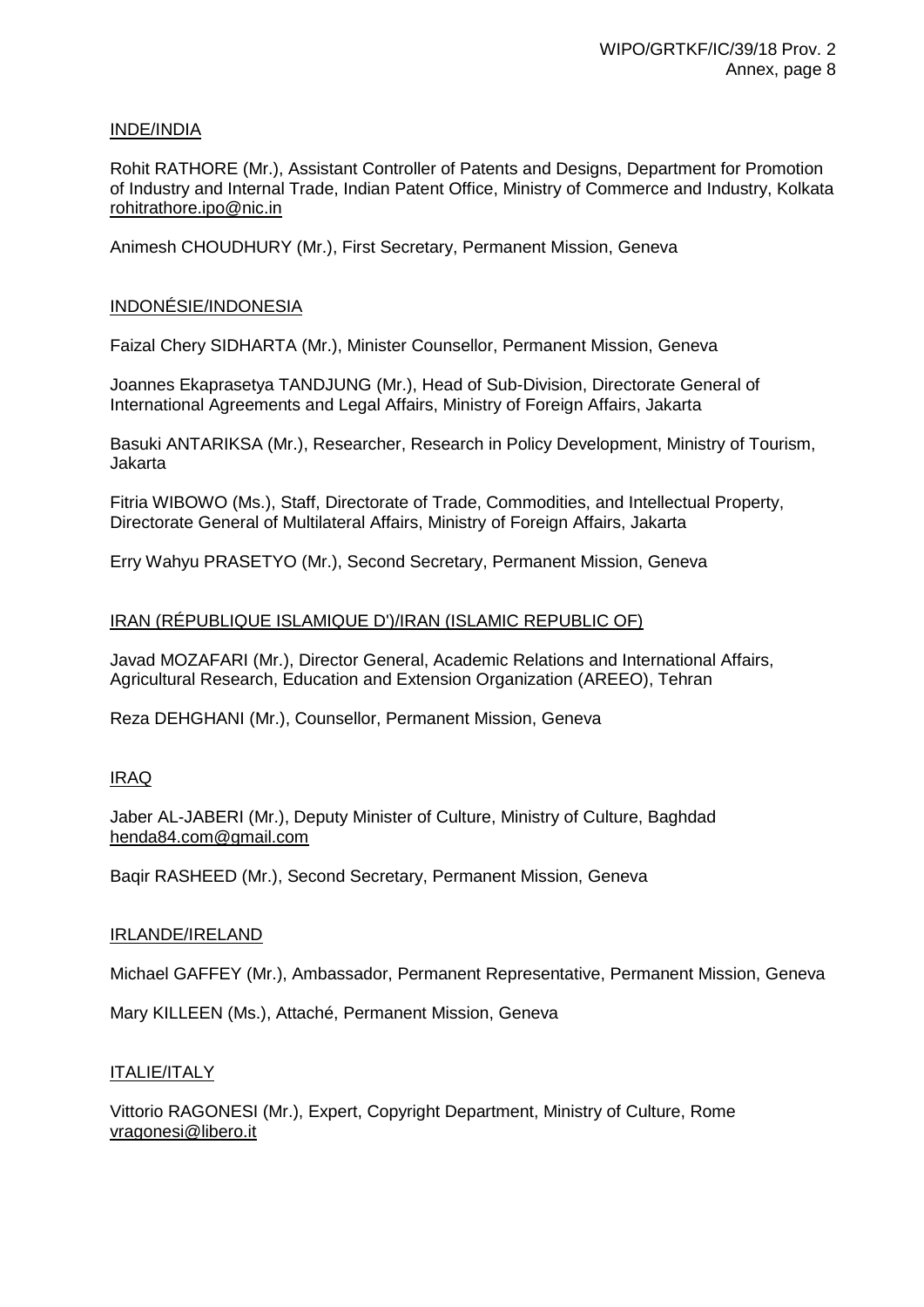# JAMAÏQUE/JAMAICA

Lilyclaire BELLAMY (Ms.), Executive Director, Jamaica Intellectual Property Office (JIPO), Ministry of Industry, Commerce, Agriculture and Fisheries, Kingston

Sheldon BARNES (Mr.), First Secretary, Permanent Mission, Geneva fsec@jamaicamission.ch

### JAPON/JAPAN

Toshinao YAMAZAKI (Mr.), Director, International Policy Division, Japan Patent Office (JPO), Tokyo

Masaki EMA (Mr.), Deputy Director, International Policy Division, Japan Patent Office (JPO), Tokyo

Takayuki HAYAKAWA (Mr.), Deputy Director, Copyright Division, Agency for Cultural Affairs, Tokyo

Yuichi ITO (Mr.), Deputy Director, Intellectual Property Affairs Division, Ministry of Foreign Affairs, Tokyo

Ryoei CHIJIIWA (Mr.), First Secretary, Permanent Mission, Geneva

Hiroki UEJIMA (Mr.), First Secretary, Permanent Mission, Geneva

# JORDANIE/JORDAN

Nidal AL AHMAD (Mr.), Director General, Department of the National Library, Ministry of Culture, Arjan

# KAZAKHSTAN

Gaziz SEITZHANOV (Mr.), Third Secretary, Permanent Mission, Geneva

# KENYA

Cleopa Kilonzo MAILU (Mr.), Ambassador, Permanent Representative, Permanent Mission, Geneva

Daniel Kimei KOTTUT (Mr.), Minister Counsellor, Permanent Mission, Geneva

### KIRGHIZISTAN/KYRGYZSTAN

Ulan SYDYKOV (Mr.), Executive Director, State Fund of Intellectual Property, State Service of Intellectual Property and Innovation under the Government of the Kyrgyz Republic (Kyrgyzpatent), Bishkek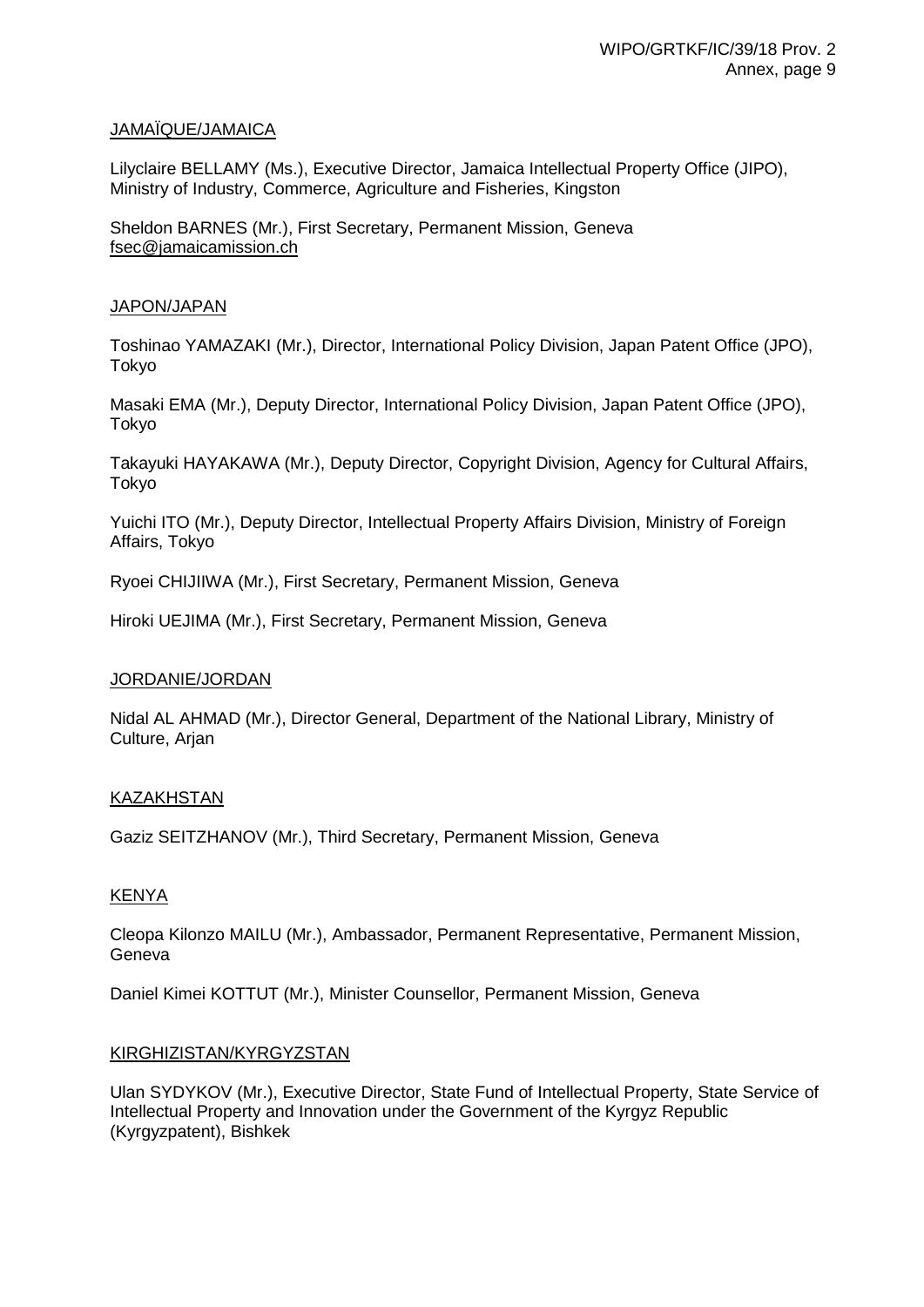# KOWEÏT/KUWAIT

Abdulaziz TAQI (Mr.), Commercial Attaché, Permanent Mission, Geneva

## LETTONIE/LATVIA

Linda ZOMMERE (Ms.), Head, Copyright Unit, Ministry of Culture, Riga

Liene GRIKE (Ms.), Advisor, Permanent Mission, Geneva

## LIBAN/LEBANON

Efraz EL HAGE (Mme), directrice, Direction de la coopération et de la coordination nationale, Ministère de la culture, Beyrouth ifrazhage@hotmail.com

## LITUANIE/LITHUANIA

Gabriele VOROBJOVIENE (Ms.), Adviser, Media and Copyright Policy Division, Ministry of Culture, Vilnius gabriele.vorobjoviene@lrkm.lt

# MACÉDOINE DU NORD/NORTH MACEDONIA

Dalila JARMOVA (Ms.), Head, Section of Trade Marks, State Office of Industrial Property (SOIP), Skopje dalilaj@ippo.gov.mk

Natasha ZDRAVKOVSKA KOLOVSKA (Ms.), Deputy Head, General Department, State Office of Industrial Property (SOIP), Skopje natasa.zdravkovska@ippo.gov.mk

### MALAISIE/MALAYSIA

Kamal BIN KORMIN (Mr.), Assistant Director General, Technical, Science and Technology, Intellectual Property Corporation of Malaysia (MyIPO), Ministry of Domestic Trade and Consumer Affairs, Kuala Lumpur

Norsita ISMAIL (Ms.), Senior Director, Patent Science and Traditional Knowledge Division, Intellectual Property Corporation of Malaysia (MyIPO), Kuala Lumpur

Priscilla Ann YAP (Ms.), First Secretary, Permanent Mission, Geneva

### MALAWI

Chikumbutso NAMELO (Mr.), Registrar General, Registrar General Department, Ministry of Justice, Lilongwe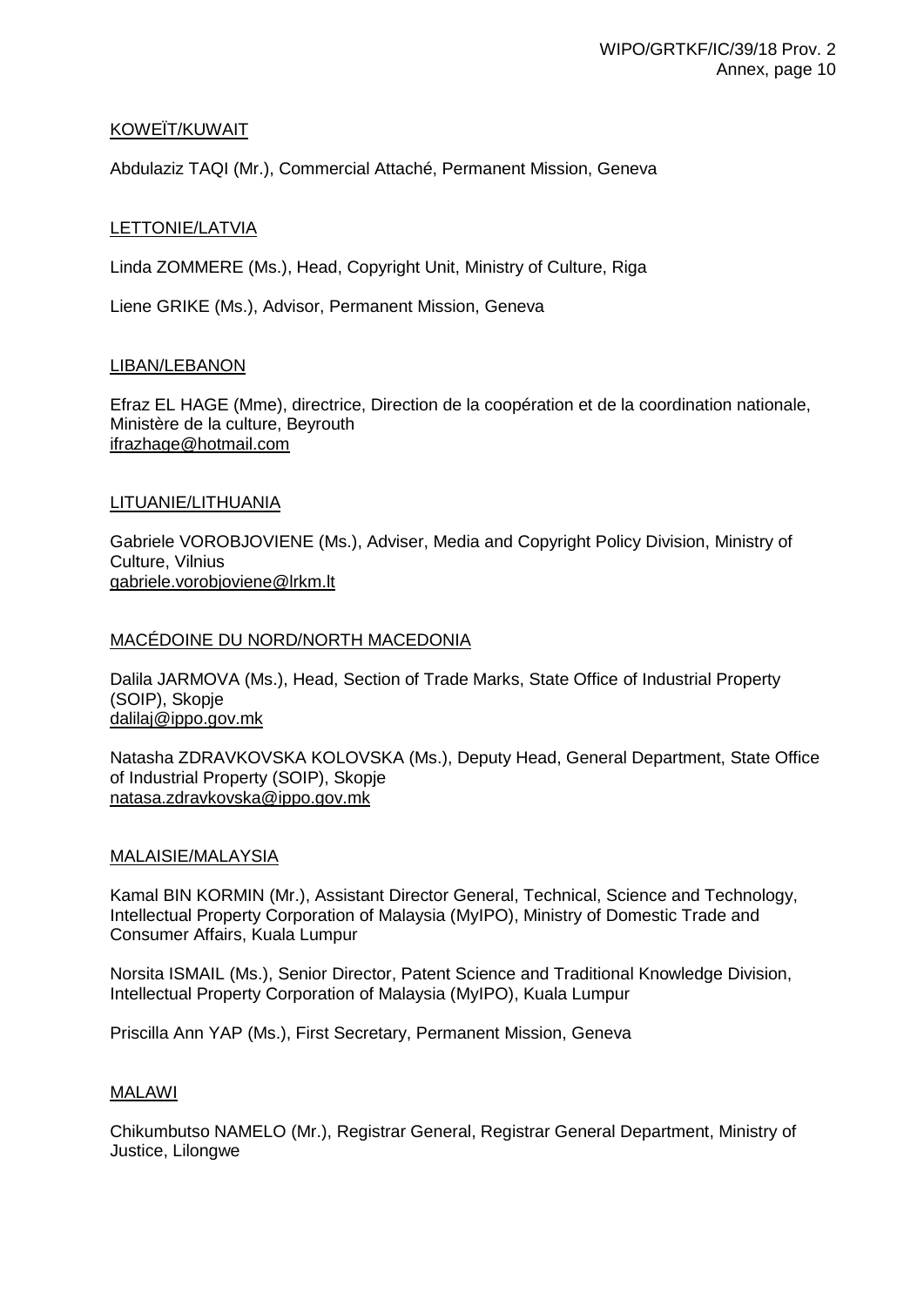# MAROC/MOROCCO

Ismail MENKARI (M.), directeur général, Bureau marocain du droit d'auteur (BMDA), Rabat

Khalid DAHBI (M.), conseiller, Mission permanente, Genève

## MEXIQUE/MEXICO

María del Socorro FLORES LIERA (Sra.), Embajadora, Representante Permanente, Misión Permanente, Ginebra

Diana HEREDIA GARCÍA (Sra.), Directora Divisional de Relaciones Internacionales, Instituto Mexicano de la Propiedad Industrial (INPI), Ciudad de México

Emelia HERNÁNDEZ PRIEGO (Sra.), Subdirectora Divisional de Examen de Fondo Áreas de Biotecnología, Farmacéutica y Química, Instituto Mexicano de la Propiedad Industrial (IMPI), Ciudad de México

Maria del Pilar ESCOBAR BAUTISTA (Sra.), Consejera, Misión Permanente, Ginebra

## MYANMAR

Yi Mar AUNG (Mr.), Second Secretary, Permanent Mission, Geneva ms.yimaraung@gmail.com

### NICARAGUA

Carlos Ernesto MORALES DÁVILA (Sr.), Embajador, Representante Permanente, Misión Permanente, Ginebra

Nohelia VARGAS IDIAQUEZ (Sra.), Primera Secretaria, Misión Permanente, Ginebra

# NIGER

Amadou TANKOANO (M.), professeur, Ministère de l'industrie, Niamey amadoutankoano@gmail.com

### NIGÉRIA/NIGERIA

Amina SMAILA (Mr.), Minister, Permanent Mission, Geneva smailaamira@gmail.com

Ezenduka STELLA (Ms.), Deputy Chief Registrar, Registrar Patents and Designs, Trademarks, Patents and Designs Registry, Federal Ministry of Industry, Trade and Investment, Abuja stellaezenduka@yahoo.com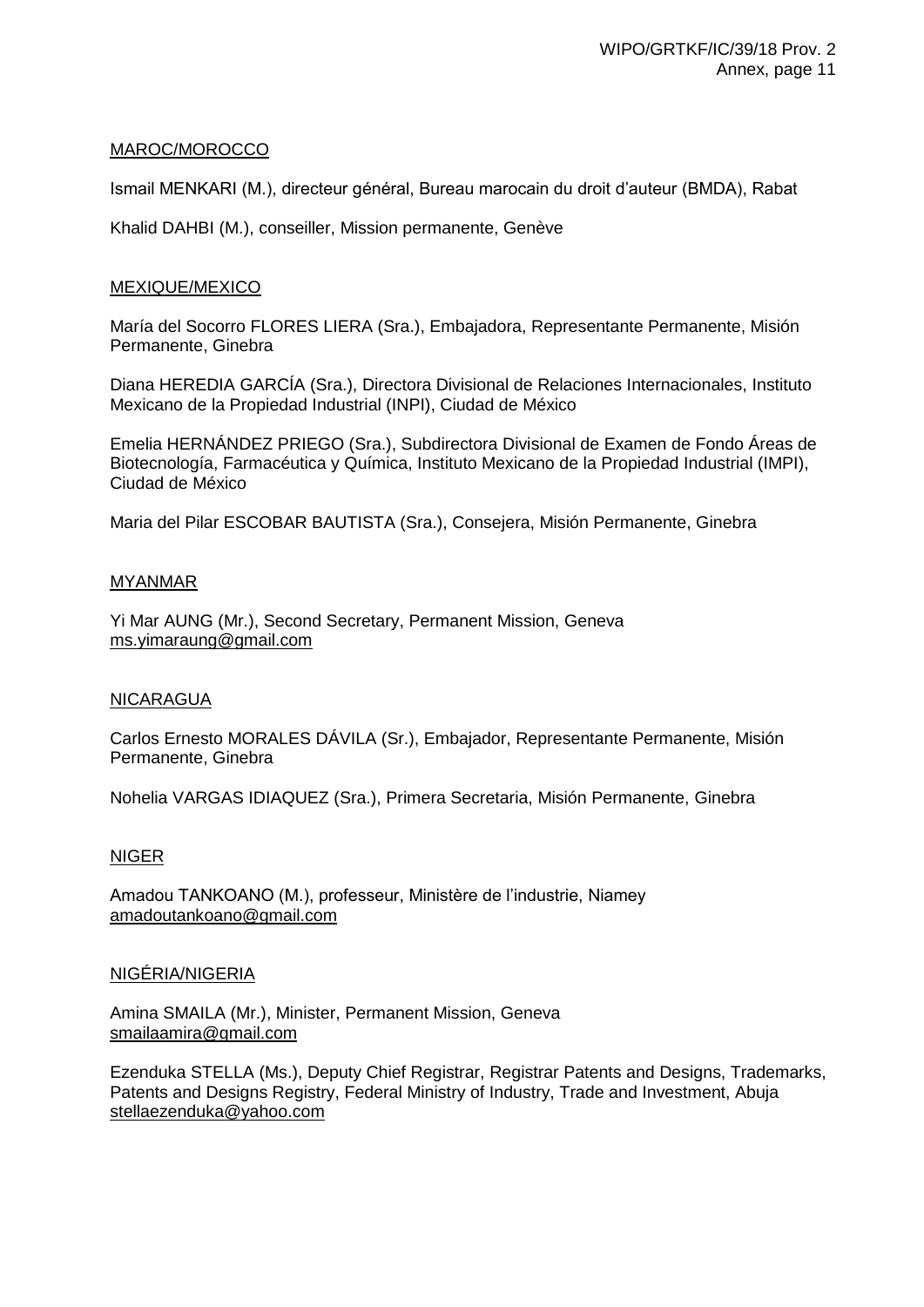Enoobong USEN (Ms.), Principal Assistant Registrar, Patent and Designs Registry, Trademarks, Patents and Designs Registry, Federal Ministry of Industry, Trade and Investment, Abuja enoyoung@yahoo.co.uk

Chidi OGUAMANAM (Mr.), Professor of Law, University of Ottawa, Ottawa

## OMAN

Ali ALMAMARI (Mr.), Head, Intellectual Property Rights Control Section, Department of Intellectual Property, Ministry of Commerce and Industry, Muscat ahsn919099@gmail.com

Kamil Hamood AL-BUSAIDI (Mr.), Head, Public Relations and International Cooperation Department, Department of Media and Public Relation, Public Authority for Craft Industries (PACI), Muscat

Ahmed AL SHIHHI (Mr.), Head, Department of Organizations and Cultural Relations, Ministry of Heritage and Culture, Muscat

Mohammed Redha AL-KHABOURI (Mr.), Specialist, Department of Media and Public Relation, Public Authority for Craft Industries (PACI), Muscat

Mohammed AL BALUSHI (Mr.), First Secretary, Permanent Mission to the World Trade Organization (WTO), Geneva

### OUGANDA/UGANDA

Henry Kafunjo TWINOMUJUNI (Mr.), Traditional Knowledge Coordinator, Uganda Registration Services Bureau (URSB), Ministry of Justice and Constitutional Affairs, Kampala kafunjo@ursb.go.ug

George TEBAGANA (Mr.), Second Secretary, Permanent Mission, Geneva

### PANAMA

Rosina LASSO VERGARA (Sra.), Jefa, Departamento de Derechos Colectivos y Expresiones Foklóricas, Ministerio de Comercio e Industrias, Panamá rlasso@mici.gob.pa

Karen Yesenia JIMÉNEZ CABY (Sra.), Examinadora de Propiedad Industrial, Departamento de Marcas, Ministerio de Comercio e Industrias, Panamá kjimenez@mici.gob.pa

### PARAGUAY

Walter CHAMORRO (Sr.), Segundo Secretario, Misión Permanente, Ginebra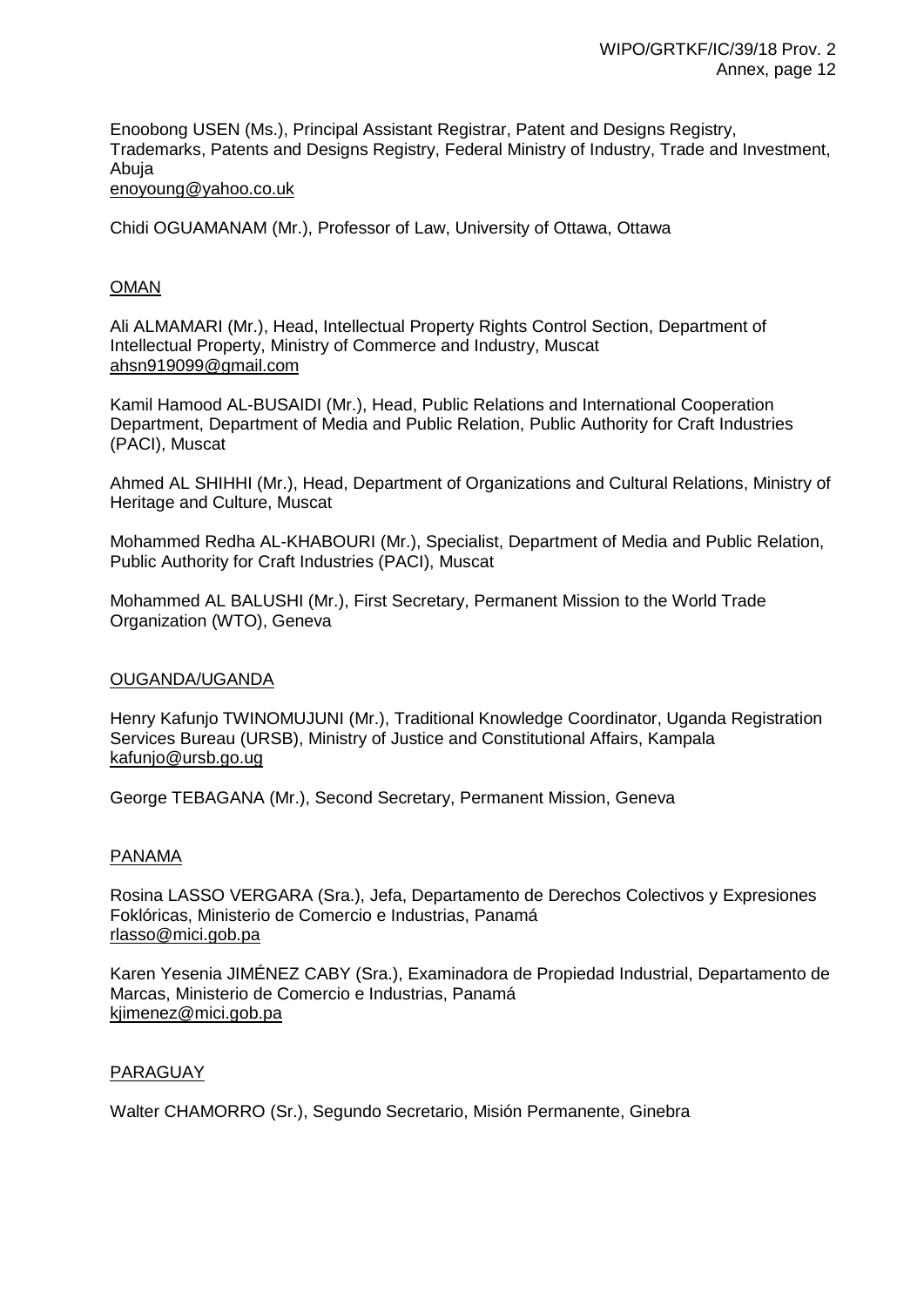# PÉROU/PERU

Cristóbal MELGAR PAZOS (Sr.), Ministro, Misión Permanente, Ginebra

## **PHILIPPINES**

Jayroma BAYOTAS (Ms.), Attaché, Permanent Mission, Geneva

Arnel TALISAYON (Mr.), First Secretary, Permanent Mission, Geneva arnel.talisayon@dfa.gov.ph

## POLOGNE/POLAND

Agnieszka HARDEJ-JANUSZEK (Ms.), First Counsellor, Permanent Mission, Geneva

## PORTUGAL

Francisco SARAIVA (Mr.), First Secretary, Permanent Mission, Geneva

# QATAR

Amna AL-KUWARI (Ms.), Director, Ministry of Commerce and Industry, Doha

Kassem FAKHROO (Mr.), Attaché Commercial, Permanent Mission, Geneva geneva@mec.gov.qa

# RÉPUBLIQUE DE CORÉE/REPUBLIC OF KOREA

CHOI Hyeyeon (Ms.), Deputy Director, Cultural Trade and Cooperation Division, Ministry of Culture, Sports and Tourism, Sejong

HUH Won Seok (Mr.), Deputy Director, Multilateral Affairs Division, Korean Intellectual Property Office (KIPO), Deajeon

SHIN Jungok (Ms.), Deputy Director, Multilateral Affairs Division, Korean Intellectual Property Office (KIPO), Daejeon

LEE Ayoung (Ms.), Judge, Incheon District Court, Incheon

KWAK Choong Mok (Mr.), Attorney at Law, Korea Institute of Intellectual Property (KIIP), Seoul

KIM Se Chang (Mr.), Researcher, Copyright Trade Research Team, Korea Copyright Commission (KCC), Jinju

PARK Jeong-Hun (Mr.), Researcher, Law and Policy Research Team, Korea Copyright Commission (KCC), Jinju

LEE Ji-In (Ms.), Policy Specialist, Cultural Trade and Cooperation Division, Ministry of Culture, Sports and Tourism, Sejong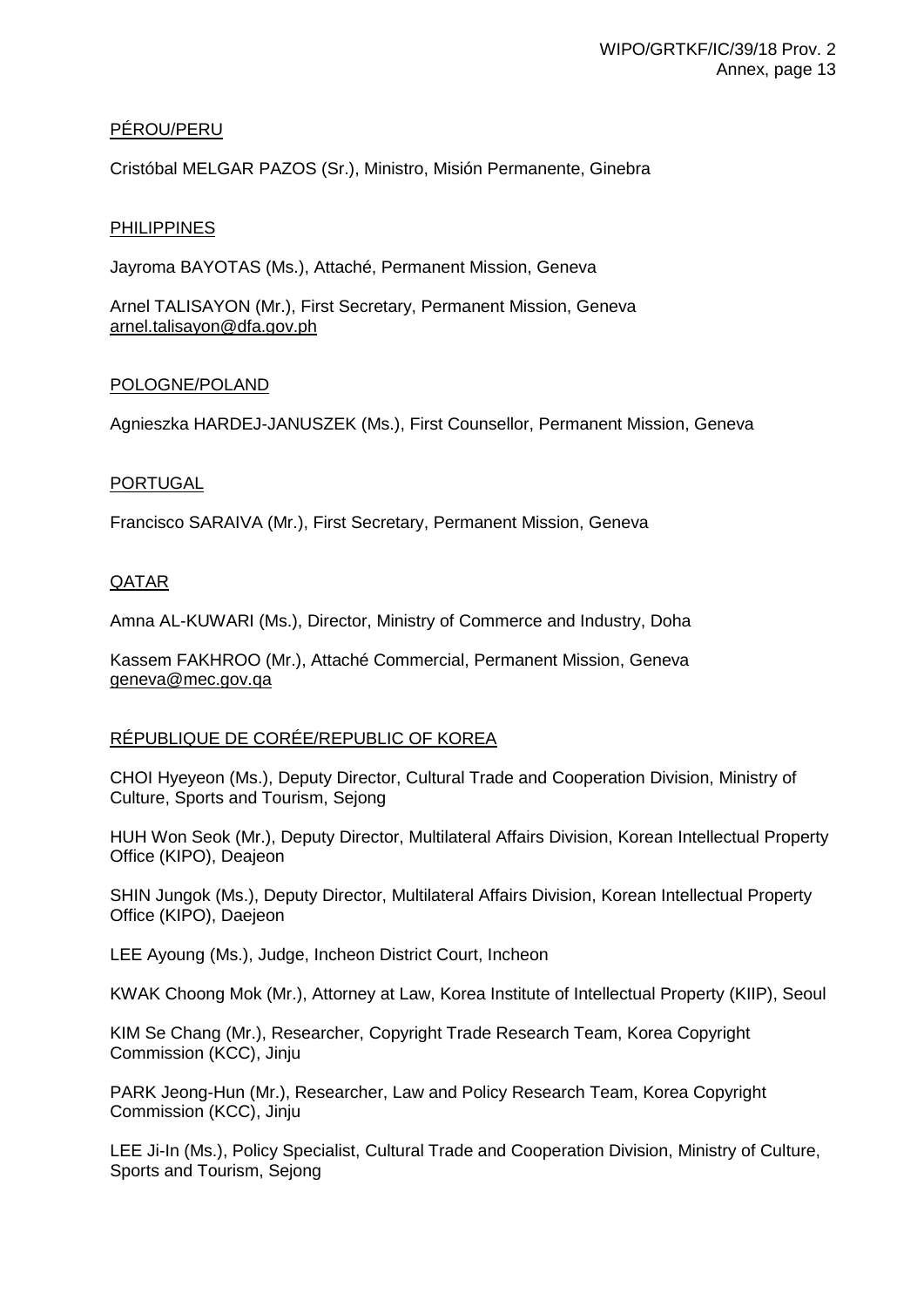# RÉPUBLIQUE DOMINICAINE/DOMINICAN REPUBLIC

Ysset ROMAN (Sra.), Ministra Consejera, Misión Permanente, Ginebra

# RÉPUBLIQUE TCHÈQUE/CZECH REPUBLIC

Pavel ZEMAN (Mr.), Head, Copyright Department, Ministry of Culture, Prague

Evžen MARTÍNEK (Mr.), Lawyer, International Department, Industrial Property Office, Prague

# ROUMANIE/ROMANIA

Florin TUDORIE (Mr.), Minister Plenipotentiary, Permanent Mission, Geneva

Cătălin NIŢU (Mr.), Director, Legal Affairs Directorate, Romanian State Office for Inventions and Trademarks (OSIM), Bucharest

Cristian FLORESCU (Mr.), Head, International Relations Department, Romanian Copyright Office (ORDA), Bucharest

Oana MARGINEANU (Ms.), Legal Adviser, Legal and European Affairs Division, Legal Affairs Directorate, State Office for Inventions and Trademarks (OSIM), Bucharest oana.margineanu@osim.ro

## ROYAUME-UNI/UNITED KINGDOM

Francis ROODT (Mr.), Head, Multilateral, International Policy Directorate, Intellectual Property Office (IPO), London

Nathan POTTER (Mr.), Adviser, International Policy Directorate, Intellectual Property Office (IPO), Newport nathan.potter@ipo.gov.uk

# SÉNÉGAL/SENEGAL

Makhtar DIA (M.), directeur général, Agence sénégalaise pour la propriété industrielle et l'innovation technologique (ASPIT), Ministère de l'industrie et de la petite et moyenne industrie (MIMPI), Dakar makhtar.dia2013@gmail.com

# **SEYCHELLES**

Cecille Philomena Juliana KALEBI (Ms.), Principal Secretary, Department of Culture, Ministry of Home Affairs, Local Government, Youth, Sports, Culture and Risk and Disaster Management, Victoria cecile.kalebi@gov.sc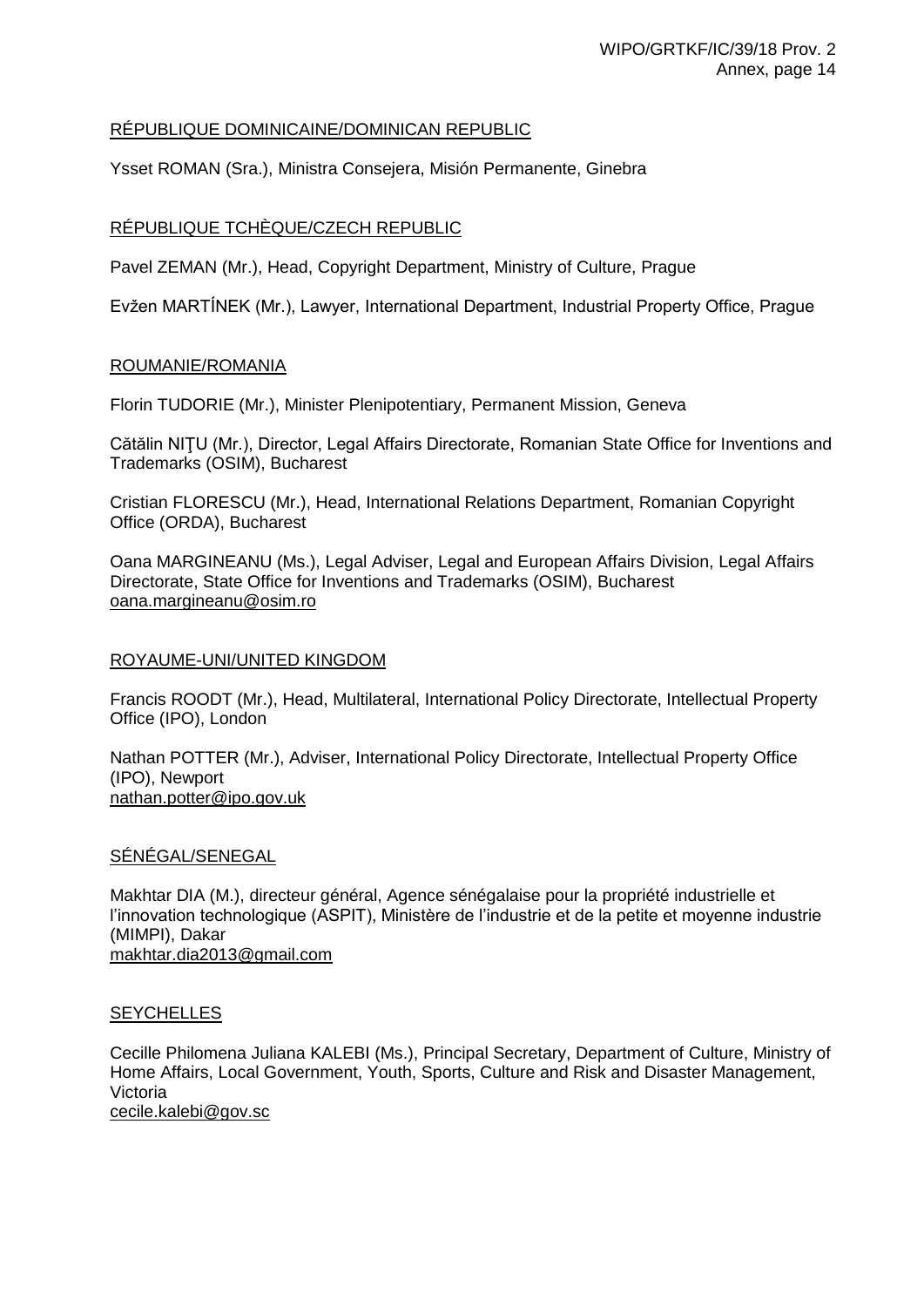Sybil Jones LABROSSE (Ms.), Director, Department of Culture, Ministry of Home Affairs, Local Government, Youth, Sports, Culture and Risk and Disaster Management, Victoria sybil.labrosse@gov.sc

Denise AZEMIA (Ms.), Registration Officer, Intellectual Property Section, Department of Legal Affairs, Registration Division, Victoria

## SRI LANKA

Samantha JAYASURIYA (Ms.), Deputy Permanent Representative, Permanent Mission, Geneva

Shashika SOMARATNE (Ms.), Minister Counsellor, Permanent Mission, Geneva

Mudiyanselage Bandula Chandralal HERATH (Mr.), Additional Secretary, Technology and Research Development, Ministry of Science, Technology and Research, Colombo herathhmbc@yahoo.com

Rajmi MANATUNGA (Ms.), Second Secretary, Permanent Mission, Geneva

## SUISSE/SWITZERLAND

Martin GIRSBERGER (M.), chef, Développement durable et coopération internationale, Division droit et affaires internationales, Institut fédéral de la propriété intellectuelle (IPI), Berne

Charlotte BOULAY (Mme), conseillère juridique, Division relation commerciale internationale, Institut fédéral de la propriété intellectuelle (IPI), Berne

Marco D'ALESSANDRO (M.), conseiller juridique, Division droit et affaires internationales, Institut fédéral de la propriété intellectuelle (IPI), Berne

Reynald VEILLARD (M.), conseiller, Mission permanente, Genève

### THAÏLANDE/THAILAND

Navarat TANKAMALAS (Ms.), Minister Counsellor, Permanent Mission, Geneva

Kitiyaporn SATHUSEN (Ms.), Senior Trade Officer, Department of Intellectual Property, Ministry of Commerce, Nonthaburi

Savitri SUWANSATHIT (Ms.), Expert, International Affairs, International Relations Bureau, Ministry of Culture, Bangkok

Pariyapa AMORNWANICHSARN (Ms.), Cultural Officer, International Relations Bureau, Ministry of Culture, Bangkok

Suwannarat RADCHARAK (Ms.), Trade Officer, Department of Intellectual Property, Ministry of Commerce, Nonthaburi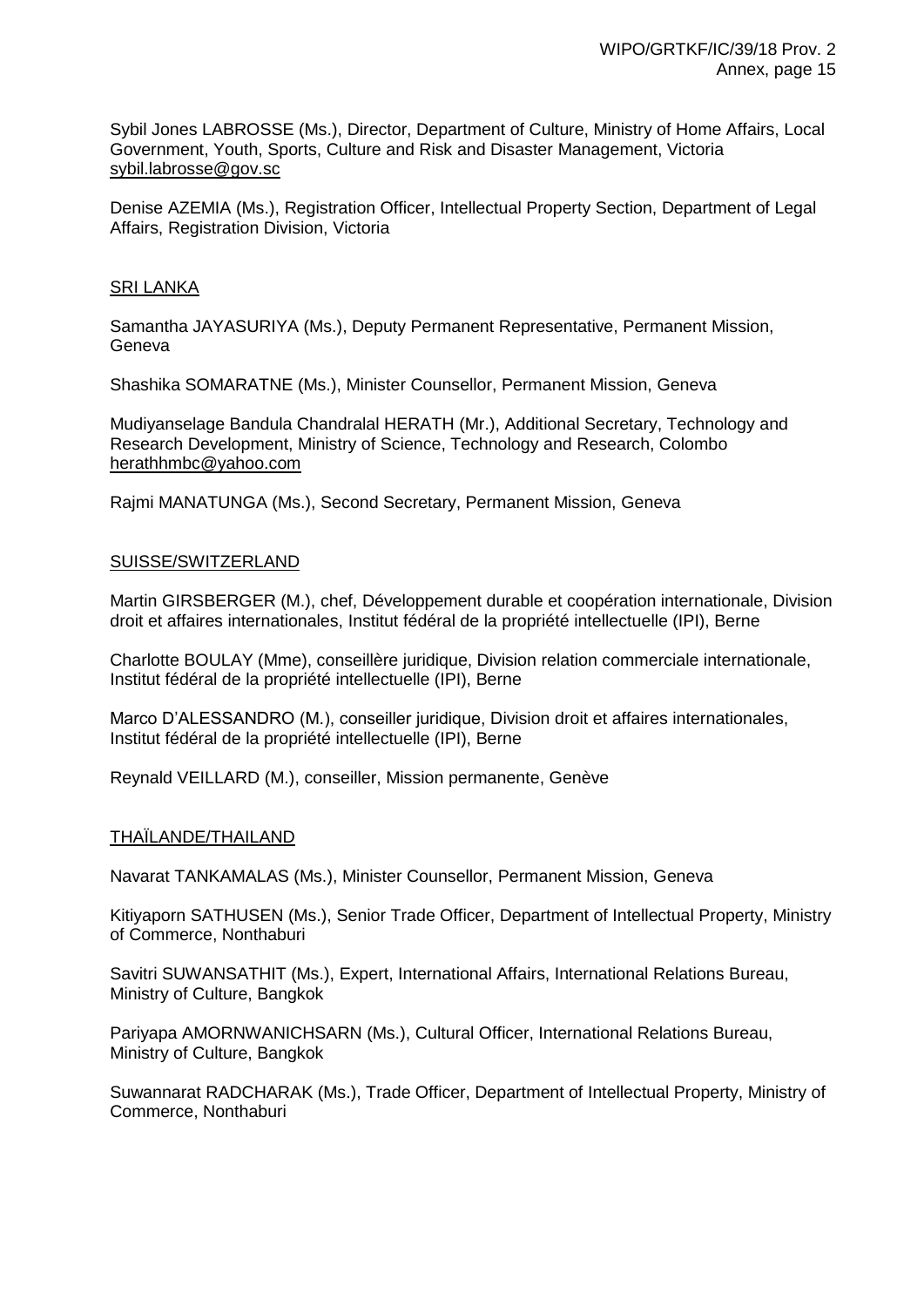# TRINITÉ-ET-TOBAGO/TRINIDAD AND TOBAGO

Makeda ANTOINE-CAMBRIDGE (Ms.), Ambassador, Permanent Representative, Permanent Mission, Geneva

## TUNISIE/TUNISIA

Sami NAGGA (M.), ministre plénipotentiaire, Mission permanente, Genève

## TURQUIE/TURKEY

Dudu Özlem MAVİ İDMAN (Ms.), Biologist, General Directorate of Agricultural Research and Policies, Ministry of Agriculture and Forestry, Ankara

Tuğba GÜNDOĞAN (Ms.), Culture and Tourism Expert, Directorate General for Copyright, Ministry of Culture and Tourism, Ankara

Tuğba CANATAN AKICI (Ms.), Legal Counselor, Permanent Mission, Geneva tugba.akici@mfa.gov.tr

## UKRAINE

Yurii KUCHYNSKYI (Mr.), Head, Department of International and Public Relations, State Enterprise "Ukrainian Intellectual Property Institute" (Ukrpatent), Ministry of Economic Development and Trade of Ukraine, Kyiv

Mykola POTOTSKYI (Mr.), Head, Department of Assistance Protection of the Rights, State Enterprise "Ukrainian Intellectual Property Institute" (Ukrpatent), Ministry of Economic Development and Trade of Ukraine, Kyiv

Sergii TORIANIK (Mr.), Deputy Head, Department of Examination of Applications for Inventions, Utility Models and Topographies of Integrated Circuits, State Enterprise "Ukrainian Intellectual Property Institute" (Ukrpatent), Ministry of Economic Development and Trade of Ukraine, Kyiv

## VENEZUELA (RÉPUBLIQUE BOLIVARIENNE DU)/VENEZUELA (BOLIVARIAN REPUBLIC OF)

Jorge VALERO (Sr.), Embajador, Representante Permanente, Misión Permanente, Ginebra

Violeta FONSECA OCAMPOS (Sra.), Ministra Consejera, Misión Permanente, Ginebra fonsecav@onuginebra.gob.ve

Alberto REY MARTÍNEZ (Sr.), Director General, Servicio Autónomo de la Propiedad Intelectual (SAPI), Ministerio del Poder Popular de Comercio Nacional, Caracas alberto.reyes01@gmail.com

Genoveva CAMPOS DE MAZZONE (Sra.), Consejera, Misión Permanente, Ginebra camposg@onuginebra.gob.ve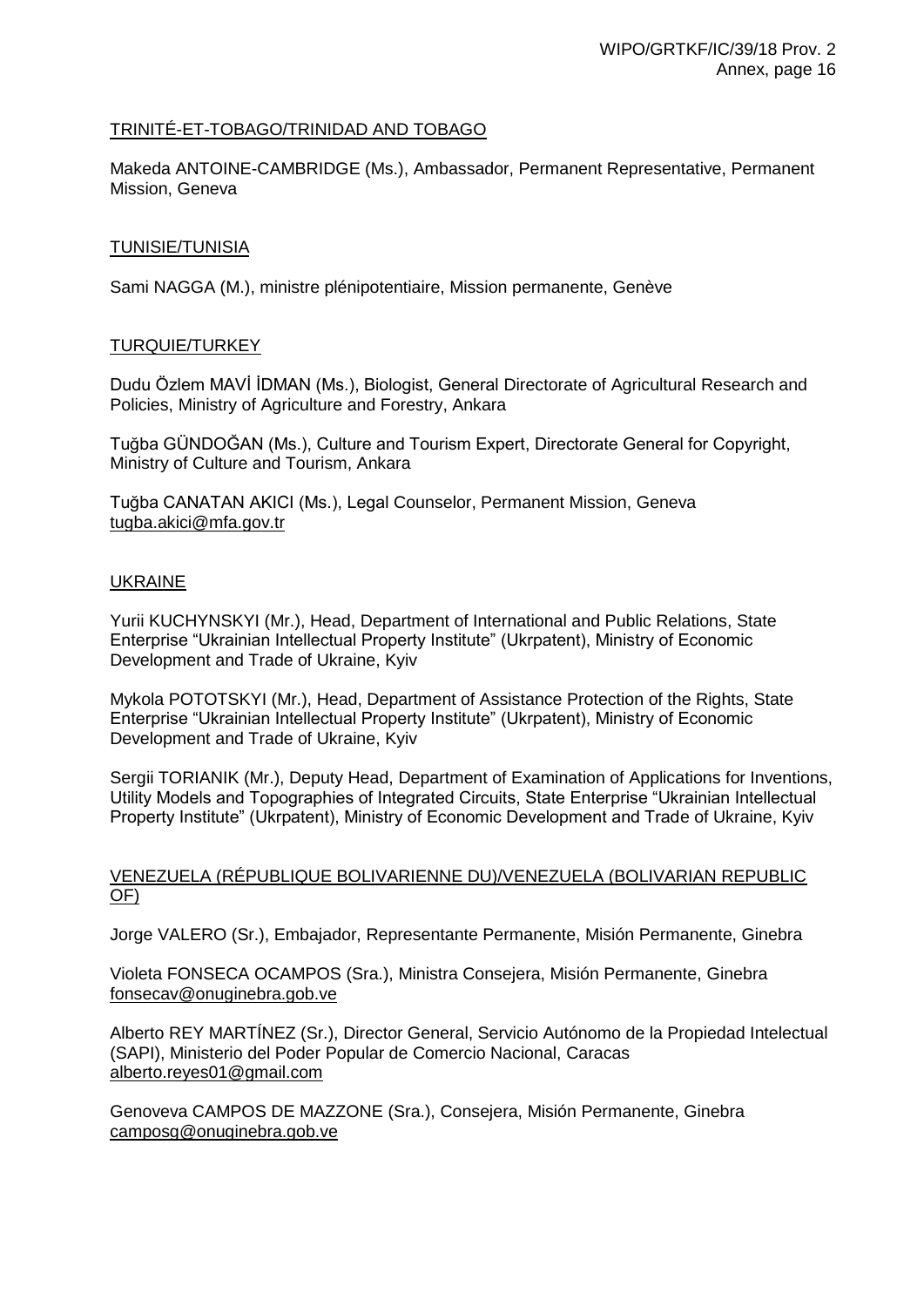# YÉMEN/YEMEN

Mohammed FAKHER (Mr.), First Secretary, Permanent Mission, Geneva mfakher@yahoo.com

#### ZAMBIE/ZAMBIA

Muyumbwa KAMENDA (Mr.), First Secretary, Permanent Mission, Geneva kamendamuyumbwa6@gmail.com

#### ZIMBABWE

Willie MUSHAYI (Mr.), Deputy Chief Registrar, Zimbabwe Intellectual Property Office (ZIPO), Ministry of Justice, Legal and Parliamentary Affairs, Harare wmushayi@justice.gov.zw

Tanyaradzwa MANHOMBO (Mr.), Counsellor, Permanent Mission, Geneva

# II. DÉLÉGATION SPÉCIALE/SPECIAL DELEGATION

# UNION EUROPÉENNE (UE)/EUROPEAN UNION (EU)

Krisztina KOVÁCS (Ms.), Policy Officer, Intellectual Property and Fight Against Counterfeiting, Directorate-General for Internal Market, Industry, Entrepreneurship and SMEs, Brussels

Lucie BERGER (Ms.), First Secretary, Geneva

# III. OBSERVATEURS/OBSERVERS

# **PALESTINE**

Sami M. K. BATRAWI (Mr.), Director General, Intellectual Property Unit, Ministry of Culture of the State of Palestine, Ramallah

# IV. ORGANISATIONS INTERNATIONALES INTERGOUVERNEMENTALES/ INTERNATIONAL INTERGOVERNMENTAL ORGANIZATIONS

# CENTRE SUD (CS)/SOUTH CENTRE (SC)

Vitor IDO (Mr.), Researcher, Development, Innovation and Intellectual Property Programme, Geneva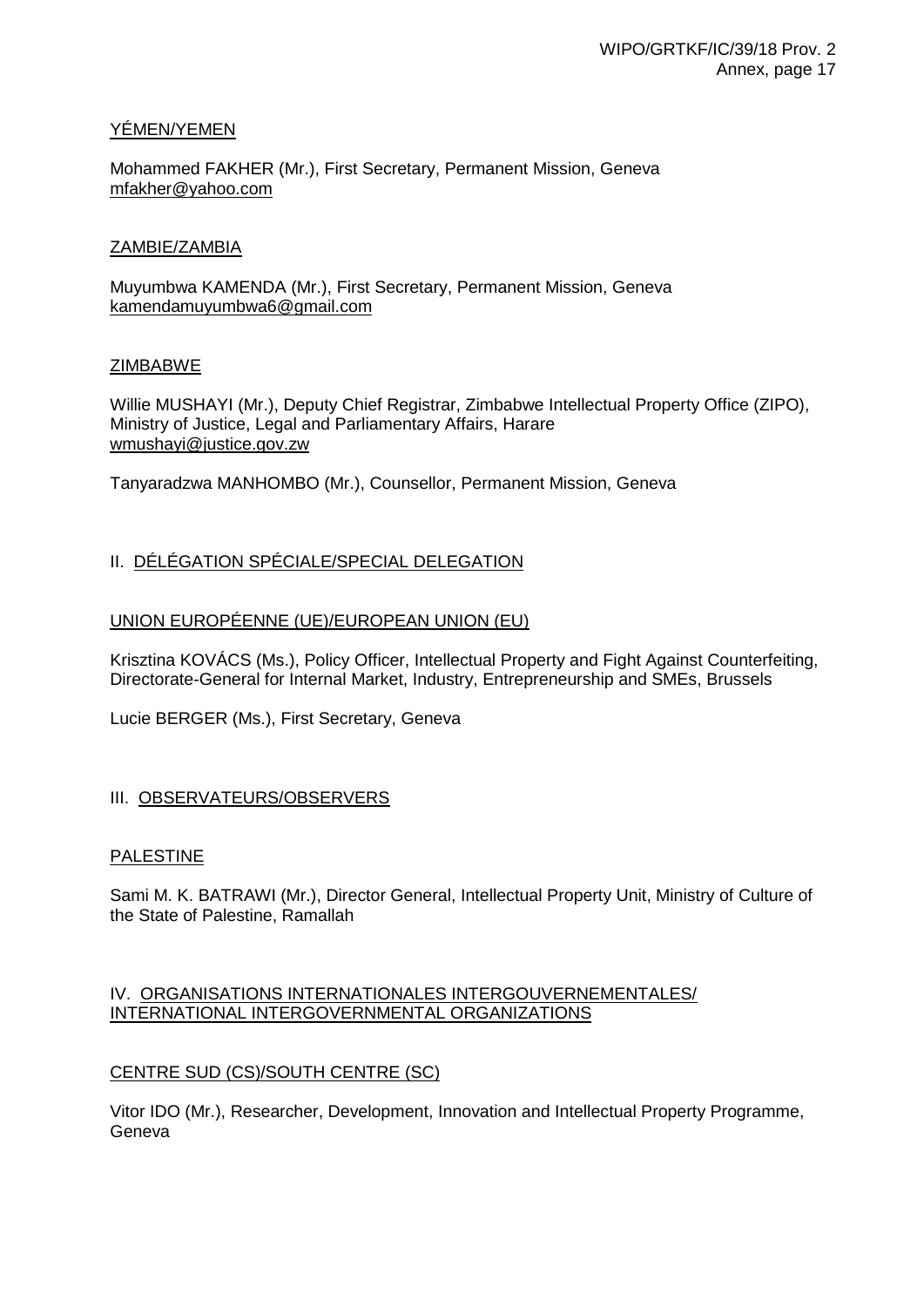#### CONFÉRENCE DES NATIONS UNIES SUR LE COMMERCE ET LE DÉVELOPPEMENT (CNUCED)/UNITED NATIONS CONFERENCE ON TRADE AND DEVELOPMENT (UNCTAD)

Frederic PERRON-WELCH (Mr.), ABS Consultant, Geneva frederic.perron-welch@unctad.org

#### ORGANISATION DES NATIONS UNIES POUR L'ÉDUCATION, LA SCIENCE ET LA CULTURE (UNESCO)/UNITED NATIONS EDUCATIONAL, SCIENTIFIC AND CULTURAL ORGANIZATION (UNESCO)

Irmgarda KASINSKAITE-BUDDEBERG (Ms.), Programme Specialist, Paris

#### SECRÉTARIAT DE LA CONVENTION SUR LA DIVERSITÉ BIOLOGIQUE (SCDB)/SECRETARIAT OF THE CONVENTION ON BIOLOGICAL DIVERSITY (SCBD)

John SCOTT (Mr.), Chief, Science Society and Sustainable Futures, Peoples and Biodiversity Unit, Montreal

UNION AFRICAINE (UA)/AFRICAN UNION (AU)

Georges Remi NAMEKONG (Mr.), Senior Economist, Geneva

Margo BAGLEY (Ms.), Adviser, Geneva

# V. ORGANISATIONS INTERNATIONALES NON GOUVERNEMENTALES/ INTERNATIONAL NON-GOVERNMENTAL ORGANIZATIONS

Agencia Internacional de Prensa Indígena (AIPIN) Genaro BAUTISTA GABRIEL (Sr.), Titular, Ciudad de México lallabatamazola@hotmail.com Berenice NAVARRO MORALES (Sra.), Consejera, Asuntos Internacionales, Ciudad de México

Assembly of First Nations Marlene POITRAS (Ms.), Regional Chief, Ottawa Stuart WUTTKE (Mr.), General Counsel, Ottawa Jeremy KOLODZIEJ (Mr.), Legal Counsel, Ottawa

Association européenne des étudiants en droit (ELSA International)/European Law Students' Association (ELSA International) Federica BROTONI (Ms.), Delegate, Brussels Noémie LAGIER (Ms.), Delegate, Brussels Chiara MUSTARELLI (Ms.), Delegate, Brussels Khadija ROSEAU N'DIAYE (Ms.), Delegate, Brussels

Centre de documentation, de recherche et d'information des peuples autochtones (DoCip)/Indigenous Peoples' Center for Documentation, Research and Information (DoCip) Andrés DEL CASTILLO (Mr.), Project Leader, Geneva Priscilla SAILLEN (Ms.), Documentation and Summary Note Coordinator, Geneva priscilla.saillen@docip.org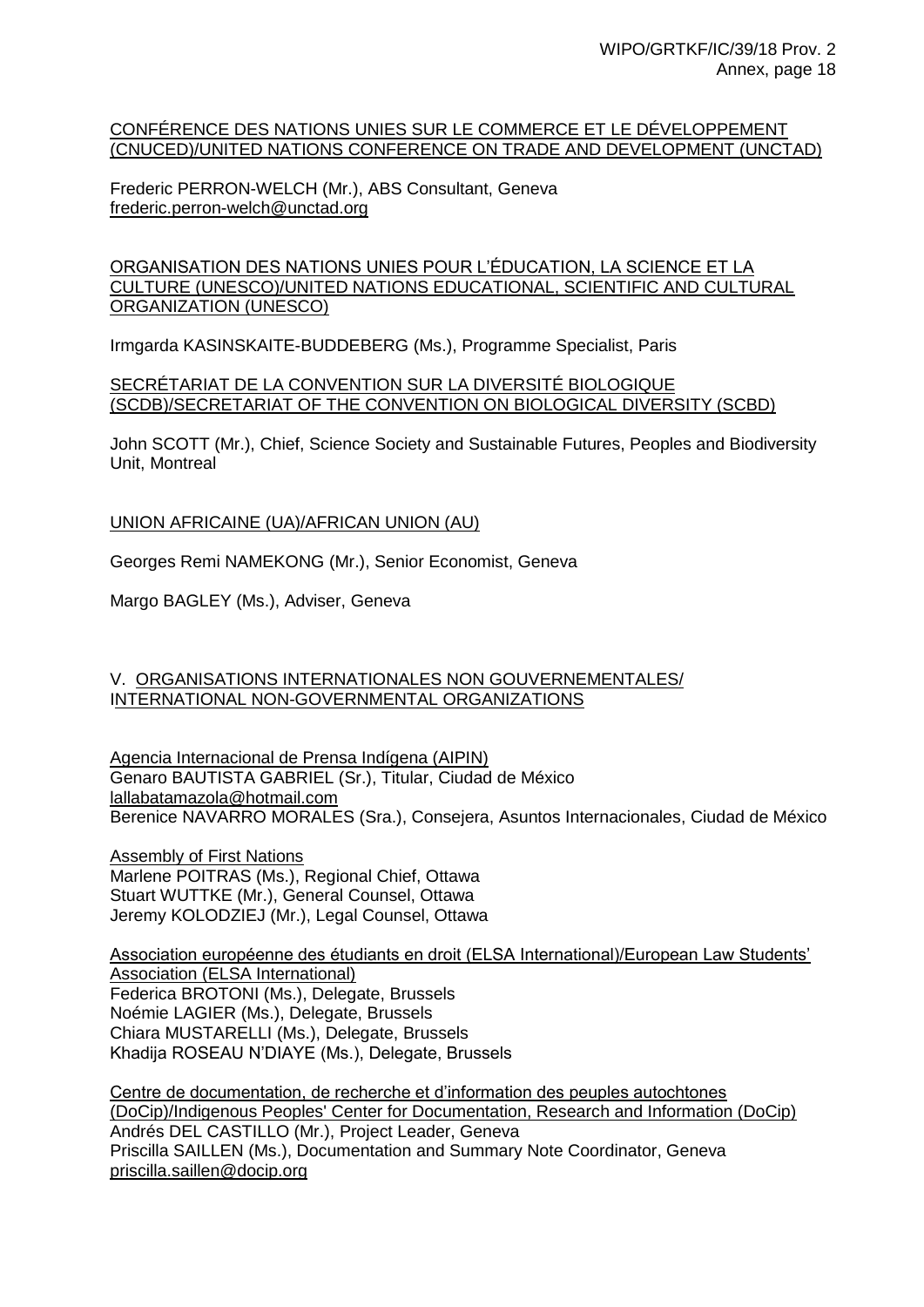Amy ALLSOP (Ms.), Interpreter, Geneva Jéssica AYALA TOJEDOR (Ms.), Interpreter, Geneva andres.delcastillo@docip.org Tina KALAMAR (Ms.), Volunteer, Geneva Maryna YAZIANOK (Mr.), Technical Secretariat Intern, Geneva Iris Sepopo AFANTCHAO (Ms.), Intern, Documentation Department, Geneva

Civil Society Coalition (CSC) Marc PERLMAN (Mr.), Fellow, Providence

Comisión Jurídica para el Autodesarrollo de los Pueblos Originarios Andinos (CAPAJ) Karina CESPEDES (Sra.), Delegada, Asunción karinacespedes2020@gmail.com Jessica Milagritos FORERO AVENDAÑO (Sra.), Delegada, Lima jfcrea@icloud.com Diana KELLER (Sra.), Delegada, Medellín dianakeller33@gmail.com

CropLife International/CropLife International (CROPLIFE) Dominic MUYLDERMANS (Mr.), Senior Legal Consultant, Brussels

Health and Environment Program (HEP) Madeleine SCHERB (Mme), présidente, Genève madeleine@health-environment-program.org Pierre SCHERB (M.), conseiller juridique, Genève

Incomindios Switzerland Luis Pablo HACK (Mr.), Additional Representative, Frankfurt am Main luis.pablo@arcor.de Carmen Lucero HERNÁNDEZ CRUZ (Ms.), Additional Representative, Oaxaca luce.hc@hotmail.com

Indian Council of South America (CISA) Tomás CONDORI (M.), représentant permanent, Genève Roch Jan MICHALUSZKO (M.), conseiller, Genève Geise PERRELET (M.), secrétaire, Genève

Indian Movement - Tupaj Amaru Lázaro PARY ANAGUA (M.), coordinateur général, Genève

International Indian Treaty Council June LORENZO (Ms.), Consultant, Paguate junellorenzo@aol.com

International Trademark Association (INTA) Tat-Tienne LOUEMBE (Mr.), Representative Africa Middle East and IGOs, New York tlouembe@inta.org Bruno MACHADO (Mr.), Geneva Representative, Rolle bruno.machado@bluewin.ch

MALOCA Internationale Gabriela BALVEDI PIMENTEL (Ms.), Researcher, Geneva gabriela.balvedi@graduateinstitute.ch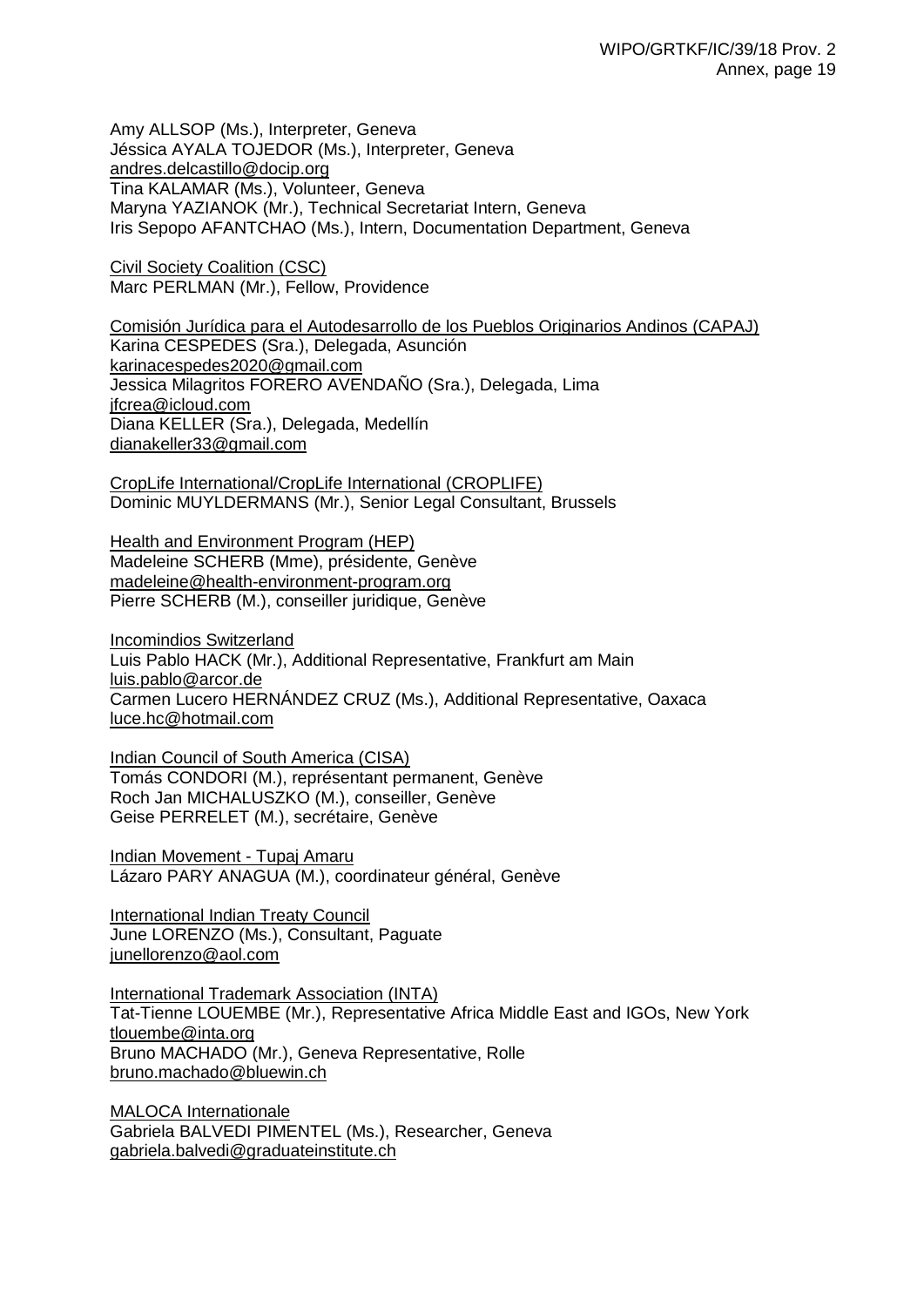Massai Experience Zohra AIT KACI ALI (Mme), présidente, Genève

Motion Picture Association (MPA) Vera CASTANHEIRA (Ms.), International Legal Advisor and IP Specialist, Geneva

Native American Rights Fund (NARF) Kim Jerome GOTTSCHALK (Mr.), Senior Staff Attorney, Boulder jeronimo@narf.org

Pacific Islands Forum Secretariat Isaia LAUTASI (Mr.), Regional Coordinator Intern, Geneva

Società Italiana per la Museografia e i Beni Demoetnoantropologici (SIMBDEA) Harriet DEACON (Ms.), Expert, Epsom

Societé internationale d'éthnologie et de folklore (SIEF) Valdimar HAFSTEIN (Mr.), Professor, Reykjavik vth@hi.is

Tebtebba Foundation - Indigenous Peoples' International Centre for Policy Research and Education Jennifer TAULI CORPUZ (Ms.), Program Coordinator, Quezon City

Traditions pour demain/Traditions for Tomorrow Françoise KRILL (Mme), déléguée, Rolle

Tulalip Tribes of Washington Governmental Affairs Department Ray FRYBERG (Mr.), Director, Natural and Cultural Resources, Tulalip rayfryberg@tulaliptribes-nsn.gov Preston HARDISON (Mr.), Policy Analyst, Washington D.C.

# VI. GROUPE DES COMMUNAUTÉS AUTOCHTONES ET LOCALES/ INDIGENOUS PANEL

Áslat HOLMBERG (Mr.), Vice President, Saami Council, Finland

Jennifer TAULI CORPUZ (Ms.), Legal Coordinator, Tebtebba – Indigenous Peoples' International Center for Policy Research and Education, Philippines

Edith BASTIDAS (Sra.), Abogada, Entidad Promotora de Salud Indígena MALLAMAS, Colombia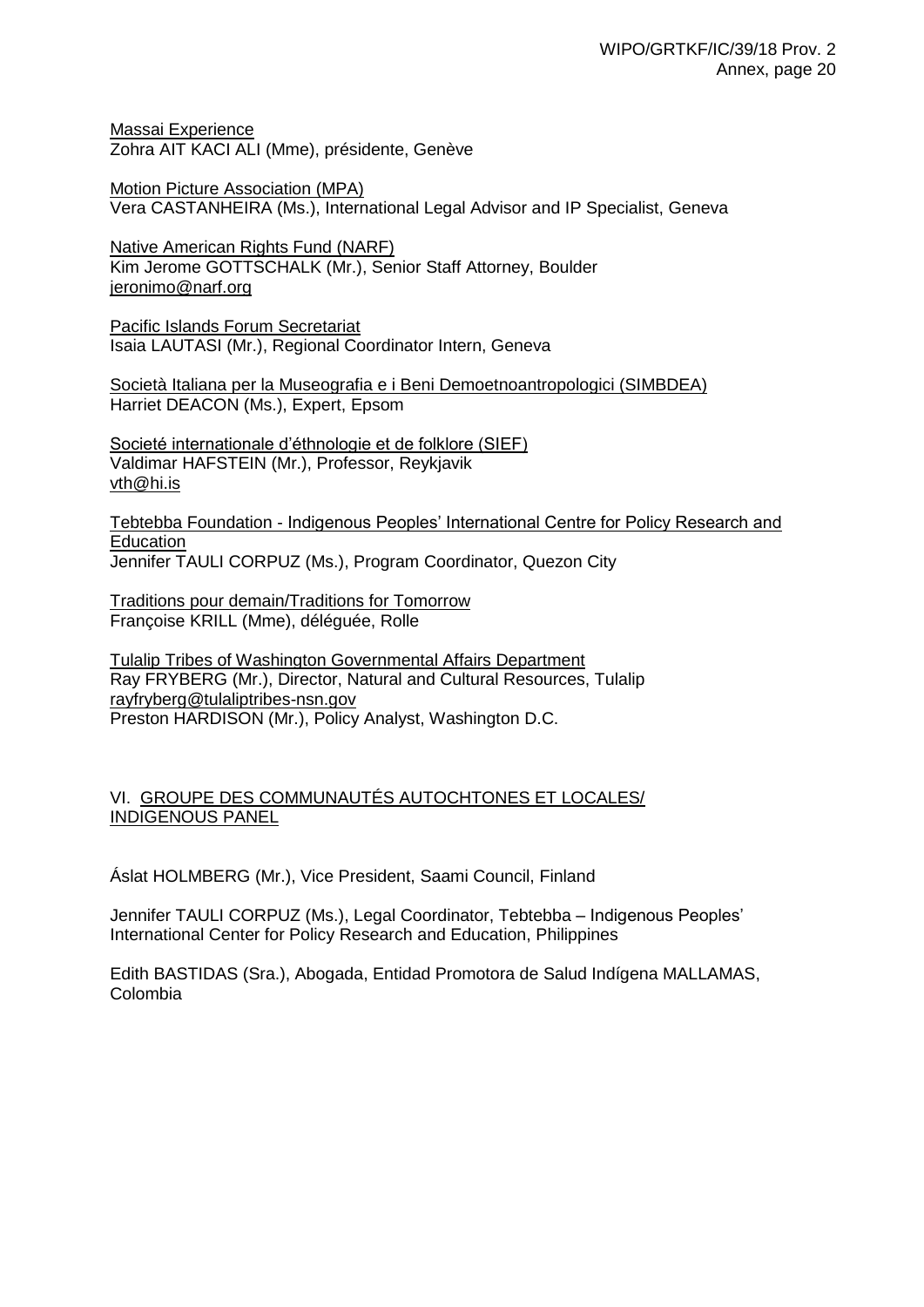# WIPO/GRTKF/IC/39/18 Prov. 2 Annex, page 21

# VII. BUREAU/OFFICERS

| Président/Chair:             | Ian GOSS (M./Mr.) (Australie/Australia)              |
|------------------------------|------------------------------------------------------|
| Vice-présidents/Vice-Chairs: | Jukka LIEDES (M./Mr.) (Finlande/Finland)             |
|                              | Faizal Chery SIDHARTA (M./Mr.) (Indonésie/Indonesia) |
| Secrétaire/Secretary:        | Wend WENDLAND (M./Mr.) (OMPI/WIPO)                   |